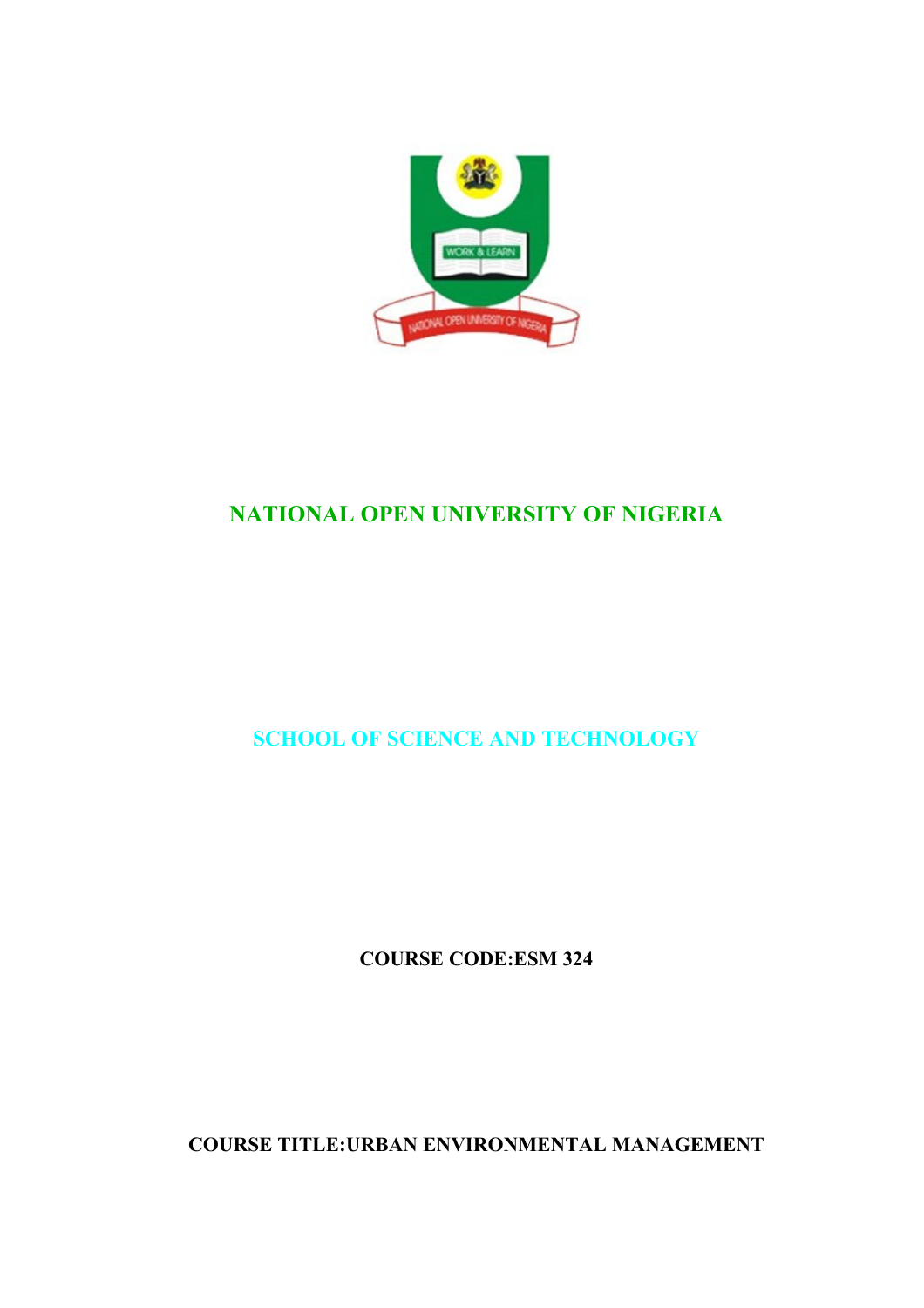# **ESM 324: URBAN ENVIRONMENTAL MANAGEMENT**

**Study Guide**

# **A. M. OLAYIWOLA (PhD)**

Department of Geography Obafemi Awolowo University, Ile-Ife, Nigeria

# **NATIONAL OPEN UNIVERSITY OF NIGERIA**

**Course Code ESM 324**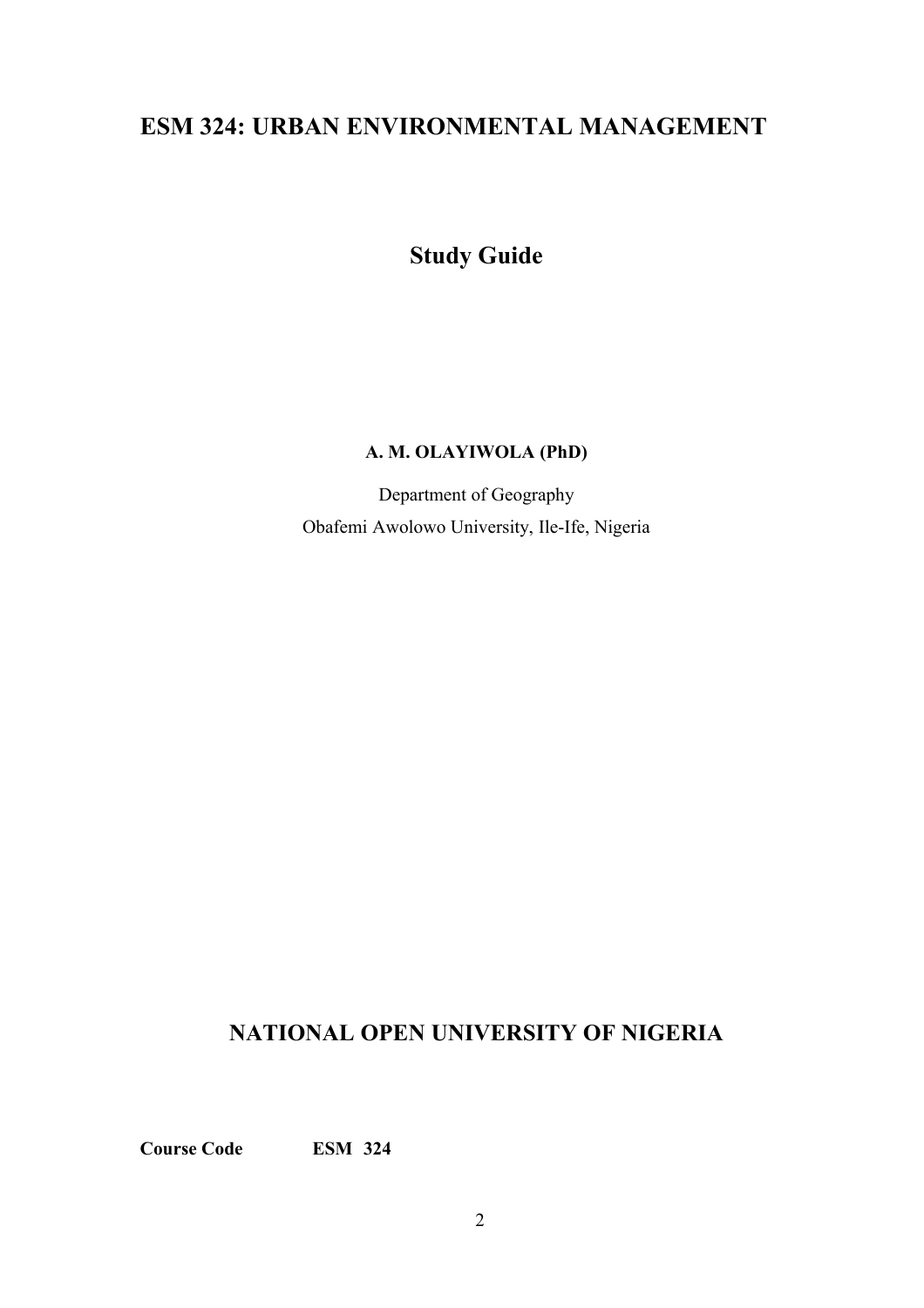| <b>Course Title</b>       | <b>Urban Environmental Management</b>                                                                                  |
|---------------------------|------------------------------------------------------------------------------------------------------------------------|
| <b>Course Developer</b>   | Dr. A. M. Olayiwola<br><b>Department of Geography</b><br><b>Obafemi Awolowo University</b><br>Ile-Ife                  |
| <b>Course Writer</b>      | Dr. A. M. Olayiwola<br><b>Department of Geography</b><br><b>Obafemi Awolowo University</b><br>Ile-Ife                  |
| <b>Programme Leader</b>   | Prof. Edward C. Orji<br><b>School of Science and Technology</b><br><b>National Open University of Nigeria</b><br>Lagos |
| <b>Course Coordinator</b> | Mr. A. E. Adams<br><b>School of Science and Technology</b><br><b>National Open University of Nigeria</b><br>Lagos      |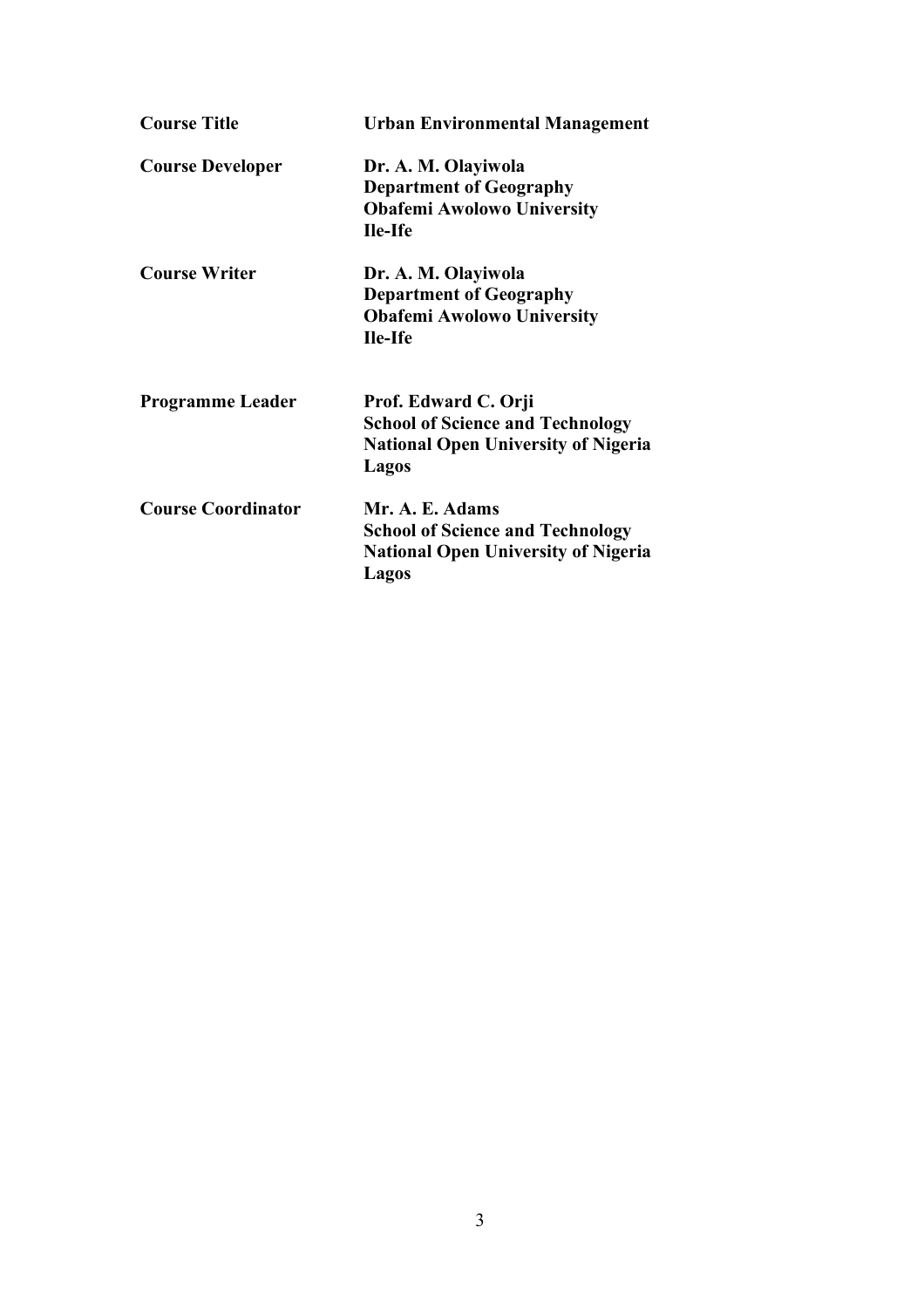# **CONTENT PAGE**

| Introduction                       | $\overline{2}$ |
|------------------------------------|----------------|
| What you will learn in this course | 2              |
| Course aim                         | 2              |
| Course objectives                  | 3              |
| Working through this course        | 3              |
| Course materials                   |                |
| Study units                        |                |
| Text Books and references          |                |
| Assessment                         | 6              |
| Tutor-marked assignment            | 6              |
| Final examination and grading      | 6              |
| Summary                            |                |

#### **Introduction**

The study of urban environmental management is concerned with urbanisation and its attendant problems. Urban geographers are interested in forms and shapes of the urban centres, causes and consequences of urbanisation, and problems associated with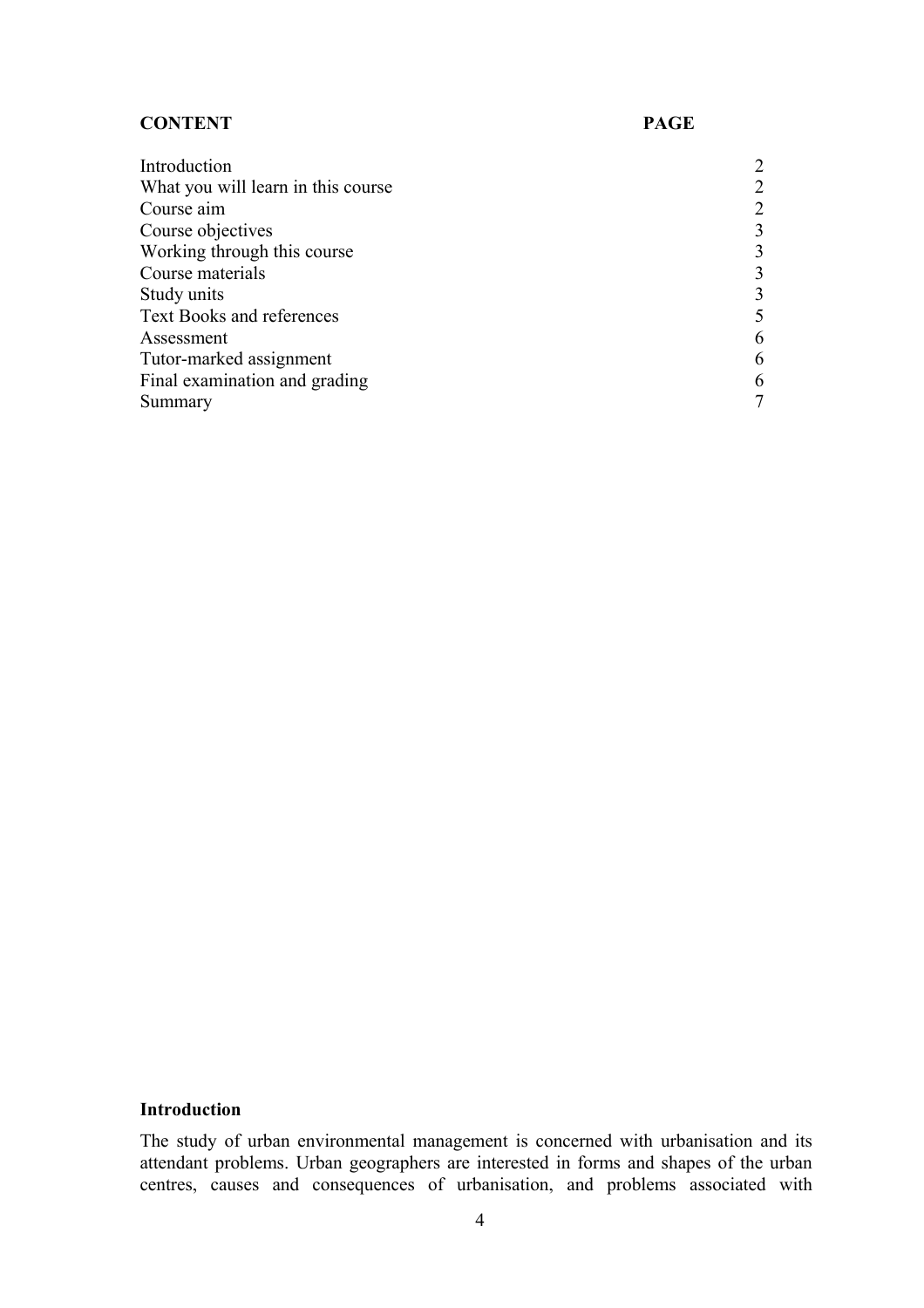urbanisation. Basic to the study is to ensure that urban environments are liveable for the inhabitants.

Urbanisation is the increase in the proportion of people living in towns and cities. It occurs because people move from rural areas (countryside) to urban areas (towns and cities). Urbanization can be described in terms of increasing share of the national population, activities, properties, infrastructure and community services. Among the general characteristics of cities in the developing countries are rampant changes in land and building uses, increasing densities and expanding spatial size which if not adequately managed may lead to health hazards. This risk accumulation process in health can be experienced in other risks such as environmental, economic and social. Since urbanization is an irreversible and sometimes a positive development, the issue is therefore how effective are the available mechanisms in managing the processes and mitigating the potential risks.

# **What You will Learn in this Course**

This course carries two credit units.

This course guide tells you what to expect from reading this course material. The study of Urban Environmental Management familiarises you with the relationships between urban dwellers and his environment. The course is designed to answer such questions as how is urbanization affecting our society?

When answering this question one must understand that urbanization, can not be stopped, but only contained in a manner that will help the country to function better. This course will not only break down the problems of urbanization, but it will also tell you some of the attempts made to fix the problems and give some solutions as to how it could possibly be solved in the future. The more densely populated and more heterogeneous a community is the more accentuated characteristics can be associated with urbanism. Urbanism causes decrease in per capita, and promotes urban violence, political instability, crime and aggressive behaviour. Rapid population growth in urban areas also perpetuates poverty. Another major issue being created by this social problem is the breaking of the traditional family structure. Our cities are not working well! Sanitation, safety, transportation, housing, education and even electricity are failing. These are all responsibilities of the government or it is at least their job to regulate these services deemed to be monopolies.

#### **Course Aim**

The aim of this course is to provide a good understanding of the urbanisation problems for better management of the urban environment.

#### **Course Objectives**

After going through this course, you should be able to:

- define and explain the concepts of urbanisation and urbanism;
- trace the historical origin of urban life in Nigeria;
- distinguish between rural and urban functions;
- describe the spatio-temporal changes in urban functions;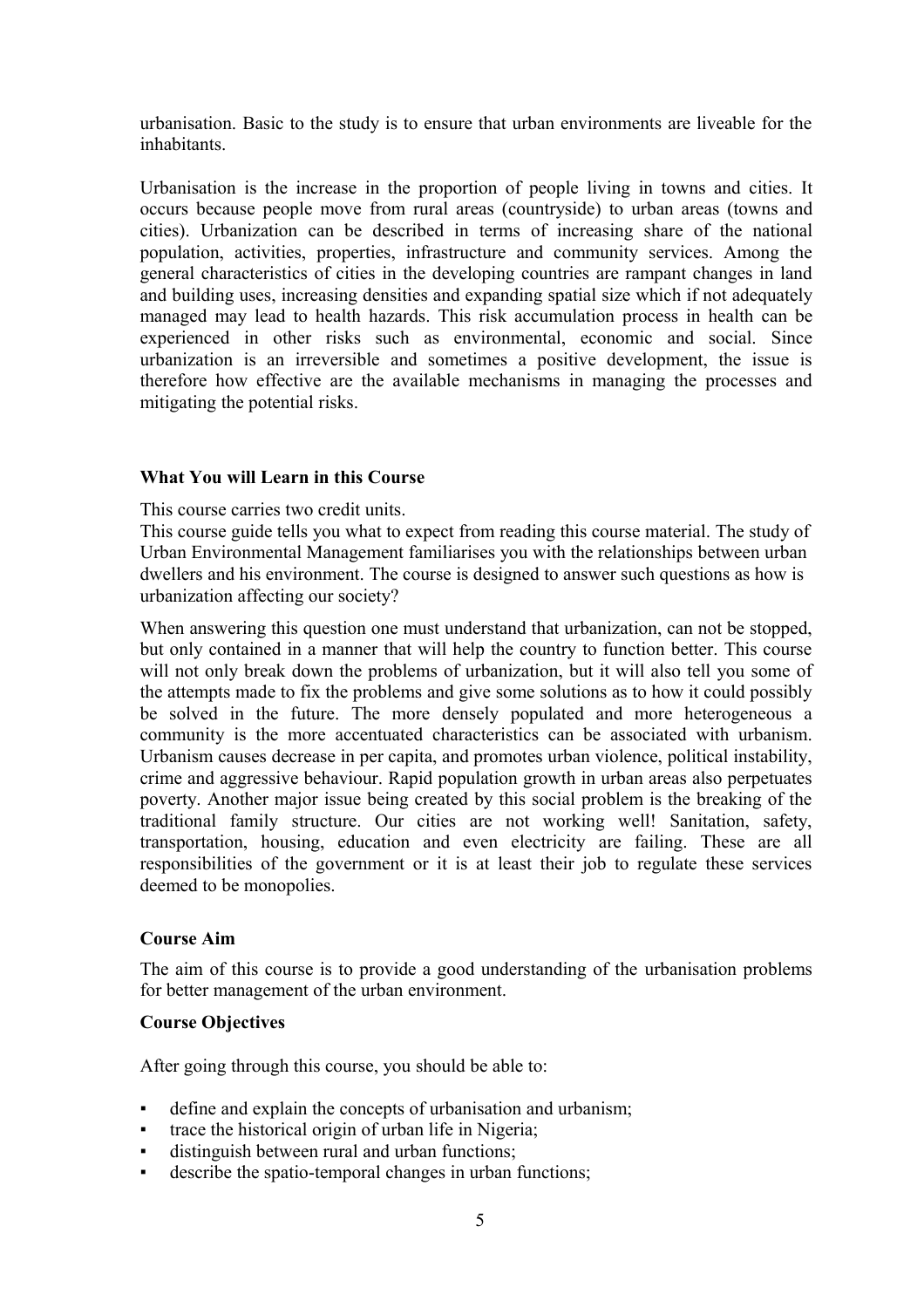- describe the layouts and the internal structures of a typical Nigerian city;
- discuss the development of squatter settlements in urban areas;
- describe urban housing development strategies;
- identify the various housing types in Nigeria;
- identify and explain urbanization problems in Nigeria; and
- discuss the various management strategies adopted to alleviate urbanization problems in Nigeria.

#### **Working through this Course**

This course has been carefully put together bearing in mind that you might be new to the course. However, efforts have been made to ensure that adequate explanation and illustrations were made to enhance better understanding of the course. You are therefore, advised to spend quality time to study this course and ensure that you attend tutorial sessions where you can ask questions and compare your knowledge with that of your classmates.

#### **Course Materials**

You will be provided with the following materials:

- i. A course guide
- ii. Study units

In addition, this course comes with a list of recommended text books which are not compulsory for you to buy or read, but are essential to give you more insight to various topics discussed.

#### **Study Units**

This course is divided into 14 units. The following are the study units contained in this course:

#### **Module 1**

- Unit 1 Principles, Aims and Scope of Urban Environmental Management
- Unit 2 Rural-Urban Synergies
- Unit 3 Modernisation and Urbanization in the Developing World

#### **Module 2**

| Unit 1 | Urban Growth                    |
|--------|---------------------------------|
| Unit 2 | The Rational Use of Urban Space |

# **Module 3**

| Unit 1 | <b>Urban Housing Development</b> |  |
|--------|----------------------------------|--|
|        |                                  |  |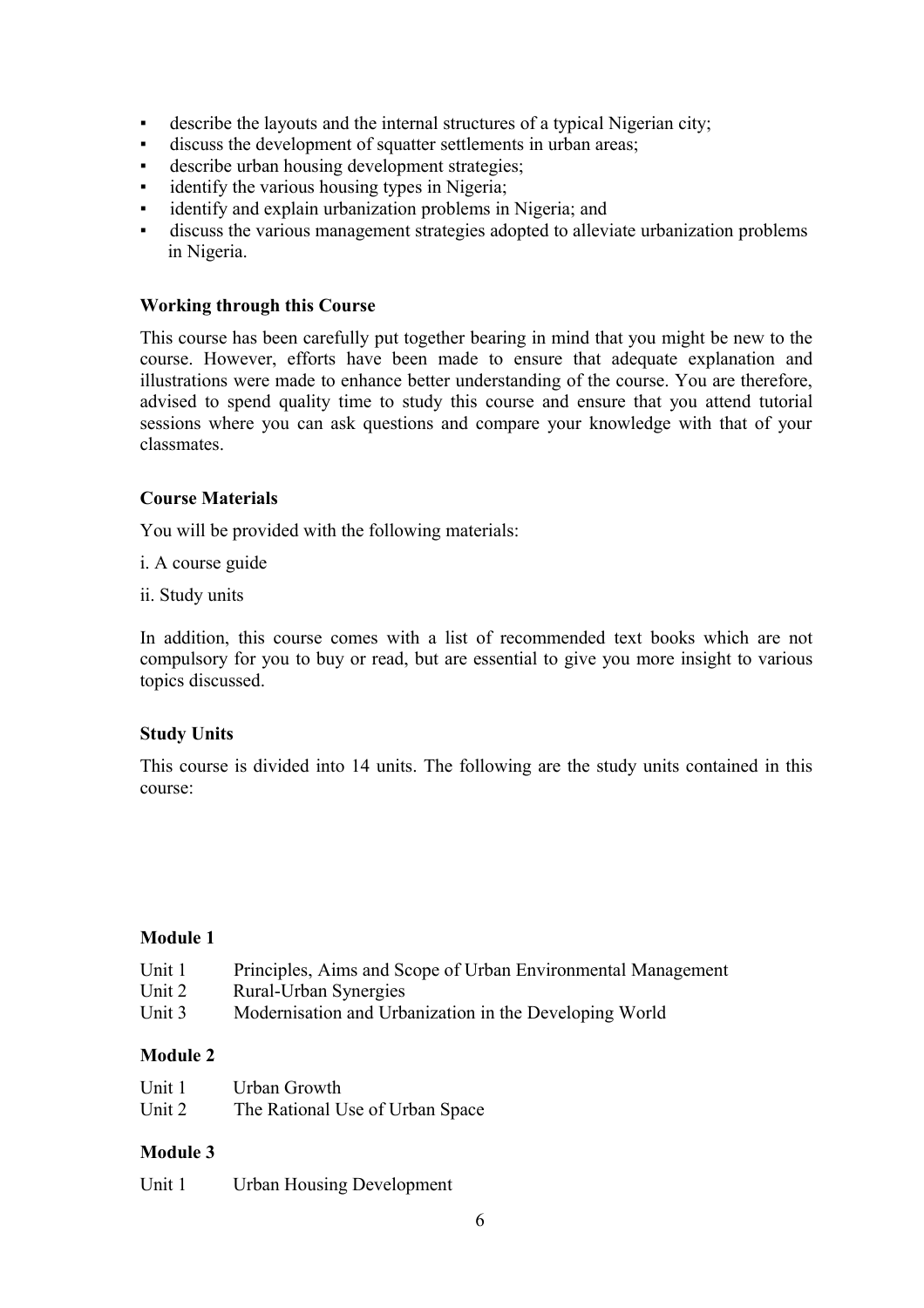| Unit 2 | <b>Urban Housing Provision</b>      |
|--------|-------------------------------------|
| Unit 3 | The Growth and Development of Slums |
| Unit 4 | Urban Renewal                       |

# **Module 4**

| Unit 1 | Urbanisation and Environmental Issues                  |
|--------|--------------------------------------------------------|
| Unit 2 | Waste Generation and Disposal Systems in Urban Centres |

#### **Module 5**

| Unit 1 | Management Policies and Strategies for Urban Liveability |
|--------|----------------------------------------------------------|
| Unit 2 | Urban Waste Management                                   |
| Unit 3 | Policy Issues towards Urban Renewal                      |

#### **Module 1**

In Unit 1 you will be taken through the scope of Urban Environmental Management. You will also be taken through the definitions of urbanisation and urbanism. In Unit 2, you will learn about the interrelationships of rural and urban settlements as well as their differences. In unit 3, you will be taken through the impacts of modernisation on urban development in the developing countries.

#### **Module 2**

In unit 1, you will be taken through the causes of urban growth and the influence of natural increase on urban growth. You will also be taken through the growth of urban centres in the 21st century. In unit 2, you will be taken through the rational use of urban space.

#### **Module 3**

This module is designed to take you through the processes and problems of housing units in the urban centres. In unit 1, you will learn about urban housing development. While unit 2 is concerned with housing provision in urban areas, unit 3 is designed to familiarise you with the growth and development of slums. Unit 4 will take you through urban renewal

#### **Module 4**

In unit 1 you will be taken through the city as a source of environmental degradation as well as cities and environmental sustainability in the developing world. In unit 2 you will learn about waste generation and disposal systems in urban centres.

#### **Module 5**

This module will expose you to management strategies towards making urban centres habitable for its inhabitants. Unit 1 will take you through management policies and strategies for urban liveability. Unit 2 deals with waste management techniques as unit 3 will take you through the policy issues towards urban renewal.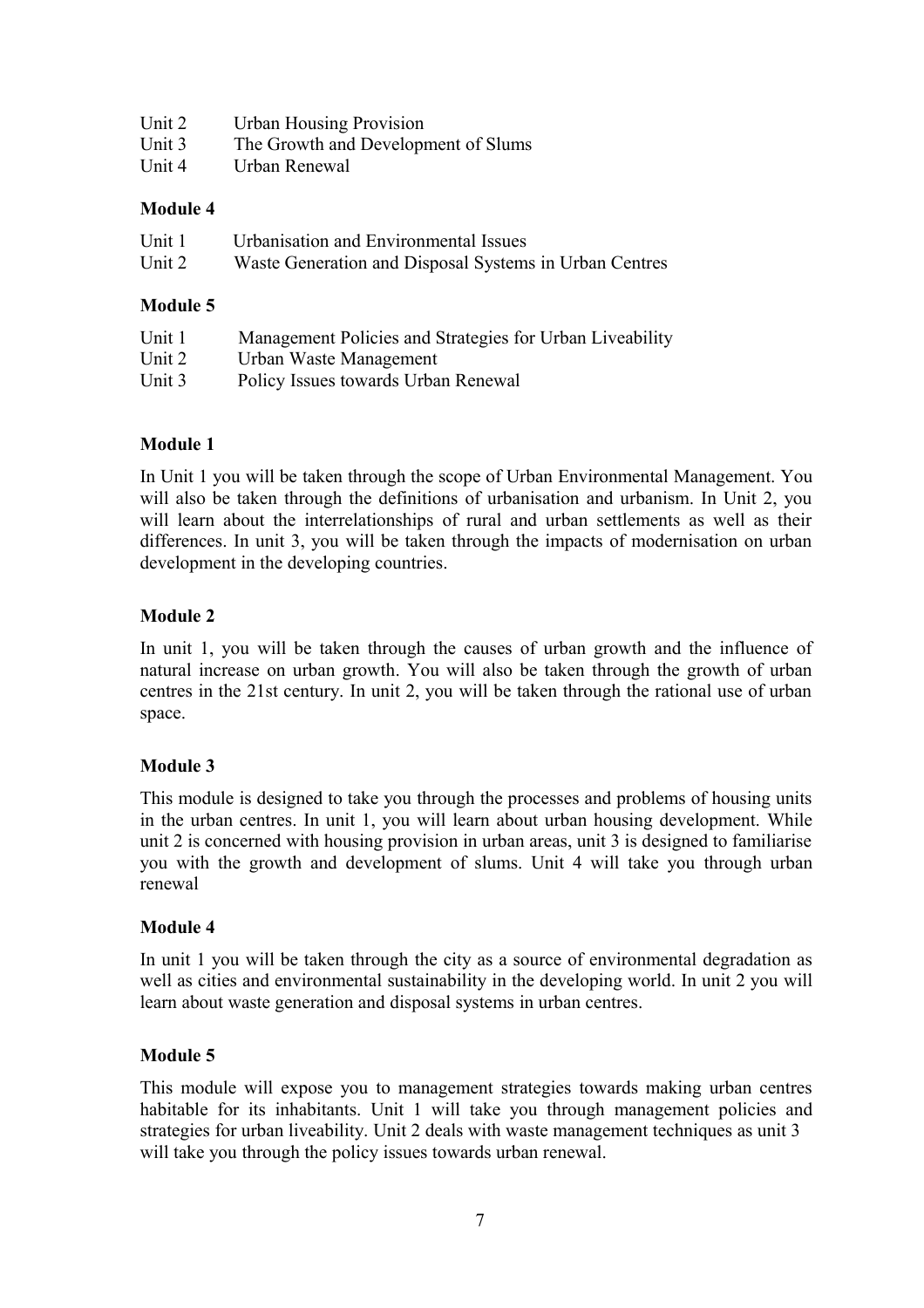#### **Text Books and References**

The following are list of textbooks, journals and website addresses that can be consulted for further reading:

- Abiodun, J. O. and Salau, A. T. (1993) "The Systems of Cities in Nigeria", in Abiodun, J. O. (ed.) Issues in Urban and Regional Development in Nigeria. Nigeria: John West Publishers, pp. 25 - 42.
- Afolabi, G. J. O. (1966) Yoruba Culture A Geographical Analysis. Nigeria and London: Universities of Ife and London Press.
- Ajaegbu, H. I. (1976) Urban and Rural Development in Nigeria. Ibadan: Heinemann.
- Andah, B. (1988) African Anthropology. Ibadan: Shaneson C.I. Ltd.
- Atanda, J. A. (1980) An Introduction to Yoruba History. Ibadan: University Press.
- Ayeni, M. A. O. (1978) "Patterns, Processes and Problems of Urban Development", in Areola, O. and Filani (eds.) A Geography of Nigerian Development.Heinemann, pp. 156 –174.
- Chase, J. (1997), "Managing urban settlements in Brazil's agro-industrial frontier" in *Third World Planning Review* Vol.19, No.2, pages 189-208.
- Daniel, Peter (1989) The Geography of Settlements. London: Oliver and Boyd.
- Ephraim Y. Y. et al. (1979) "Reactions to rehousing: loss of community or frustrations", Urban Studies l6 (7), pp. 133-138.
- Jagun, A. (1983): "Urban Housing Need Estimate in Nigeria: Government Capability in its Provision" Journal of Business and Social Studies Vol. 4, No. 2
- Johnson, J. H. (1980) "Urbanization" in Clayton, K. and Johnson, J. H. (eds.) Aspects of Geography. Macmillan, pp. 1-59.
- Mabogunje, A. L. (1962) Yoruba Towns. Ibadan: University of Ibadan Press.
- Mabogunje, A. L. (1968) Urbanization in Nigeria. London: London University Press.
- Mabogunje, A.L.; J.E. Hardoy; P.R. Misra (1978): Shelter Provision in Developing Countries; Surrey: The Gresham Press
- Okoko, E. (2001): "Residential Crowding and Privacy in High-Density Neighbourhoods in Akure, Nigeria" Ife Social Sciences Review Vol. 19 No. 1 pp 133-144
- Onibokun, A.G. (1982) "Issues in Nigerian Housing", NISER, Ibadan.
- Oruwari, O. (1992): Housing the urban poor in Nigeria.  $18<sup>th</sup>$  Inaugural Lecture, University of Port Harcourt.
- Oyeleye, D. A. (2001) Settlement Geography. Nigeria: University of Lagos Press.
- Tingbé-Azalou, A. (1997), "Cultural dimensions of rural-urban relations in Benin" in Baker, J. (ed.), *Rural-Urban Dynamics in Francophone Africa*, Nordiska Afrikainstitutet, Uppsala, pages 79-89.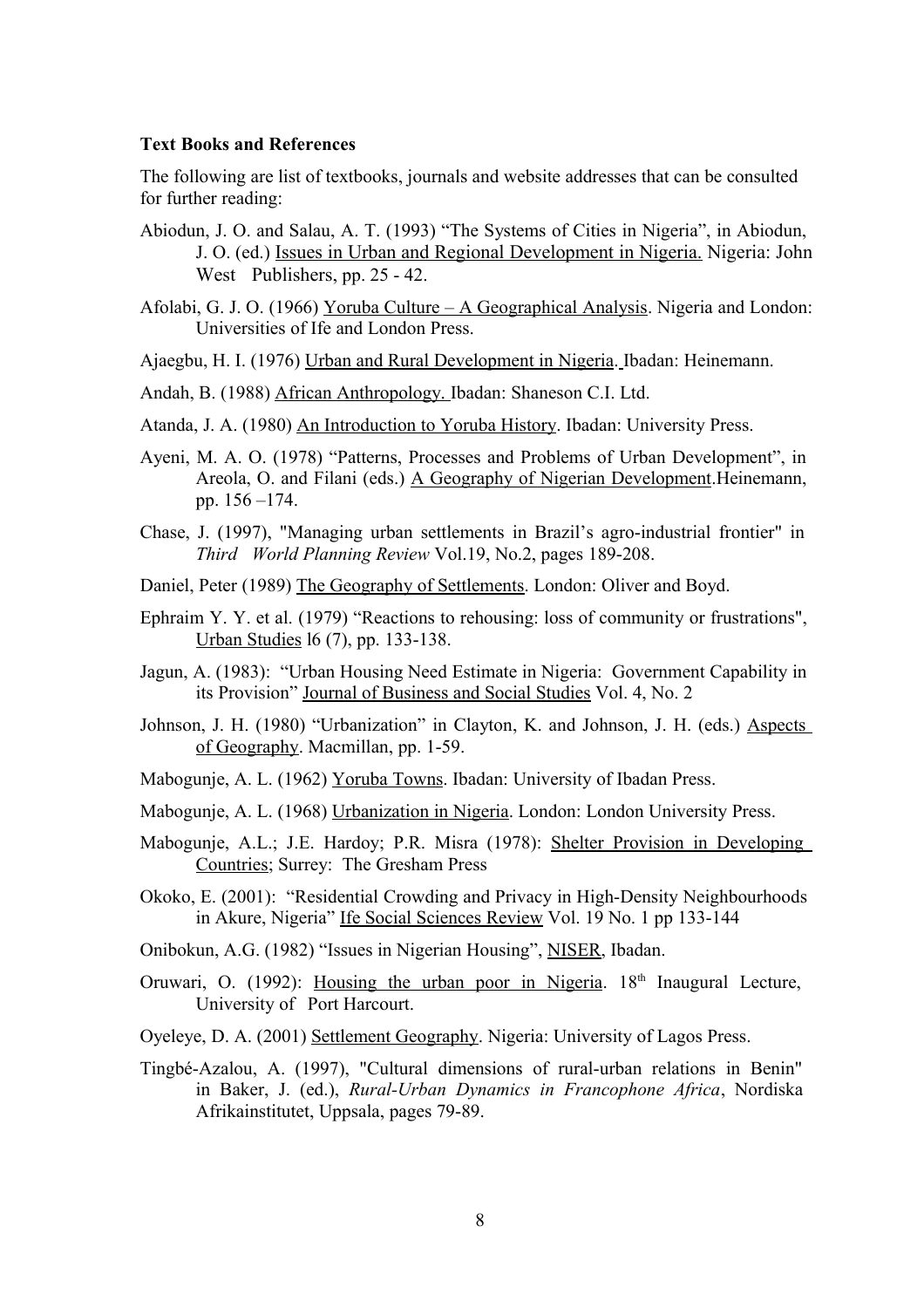- UNDP/UNCHS (Habitat) (1995), "Rural-urban linkages: policy guidelines for rural development", paper prepared for the 23rd Meeting of the ACC Sub-committee on Rural Development, UNESCO Headquarters, Paris, 31 May-2 June, 1995.
- United Nations Centre for Human Settlements (UNCHS) (1996), *An Urbanizing World: Global report on Human Settlements 1996*, Oxford University Press, Oxford.
- Unwin, T. (1989), "Urban-rural interaction in developing countries: a theoretical perspective" in Potter, R. and T. Unwin (editors), *The Geography of Urban-Rural Interaction in Developing Countries,* Routledge, London, pages 11-33.
- Wahab, K; L.A. Adedokun, & A.G. Onibokun (1990): "Urban Housing Conditions" Urban Housing in Nigeria, A.G. Onibokun (Ed.); Ibadan: Nigerian Institute of Social and Economic Research

#### **Assessment**

There are two components of assessment for this course. They are the Tutor-Marked Assignment (TMA) and the End of Course Examination

#### **Tutor-Marked Assignment**

The TMA is the continuous assessment component of your course. It accounts for 30% of the total score. The TMAs will be given to you by your facilitator and you will return it after you have done the assignment.

#### **Final Examination and Grading**

The examination concludes the assessment for the course. It constitutes 70% of the whole course. You will be informed of the time for the examination.

#### **Summary**

This course intends to provide you with the knowledge of urban environmental management as it affects man's health, welfare, and activities as well as the physical environment. At the end of this course, you will be able to answer the following questions:

- 1. Discuss any two familiar methods for classifying settlements.
- 2. Describe the major measures of urbanization.
- 3. In what ways is urbanization different from urbanism?
- 4. Trace the historical origin of urban life in Nigeria.
- 5. Outline the advantages and disadvantages of urban centres for economic activities
- 6. Assess the influence of colonisation on the development of urban centres in Nigeria
- 7. Describe the impact of modern transportation systems on the form of urban growth.
- 8. Discuss the relevance of the *Ecological Theories* to the present structure of cities.
- 9. Explain why it has been difficult to have decent housing facility in urban areas.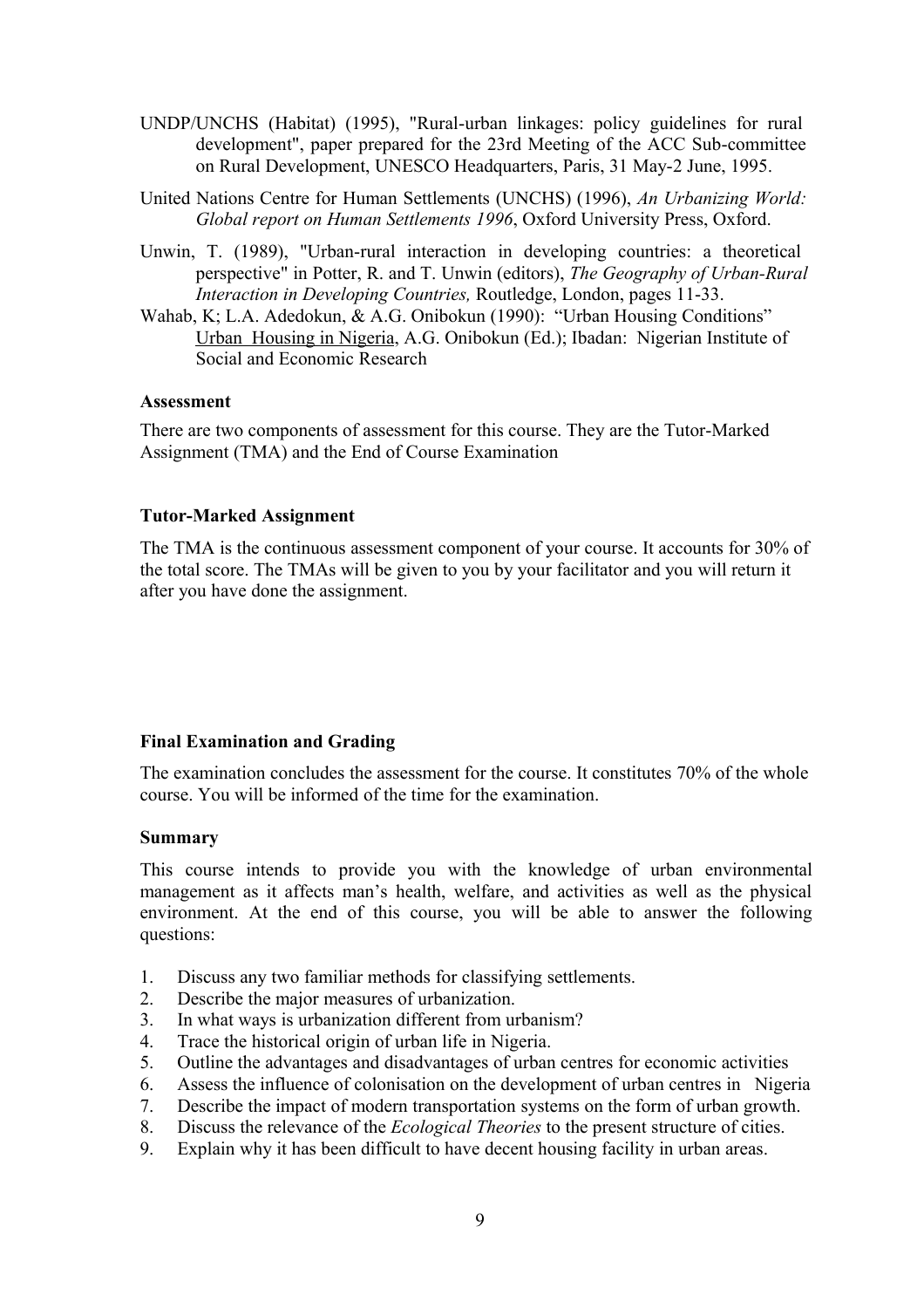10. With specific examples from Nigeria, describe the emergence of slums and their impacts on the immediate environment.

We wish you success in this course and hope that you will apply the knowledge gained to conserve biological resources in your environment.

Good luck!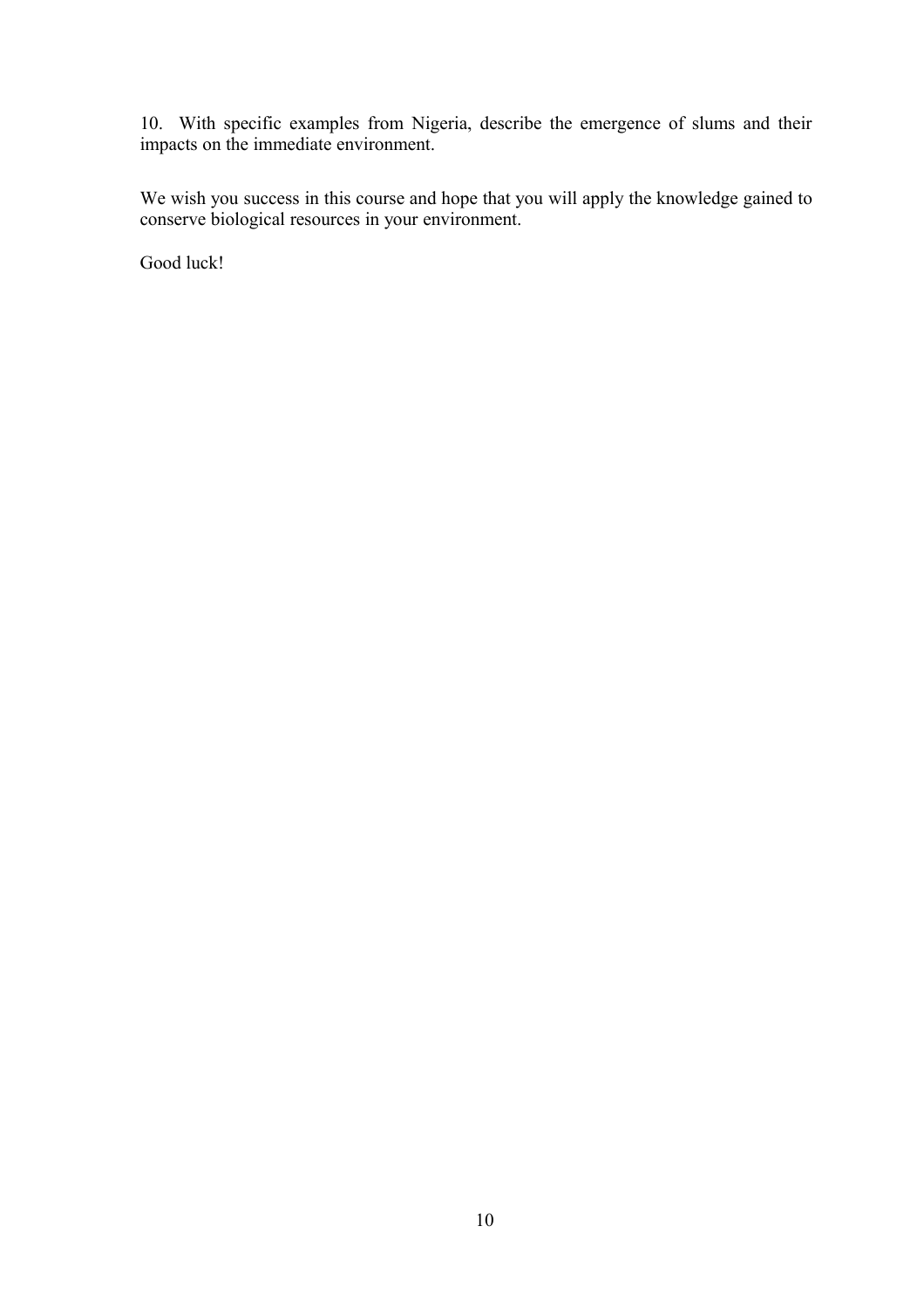# **ESM 324: URBAN ENVIRONMENTAL MANAGEMENT**

# **A. M. OLAYIWOLA (PhD)**

Department of Geography Obafemi Awolowo University, Ile-Ife, Nigeria

# **NATIONAL OPEN UNIVERSITY OF NIGERIA**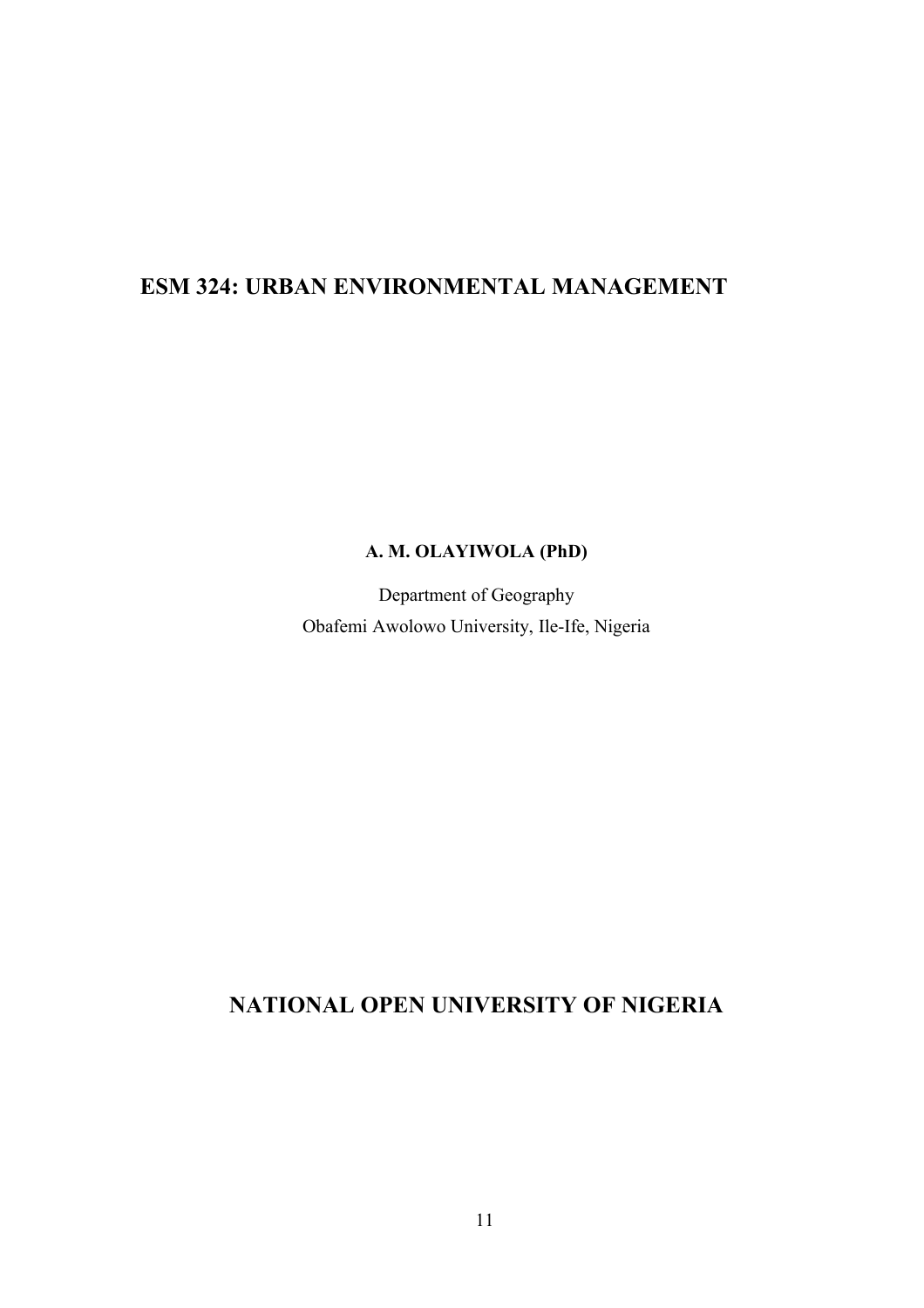| <b>Course Code</b>        | <b>ESM 324</b>                                                                                                         |
|---------------------------|------------------------------------------------------------------------------------------------------------------------|
| <b>Course Title</b>       | <b>Urban Environmental Management</b>                                                                                  |
| <b>Course Developer</b>   | Dr. A. M. Olayiwola<br><b>Department of Geography</b><br><b>Obafemi Awolowo University</b><br>Ile-Ife                  |
| <b>Course Writer</b>      | Dr. A. M. Olayiwola<br><b>Department of Geography</b><br><b>Obafemi Awolowo University</b><br>Ile-Ife                  |
| <b>Programme Leader</b>   | Prof. Edward C. Orji<br><b>School of Science and Technology</b><br><b>National Open University of Nigeria</b><br>Lagos |
| <b>Course Coordinator</b> | Mr. A. E. Adams<br><b>School of Science and Technology</b><br><b>National Open University of Nigeria</b><br>Lagos      |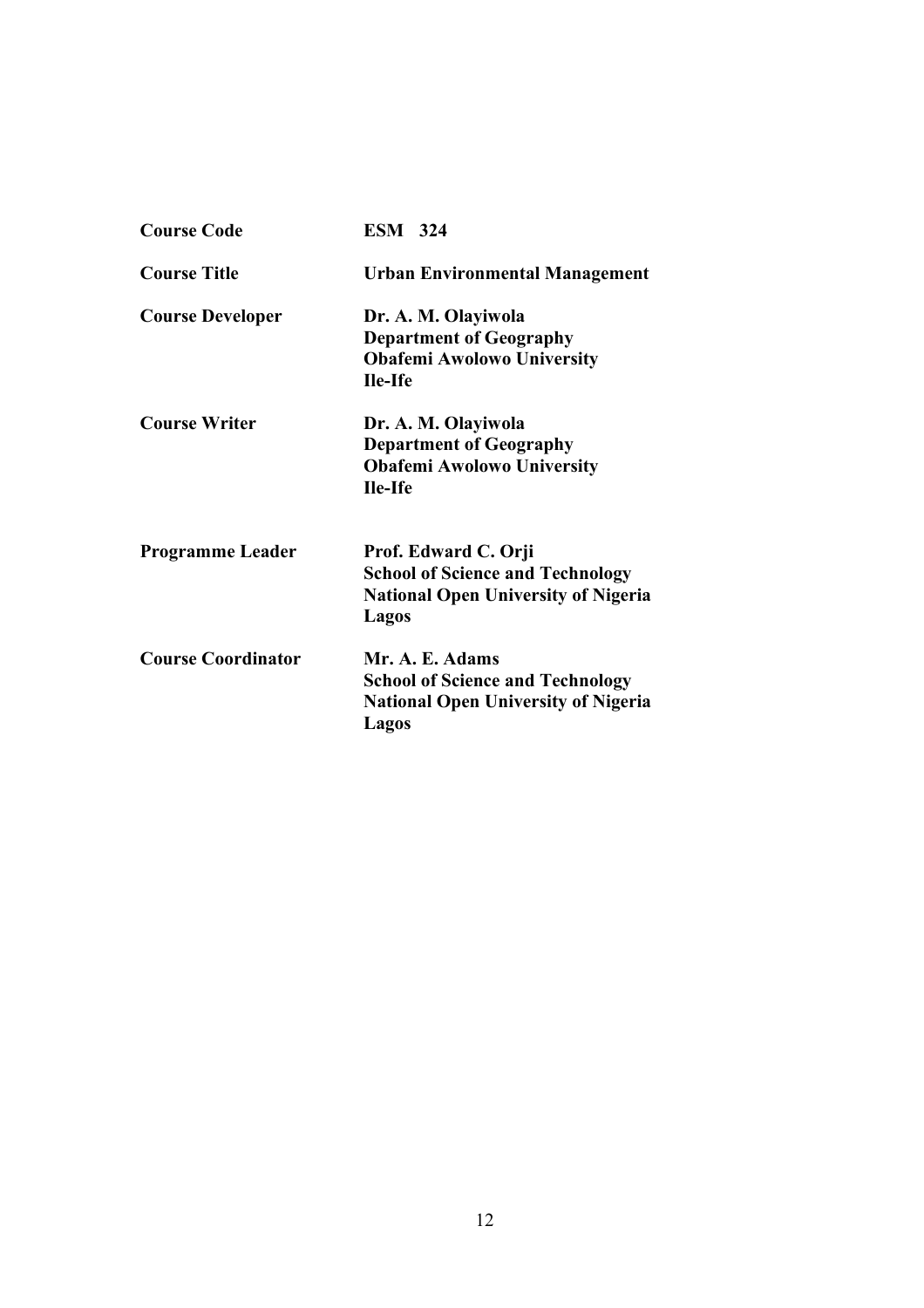# **TABLE OF CONTENTS**

| <b>Module 1</b> |                                                              | 3  |
|-----------------|--------------------------------------------------------------|----|
| Unit 1          | Principles, Aims and Scope of Urban Environmental Management | 3  |
| Unit 2          | Rural-Urban Synergies                                        | 10 |
| Unit 3          | Modernisation and Urbanization in the Developing World       | 16 |
| <b>Module 2</b> |                                                              | 25 |
| Unit 1          | Urban Growth                                                 | 25 |
| Unit 2          | The Rational Use of Urban Space                              | 29 |

**PAGE**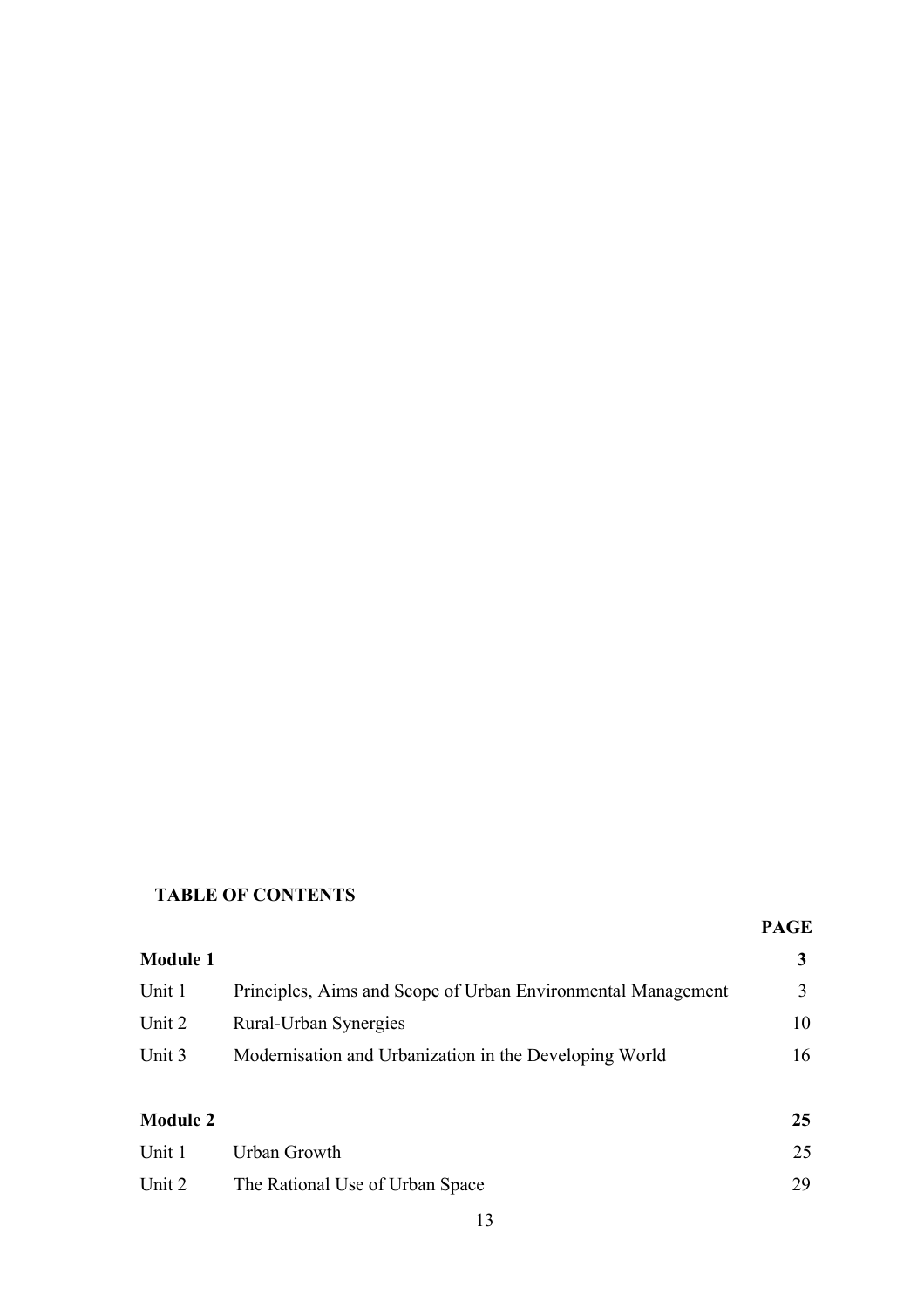| <b>Module 3</b> |                                                          | 32 |
|-----------------|----------------------------------------------------------|----|
| Unit 1          | <b>Urban Housing Development</b>                         | 32 |
| Unit 2          | <b>Urban Housing Provision</b>                           | 36 |
| Unit 3          | The Growth and Development of Slums                      | 40 |
| Unit 4          | Urban Renewal                                            | 44 |
|                 |                                                          |    |
| <b>Module 4</b> |                                                          | 50 |
| Unit 1          | Urbanisation and Environmental Issues                    | 50 |
| Unit 2          | Waste Generation and Disposal Systems in Urban Centres   | 55 |
|                 |                                                          |    |
| <b>Module 5</b> |                                                          | 62 |
| Unit 1          | Management Policies and Strategies for Urban Liveability | 62 |
| Unit 2          | Urban Waste Management                                   | 67 |
| Unit 3          | Policy Issues towards Urban Renewal                      | 72 |

# **MODULE 1**

- Unit 1 Principles, Aims and Scope of Urban Environmental Management
- Unit 2 Rural-Urban Synergies
- Unit 3 Modernisation and Urbanization in the Developing World

# **UNIT 1 PRINCIPLES, AIMS AND SCOPE OF URBAN ENVIRONMENTAL MANAGEMENT**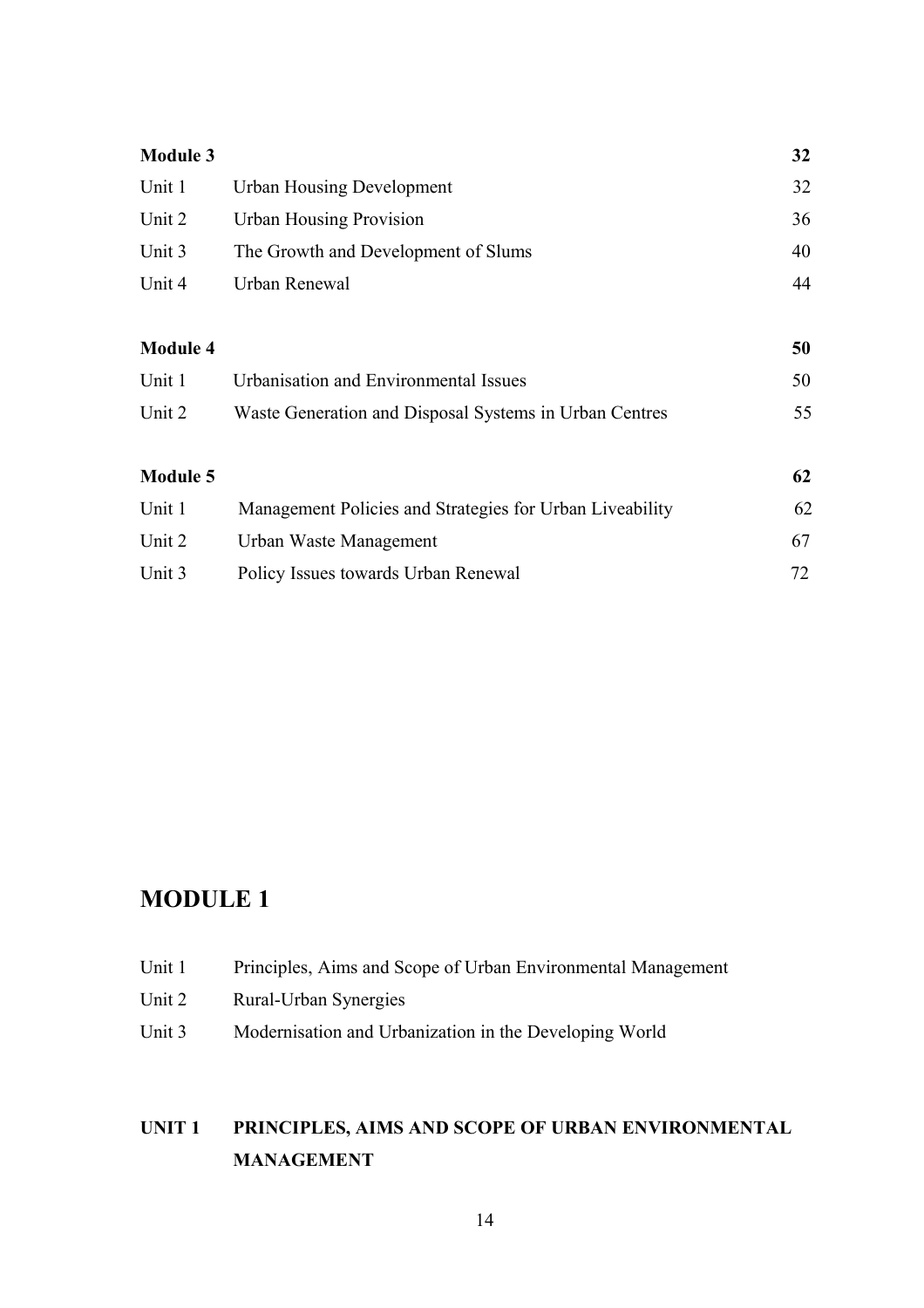# **CONTENTS**

- 1.0 Introduction
- 2.0 Aim and Objectives
- 3.0 Main Content
	- 3.1 Classification of Settlements
	- 3.2 Urbanisation and Urbanism
	- 3.3 Trends of Urbanization in Nigeria
- 4.0 Conclusion
- 5.0 Summary
- 6.0 Tutor-Marked Assignment
- 7.0 Reference / Further Readings

# **1.0 INTRODUCTION**

In regional studies, settlements are studied not just individually but in relation to one another with regards to their location characteristics. Within this context are two elements: distribution and pattern. Distribution implies the nature of the spatial spread of settlements across the area or region of study. The settlement pattern of any spatial system refers to the character of the settlements themselves which provides the framework for classifying the whole system into types (rural and urban).

A settlement, simply put, is any point or place on the earth's surface inhabited by man with dwellings in them. There are several units of settlement with considerable number of varieties in their spatial settings. Each of these units, which range from isolated farmstead through hamlet, village, town, city and metropolis to megalopolis is unique and has a personality of its own. This ranking according to settlement size is generally acknowledged by a large number of scholars in the field but terminology presents a problem. There is, for instance, no exact definition of a village compared with a town, or of a hamlet compared with a village, and the significance of the word "city" varies from one country to another.

# **2.0 AIM AND OBJECTIVES**

At the end of this unit, students should be able to:

- define and explain the concepts of urbanisation and urbanism;
- classify settlements into rural and urban communities;
- mention the major factors that led to the development of urbanization in Nigeria; and
- trace the historical origin of urban life in Nigeria.

# **3.0 MAIN CONTENT**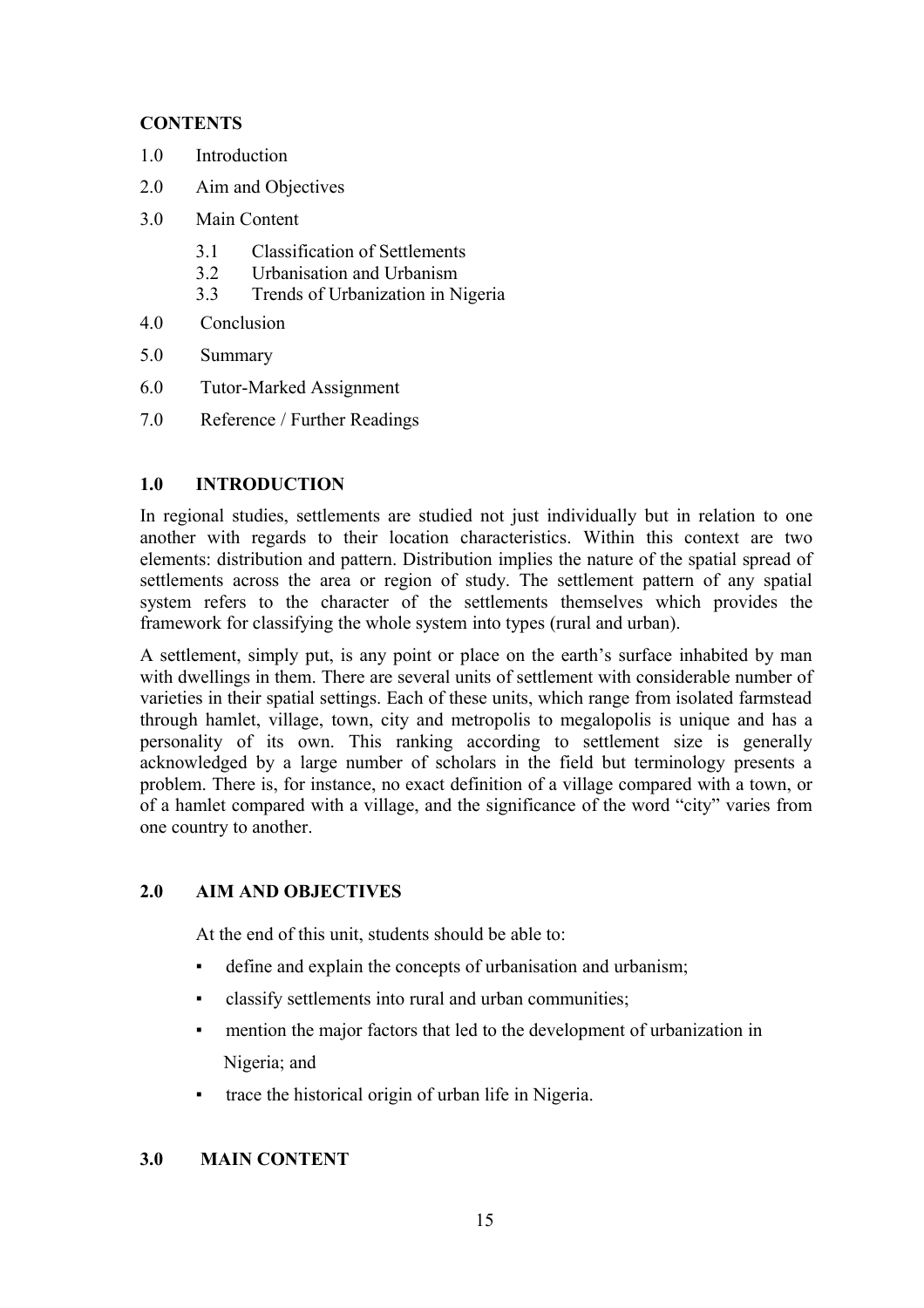# **3.1 CLASSIFICATION OF SETTLEMENTS**

The terms "rural" and "urban" lack precision but are useful since they attempt to recognize and distinguish both the physical and human characteristics of man-made structures. Johnson remarks that in spite of lack of precision, there are many differences between the two classes of settlements: a rural area has less population than an urban centre; while human activities in rural areas are largely oriented towards primary production, they are largely secondary and tertiary in urban areas. However, Johnson maintains that there are some rural areas with diverse characteristics. Some rural areas may contain more people than some urban centres. On a general note, farms, hamlets, and villages are considered as rural settlements while towns, cities, metropolis and megalopolis are classed as urban centres (Oyeleye, 2001). In the advanced countries a rural area may serve as residential unit for retired persons and they could contain services that are lacking in some urban centres in the developing countries.

Urban phenomenon varies greatly from one geographical region to another, and through time from one era to another. The term 'urban' is often used interchangeably with city and there is no international agreement on their definitions. Many attempts have been made at defining urban centres by several scholars: Yussuff (1974), Johnson (1980), Andah (1988), and Abiodun and Salau (1993) attempted to define urban centres using the socio-economic parameters. Atanda (1980), and Layard and Nickell (1980) employed cultural activities in their attempts to describe urban centres. Other scholars like Buck and Atkins (1976), McGee and Das (1983), Harrison (1994) used the easily observable geographical features like the extent of built up area or population. All these attempts failed; each arrived at different definitions owing to prevailing differences in their focus of study.

National censuses using a minimum size of population to distinguish between rural and urban settlements have also been employed with disastrous results. In some cases, size may be combined explicitly with population density and employment characteristics. The size criterion is disregarded in some countries, especially, when it does not seem to be of importance in local contexts. United Nations (2003) pointed out that population size adopted for classifying settlements varies greatly from one country to another. Population considered large enough for qualifying a settlement to be classed as an urban centre in one country may be regarded as too high or too low in another. In Denmark, for example, settlements with more than 200 have been taken as a critical point; in USA the figure is 2,500; in Ghana it is 5,000 and in Greece, Spain and Switzerland it is 10,000. National Population of Nigeria, cited in Oyeleye (2001), defines an urban centre in the country as any settlement with at least 20,000 people. Reason given for the adoption of this figure was that only a population of that size can utilize at optimum level such essential services as higher institutions, hospitals, police station, banks, secondary schools, telecommunication services and supermarkets or chain stores country.

A number of other attempts at delineating urban areas have also been made through political activities (administrative power and political setup), and industrial activities. Other attempts, still, have employed such socio-economic characteristics as availability of social facilities, quality and quantity of buildings, street and building layouts, economic and commercial activities, higher educational institutions, and employment level. Clearly, all these attempts only nibble at the edge of the problem and dodge the difficulty of what are distinctively 'urban' and 'rural' settlements.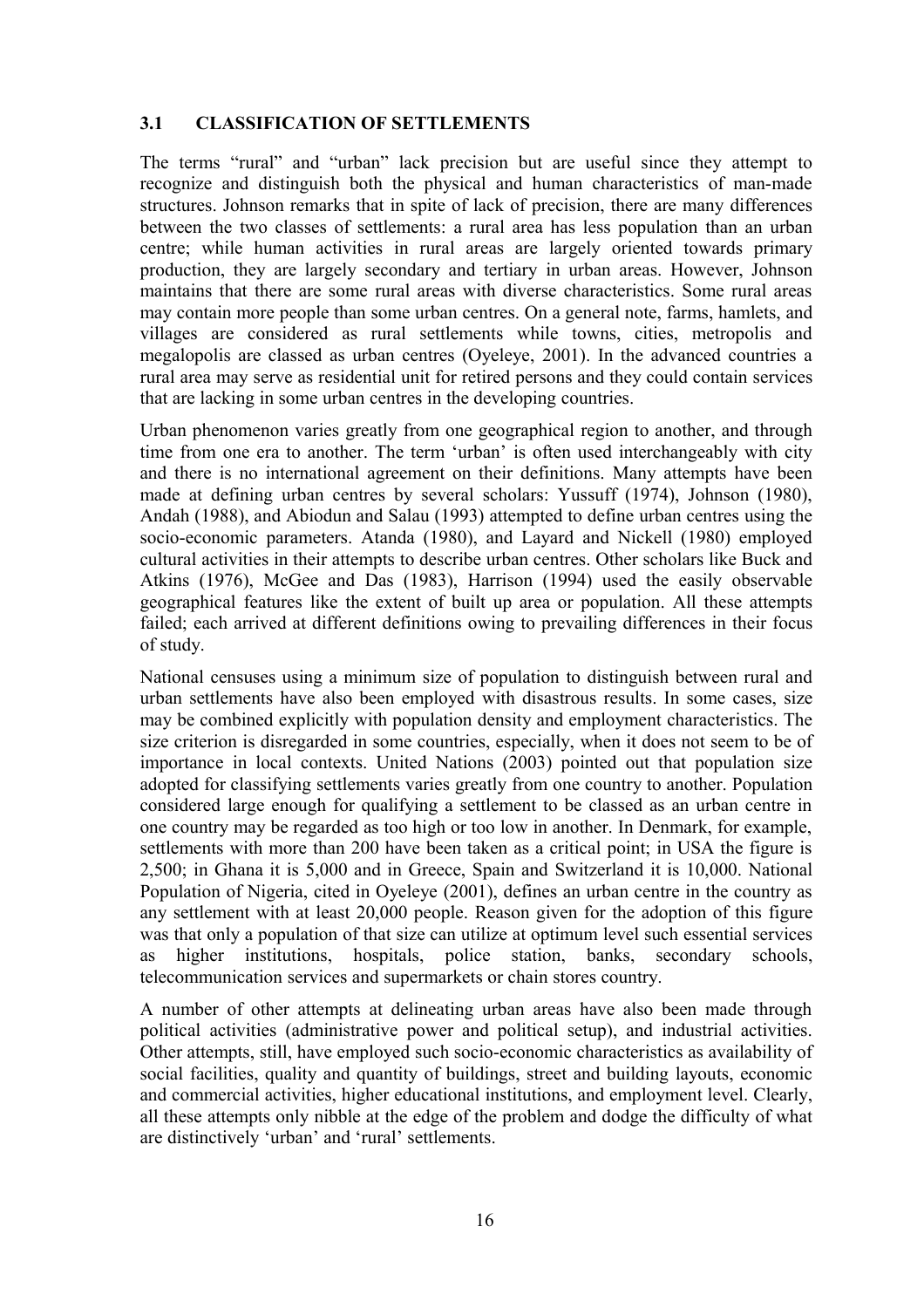- 1. Discuss any two familiar methods for classifying settlements.
- 2. Explain why there are differences in the concept

# **3.2 URBANIZATION AND URBANISM**

The term urbanization is used loosely to describe the process of expanding urban influence, but it is much more difficult to give it a precise meaning. The most commonly used measure of urbanization is the proportion of the total population of an area (usually a nation state) that lives in urban areas as defined by the census. Urbanization, when defined in this way, can involve various types of geographical conditions. For example, although one thinks of areas with high levels of urbanization as having very large dominant cities, one quite modest city in a small state with a limited rural population can produce a high level of urbanization. The basic difficulty here is the scale of analysis. The total population of individual countries varies greatly, with the result that urbanization measured in this way is often assessed at a large number of different levels of generalisation.

When one speaks of urbanization, there is also the implication of urban growth. This is somewhat different from the proportion of the total population, which lives in urban areas. However, it is statistically possible for the urban population to expand without any increase in urbanization, as it is usually measured. This occurs when the rural population is increasing at a similar rate to the urban population. Because of these complications, urbanization will simply be taken to mean the absolute growth of population living in geographically defined urban areas, although even here there are problems in interpretation since, in addition to the various meanings of 'urbanization', there is also difficulties in defining urban areas in order to analyse their populations.

The urban population is so important because of its large total size and because of its high density. These aspects of urban population make social contact much easier among a large number of individuals with varied backgrounds, and with people meeting in their residential neighbourhoods, as well as at their various places of work and of recreation. Thus, in defining urbanization, there should be consideration for the process by which the population adopts distinctive social attitudes and organization associated with city live. This process is known as 'urbanism'. In the modern world, because of the flexibility of transportation, urbanism is not merely associated with people living in geographically defined cities. People can live in the countryside and make their livings in the urban areas; in the same way, rural dwellers can seek employment without moving from their farms. The ideas and attitudes of the city are widely diffused through the electronic media such as radio, television and the internet.

- 1. Explain the meanings of the concepts 'urbanization' and 'urbanism'.
- 2. Describe the major measures of urbanization.
- 3. In what ways is urbanization different from urbanism?

# **3.3 TRENDS OF URBANIZATION IN NIGERIA**

Andah (1988) traced the evolution of urban centres in Nigeria to the pre-colonial times. The urban centres, according to him, evolved as a result of marketing activities or intense rituals. Some of the cities enlarged as collecting centres for wandering immigrants who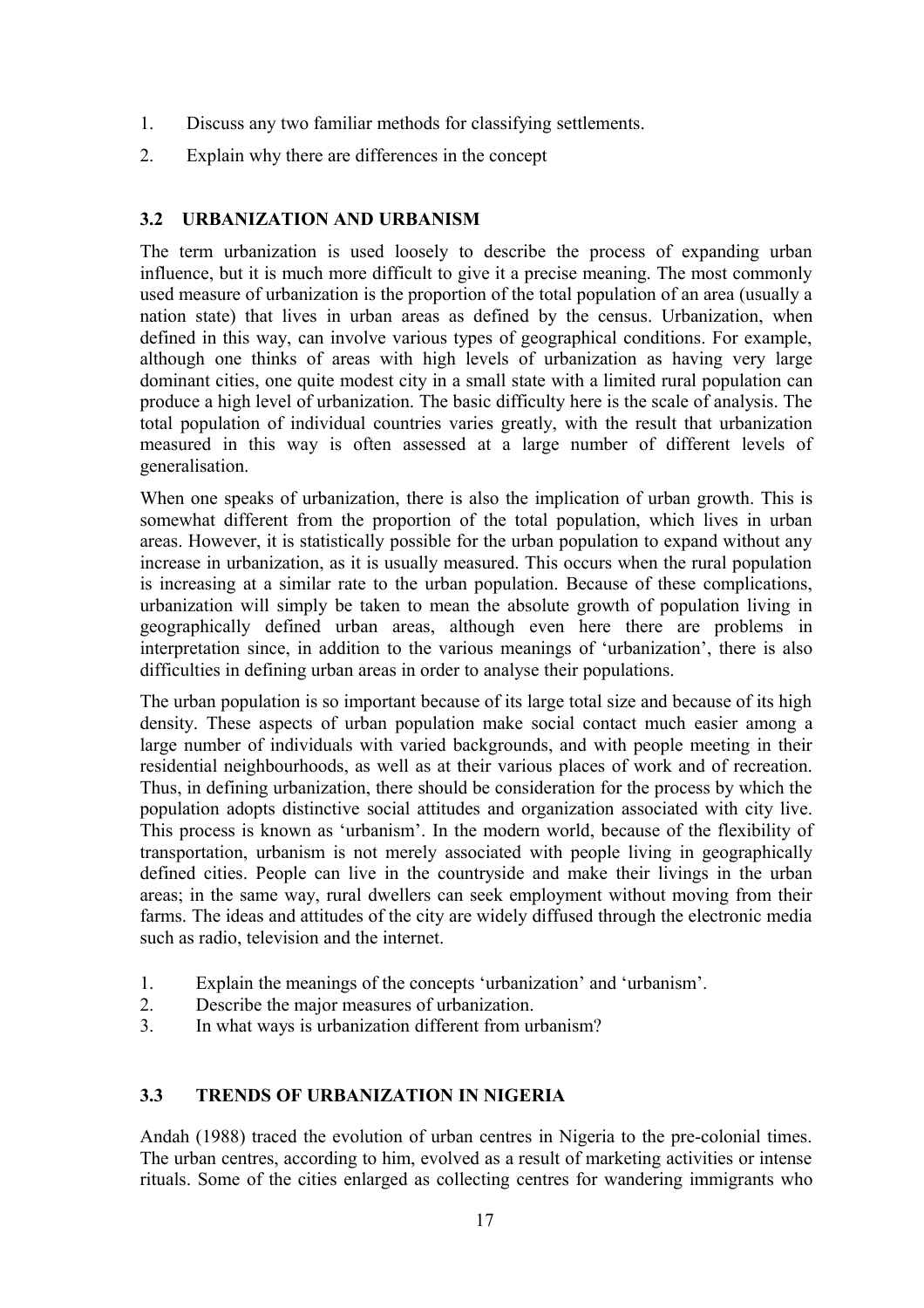used their favourable locations as spiritual or cultural basis for subsequent territorial expansion. Other towns and cities began their initial growth because they lay at the crossroads of commercial exchange. Mabogunje (1962, 1968) identified two contrasting levels of urbanization in Nigeria, and which continue to exist side by side in the country. While one is the traditional medieval or the pre-industrial urbanization, the other is the modern, advanced or industrial urbanization. In the first category, the major contributing factors identified by Mabogunje corroborated by Ajaegbu (1976) include cultural influence, development of trading and commercial activities, political stability (especially in the northern part), migration and inter-state rivalries (in the southwest), and the introduction of transport nodes by the colonial administration.

Oyeleye (2001) dates the development of urban centres in Nigeria back to the medieval times. He noted that extensive urban development was, however, "a feature of more recent past and the present century" (Oyeleye, 2001, p. 222). He linked the development of urban centres in the northern part of the country to the origin and decay of the Sudanese empires like Ghana, Mali and Songhai in the nineteenth century. There was a very good interconnection between these regions through Trans-Sahara trade. Oyeleye opined that the growth of the seven Hausa Bokwoi states of Kano, Zazzau (now Zaria), Gobir, Katsina, Rano Biram and Daura could be as a result of this kind of background. Other northern states that are likely to be connected with this historical background are Zamfara, Yauri, Gwari and Nupe. Secondly, these settlements were trading centres. They form focal points for the organization of trading activities within the states on one hand, and between them and North Africa, on the other hand. Another factor that encouraged urban development in the northern part of Nigeria is the introduction of Islamic religion. As religious centres, the cities became seat of learned Islamic scholars from where religious doctrines, cultures, and laws were imparted throughout the large section of northern Nigeria. Many of these cities grew to fairly large sizes to become administrative capitals. Maiduguri and Potiskum are the only two cities that survived in the old Kanem-Bornu Empire.

In south-western Nigeria, Mabogunje (1968) traced the growth and development of Yoruba towns to the pre-colonial era in the 18<sup>th</sup> century. Penetration of British into the country in the middle of 19<sup>th</sup> century further accelerated the development processes. Yoruba kingdom was just one of the many states or empires in Africa south of Sahara before the scramble for and partition of Africa. The Yorubas were said to have migrated into their present location in the southwestern part of Nigeria from the Far East. The leader of the migrants was Oduduwa whose grandsons founded the cities and Kingdoms of Ila-Orangun, Ketu, Owu, Popo, Sabe, Benin and Oyo. Oyeleye (2001) remarks that it is save to conclude that these Yoruba towns were established as administrative centres.

Yorubas are great farmers and traders. Atanda (1980) remarked that, "from the dawn of their history to 1800 and after, the primary basis of economic development of the Yoruba people was agriculture. This was a logical development from several factors including the geographical location of their country" Atanda (1980, p.24). Asides farming and trading, Atanda observes further, "simple industries like iron mining and smelting, clothing: narrow loom produced by men about six inches wide and the wide one by women……………" Atanda (1980, p. 24). In effect of these great applications of human efforts there were surpluses enough to facilitate even inter-kingdom trades. Market centres were organized on some basis of periodicity that showed, distinctively, whether a market centre was a provincial, inter-kingdom or long distance trade terminals. Provincial markets were aimed at providing the requirements of people from other kingdoms and facilitating close inter-kingdom interactions. The inter-kingdom markets were held in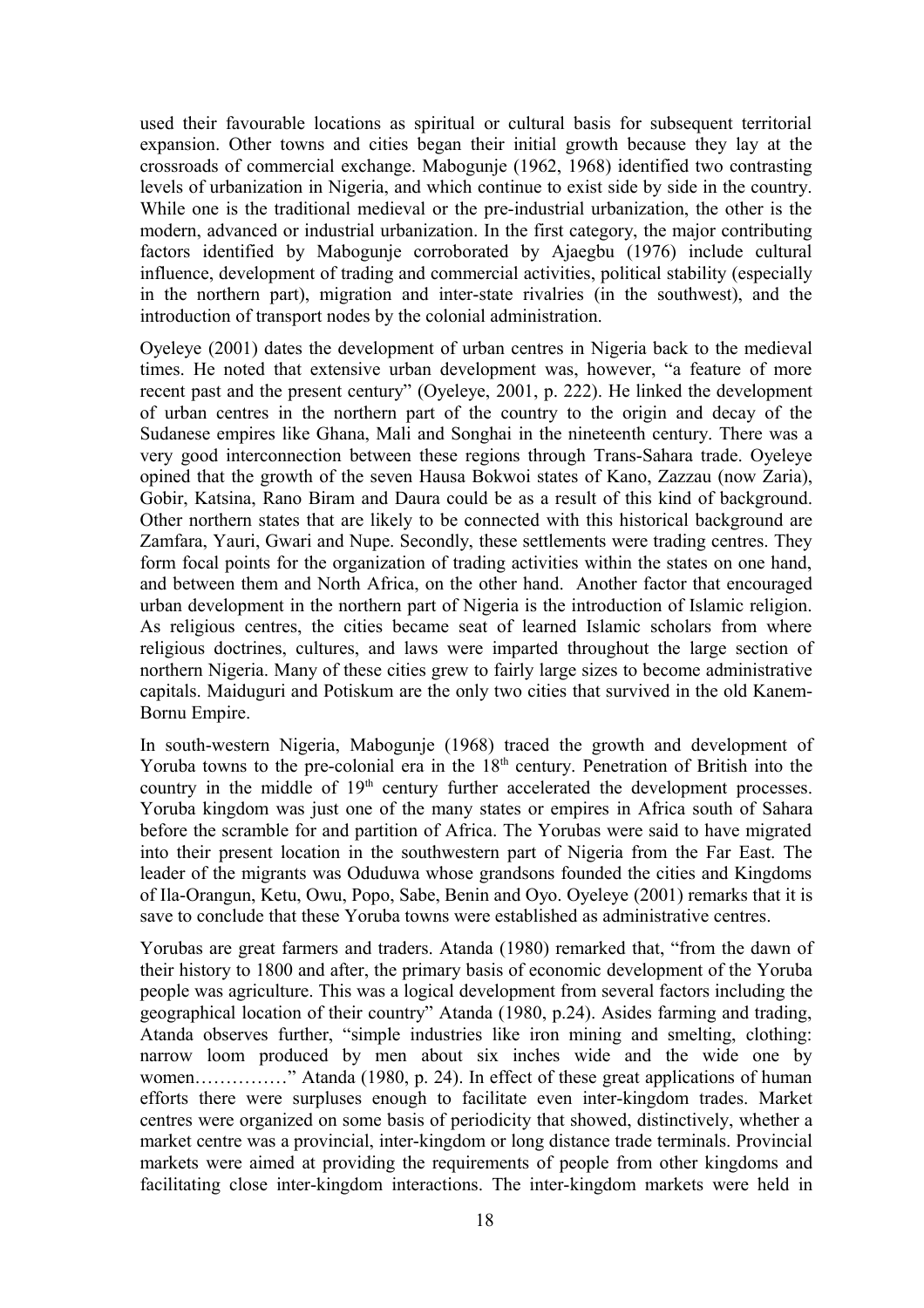every eight days. Apomu, for instance, served Owu, Oyo, Ife and Ijebu kingdoms. Ibadan and Ijebu-Ode served as terminals for long distance routes both from other Yoruba cities and from outside Yoruba land. It is essential to recall that journeys and trading activities during the periods under consideration were carried-out on foot and animals as modes of transportation. Such distances that could be traversed in just one or two days separated the markets. The outbreak of civil wars towards the end of  $18<sup>th</sup>$  and the beginning of  $19<sup>th</sup>$ centuries resulted in the dispersal of Yoruba towns to various directions. This laid the foundation for the emergence of numerous urban centres found in the region today. Afolabi (1966) asserts, "………………the flowers of the Yoruba settlements are their remarkable urban centres, unparalleled anywhere else in Tropical Africa" (p. 104).

Nigeria is one of the very few developing nations, which had many pre-industrial cities before the colonial era. Most of these cities were found in the south-western region, which is by far the most urbanized area of its size in Sub-Sahara Africa (NISER, 1997).

There are many important factors, which could explain the well-established pre-colonial urbanization in the Yoruba speaking region of south-western Nigeria. One was the existence of coastal environment and water front that gave room for water transportation (the most effective and leading transportation system before  $19<sup>th</sup>$  century). In addition, there were series of interethnic wars among the various sects within the large Yoruba Empire (this forced the peasants to seek for refuge in the walled cities). The gregarious nature of the Yorubas accounted for the rapid development of most of the settlements within their territory. Six out of the thirty-six towns in the south-western region had populations of more than 40,000 people each by the mid  $19<sup>th</sup>$  century. Laurent (2003) observes that most of the Yoruba settlements emerged because of the disappearance of the old Oyo and Owu empires, which resulted from the intra-Yoruba war (1825-1893) and the military Jihad originating from Sokoto sultanate. Ibadan, the largest of all the Yoruba settlements, was established in 1829 simply as a war camp for warriors coming from Oyo, Ife and Ijebu. The existence of thick forest and several ranges of hills, which offered strategic defence opportunities made the location attractive to warriors and peasants who were seeking refuge. Consequently, its location at the fringe of the forest promoted its emergence as a marketing centre for traders and goods from both the grassland and forest areas.

The pattern of urban emergence and development was changed by the administrative structure initiated by the colonial government at the onset of  $20<sup>th</sup>$  century (Laurent, 2003). This led to the appearance of some new towns as administrative headquarters (e.g. Kaduna, and Nzukka) and some others as industrial settlements (such as Jos and Enugu). The construction of railway network and stations also reinforced the positions of a few towns such as Ibadan, Ilorin and Osogbo.

Migration from the rural areas to urban centres is a common livelihood activity. Although young males are the predominant category of rural-urban migrants, young females are increasingly joining this movement to take advantage of greater educational and occupational opportunities in the cities. Spurred by the oil boom prosperity of the 1970s and the massive improvements in roads and the availability of vehicles, Nigeria since independence has become an increasingly urbanised and urban-oriented society. Estimates of urban dwellers reveal this shift: in 1952, 11% of the total population was classified as urban; this figure had grown to 28% by 1985 and to 46% by 2002.

It is not only the increase in urban population that has been dramatic but also the geographical spread has been spectacular in recent times. It is estimated that in 2002, some 18 cities had a population of more than 500,000. The 1991 population census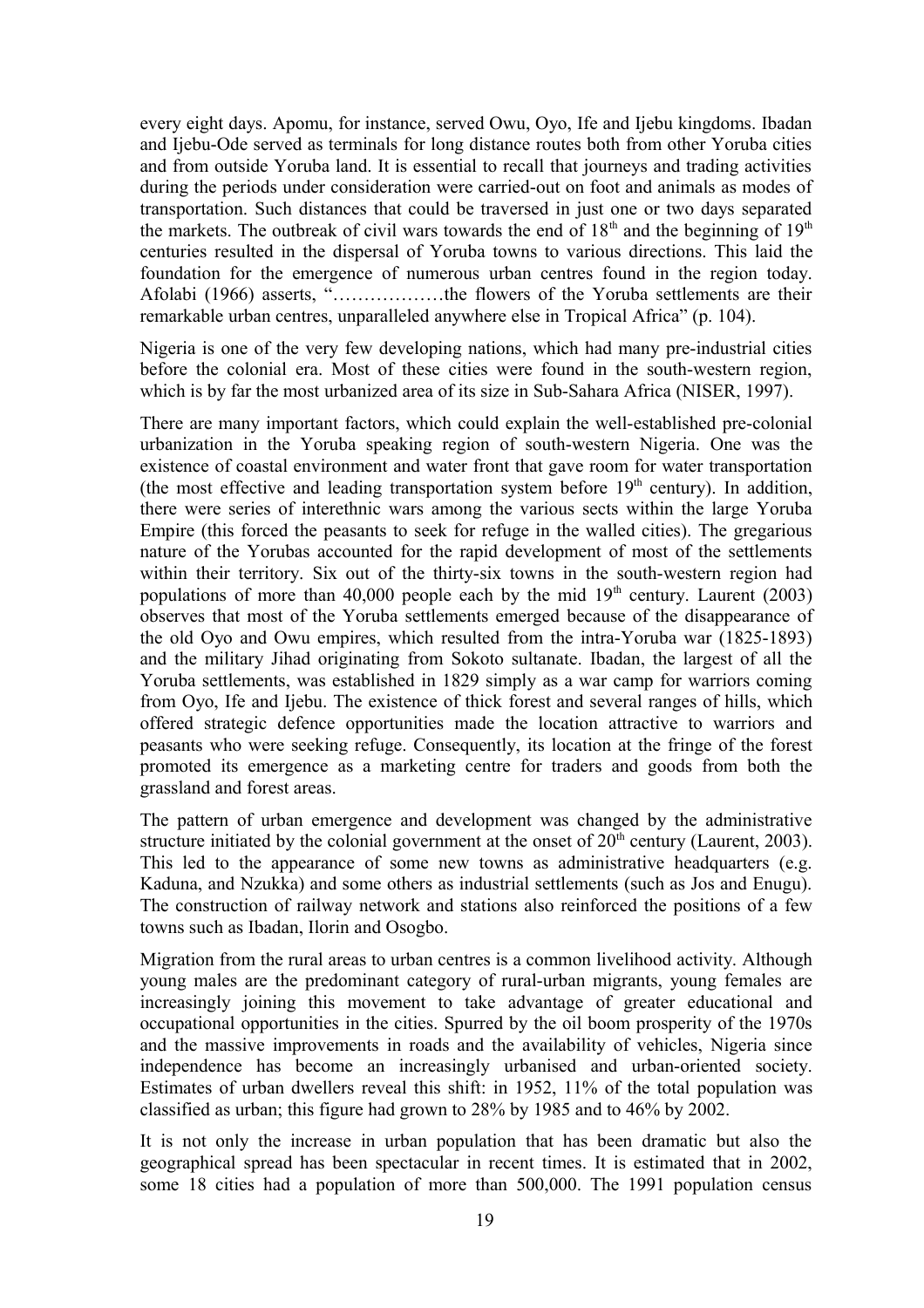indicated that about 359 settlements have at least 20,000 people. Estimates for the year 2000 put the figure at more than 450. Thus unlike most African countries where one or two cities dominate the urban network, almost all corners of the Nigerian land space have large centres of human agglomeration.

Upon all, Laurent (2003) rates urbanization process in Nigeria as very slow. According to him, less than seven per cent of Nigerians lived in urban centres (here, urban centre is defined as any settlement that has population of 20,000 or above) by 1931. The proportion rose to ten per cent in 1952, 19.2 per cent in 1963 and 42 per cent in 1991. In the year 2005, it was published in Microsoft Encarta that only 45 per cent of Nigerian population lived in cities with 100 per cent urban population increase between 1970 and 1996.

- 1. Trace the historical origin of urban life in Nigeria.
- 2. Attempt a comparative analysis of urban development between the northern and south-western parts of Nigeria.

# **4.0 CONCLUSION**

The seed of modern urbanization in Nigeria was sown by the colonial administrators through improved economic and commercial activities, development of transport networks and other social facilities, industrialization, development of educational and health institutions, regionalization of government functions, and expansion of administrative power. Activities of the colonial government gave rise to the growth and development of many urban centres in Nigeria at varying degrees between the two broad regions of the country, been more rapid in the southern part of Nigeria (specifically, the southwest) than the north largely because of the earlier contact of the former with the outside world. The British also capitalized on the available natural resources in their development efforts. In this manner, cities like Enugu and Jos received attention of the colonial government. Agricultural areas like Zaria, Jebba and the whole lot of the forest region were sufficiently provided for in their development plans.

# **5.0 SUMMARY**

In this Unit we have learnt that:

- 1. Settlements can be classified into two broad classes rural and urban centres;
- 2. An urban centre in Nigeria is any settlement with at least 20,000 people;
- 3. Evolution of urbanisation in Nigeria dates back to the pre-colonial times;
- 4. Urban population is important in describing the process of urbanisation;
- 5. Urbanisation was promoted in Nigeria through the existence of coastal environment and water fronts, results of marketing, trading activities, and religious activities, rise and fall of Empires and Kingdoms, and the introduction of transport nodes by the colonial government.

# **6.0 TUTOR –MARKED ASSIGNMENT**

Assess the influence of colonisation on the development of urban centres in

Nigeria.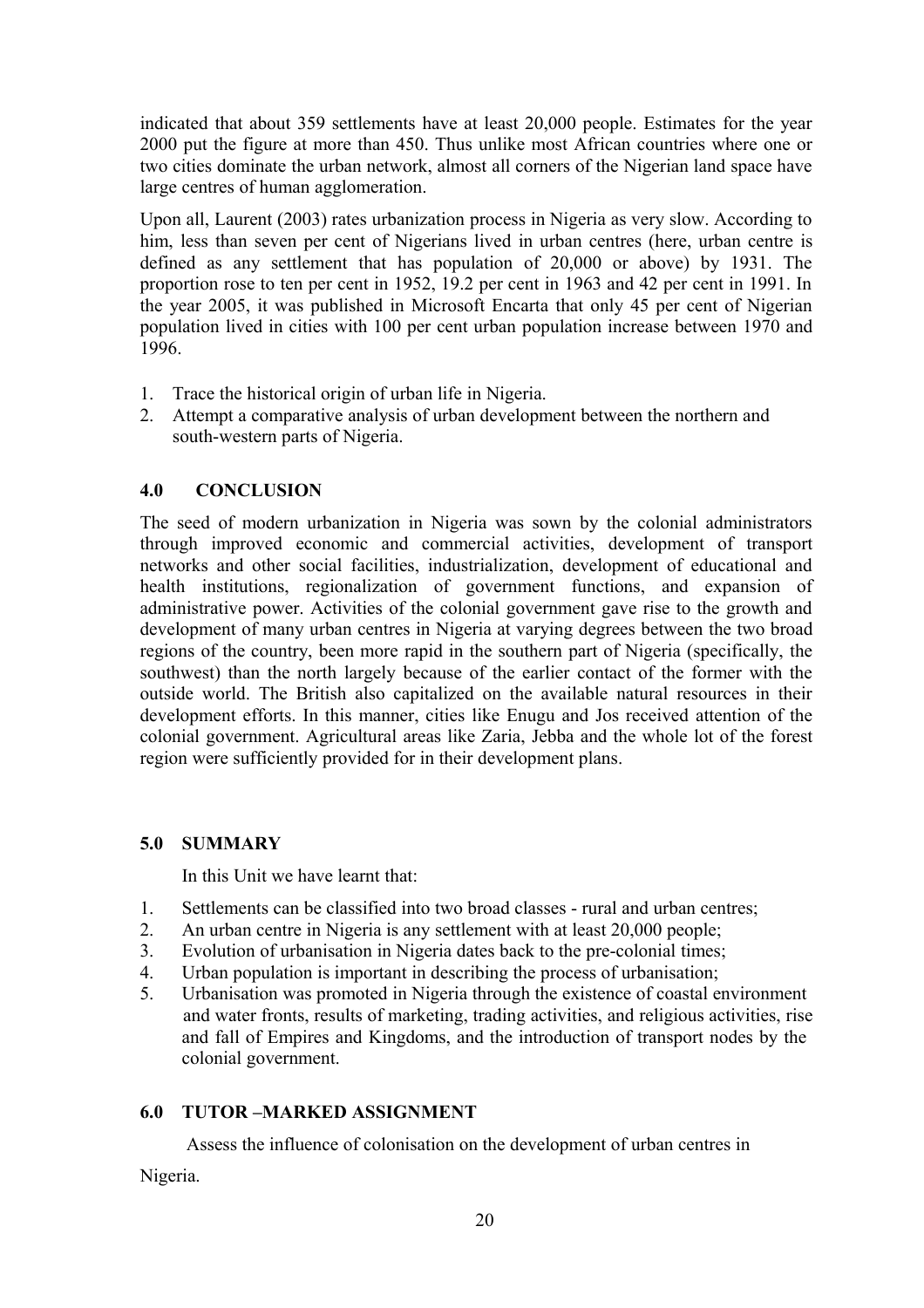# **7.0 REFERENCES / FURTHER READINGS**

Afolabi, G. J. O. (1966) Yoruba Culture – A Geographical Analysis. Nigeria and London: Universities of Ife and London Press.

Ajaegbu, H. I. (1976) Urban and Rural Development in Nigeria. Ibadan: Heinemann.

Andah, B. (1988) African Anthropology. Ibadan: Shaneson C.I. Ltd.

Atanda, J. A. (1980) An Introduction to Yoruba History. Ibadan: University Press.

Johnson, J. H. (1980) "Urbanization" in Clayton, K. and Johnson, J. H. (eds.) Aspects of Geography. Macmillan, pp. 1-59.

Mabogunje, A. L. (1962) Yoruba Towns. Ibadan: University of Ibadan Press.

Mabogunje, A. L. (1968) Urbanization in Nigeria. London: London University Press.

Oyeleye, D. A. (2001) Settlement Geography. Nigeria: University of Lagos Press.

#### **UNIT 2 RURAL-URBAN SYNERGIES**

#### **CONTENTS**

- 1.0 Introduction
- 2.0 Objectives
- 3.0 Main Content
	- 3.1 Rural-Urban Interactions
	- 3.2 Rural-Urban Differences
	- 3.3 Urban Bias
- 4.0 Conclusion
- 5.0 Summary
- 6.0 Tutor –Marked Assignment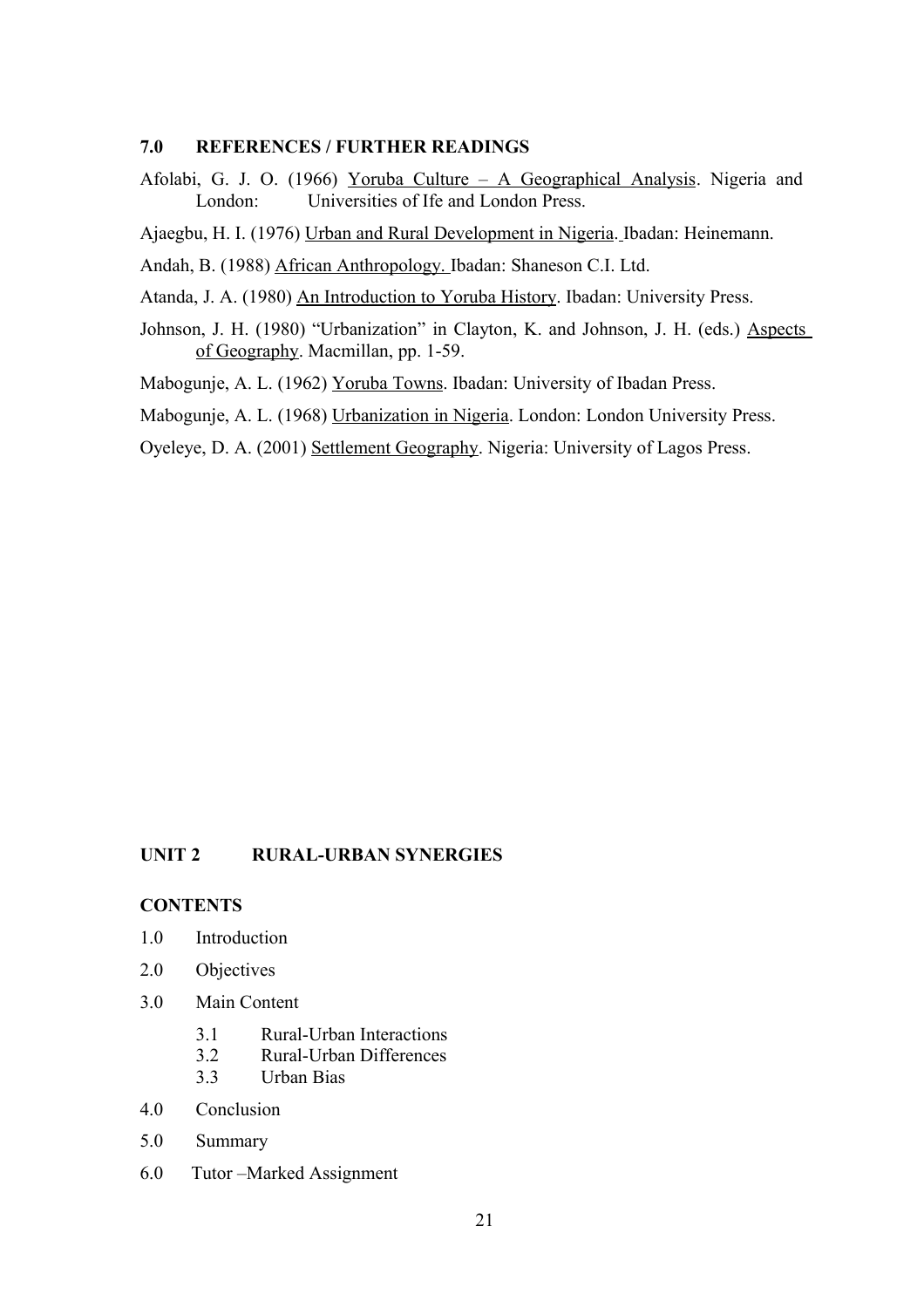# 7.0 References / Further Readings

# **1.0 INTRODUCTION**

In a regional setting there could be some remote rural communities as well as large, densely populated urban centres, and a wide range of areas in between. Both highly affluent and severely deprived communities could be found in both rural and urban areas throughout a region. All settlements in a spatial setting could be ranked according to their size and, or, shape to result in 'settlement hierarchy'. The hierarchy, which is usually broad based, indicates that the number of services that a settlement provides increases with settlement size.

Settlements in a defined region could be related to one another through the functions they perform, socio-cultural and economic links or through a continuous territorial expansion. The major city in the area can be regarded as a connecting node not only between itself and the surrounding tributary areas but also between it and other cities at great distances. All settlements, regardless of its hierarchy (whether central place or periphery), are expected to be interdependent in terms of their social and economic needs. In other words, rural and urban communities should affect each other in various ways, through flows and exchange of people, goods, services and information.

Linkages and interactions among settlements play critical roles in the livelihood strategies of the poorest groups, both rural and urban. Low income rural dwellers often rely on urban-based non-farm jobs, and remittances from migrant relatives. Also, low income urban dwellers usually rely on seasonal farm jobs, and on the help of rural relatives. The interaction can also have significant impacts on natural resource use and management, especially in the peri-urban interface.

However, in reality while the rural areas perform their primary function to the main settlement (the major city) by providing it with surplus agricultural products, the main centre has been found to offer more central functions even to higher-order towns. Most of these linkages and interactions are usually neglected by governments (of various tiers) in their development policies. Thus, the intra-regional linkages continue to revolve around few urban centers at the expense of the immediate rural areas.

# **2.0 OBJECTIVES**

At the end of this unit, students should be able to:

- highlight the various forms of interactions between rural and urban settlements;
- distinguish between rural and urban functions; and
- explain the lopsided nature of the distribution of spatial processes and spatial structures.

# **3.0 MAIN CONTENT**

# **3.1 RURAL-URBAN INTERACTIONS**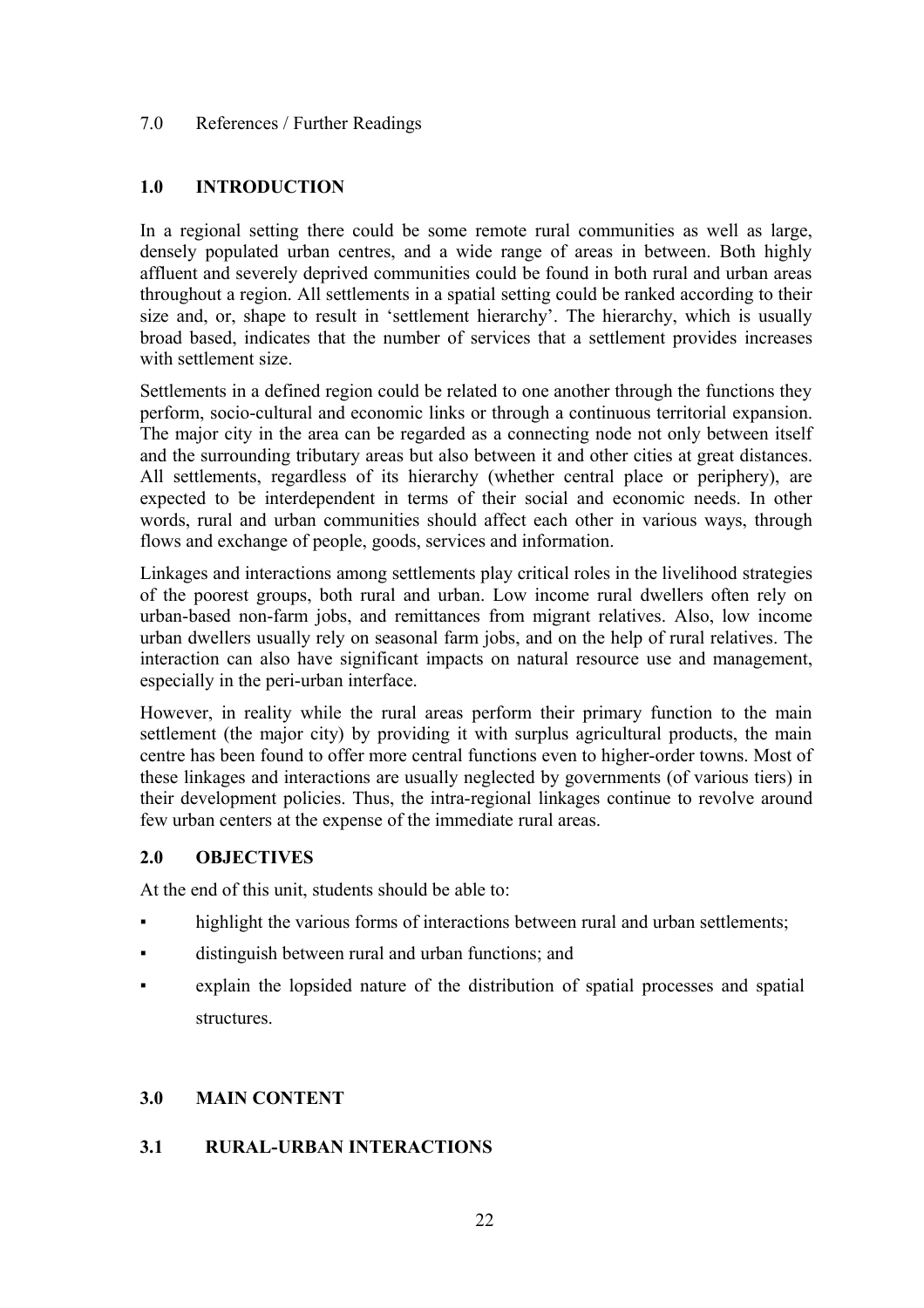Definitions based on a sharp distinction between urban and rural settlements often assume that the livelihoods of their inhabitants can be equally reduced to two main categories: agriculture based in rural areas, and a reliance on manufacture and services in urban centres. However, recent research has shown that the number of urban households engaging in agriculture and that of rural households whose income is derived from nonfarm activities is far higher than usually thought (Abramovay and Sachs, 1996; Bhooshan, 1986; Bryceson and Jamal, 1997; Misra, 1986; Saint and Goldsmith, 1980). These sectoral interactions can also have a spatial dimension. For example, when one or some of their members migrate but, (as is often the case) retain strong links with their relatives in rural home areas, households can be defined as multi-spatial, combining farm and nonfarm activities and rural and urban residence. Even where activities can be described as either rural or urban and are spatially separated, there is a continued and varied exchange of resources. Urban centres may provide markets as well as social and producer services for the rural population whereas, for many urban individuals, access to rural land or produce through family or reciprocal relationships can be crucial.

The policy implications of sectoral interactions are particularly important. For example, rural development programmes have traditionally tended to increase agricultural production but have rarely included non-farm activities such as the processing of raw agricultural materials and the manufacturing of agricultural equipment, tools and inputs, and this has resulted in the marginalization of some groups in rural areas. Similarly, urban housing strategies for low-income groups tend to neglect their need to diversify their incomes or produce foodstuffs for household consumption (for example, through urban agriculture) and maintain and/or expand their social networks with rural areas (for example, by hosting newly arrived migrants in their homes) which can be restricted by narrow controls over settlement and land use in public housing projects (Chase, 1997). Straddling the rural-urban divide is, in some cases and for some groups, an important part of survival strategies. Policies which neglect this may increase their poverty and vulnerability.

In the early 1950s, development was conceptualized in terms of national economies taking off through the increase in the size of domestic markets and the creation of inducements to invest. In this way, the modern sector would progressively encroach upon the traditional sector, and the money economy upon subsistence or near subsistence. This dualistic construction based essentially upon Nurske's (1953) and Lewis' (1954) models have pervaded economists' and donors' views for several decades. Part and parcel of the modernization process were industrialization and urbanization. Lewis (1954) assumed that in densely populated rural settlements in the Third World, marginal productivity would be minimal. Therefore, the transfer of labour from rural agriculture to urban industry could occur without declines in agricultural productivity. Indeed, until the mid-1960s, rural to urban migration was perceived as a positive process and several studies focused on the implications of permanent settlement of workers and their families in urban areas. However, by the end of the decade, it became clear that job creation in the manufacturing sector was much lower than expected and could not absorb the fastgrowing urban populations. Concern with over-urbanization translated into policies attempting to curtail labour migration to the cities.

Many of the rural-urban flows of people, goods and wastes are most intense and varied between the built-up area of towns and cities and the peri-urban areas that surround them. For instance, most of the rural dwellers that regularly travel to particular cities (including those who commute daily) will live close to the city although cheap and efficient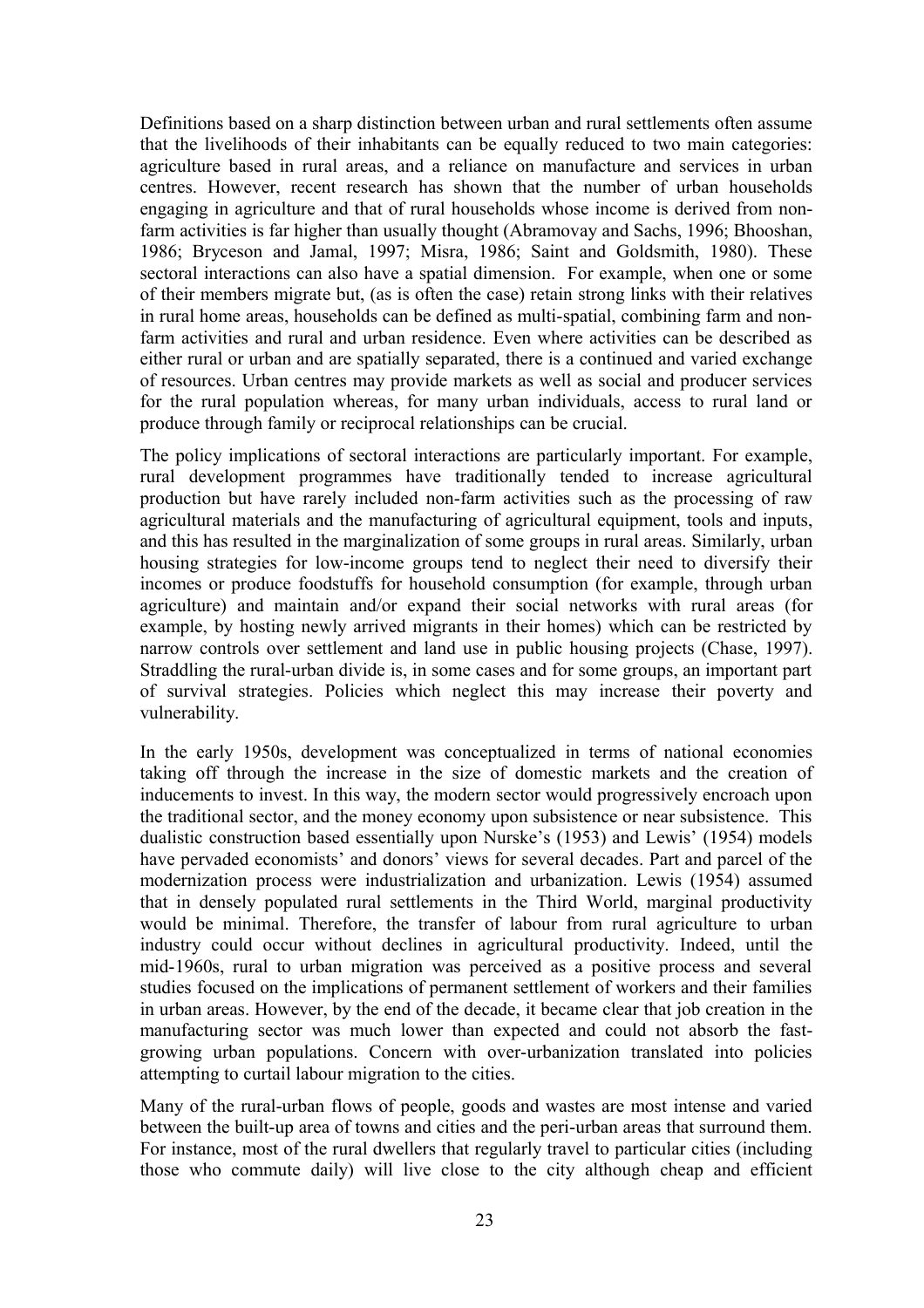transport systems may help widen the area from which many people commute. In many cities, an increasing proportion of the population lives in peri-urban areas still officially designated as rural as new housing developments spill over the official urban boundary. Land markets and land uses in many rural areas around cities also become increasingly influenced by real-estate developments. Intensive land development, sub-division and sale may take place although with little building construction as many urban residents make speculative purchases in anticipation of increases in land value linked to urban expansion. The extent of such rural developments is much influenced by the way each city's boundary has been defined - and where city or metropolitan boundaries encompass city regions, most such developments may still be within the urban boundary.

One of the greatest flows of goods from peri-urban to urban areas are the heavy, bulky, low-value building materials such as stone, clay, aggregate and landfill, drawn from the city's immediate surroundings. Most cities draw heavily on their surrounding region for freshwater resources and reservoirs and water-treatment plants may be concentrated there. Most urban wastes also end up in the region surrounding the city, for example solid wastes disposed of on peri-urban land sites and liquid wastes either piped or finding their way through run-off into rivers, lakes or other water bodies close by (Hardoy et al., 1992). New enterprises selling goods or services to city populations or relying on urban labour markets and services but which do not need to be within the built-up area may also settle in the rural region. Leisure activities, many of them geared mainly to urban middle and upper-income groups (for example golf courses, country clubs, sports grounds, services for tourists) may also become an important part of economic activities and employment patterns within certain peri-urban areas still classified as rural. This large and often growing influence of cities on land ownership and use, economic activities and labour markets in the rural areas around them obviously has significant influences on agricultural production and on the livelihoods of those who live in these areas.

# **3.2 RURAL-URBAN DIFFERENCES**

Notwithstanding the enormous poverty that exists in many Third World Cities, the populations of the rural areas appear to be far more deprived. Interestingly, even the poorest amongst the urban dwellers, specifically the in-migrants from the rural areas, believe that they are better off than they had been in the rural areas. Interregional comparisons in standards of livings are, of course notoriously difficult, but the gap between urban and rural is even greater when we consider the distribution of public utilities and amenities of various kinds. The urban areas, especially the large cities usually offer pipe water, electricity, even subsidized housing in some instances and superior health and education services.

Observations of these kinds raise important policy questions: should rural-urban migration be encouraged; should such migration streams be diverted away from the burgeoning metropolitan areas towards intermediate and lower-order cities; should measure be taken to control the growth of the big city and so on. However, these are relatively simplistic polices by themselves will do very little to solve the basic problems; they can make an important contribution, however, to more fundamental government initiatives designed to reallocate national assets and to redistribute resources so as to meet national development goals as a more equal income distribution, and lower unemployment levels.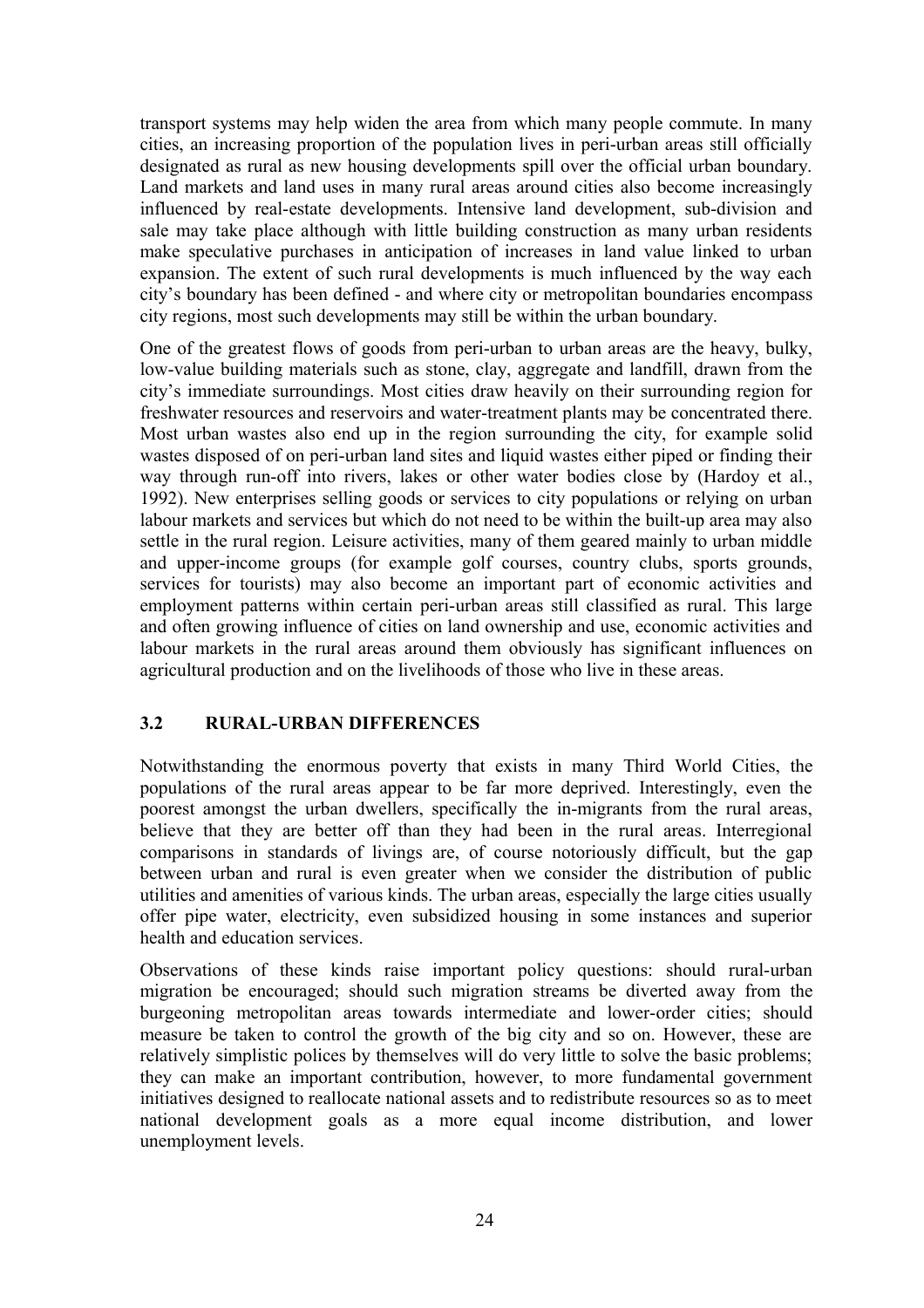To date, most development theory and practice have focused on either "urban" or "rural" issues with little consideration of the interrelations between the two. By contrast, several empirical studies show that the linkages between urban centres and the countryside, including movement of people, goods, capital and other social transactions, play an important role in processes of rural and urban change. Within the economic sphere, many urban enterprises rely on demand from rural consumers, and access to urban markets and services is often crucial for agricultural producers. In addition, a large number of households in both urban and rural areas rely on the combination of agricultural and nonagricultural income sources for their livelihoods. This unit discusses rural-urban interactions, with particular attention to the ways in which they have been affected by recent and current economic, social and cultural transformations.

# **3.3 URBAN BIAS**

Much of the development debate of the last 40 years has centred on the changing relationship between agriculture and industry and on the "correct" allocation of investment between the two sectors. Policies aiming at economic growth traditionally followed one of two different approaches. The first favours investment in the agricultural sector, which can then provide the necessary surplus for industrial and urban development, whereas the second approach argues that industrial and urban growth are pre-requisites for a more modern and productive agricultural sector. The relative influence of these theoretical positions has changed over time.

In this context, Lipton (1977) notion of urban bias made an important and provocative contribution to the discussion. In his view, the rural poor are dominated and exploited by powerful urban interests. The most important class conflict in the Third World is that between the rural classes and the urban classes, since "...the rural sector contains most of the poverty and most of the low-cost sources of potential advance; but the urban sector contains most of the articulateness, organization and power" (1977:13). Lipton's argument was subject to intense criticism, mainly on the grounds of his conceptualization of undifferentiated urban and rural societies which does not take into account the existence of urban poor and rural rich (Corbridge, 1982). On a descriptive and empirical level, Lipton provided a useful account of the relative flows of surpluses between rural and urban areas. However, the conflation of people with places makes it difficult to explain why these flows occur (Unwin, 1989). Bates (1981) extended the criticism of urban elites in his analysis of the role of African bureaucracies which, in the name of industrialization, were seen as over controlling their economies, skewing incentives and infrastructural investment towards urban areas and, generally, undermining the real material base of African economies, that is, agricultural production. More recently, the attack on rent-seeking, urban based bureaucratic elites has been taken over by neoclassical economics and implemented through structural adjustment packages aiming to drastically reduce the role of the state.

# **4.0 CONCLUSION**

Populations and activities described either as "rural" or "urban" are more closely linked both across space and across sectors than is usually thought and that distinctions are often arbitrary. There are some people residing in rural areas and many others in towns, as well as engaging in agriculture within urban areas or in non-farm activities in the countryside. Flows of people, goods and wastes, and the related flows of information and money, act as linkages across space between cities and countryside.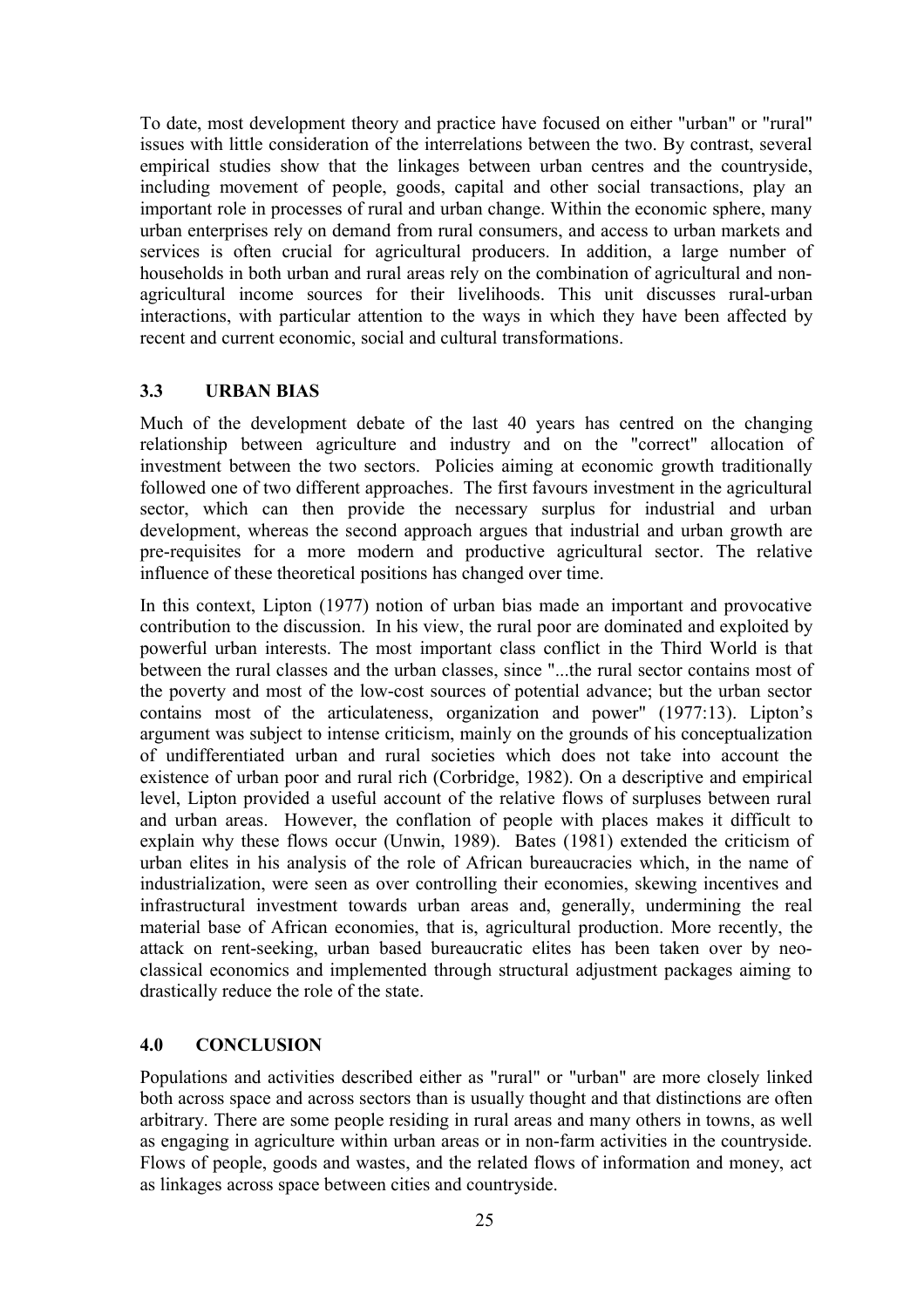One consequence of these strong interrelations is that both rural and urban areas are affected by current transformations at the macro-level, including economic reform and Structural Adjustment Programmes whose impact has traditionally been examined primarily in urban economies and labour markets. Particularly in the African context, SAPs, trade liberalization and the growth of export oriented agriculture have resulted in the marginalization of small farmers, who often have to migrate or resort to low-paid, non-farm employment. For both urban and rural populations, recent and current changes in the global social, economic and political context have resulted in deepening social differentiation and increasing poverty. However, while the nature of these changes is global, they are also characterized by great diversity at the local level, itself the consequence of historical, political, socio-cultural and ecological, as well as economic, differences.

#### **5.0 SUMMARY**

In this unit we have learnt that:

- 1. Urban centres provide markets as well as social and producer services for the rural population whereas, for many urban individuals, access to rural land or produce through family or reciprocal relationships can be crucial.
- 2. In many cities, an increasing proportion of the population lives in peri-urban areas still officially designated as rural as new housing developments spill over the official urban boundary.
- 3. Land markets and land uses in many rural areas around cities also become increasingly influenced by real-estate developments.
- 4. The rural poor are dominated and exploited by powerful urban interests.

#### **6.0 TUTOR –MARKED ASSIGNMENT**

Assess the strength of interrelationships between the rural communities and urban centres in the developing world.

#### **7.0 REFERENCES / FURTHER READINGS**

- Bates, R.H. (1981), *Markets and States in Tropical Africa,* University of California Press, Berkeley.
- Chase, J. (1997), "Managing urban settlements in Brazil's agro-industrial frontier" in *Third World Planning Review* Vol.19, No.2, pages 189-208.
- Tingbé-Azalou, A. (1997), "Cultural dimensions of rural-urban relations in Benin" in Baker, J. (ed.), *Rural-Urban Dynamics in Francophone Africa*, Nordiska Afrikainstitutet, Uppsala, pages 79-89.
- United Nations Centre for Human Settlements (UNCHS) (1996), *An Urbanizing World: Global report on Human Settlements 1996*, Oxford University Press, Oxford.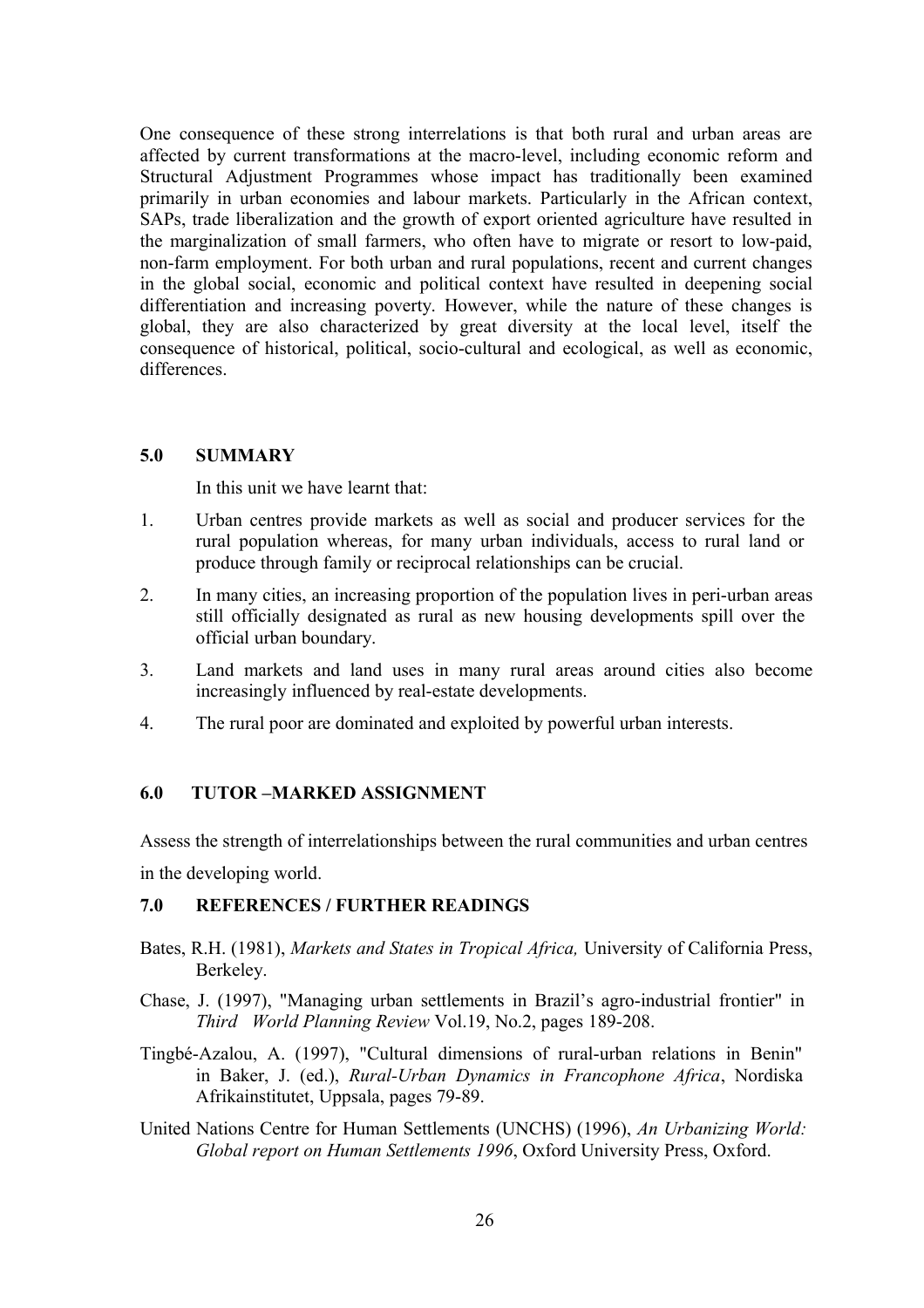- UNDP/UNCHS (Habitat) (1995), "Rural-urban linkages: policy guidelines for rural development", paper prepared for the 23rd Meeting of the ACC Sub-committee on Rural Development, UNESCO Headquarters, Paris, 31 May-2 June, 1995.
- Unwin, T. (1989), "Urban-rural interaction in developing countries: a theoretical perspective" in Potter, R. and T. Unwin (editors), *The Geography of Urban-Rural Interaction in Developing Countries,* Routledge, London, pages 11-33.

# **UNIT 3 MODERNISATION AND URBANISATION IN THE DEVELOPING WORLD**

# **CONTENTS**

- 1.0 Introduction
- 2.0 Objectives
- 3.0 Main Content
	- 3.1 Changes in Agriculture
	- 3.2 Transport Development within Cities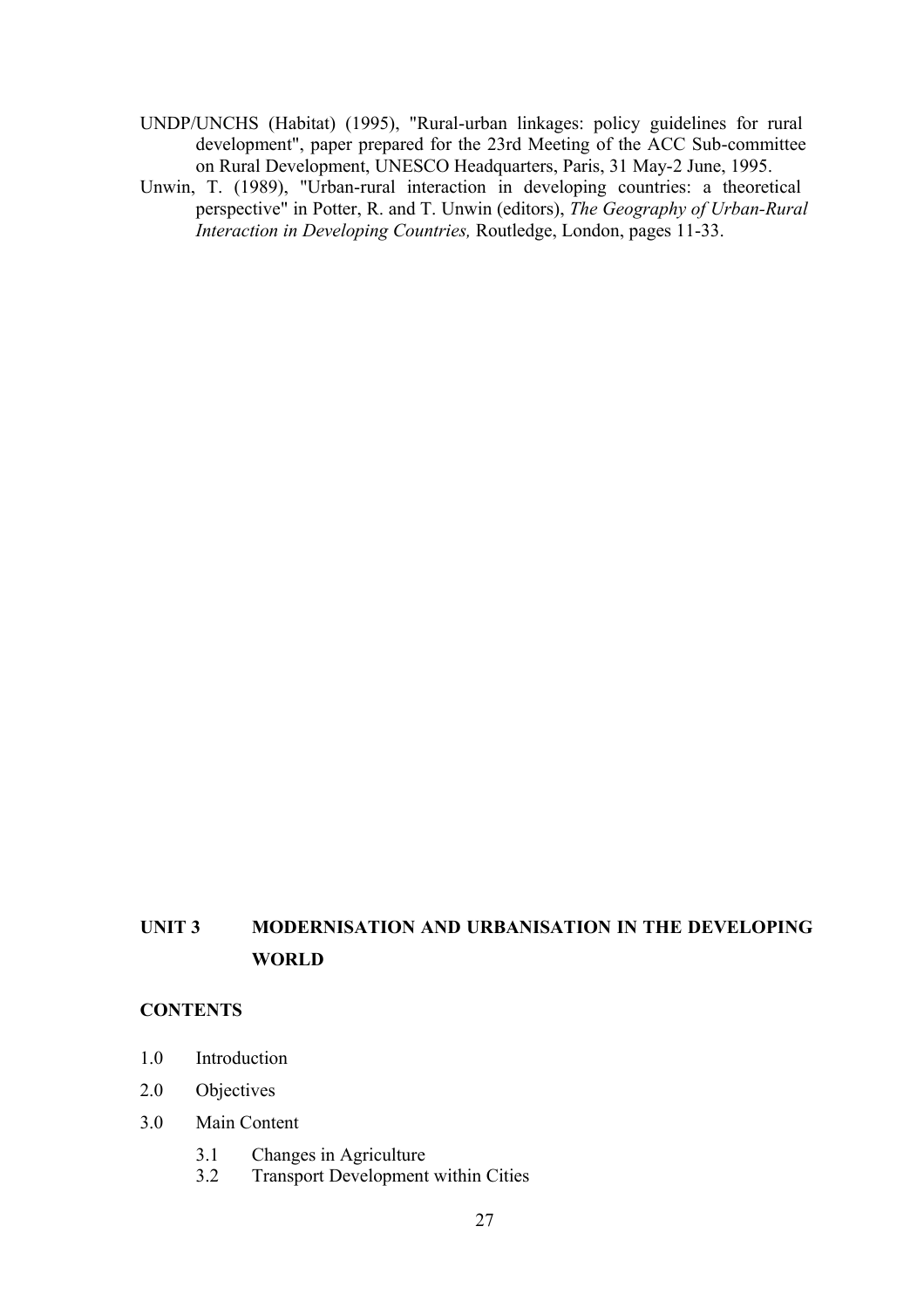- 3.3 Economic Advantage of the Urban Environment
- 4.0 Conclusion
- 5.0 Summary
- 6.0 Tutor –Marked Assignment
- 7.0 References / Further Readings

# **1.0 INTRODUCTION**

The success of the economies based on Western European and North American cities has taken the influence of westernization to most corners of the world, although it might be better to call this process 'modernisation' in order to include the stimulus to change provided by the urban systems of Japan and the Soviet Union, which are strictly-speaking 'non-western', although strongly influenced by the Western European and North American brand of change. By modernization is meant the mass adoption of a more advanced technology, with greater division of labour and higher levels of personal consumption. These changes appear to be always associated in one way or another with the growth of urban life. As a result, there are few traditional cities, which have not been touched by modernization, although its effects are sometimes subtle – perhaps seen in reduced death rates produced by access to western medicine. On the other hand, where the introduction of western culture has brought more wide-ranging economic and social changes, the interplay of contrasting cultures is more clearly visible.

Sometimes new cities have been built where none had stood before; often ports, their origin and growth have reflected the operation of a colonial economy, although they are now located in independent states. Such cities have also acquired features from the environments in which they have been planted: Calcutta, for example, is basically western in origin, although it is perhaps better to look upon this city as a swollen version of the type of city common in the western world at the end of the nineteenth century than that normal in the mid-twentieth century. Certain of its features, however, spring from its particular context. The upper-class areas in this city are found closer to the centre than would be expected in a typical modern western city, for reasons which have probably as much to do with the former segregation of European residential areas as with the functioning of transport; and the dense, very large urban proletariat reflects the social and demographic features of the population in the surrounding region.

The interaction of western and indigenous culture is most clearly seen where a western city has been grafted on to a pre-existing traditional city. Here the juxtaposition of the old and the new, seen cities as widely distributed as New Delhi, Ibadan and Addis Ababa, provides a visible indication of the former distinctiveness of two cultures. Increasingly the old and the new sections of these cities are establishing stronger functional links as the labour force moves into modern types of employment, both in tertiary occupations associated with the new central business district and in large-scale manufacturing located in new factories.

Lahore in Pakistan provides a good example of the form of such a city. The modern central business district lies alongside the older, traditional city, where there is still a large, densely-packed population. Around the railway station and its sidings there is another district, reflecting its links to the outside world, while the military area is another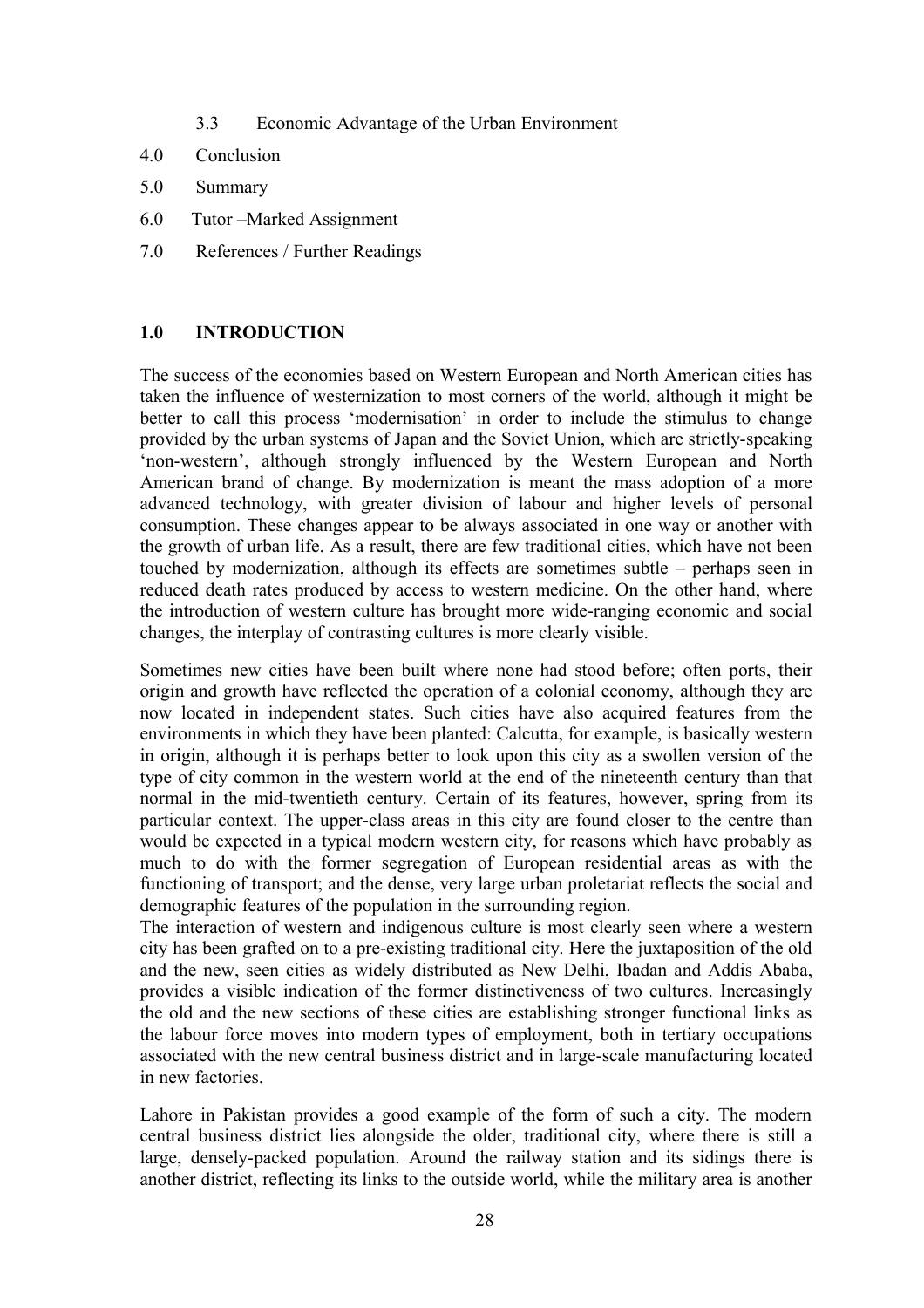distinctive region. Although the functions of these areas have changed in various ways since colonial times, they still remain district in the modern city.

# **2.0 OBJECTIVES**

At the end of this unit, students should be able to:

- 1. describe the spatio-temporal changes in agriculture;
- 2. explain the impacts of changes in transportation on urban development;
- 3. assess the economic advantage of the urban environment; and

# **3.0 MAIN CONTENT**

# **3.1 CHANGES IN AGRICULTURE**

The bases of these changes were the complex technical and economic effects of the Industrial Revolution, which were not limited to the populations of the cities themselves. In particular, great improvements in agricultural productivity, often linked with a change from subsistence farming to production aimed almost entirely for sale, was fundamental to urban growth. It is impossible to date these agricultural changes precisely: in Britain, for example, they were taking place in one form or another from early in the seventeenth century until the latter part of the nineteenth. Food imports from overseas were relatively unimportant until the last decades of the nineteenth century and increasing agricultural productivity was stimulated by growing demands from urban dwellers and by the technical ingenuity of some pioneers.

Traditional field systems and farms were reorganized and unused lands reclaimed, new crops were introduced, the productivity of livestock breeds was raised, while improved rotations and new fertilizes allowed greater yields to be taken from the soil without loss of fertility. Reflecting the technical ingenuity of the period, new implements were developed and, eventually, mechanical power was applied to driving them, hence increasing the output of the individual agricultural worker. The greater productivity of agricultural workers reduced the number of workers required in agriculture and encouraged many workers to seek employment in the growing towns, sometimes driven out by conditions in the countryside, sometimes attracted by better–paid job in the towns. Climatic and soil conditions allow Nigeria to produce a wide variety of agricultural products, including many food and cash crops. Although past economic conditions have not favoured the agricultural sector, prices of agricultural commodities are generally no longer subject to price controls. Considerable seasonal price fluctuations are frequent, reflecting the problems of inadequate storage, processing, marketing, and distribution facilities. Some estimates suggest that post-harvest losses reach 25% in cereal production, and up to 50% in horticultural production. The contribution of agriculture to GDP stood at 21% in 1980. It increased to 41% in 1988 after a collapse in oil prices and growth in the agriculture sector following the liberalisation of agricultural prices. It has since fluctuated between a low of 24% in 1992 and a high of 39% in 1998.

In the past decade, growth in production of staple foods has exceeded population growth, a considerable achievement in view of the country's large and growing population and the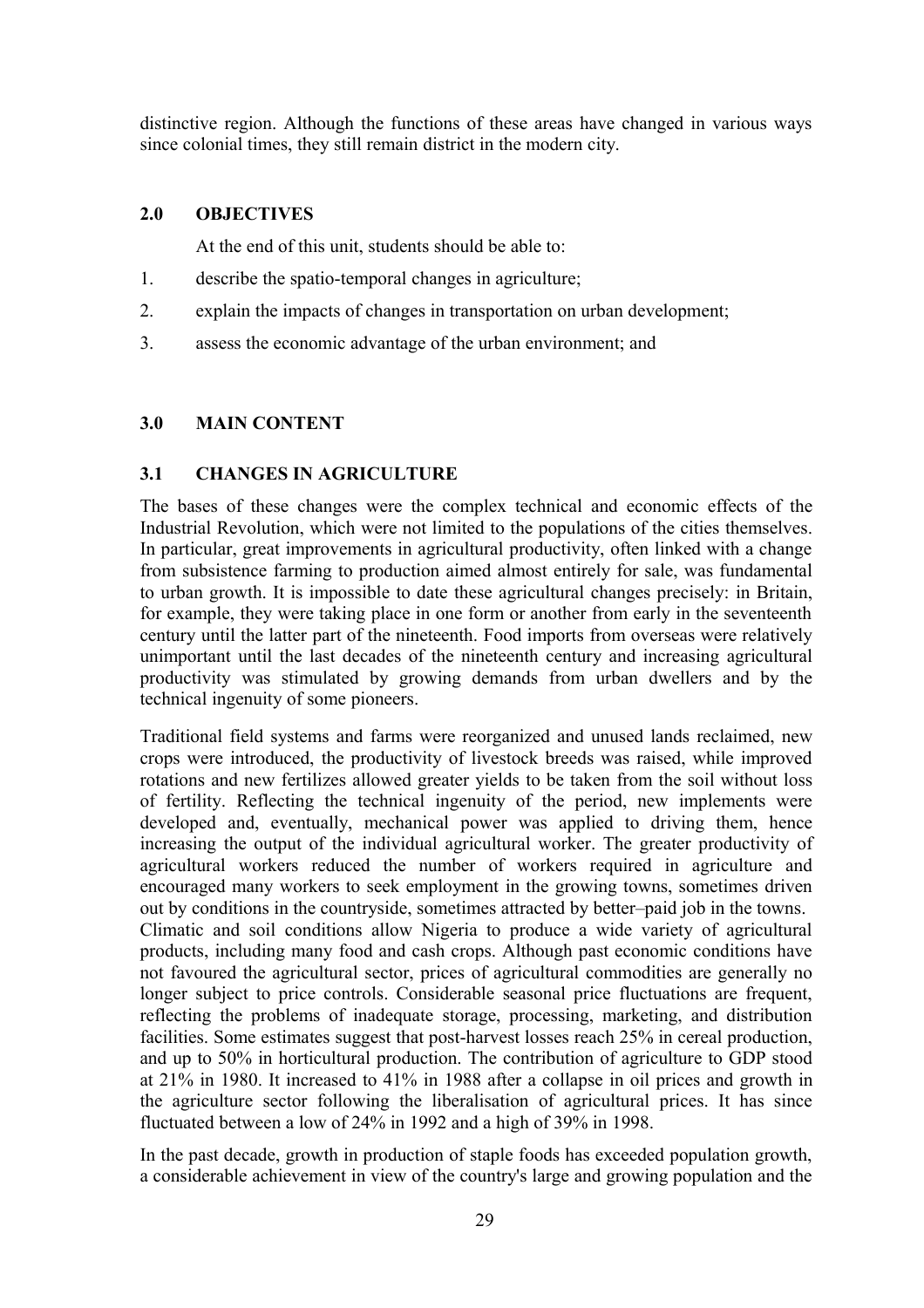relatively minor official support for such production. Less than 3% of the value of food consumed is imported.

More than 70% of the working adult population of Nigeria are employed in the agricultural sector directly and indirectly. Small farm-holders, account for about 81% of total farm holdings. They are usually subsistence farmers lacking in capital and in modern techniques of farming. They are constrained by many problems, including those of poor access to modern inputs and credit, poor infrastructure, inadequate access to markets, land and environmental degradation, and inadequate research and extension services. Only 10% of agricultural production is further processed industrially in Nigeria. Infrastructural factors, including energy and water shortages, credit constraints, poor knowledge of potential markets, and transport and telecommunications problems are important impediments to increasing this share.

Over the past couple of decades, successive governments have initiated numerous policies and programme to revive agricultural performance. During the pre-structural adjustment period, agricultural policies were designed to facilitate agricultural marketing, reduce the cost of agricultural production and enhance agricultural product prices as incentives for increased production. Major policy instruments included those targeted to agricultural commodity marketing and pricing, input supply and distribution, input price subsidies, agricultural extension and technology transfer, agricultural cooperatives, and agricultural water resource and irrigation development.

Since the structural adjustment period, the state has withdrawn completely from involvement in certain agricultural sectors and the incorporation of private sector involvement in the provision of these services has scarcely begun. However there are active private trader networks (Okorua and Bedford, 2001) on which the agricultural sector depends, particularly in urban food supply, although their activities are often regarded as exploitative and based on cartel arrangements, with a dominance of marketing systems by particular ethnic groups. The relatively strong growth of the sector since the mid-1990s does however suggest the marketing system is functional despite its constraints, though little progress has been made in reviving agricultural exports except in limited cross-border trade and in the cocoa sector. The state's withdrawal from an active role in agricultural marketing has been positive in its impact on the marketing system, but the state is failing to provide key services or effectively to support research or other forms of technology support.

Land tenure systems in Nigeria have been confronted with problems resulting from rapid population growth and the advances being sought towards the modernisation of agriculture through investment, market orientation, technology and attempts to increase size in order to achieve economies of scale. Customary land tenure systems are breaking down under the impact of cash cropping, population pressure and non-agricultural enterprises and there has been a growing individualisation of land tenure. As a result there is a need to modify the existing tenure systems in order to solve the complex and dynamic sets of problems affecting resource management, the adoption of new technologies, and farm income levels. Population growth has led to a fragmentation of farm plots with a more intensive use of the land for agricultural practice. Depletion of soil fertility and reduced production levels invariably result.

An important form of government intervention in the agriculture sector, now that it has largely withdrawn from involvement in output marketing, has been related to fertiliser. Between 1990 and 1996, government heavily subsidised fertiliser use. Liberalisation of the government monopoly from 1997 and its withdrawal from fertiliser procurement and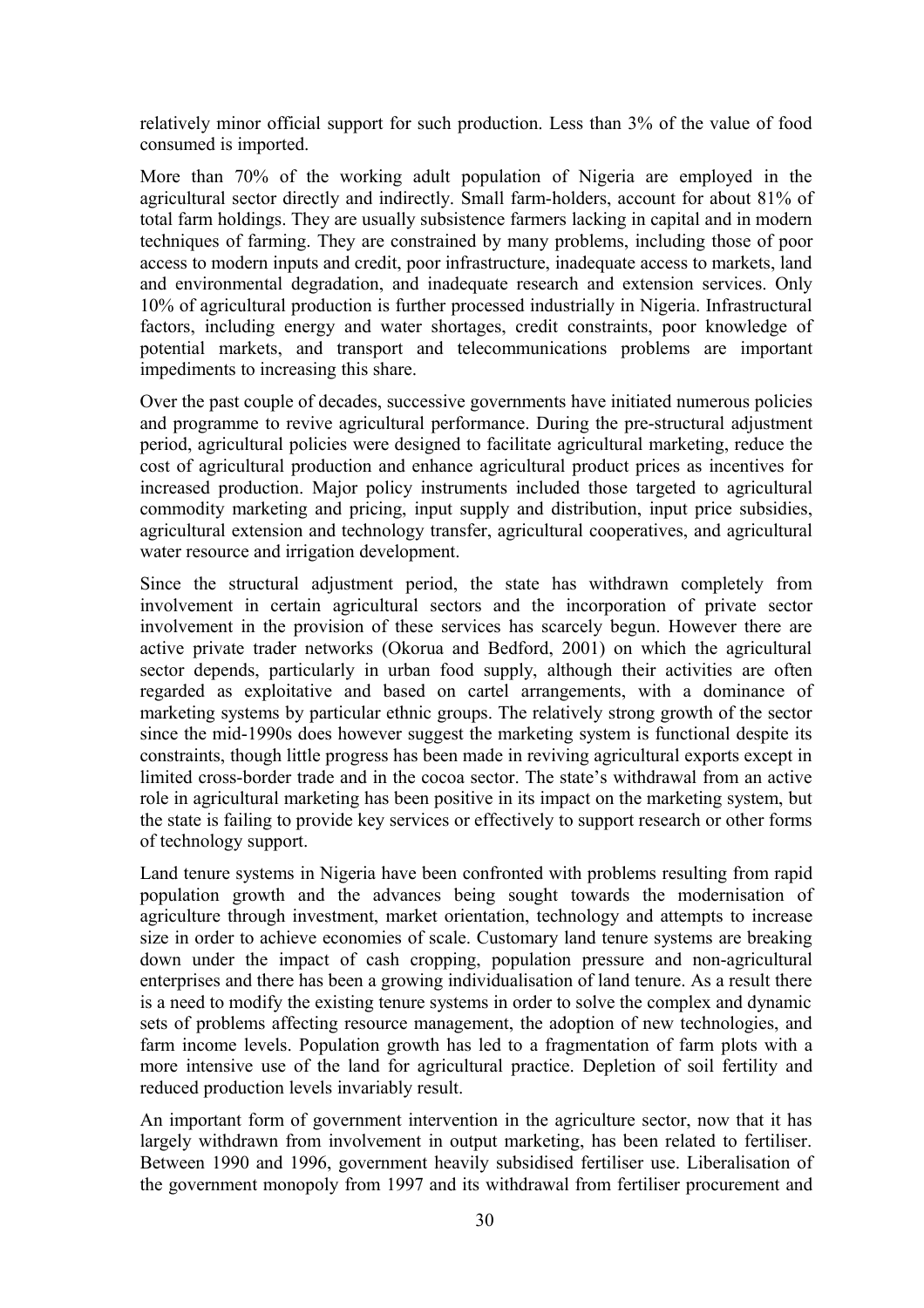subsidy led to a sharp drop in fertiliser use. Nagy and Edun (2002) argue that the way in which liberalisation was implemented limited the private sector response, particularly "ad hoc procurement/subsidy policies of the FGN in 1999, 2001 and 2002." They note that most stakeholders identify the quality and availability of fertiliser as the main constraint on use, while government policies have justified subsidy on the grounds that farmers cannot afford the free market price. Cities represent the largest and fastest growing market for farmers, in a context where over 90% of total agricultural production is used for domestic consumption. But the influence of urban demand for food and labour is unevenly spread in the country.

# **3.2 TRANSPORT DEVELOPMENTS WITHIN CITIES**

Also having an impact on wider regions as well as individual cities was the gradual improvement of transportation. The first substantial advance here was the adoption of the canal in the second half of the eighteenth century. Roads, too, were improved, primarily for the easier movement of passenger and mail coaches; but transport by wagon must have benefited also. Such improvements permitted the beginnings of the concentration of manufacturing industry in specialist towns, since a much larger market could be brought in from increasing distances. Both these developments were essential for the growth of large urban-based manufacturing enterprises supplying wider regions. But limits to urban expansion remained. Food was still expensive to move over long distances and was usually produced close by. The larger a city became, the longer were the distances over which food had to be brought and the more expensive it became. In addition, the lack of a proper system for the mass movement of people within cities meant that most urban dwellers travelled to work on foot, limiting the size of city which could function efficiently.

The development of the railway created a new situation; indeed many would argue that this was the critical development in transport. In Britain a dense network of railways had been established by the end of the 1850s; and one of its earlier effects was to intensify the commercial nature of agriculture in wider areas of the British Isles. In addition, better long-distance communications exposed the countryside more fully to factory-produced good reduced the number of rural craftsmen, and encouraged further rural depopulation and the drift of workers to the towns.

The process was carried a stage further in the later 1870s, when grain, grown on the newly-cultivated North American prairies, flooded the British market. The precise economic situation which caused this change included a series of poor harvests in Britain and low freight rates induced by a trade depression; but more fundamental were the developments in the techniques of long-distance transportation, which facilitated the import of cheap food, first from North America and later from Australia, New Zealand and Argentina. At this time the steamship was conquering the wider oceans as well as the more sheltered seas. Large urban populations could now be fed cheaply and reliably; and the industrial city was not restricted to locally-grown food or to supplying a limited region with its products and services. An example of the result of this is given by Britain at the end of the nineteenth century, when 85 per cent of the population had become urban dwellers. Similar changes took place in other industrialized regions of the world, in Western Europe and in parts of North America. The largest cities increasingly became the foci of communication networks, which ultimately pushed out into nearly every corner of the world.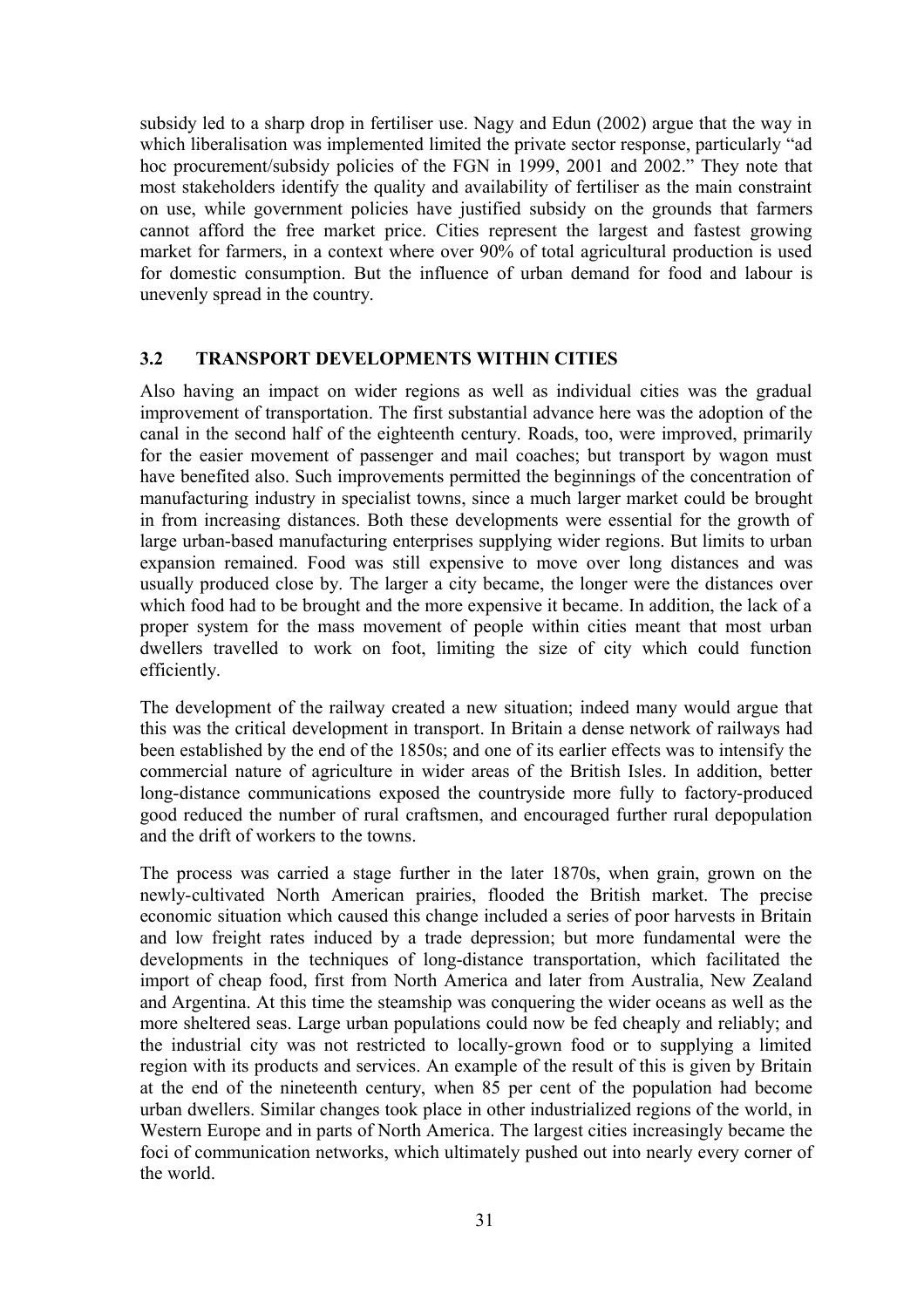A further restriction to the growth of cities was removed with the improvement of internal transport within urban areas, which allowed an increasing separation between place of work and place of residence. In the largest cities, London for example, the steam railway played a growing part in the internal transport system. In the southern suburbs of London railway companies were particularly active in the pursuit of daily season-ticket travellers and they provided a close network of lines. With electrification, which began in the first decade of the twentieth century, stations could be located more closely together because of the faster acceleration of electric trains, thus producing a more continuous belt of suburbs, based on commuting by rail.

Elsewhere in London commuter traffic first became important during the last quarter of the nineteenth century; and, in addition, the inner sections of the Metropolitan Railway, which represented the beginnings of the modern underground system, was opened in 1863 and indicated the important role which underground railways were later to have for travel within inner London at the beginning of the twentieth century. Other large and very diverse cities like Paris, Berlin, New York and Chicago also reduced the problems of inner-city passenger traffic congestion about the same time, again using an intra-urban railway system, sometimes underground and sometimes on elevated tracks. This pattern was later repeated elsewhere in the world, often more as a mark of metropolitan status than as a good investment producing clear profits.

But road transport was more important in most cities, even the larger ones. Horse buses were found in some European cities from the 1820s, although it was not until the 1870s that their fares became cheap enough to make a substantial impact on travel within cities. In fact, the horse tram was more important pushing out urban growth along the main highways leading to a city. In Boston Massachusetts, for example, the limit of dense settlement only extended outwards by about half a mile between 1852 and 1873; but in the fourteen years between 1873 and 1887, encouraged by the opening of new tram routes, development spread one and a half miles further. Then by the end of the century, stimulated by the electrification of the system, the limits of dense urban settlement in Boston were extended another two miles.

Tram routes tended to bind together some of the clusters of manufacturing towns which had grown up on coal-field during the nineteenth century. The individual towns of the Potteries, which we now lump together as Stoke-on-Trent, were linked in this way in the late nineteenth century, producing among other things a relocation of important shopping facilities into a few dominant centres, as the pattern of accessibility within the conurbation changed. Similar processes were also going on elsewhere for example in the woollen manufacturing towns of West Yorkshire, centre on Leeds. From a morphological point of view the tram encouraged urban development along the main roads, either joining formerly separate towns into an apparently unbroken urban area (although there were often rural and semi-rural areas left hidden away behind the main roads) or, in the case of a single large settlement, producing a characteristically star-shaped city.

Improved passenger transport within cities had more subtle morphological effects than the simple expansion of the urban areas. Cheaper transport, by allowing workers to reside at some distance from their work, encouraged the rise of districts exclusively used for residential purposes. In turn this development allowed a greater sorting-out of the homes of particular social groups into distinct areas, although not on the scale that was found in later twentieth century suburbs. Boston, Mass, provides an example of this. Between 1870 and 1890 considerable redistribution of population took place, associated in particular with the development of the street-car system, which consisted of radial routes linking the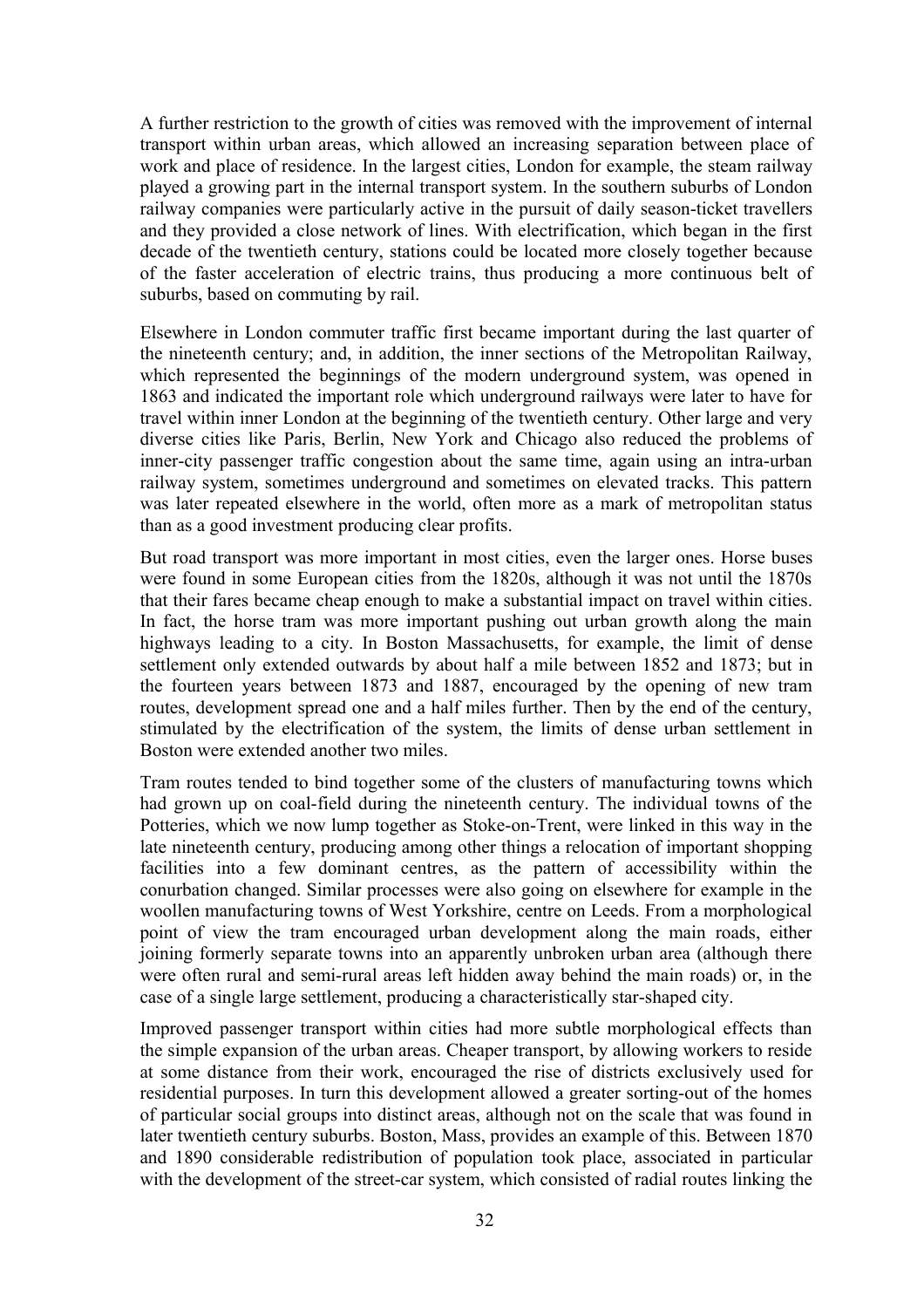centre with the urban periphery and also of cross-town routes connecting different sectors of the inner built-up area.

In late nineteenth-century Boston, middle-class workers like lawyers and the owners of larger shops usually worked in the same location each day and were often the only earner in the household. When they bought a new house they could afford the cost of travelling some distance to the city centre and only require a radial tram service. As a result their homes were associated with main roads towards the edge of the city. The lower middle class, consisting of office and sales personnel, small shopkeepers and skilled artisans, could also afford to purchase new houses, but then tendered to need a more flexible tram service, because their places of work were more likely to vary from time to time an also because in each household there was more likely to be a number of wage earners, with more widely scattered places of employment. These people normally did not find it convenient to live beyond the limits of cross-town street-car services, which allowed more flexibility in the daily journey to work.

Improved internal transport also brought changes in the location of shops. The growth of a dominant city-centre shopping area required easy access by housewives from all the built-up areas. Hence the development of public transport within the city and the expansion of the central business district went hand-in-hand. In large cities shopping also extended along main roads, particularly at interchange points in the tramway system, where subsidiary shopping centres were likely to grow.

Other services besides transport were making life in larger towns and cities more viable at this time. For example the telegraph was already expediting inter-urban communications and a new invention, the telephone, developed from being a scientific toy in the 1870s to a practical instrument of commercial importance in less than ten years. In Britain in the 1880s an increasing number of urban areas acquired telephone networks, which not only improved the links between businesses but also improved the administration and servicing of cities. Similarly, municipal sewage and water-supply enterprises improved in effectiveness, and central and local governments increasingly found it inappropriate to intervene by setting minimum standards for various aspects of the urban environment, in particular for new housing. These developments made uneven progress and the legacy of grossly unsatisfactory living conditions, created in particular during early industrial growth, lingered on. Yet by the end of the nineteenth century the still-expanding cities were becoming more tolerable places in which to live.

What are the effects of changes in transportation on the rate of urban growth?

# **3.3 ECONOMIC ADVANTAGES OF THE URBAN ENVIRONMENT**

The expansion of the urban population was permitted during the nineteenth century by change in urban transport, services and food supply, but the underlying force behind growth was the economic advantage enjoyed by enterprises operating in an urban environment. A critical matter here was the greater division of labour and the increased specialization in production made possible in the industrial city. These features were found in the traditional city as well, but the large city of the nineteenth-century allowed this process to go much further, aided by the increased ability of power-driven machines to take over production.

Such developments required specialized workers with new skills, but in addition to mechanics, large numbers of semi-skilled machine minders and unskilled labourers were also needed, often women and children as well as men. As the organization of production,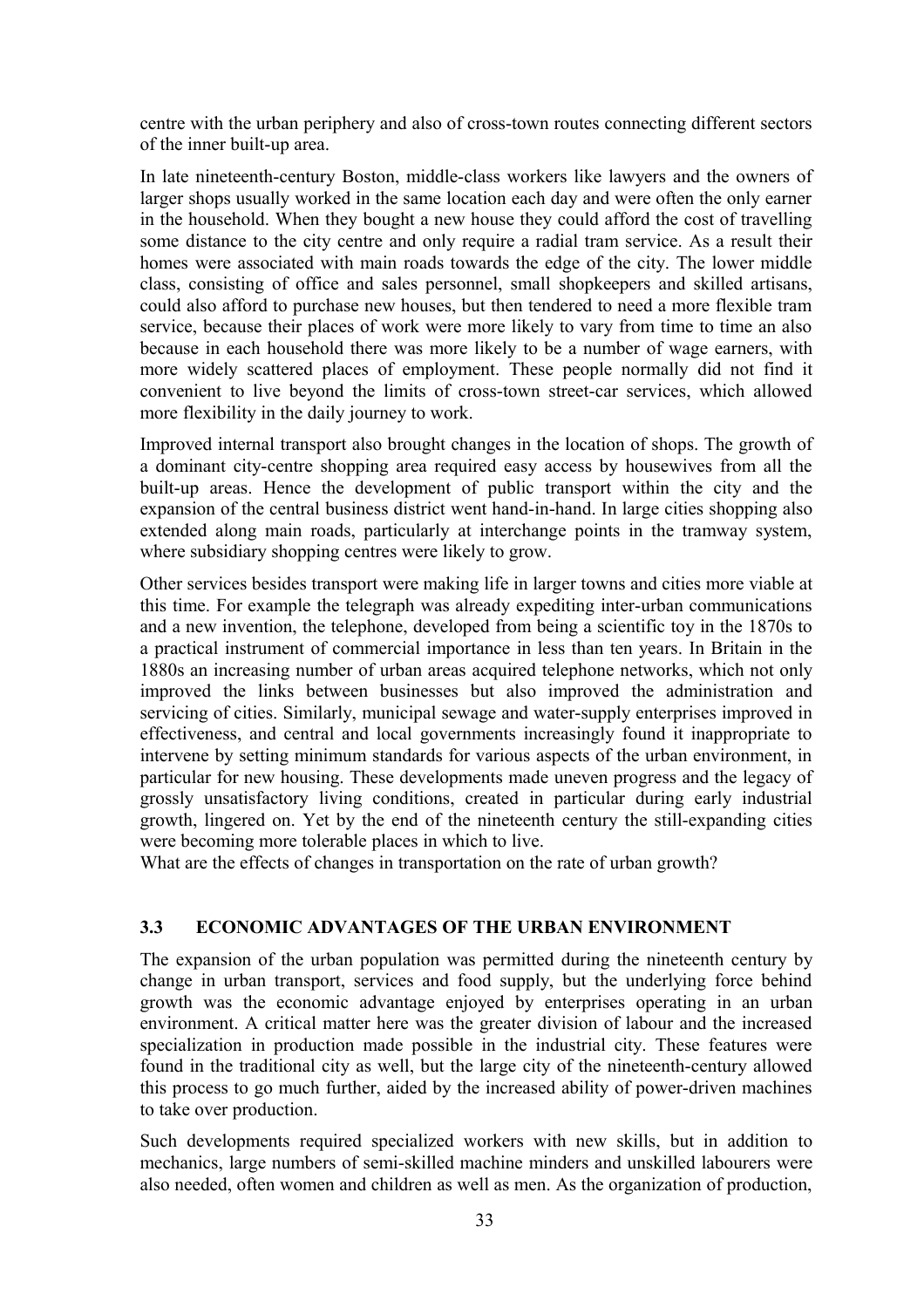the control of materials and the marketing of the finished product all grew in complexity; further diversity was given to the factory labour force by managers, foremen, clerks and sales personnel of various kinds. As a result the occupational and class structure of the urban population became more complex, consisting not just of factory owners and unskilled workers, but of employees in a wide range of occupations, possessing various levels of status and income status was often closely associated with income and a more acquisitive society grew up. Social mobility also became easier for those who were able to prosper in the new urban society be virtue of their skills, their hard work, and their inventiveness of perhaps, their good fortune.

Certain regions proved attractive for the continued growth of specialized industrial production. Sometimes this was because of natural advantages like the local availability of important raw materials, but more often it was because of the presence in a particular group of urban settlements of enterprises and skilled workers already involved in a particular type of industry. Once a specialism had become established in a city, for reasons which may often have owed more to chance than some geographers would care to admit, useful ancillary services tended to be located there also, making it difficult for other less favoured areas to enter into competitive production. In textile areas, for example, in addition to spinning and weaving factories there were other related plants concerned with the printing and finishing of fabrics, as well as a pool of labour processing skills developed by the local tradition of textile work.

Although large-scale manufacturing was fundamental to urban growth, not all large cities were dominated by industry, since manufacturing was only one aspect of the changes taking place. All cities, of course, had some workers concerned with transport, trade, wholesaling, finance and the provision of general services to the rest of the local population; but as more complex forms of economic organization evolved, a number of cities grew because of the financial, distributional and administrative services they provided for wider regions and sometimes for national and international customers. The role of local and central government progressively expanded, as the need was increasingly felt to regulate various aspects of the new industrial society, and hence civil servants became more important in the labour force. Private firms also grew in size and consisted of numerous plants and offices, not just one, thus producing the need for the centralized administration of large companies. Financial capital was amassed as a result of the profits made in the new industrialized economy; and the management of this finance involved such institutions as banks, insurance markets and stock exchanges. Workers became progressively organized into trade unions, each with its own central administration. All these administrative and organizational tasks tended to be concentrated in the largest urban settlements, particularly the capital city. The progressive removal of checks to urban growth and the developed at of a more industrial economy created a situation during the last quarter of the nineteenth century in which cities in the industrialized regions of the world grew more rapidly than ever before. And as the cities grew, the positive factors behind their expansion during the twentieth century altered in emphasis. It is to these changing factors that we must now turn.

1. Outline the advantages and disadvantages of urban centres for economic activities.

#### **4.0 CONCLUSION**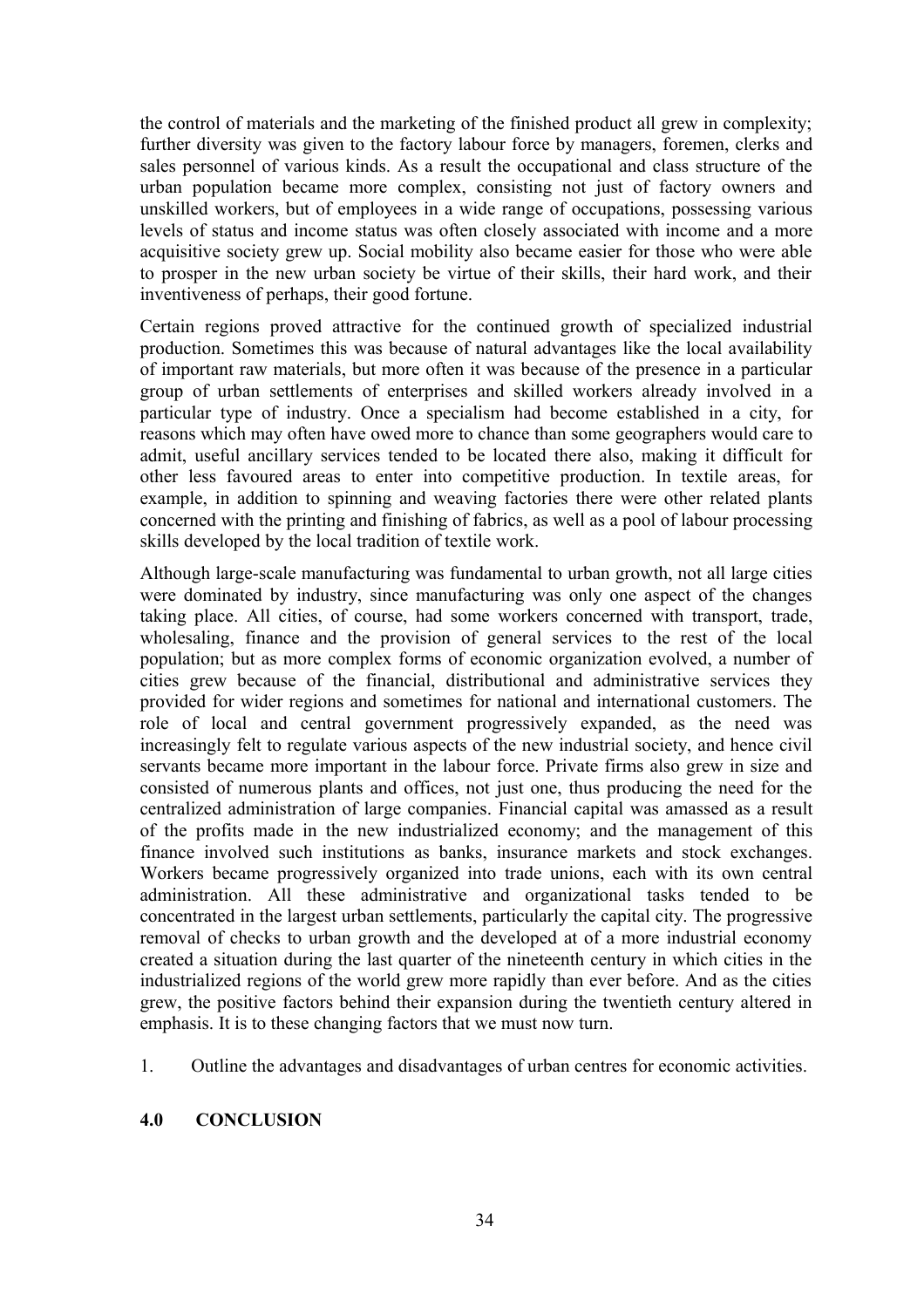It appears that many traditional cities are gradually acquiring the mix of functions and the social and economic impact of typical modernized cities, although the speed at which this is happening varies greatly in different areas. The processes are clearest in those very large cities which one American sociologist has called 'cities of the main street of the world'. These are cities tied closely into the world economy and active in furthering the process of modernization. They are also cities, which tend to weaken traditional local cultures and may eventually create citizens whose social and economic life is shaped by cosmopolitan rather than local influences. The visible expression of this cultural convergence is the prevalence of such things as international clothing fashions, wellknown consumer products (Coca Cola is a classic example) and the whole-hearted acceptance, by the young at least, of modern popular music.

On the other hand, these observations cannot be pressed too far, since the modernized cities of the developing world are still evolving. They are unlikely to become completely identical with the typical western city, since they represent a mixture of cultures; and in terms of urban planning they appear to be drawing stimuli both from the methods used in the democratic world and also from more authoritarian traditions. As a result it is too early to say whether socially they will diverge from or converge towards the social patterns found in the western city.

# **5.0 SUMMARY**

In this unit we have learnt that:

- 1. Large urban populations could now be fed cheaply and reliably.
- 2. The industrial cities are not restricted to locally-grown food or to supplying a limited region with its products and services.
- 3. Great improvements in agricultural productivity is fundamental to urban growth.
- 4. Improvement in transportation is having an impact on wider regions as well as individual cities.
- 5. Improvement in internal transport within urban areas has removed restriction to the growth of cities.
- 6. Improved passenger transport within cities had more subtle morphological effects than the simple expansion of the urban areas.
- 7. In large cities shopping has extended along main roads.
- 8. Other services besides transport were making life in urban centres more viable.
- 9. The expansion of the urban population was permitted during the nineteenth century by change in urban transport, services and food supply.
- 10. The underlying force behind growth was the economic advantage enjoyed by enterprises operating in an urban environment.
- 11. Although large-scale manufacturing was fundamental to urban growth, not all large cities were dominated by industry.

# **6.0 TUTOR –MARKED ASSIGNMENT**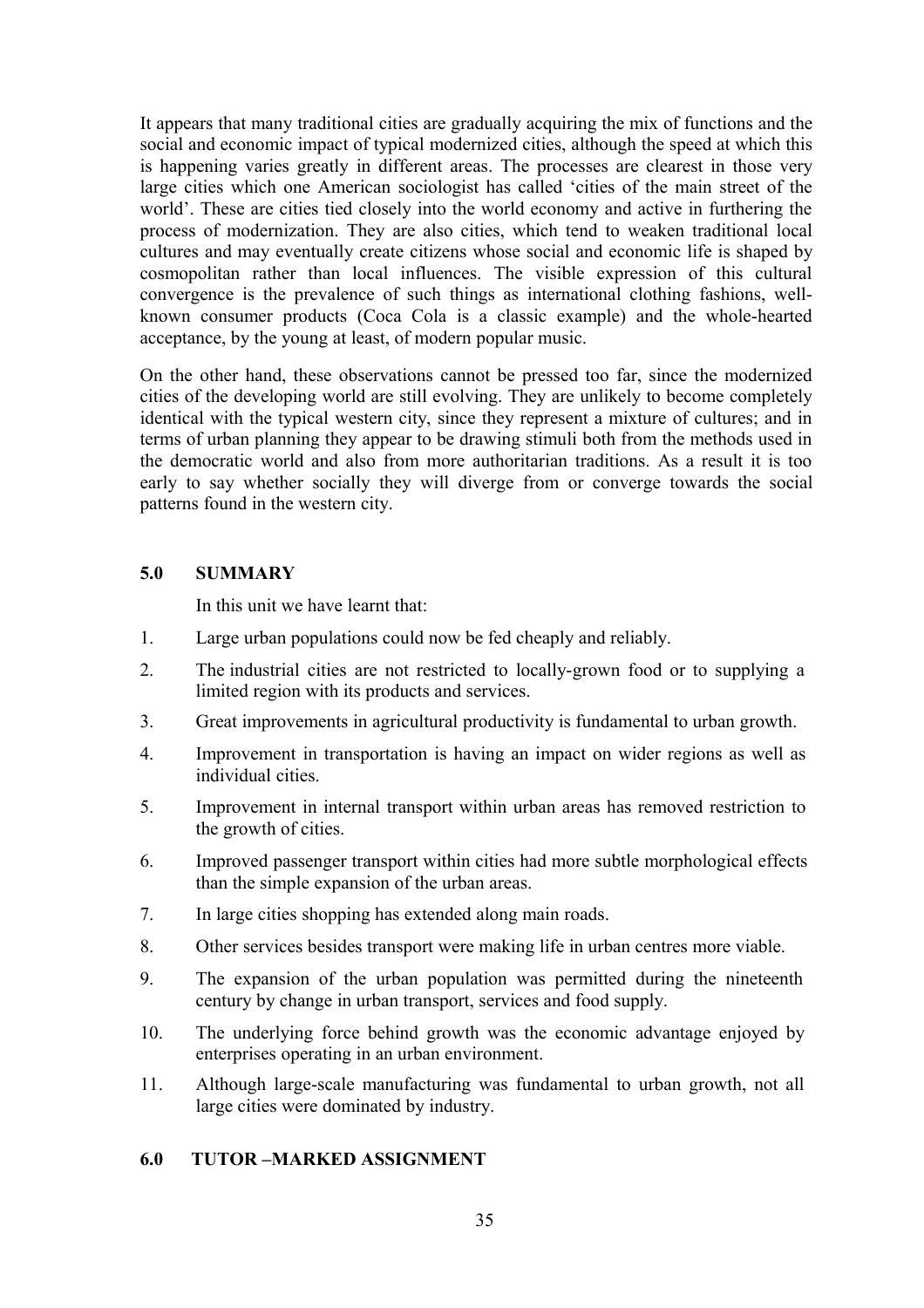Describe the impact of modern transportation systems on the form of urban growth.

# **7.0 REFERENCES / FURTHER READINGS**

Johnson, J. H. (1980) "Urbanization" in Clayton, K. and Johnson, J. H. (eds.) Aspects of Geography. Macmillan, pp. 1-59.

Oyeleye, D. A. (2001) Settlement Geography. Nigeria: University of Lagos Press.

# **MODULE 2**

# **UNIT 1 URBAN GROWTH**

# **CONTENTS**

- 1.0 Introduction
- 2.0 Objectives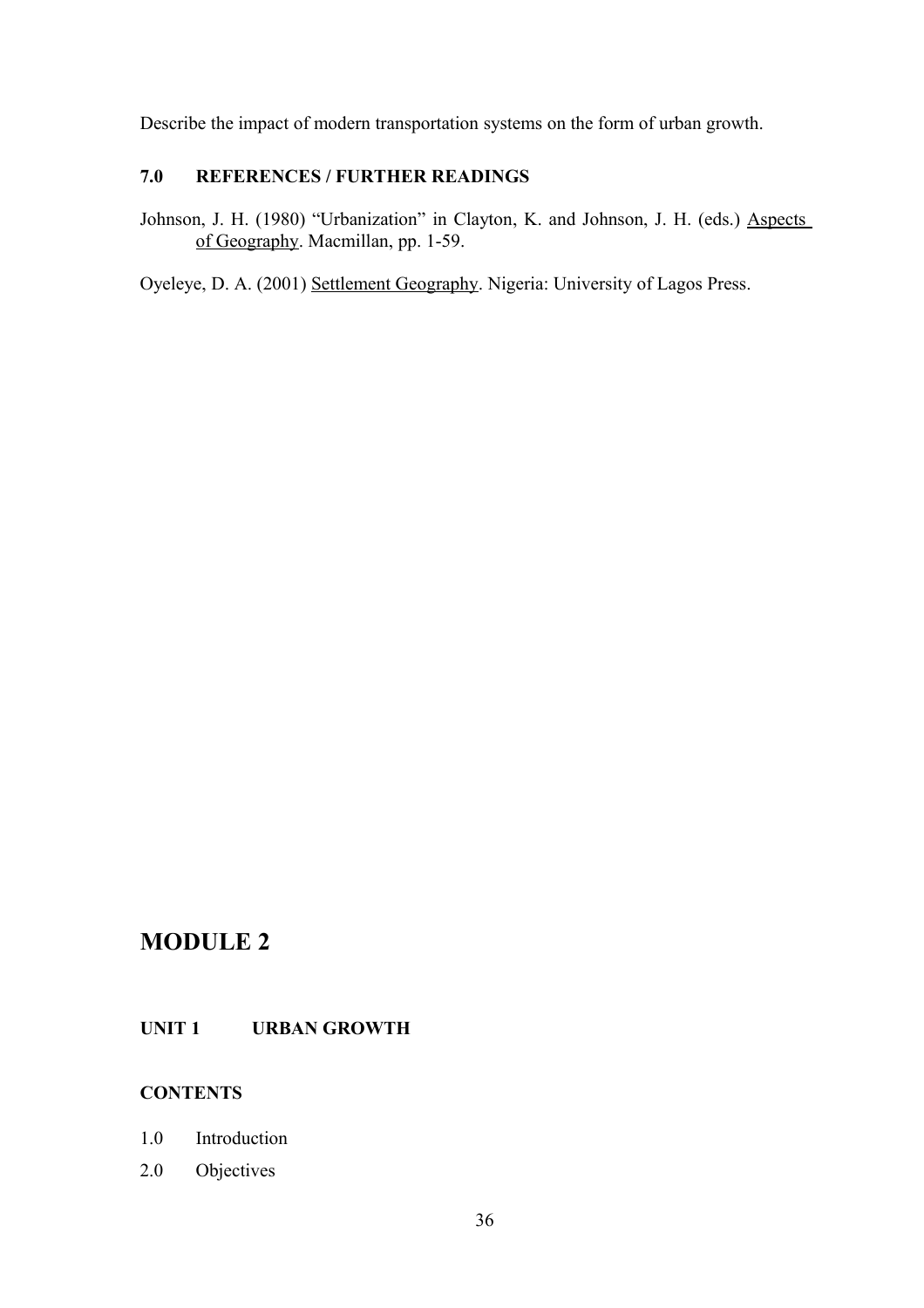#### 3.0 Main Content

- 3.1 Natural Increase and Urban Growth
- 3.2 Urban Growth in the 21st Century
- 4.0 Conclusion
- 5.0 Summary
- 6.0 Tutor –Marked Assignment
- 7.0 References / Further Readings

# **1.0 INTRODUCTION**

Urbanization processes consist of two elements: expansion and aggregation. While expansion relates to the spatial growth of towns, aggregation implies the accelerating increase in the proportion of the total population concentrated in urban areas. Most studies on urbanization have tended to concentrate on the expansion aspect believing that the other aspect is the most critical facet of the urbanization process. The main issue has been whether such a rapid rate of urbanization is desirable or not especially in view of the concomitant ill-effect and weak generative influences of the cities on the rest of the space economy. Considering the rapid rate of urbanization and consequent explosion in the growth of major cities coupled with the attending problems, it is desirable to shift the analysis of urbanization from the cities as individual physical entities to one of analyzing cities as integrated and organized system interacting through multiple links relationship.

# **2.0 OBJECTIVES**

At the end of this unit, you should be able to:

- relate increase in population to the growth and spread of urbanisation;
- analyse the factors that encouraged urbanisation in the twenty-first century; and

# **3.0 MAIN CONTENT**

#### **3.1 NATURAL INCREASE AND URBAN GROWTH**

The natural increase of the population is a non-economic force, which has played an important part in the twentieth-century urban growth. This is particular influential in the largest centres where there is a greater absolute number of people and where, because of recent immigration, the population contains a higher than average proportion of people of fertile age. Until relatively late in the nineteenth century many large urban centres experienced natural decrease, that is, more people died in them than were born there infectious diseases could spread easily because of overcrowding and because the provision of essential urban services like pure drinking water, sanitation and refuse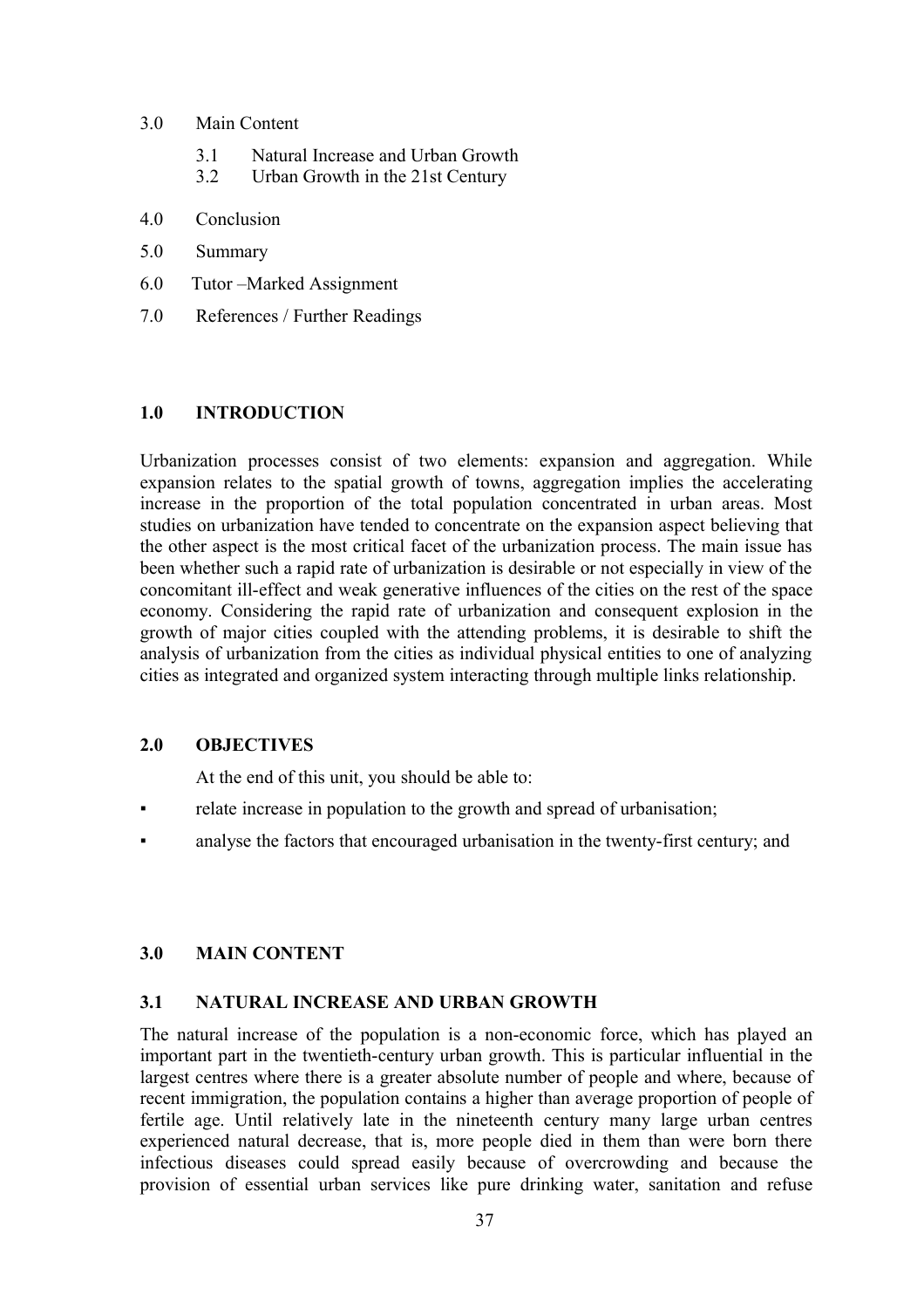disposal required capital investment, engineering development and municipal involvement, all which took time and effort to achieve. Improvements in medical techniques, sanitation and the general standard of living have changed this balance of birth and death rates, so that large modernized cities now show considerable natural increase, often at a rate higher than rural areas, which have lost many young adults to the cities. This has produced a new, but very important, encouragement to urban growth.

Recent fluctuations in fertility in urbanized societies and the difficulty of estimating future migration into small areas like individual cities make population forecasts fraught with uncertainties. For example, in south-east England, dominated by the London metropolitan area and its satellite towns, the population was expected to have grown by 2.4 millions between 1961 and 1981, largely as a result of natural increase. More recent figures hide the fact that the demand for homes, and therefore the pressure for urban growth, is growing much more rapidly than the total population, since changing life-styles are leading to the formation of more independent households, even though family size is likely to be smaller.

In most of the non-western world, however, where little check to population growth is apparent, natural increase tends to be a dominant encouragement to rapid urban growth and such subtleties of demographic interpretation have little relevance. The demographic factor in the growth of large cities does not end with natural increase. Large urban centres, because of their relatively buoyant, economies attract more than their share of new immigrants, who come from both short and long distances, lawn by the availability of jobs and by flow of information from the existing immigrant population about the opportunities available.

The processes encouraging the growth of very large cities have been important since the 1870s and have steadily increased in significance since then. In the twentieth century, there have been two further developments, which have had important geographical results. These are the development of motor transport and the spread of very large cities to the Third World.

#### **3.2 URBAN GROWTH IN THE TWENTY-FIRST CENTURY**

One of the most important of the changes of emphasis in the process of urbanization in the 21st century city has been in the nature of manufacturing industry. Heavy industries, in which the expense of handling raw materials is a significant element in their costs of production, have become relatively less important. For expanding lighter industries, many of whose end-products are designed for sale to domestic consumers, the environs of the largest cities seem to offer an increasingly attractive location, specifically as these cities also provide rapid access to national and international markets. Access to skill labour, close links with other manufacturers of related products and availability of ancillary services, such as those provided by advertising agents and wholesalers: these and similar facilities are more likely to be found in the largest cities and also prove attractive to industries, although government intervention may attempt to reduce that attraction.

At the same time the productivity of manufacturing industry has increased as a result of the adoption of more sophisticated machinery, hence contributing to a reduced proportion of industrial workers in the total workforce. As a result another important element in modern urban growth has been the increasing proportion of the population of the technically advanced countries employed in tertiary occupations. This sector of the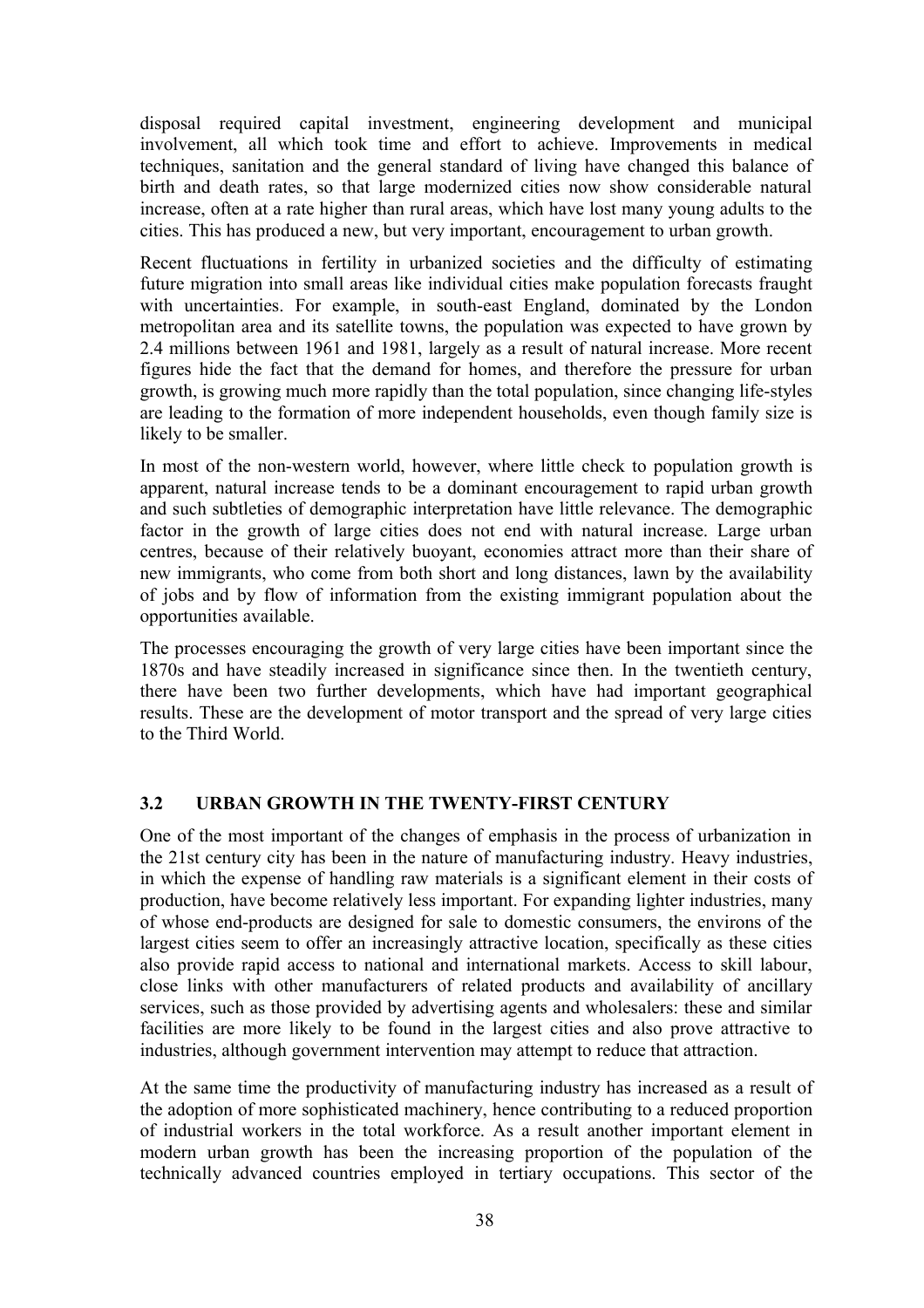economy includes a wide diversity of jobs involving the provision of services which are therefore located in towns and cities where they have access to urban concentrations of population and to those people living in zones of influence around about.

Partly this growth in the tertiary sector has been associated with rising standards of living, partly with the increasing proportion of workers required to service modern industry. In fact this sector of the urban economy has grown to such an extent that it has been suggested that it is best to subdivide it further, limiting the tertiary sector to those who provide personal service and recognising in addition a quaternary sector consisting of workers involved in the 'transactional economy'. The most obvious expression of this development is the growth of massive office buildings in the centres, and now on the peripheries of large cities of the modernised world.

Social factors have also encouraged urban growth. These non-economic factors are not a recent addition to the range of city-building forces, but in the modern world they are particularly influential in encouraging the growth of largest settlements, particularly if they are capital cities. Social facilities may make it more attractive for highly-educated workers to live in a particular city; and, as it is from the ranks of these people that key management and research personnel are recruited, their significance in encouraging the location of certain kinds of manufacturing is greatly magnified.

The attraction of a cultural centre may perhaps lie at a much less sophisticated level, since the snobbish overtones of living in a socially-desirable city may have an appeal for certain executives. Many young people have felt the pull of the 'bright-lights', the glamour of being a metropolitan resident with access to the entertainment facilities of the large city. Such an influence is strongest where one city dominates the life of a nation, like Paris in France. It is also strong in the developing world, where, for good or ill, urban life appears to provide a path towards the seductive appeal of 'westernisation'.

# **4.0 CONCLUSION**

Although the seeds of change had been sown earlier, a distinctively different brand of urban life emerged in the nineteenth century in areas where the 'Industrial Revolution' was having its most direct impact. The economy of these cities was often supported by industrial activities; and they produced concentrations of population larger than had ever experienced. These growing cities were eventually linked together economically, to form part of international economic and social systems.

# **5.0 SUMMARY**

In this unit we have learnt that:

- 1. natural increase of the population is a non-economic force, which has played an important part in the twentieth-century urban growth;
- 2. the demographic factor in the growth of large cities does not end with natural increase;
- 3. there has been increase in the proportion of urban population of the technically advanced countries employed in tertiary occupations;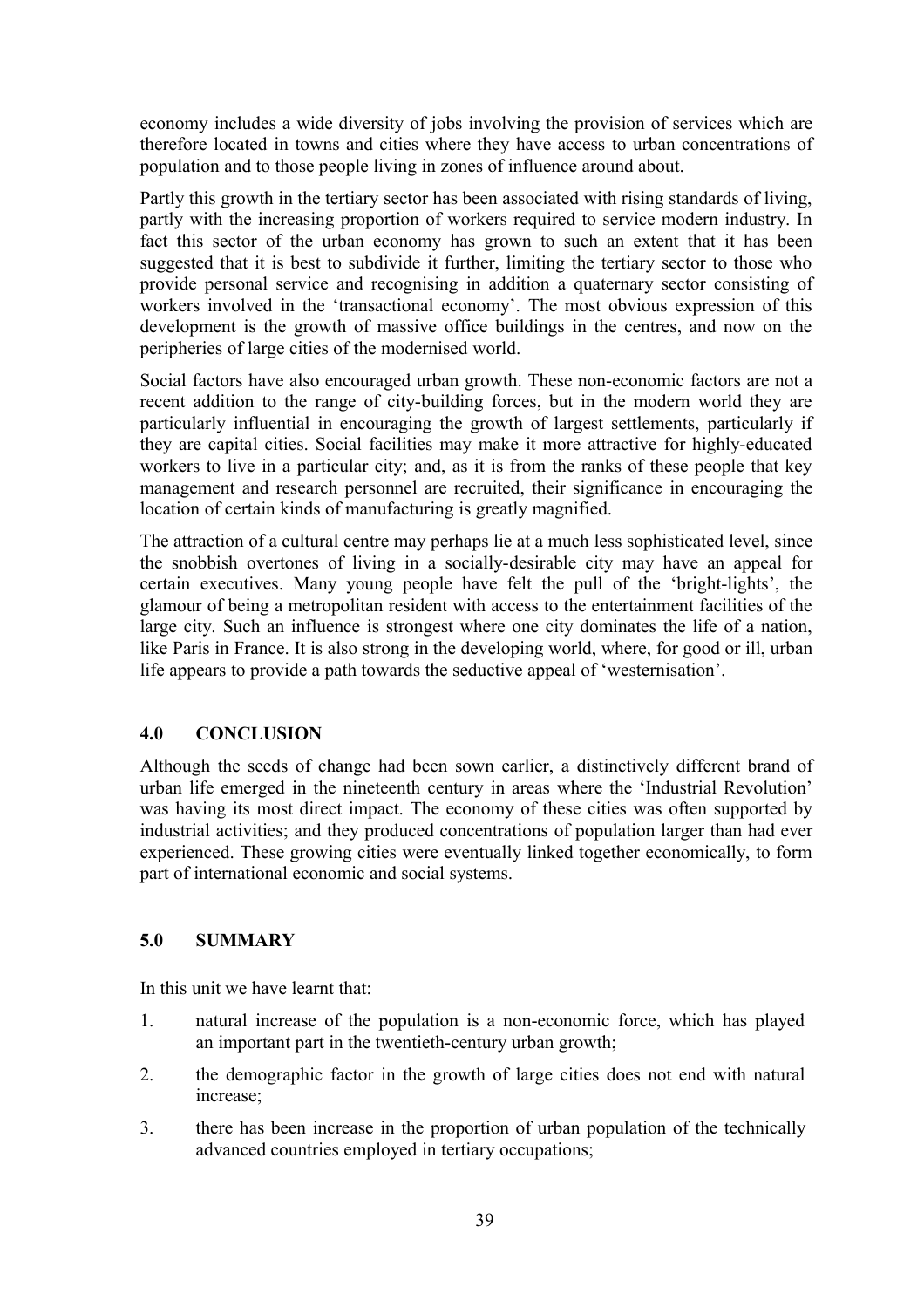- 4. there has been the growth of massive office buildings in the centres, and now on the peripheries of large cities of the modernised world; and
- 5. economic and social factors have played significant roles in the growth of largest settlements in the modern world.

# **6.0 TUTOR –MARKED ASSIGNMENT**

Analyse the socio-economic parameters that accounted for rapid rate of urbanisation in the modern times.

# **7.0 REFERENCES / FURTHER READINGS**

- Abiodun, J. O. and Salau, A. T. (1993) "The Systems of Cities in Nigeria", in Abiodun, J. O. (ed.) Issues in Urban and Regional Development in Nigeria. Nigeria: John West Publishers, pp. 25 - 42.
- Ayeni, M. A. O. (1978) "Patterns, Processes and Problems of Urban Development", in Areola, O. and Filani (eds.) A Geography of Nigerian Development.Heinemann, pp. 156 –174.

Daniel, Peter (1989) The Geography of Settlements. London: Oliver and Boyd.

Johnson, J. H. (1980) "Urbanization" in Clayton, K. and Johnson, J. H. (eds.) Aspects of Geography. Macmillan, pp. 1-59.

# **UNIT 2 THE RATIONAL USE OF URBAN SPACE**

- 1.0 Introduction
- 2.0 Objectives
- 3.0 Main Content
	- 3.1 Urban Land use Patterns
	- 3.2 Development of Squatter Settlements in Urban Areas
- 4.0 Conclusion
- 5.0 Summary
- 6.0 Tutor –Marked Assignment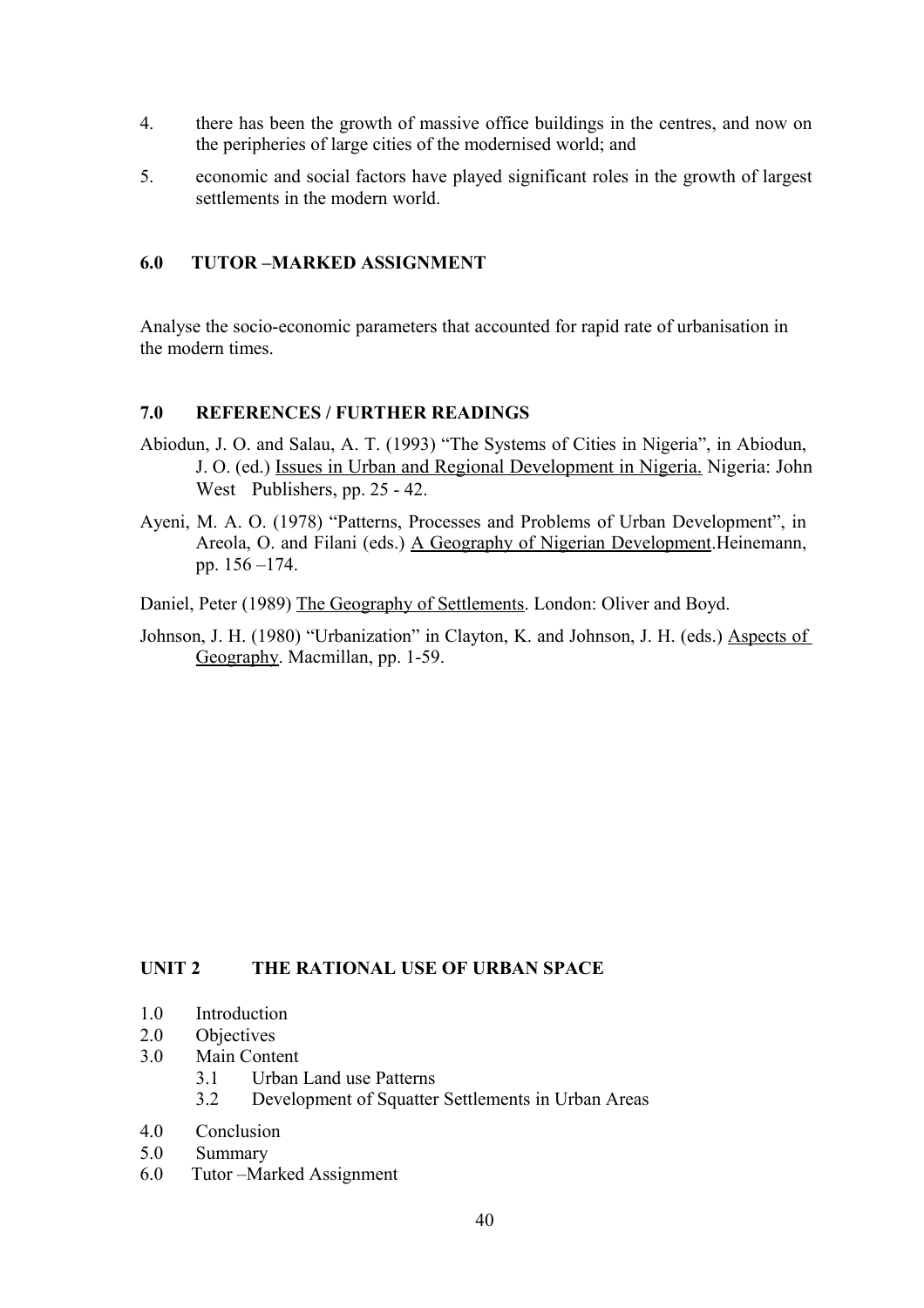# 7.0 References / Further Readings

# **1.0 INTRODUCTION**

One result of the presence of a large number of poor people in the large cities of the developing world is the remarkable widespread growth of 'shanty' towns or squatter settlements, which bring some of the poorest in urban society to the periphery of the city. In their initial stages these shanty settlements consist of temporary buildings, although with the passage of time larger and more permanent buildings may be constructed. The people who live in squatter settlements are there because they are occupying land, which is not sought after for other uses. Sometimes this is derelict land within the city, but more commonly it is on the fringe, beyond the legal limits of the city. These are locations, which, in these cities of the developing world, are often distant from employment and are poorly provided with transport and other services.

# **2.0 OBJECTIVES**

At the end of this unit, students should be able to:

- describe the layouts and the internal structures of a typical Nigerian city;
- discuss the development of squatter settlements in urban areas; and

# **3.0 MAIN CONTENT**

# **3.1 URBAN LAND USE PATTERNS**

Before we proceed further, it is essential to have a picture of the arrangement of the inner portion of a city. Most of the theories and models attempting to explain the internal structure of cities seek largely to understand the patterns of their growth. Three of these models, popularly referred to in the literature as *the Ecological Theorie*s, have become relatively well known: Concentric Zone Model, Sectorial Model, and the Multiple - Nuclei Model. The Concentric Zone Model is a theory on the pattern of organization of urban land use formulated by E.W. Burgess (1925). In this model, five land uses are arranged in concentric zones around the city centre: the Central Business District; Zone of Transition; Zone of Independent Working People Homes; Zone of Better Residence; and Commuter Zone. On a general note, the *Concentric Zone Model* assumes a relationship between the socio-economic status of households and the distance from the city centre. Thus, the farther one moves away from the CBD the better the housing quality, but the longer the commuting time.

The *Sectorial Model* put forward by Hoyt (1959) suggests that the arrangement of land use is in sectors rather than the concentric zones put forward by Burgess. Thus the effect of time and direction was added to distance. Hoyt suggested that growth along each sector is of relative homogeneity and expands outwards in a particular direction from the CBD, high-rent sector occupy certain sectors and rent decreases in all directions away from these areas. Transport corridors are responsible for the creation of these sectors, thus cities would grow along major axis.

The *Multiple-Nuclei Model* proposed by Harris and Ullman in 1945 explains that land uses in cities are not build around a single city centre, but several. The numbers of nuclei, however, depends on how large the city is. Each of the nodes would become specialised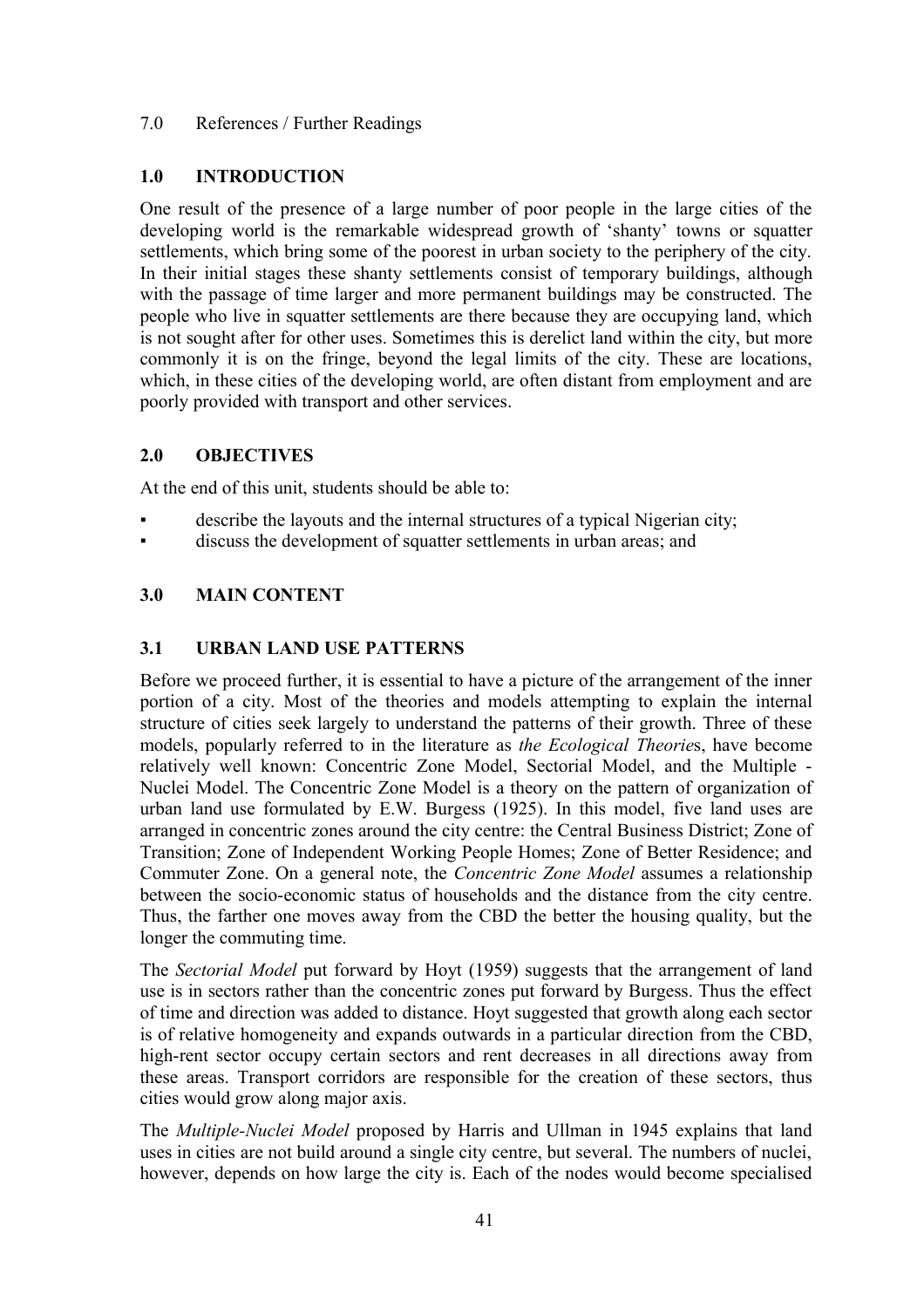and differentiated in the growth process and are not located in relation to any distance attribute, but are bound by a number of attributes such as differential accessibility, land use capability and incompatibility, and location suitability. It therefore follows that the larger an urban area becomes the more numerous and specialized the nuclei becomes. This poly-nuclei model was the first to represent the fragmentation of urban areas, specialised functions as well as sub-urbanization.

In sum, each of these theories concentrates on one or just a couple of factors in an attempt to explain urban land use pattern. However, in real life situation, it is common that a combination of two or all the three models would characterise a particular city. In like manner, there could be a situation whereby the identified layout would not match any of the three models, particular the modern cities with more dispersed structures.

#### **3.2 DEVELOPMENT OF SQUATTER SETTLEMENTS IN URBAN AREAS**

One result of the presence of a large number of poor people in the large cities of the developing world is the remarkable widespread growth of 'shanty' towns or squatter settlements, which bring some of the poorest in urban society to the periphery of the city. In their initial stages these shanty settlements consist of temporary buildings, although with the passage of time larger and more permanent buildings may be constructed. The people who live in squatter settlements are there because they are occupying land, which is not sought after for other uses. Sometimes this is derelict land within the city, but more commonly it is on the fringe, beyond the legal limits of the city. These are locations, which, in these cities of the developing world, are often distant from employment and are poorly provided with transport and other services.

The essential nature of these squatter settlements is a matter of debate. To outsiders they appear areas of squalid homes inhabited by the dregs of urban society, although research has suggested that the possession of a shanty home sometimes represents a step up in the world for a poor inhabitants of a Third World city. Certainly to their inhabitants these shanty settlements may offer the benefits of proximity to a large city, without being controlled by its bureaucracy. They are spared urban taxes and building costs, but, as a result, forego urban services and proper homes.

Not only are these settlements often peripheral within the geographical extent of the city, but their inhabitants are also peripheral to urban society. Some view these squatter settlements as being occupied by people, who, because of their poverty or their rural background, are unable to enter fully into urban society. Others interpret the inhabitants of these fringe settlements as being at a transitional stage on the way to becoming more fully absorbed into urban life.

In fact all these observations may be true in particular areas since squatter settlements exhibit a wide range of social conditions. What they have in common is that these fringe sites are apparently not highly valued for residential purposes by more prosperous urban dwellers in these societies. The squatter settlements thus reflect a different evaluation of urban location from that commonly found in western cities, with access to central facilities still having a strong pull for the leaders of society, leaving residential sites in some parts of the urban periphery disregarded by those with financial power.

The rapid in-migration of population from an un-modernised countryside, often coming to live in squatter settlements, has meant that in many large cities in the Third World a large section of the urban population may not have broken its ties with village life and its only partially 'urbanised', in a sociological sense. For example, Bert Hozelitz has pointed out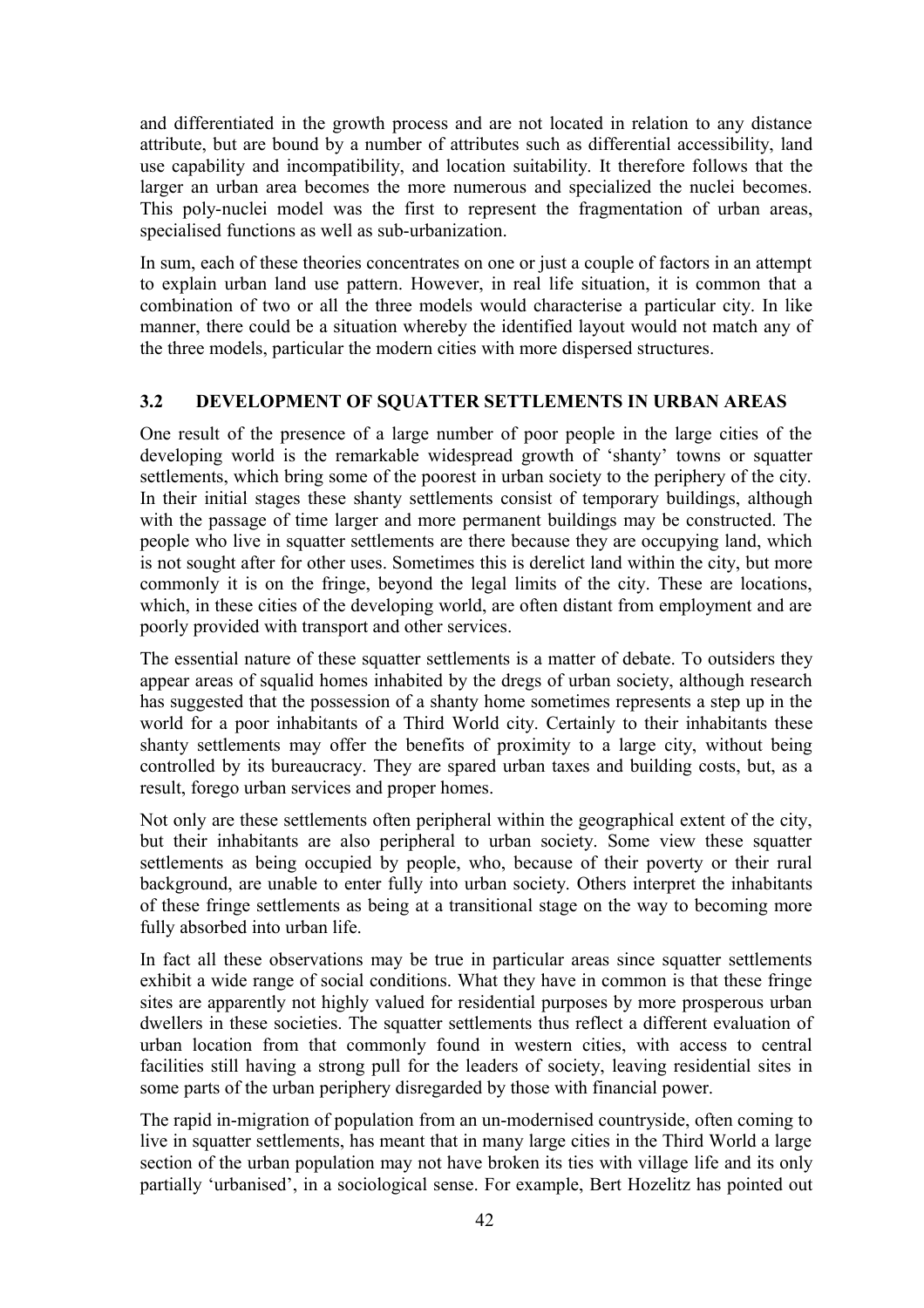that in India the cultural impact of urban life on the modernization process is exerted upon a population, which is further removed from accepting change than was the population of nineteenth-century Europe.

# **4.0 CONCLUSION**

In conclusion, the cultural elements of modern urbanization have been adopted from a foreign culture that is not indigenous. There was economic growth closely associated with rapid urbanization in the developing countries. Europe is much less likely to accompany the current urbanization of the Third World, since many of the important social attributes of western urbanization have not been absorbed. It is to these social characteristics that attention must be turned.

# **5.0 SUMMARY**

- 1. the layout of a city has no particular structure;
- 2. wide-spread growth of 'shanty' towns or squatter settlements in the developing countries is as a result of the presence of a large number of poor people in the large cities;
- 2. squatter settlements are often peripheral within the geographical extent of the city as their inhabitants are also peripheral to urban society; and
- 3. shanty towns are spared urban taxes and building costs, but, as a result, forego urban services and proper homes.s

# **6.0 TUTOR –MARKED ASSIGNMENT**

Discuss the relevance of the *Ecological Theories* to the present structure of Nigerian cities.

# **7.0 REFERENCES / FURTHER READINGS**

Ayeni, M. A. O. (1978) "Patterns, Processes and Problems of Urban Development", in Areola, O. and Filani (eds.) A Geography of Nigerian Development. Heinemann, pp. 156 –174.

Daniel, Peter (1989) The Geography of Settlements. London: Oliver and Boyd.

Johnson, J. H. (1980) "Urbanization" in Clayton, K. and Johnson, J. H. (eds.) Aspects of Geography. Macmillan, pp. 1-59.

# **MODULE 3**

# **UNIT 1 URBAN HOUSING DEVELOPMENT**

- 1.0 Introduction
- 2.0 Objectives
- 3.0 Main Content
	- 3.1 Urban Housing Development Strategies
	- 3.2 Housing for the Urban Poor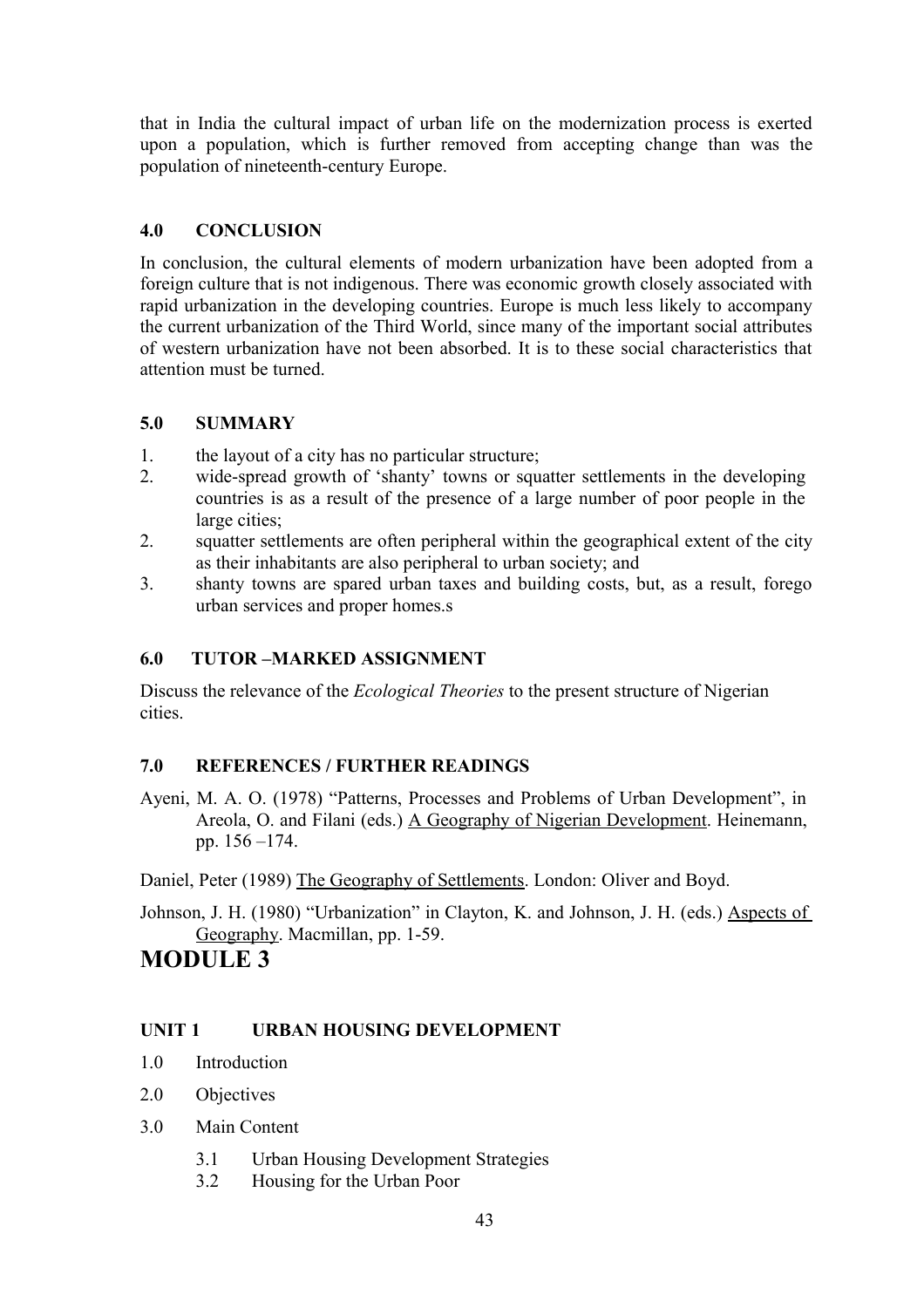- 4.0 Conclusion
- 5.0 Summary
- 6.0 Tutor –Marked Assignment
- 7.0 References / Further Readings

#### **1.0 INTRODUCTION**

Shelter is one of the basic needs of man; it is vital to social welfare and to the development process as a whole. In common parlance, shelter and housing are sometimes used synonymously though in reality meaning differs. Shelter is the dwelling unit which protects man from the natural elements of rain, sunshine, e.t.c. while housing is defined as a process which makes the act of dwelling possible. However, housing signifies not just the physical structure that provides protection against the elements, but also the environments surrounding the structure include the physical infrastructure, and social services. Housing then consists of land, the unit, services, economic activities and the environment.

Overcrowding in the cities has caused slums to spread and shantytown suburbs to emerge in most of the larger urban centres. Most houses are built by individuals, and, because banks do not normally lend money for home construction, most of these individuals must rely on their savings. A federal housing program provides funds for the construction of low-cost housing for low- and middle-income workers in the state capitals, local government headquarters, and other large towns.

House types vary by geographic location. In the coastal areas the walls and roofs are made from the raffia palm, which abounds in the region. Rectangular mud houses with mat roofs are found in the forest belt, although the houses of the more prosperous have corrugated iron roofs. In the savanna areas of the central region and in parts of the north, houses are round mud buildings roofed with sloping grass thatch, but flat mud roofs appear in the drier areas of the extreme north. Some mud houses are also covered with a layer of cement. Larger houses are designed around an open courtyard and traditionally contained barrels or cisterns in which rainwater could be collected.

# **2.0 OBJECTIVES**

At the end of this unit, you should be able to:

- describe urban housing development strategies; and
- explain the problems faced by the urban dwellers in securing decent housing facility.

# **3.0 MAIN CONTENT**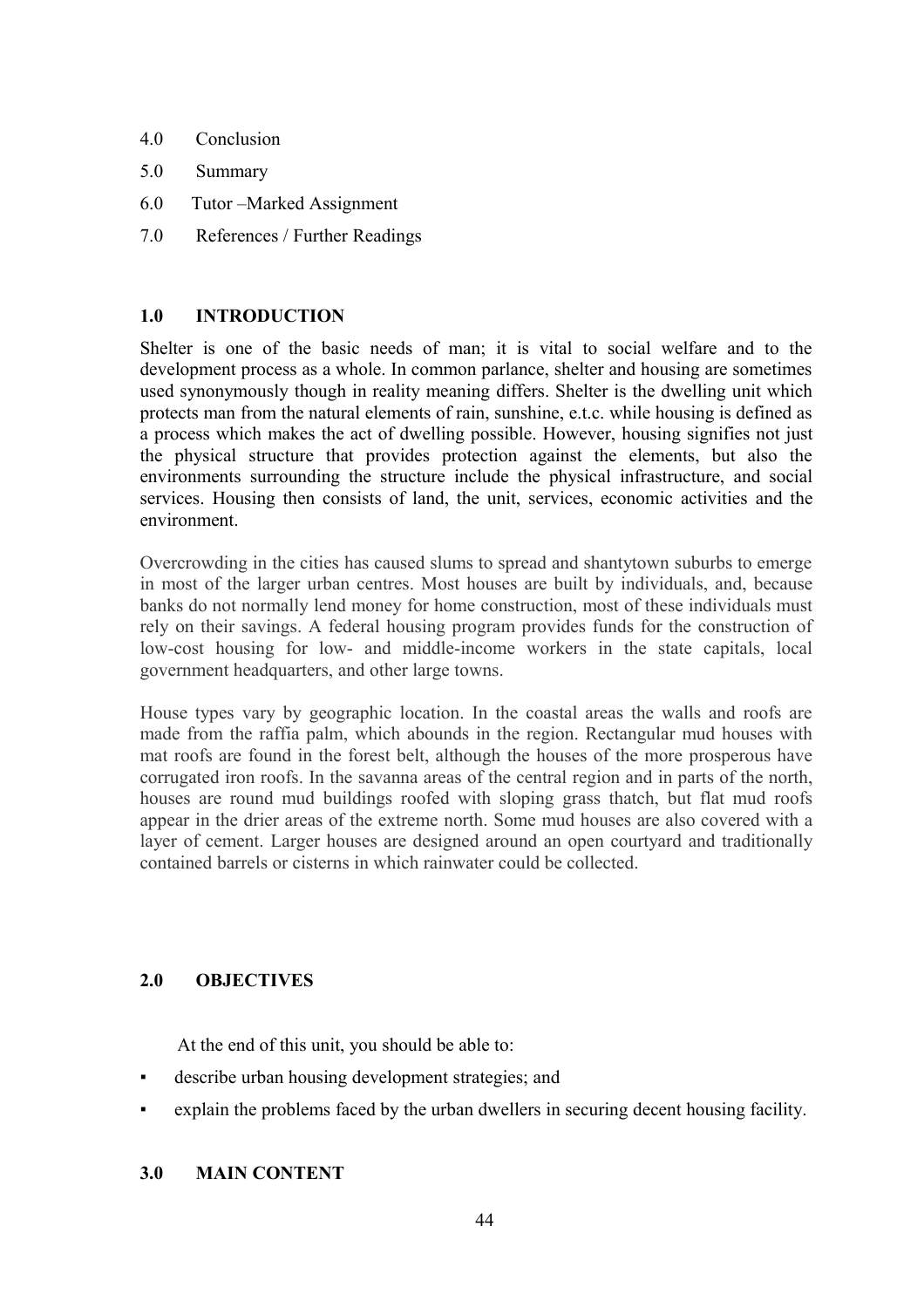# **3.1 URBAN HOUSING DEVELOPMENT STRATEGIES**

Housing the urban poor or dwellers has been a problem for each successive administration in Nigeria. Both the State and Federal Governments have been adopting series of pragmatic strategies to combat housing deficient in major cities across the country. Besides, there are mini-housing estates developed by private sectors to reduce the housing deficit in Nigerian cities. Unfortunately it is becoming difficult to attain the goals and aspiration of the government and the people. Some of these estates had been occupied on owner-occupier basis while some have been sold out rightly to the poor urban dwellers because of harsh economic realities. Hence, the money bags have hijacked these units and rented them to the poor again at higher rental prices. This is a common practice in all urban areas of Nigeria.

#### **a. The Sites and Services Scheme Concept**

This is about acquiring land in the urban areas and serviced it with infrastructure such as road, water, electricity and sustainable drainage system. The purpose of this strategy is to magnetize private developers and builders in the provision of more houses at a reduced cost to compliment government efforts of housing supply to the teaming urban dwellers in Nigeria. For instance in Benin-City the Federal Government had acquired about 284 hectares of land at Upper Sakponba area of Benin Metropolis to be sold to the public at affordable prices. The project was expected to have taken-off in the second quarter of 2008.

#### **b. Encouragement of Housing Cooperatives**

In order to reduce the urban housing deficit, the State Governments are now encouraging cooperative societies to acquire land in within the state capital territory. Through the present housing cooperatives in most of the states do not build houses but give loans to active members who pay membership shares and regular savings. Thus, there are the Federal Housing Cooperatives, the Power Holding Housing Cooperatives, the NIPOST Housing Cooperatives just to mention a few. Presently the numerous housing cooperatives are facing some internal problems due to economic situation in the country such as unexpected retirement of members, lack of legal and financial backing and the unstable government policies. Therefore, cooperative housing requires the correct combination of subsidy programmes, state and federal aids to become operational so as to contribute positively to ameliorating urban housing deficit.

#### **c. Housing subsidies**

In attempt to reduce the dilemma that urban housing development is facing, (Agbola, 1986) identified three types of housing subsidy in Nigeria. These are Employers Housing Subsidy Share, Interest Rate Subsidy, and New Construction Subsidy. All these subsidies had been in operation but of little effect to ameliorate urban housing problem due to unstable federal government policies. But with the present administration, efforts are on the way to see that all these subsidies are workable so as to achieve the goal of housing for all in this Millennium Development Goal (MDG).

# **d. Public - Private Partnership**

Public-Private Partnership (PPP) is now being emphasized, as vital to achieving the goal of "adequate shelter for all" in this present administration. The federal and the state governments are now embracing the PPP strategy of urban housing development to ameliorate urban housing deficit. This strategy has been employed in Lagos; it gave rise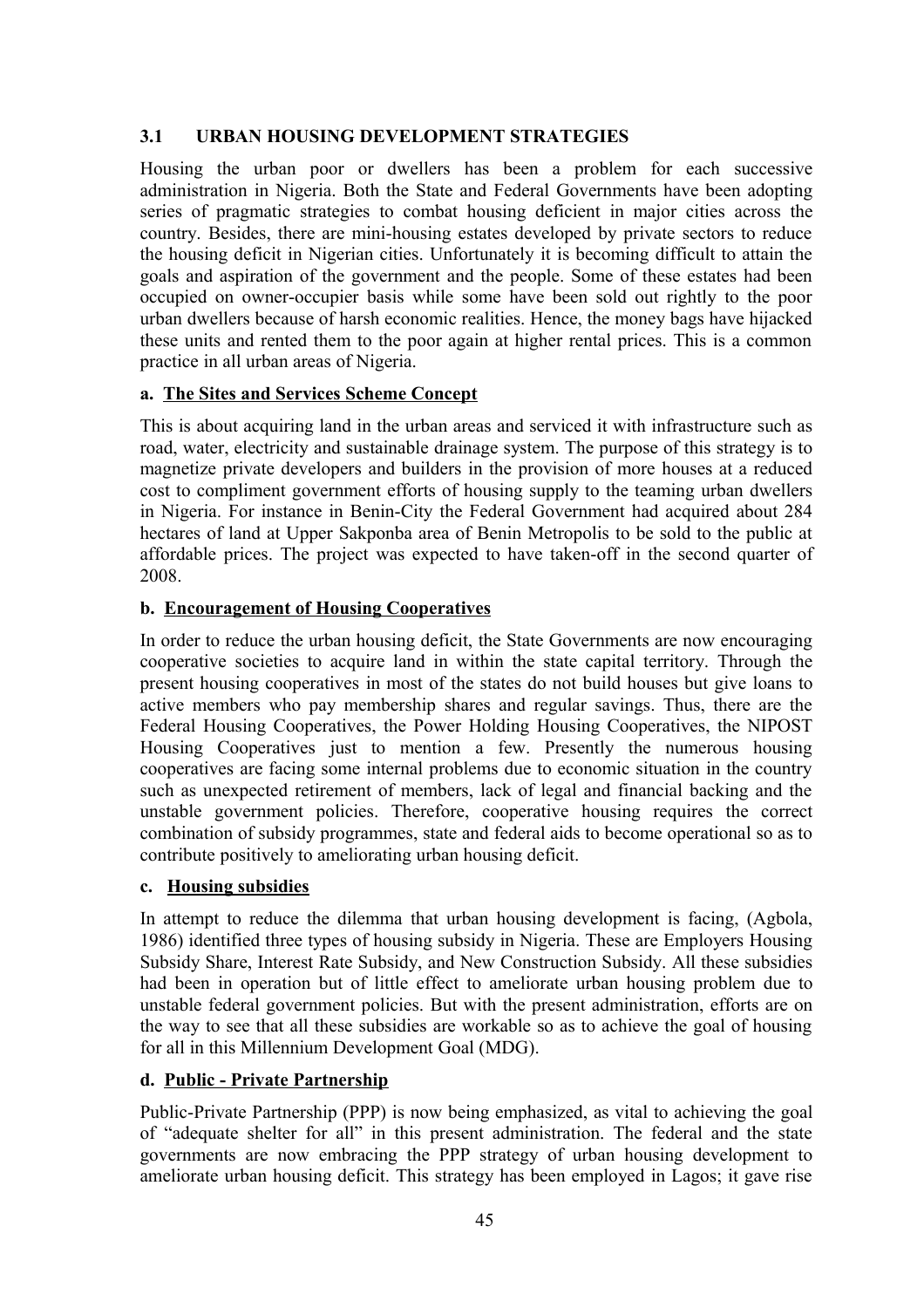to Housing Development at Lekki peninsular, Ajah Corridor in Lagos metropolis and Port Harcourt in River State. The concept is based on mutual collaboration between the private sector and the state government to beef up housing supply in the urban areas.

# **3.2 HOUSING FOR THE URBAN POOR**

Housing the urban poor is a global problem. In the urban areas of developing countries, shelter conditions of the poor are deteriorating. In early 1970's resident in cities of most developing countries were getting disillusion with public housing programs earlier lunched as the solution to the proliferation for slums and squatters settlements. The rising cost of public housing with rigid planning and few finance institutions could not keep up with growing demand for housing loans.

Invariably, low-income population was squeezed out in favours of middle and sometimes high-income group in cities. The authorities assumed that housing was the major priority of urban holds whereas being gainfully employed was the major problem. Also, not recognized is the fact that housing for the poor in urban areas for example is Nigeria have always been provided by the rental sector (Oruwari, 1992) The federal and state governments have also always focused on the owner – occupied housing and paid insignificant attention to rental housing.

Currently, the campaigns by the United Nation Centre for Human Settlement (UNCHS – Habitat) directed at improving housing provision for the urban poor and improving housing as an integral part of the global development. The outcome of all these interventions is that the slums are still there in the urban developing countries and have added negatively to the built environment.

# **4.0 CONCLUSION**

Housing is the process of providing a large number of residential buildings on a permanent basis with adequate physical infrastructure and social services in a planned, decent, safe and sanitary neighbourhood to meet the basic and special needs of the population. While mass housing is the production of residential buildings to target prices of large numbers of decent, safe, sanitary and affordable houses with secured tenure; on a continuous and permanent basis, possibly aggregated together in each production location; for the majority of Nigerians through private sector, real estate developers, on the basis of home-ownership-through-mortgage in planned healthy and liveable environment/ neighbourhoods. In fact, with adequate physical infrastructure and amenities complete to meet the basic and special needs of the population and whose mass housing shall eventually result in a well developed housing market that would allow individuals to match their housing needs with their current and future life circle situations. It is sobering to reflect that about 20% of the world's total population is thought to be lacking decent housing. With regards to the residents of the developing world, it is estimated that at least one fifth, and perhaps over half, live in substandard housing, and this is in situations where national governments are either unwilling, or unable, to make housing available of a higher standard.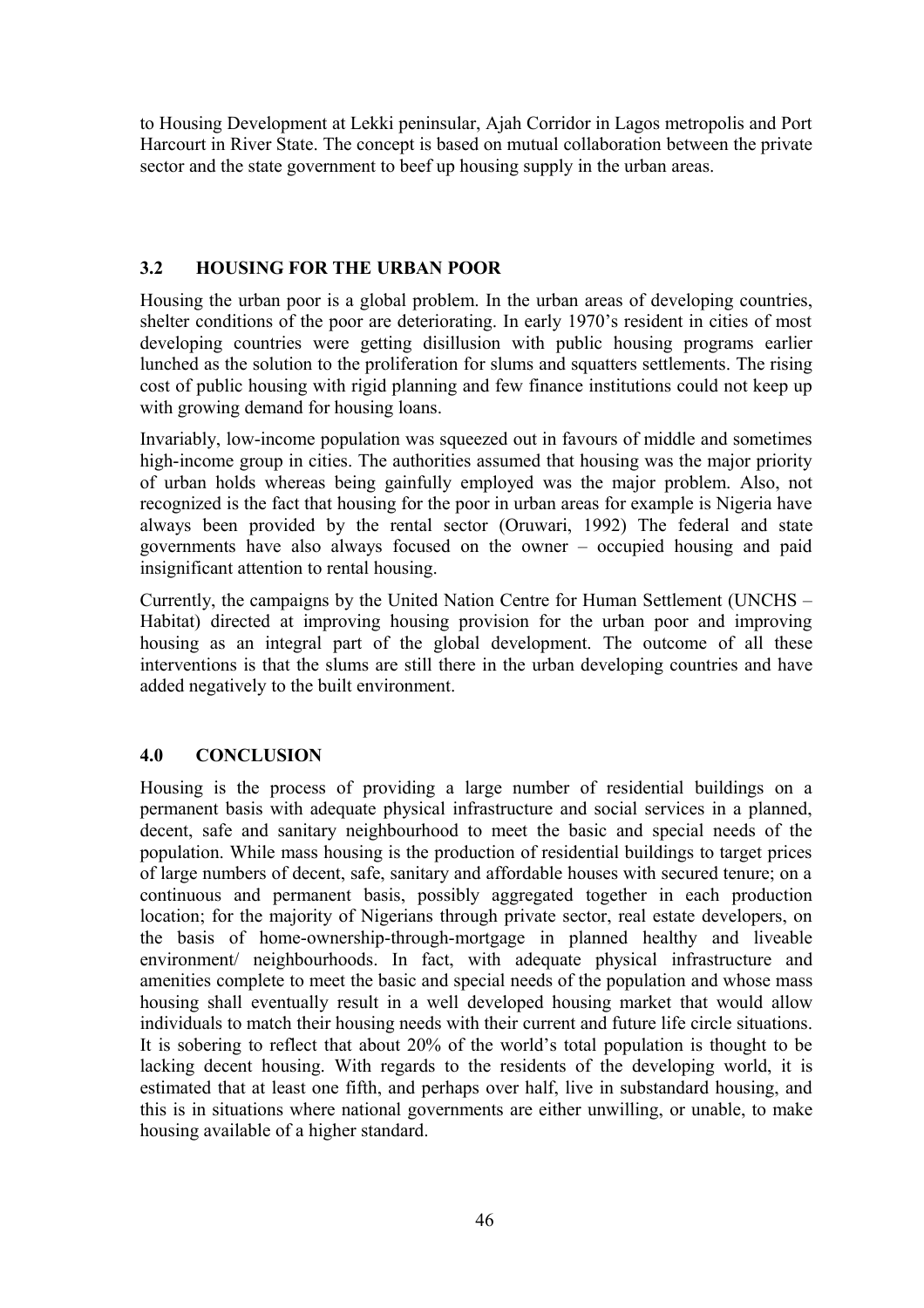#### **5.0 SUMMARY**

In this unit we have learnt that:

- 1. private sectors are developing mini-housing estates to reduce the housing deficit in Nigerian cities;
- 2. the federal and the state governments are now embracing the Private-Public Partnership strategy of urban housing development to ameliorate urban housing deficit; and
- 3. housing the urban poor is a global problem.

#### **6.0 TUTOR –MARKED ASSIGNMENT**

Explain why it has been difficult to have adequate decent housing facility in urban areas.

#### **7.0 REFERENCES / FURTHER READINGS**

- Aboyade. O. (1960): Some features of the building and construction activities in Nigeria. Conference Proceedings December 1990, NISER, Ibadan.
- Jagun, A. (1983): "Urban Housing Need Estimate in Nigeria: Government Capability in its Provision" Journal of Business and Social Studies Vol. 4, No. 2
- Okoko, E. (2001): "Residential Crowding and Privacy in High-Density Neighbourhoods in Akure, Nigeria" Ife Social Sciences Review Vol. 19 No. 1 pp 133-144
- Oruwari, O. (1992): Housing the urban poor in Nigeria.  $18<sup>th</sup>$  Inaugural Lecture, University of Port Harcourt.
- Turner, J. F. and Fitdor, R. (1972): Freedom to build. Macmillan, London

# **UNIT 2 URBAN HOUSING PROVISION**

- 1.0 Introduction
- 2.0 Objectives
- 3.0 Main Content
	- 3.1 Housing Provision in Urban Areas
	- 3.2 Factors Determining Urban Housing Provision
	- 3.3 Challenges Ahead
- 4.0 Conclusion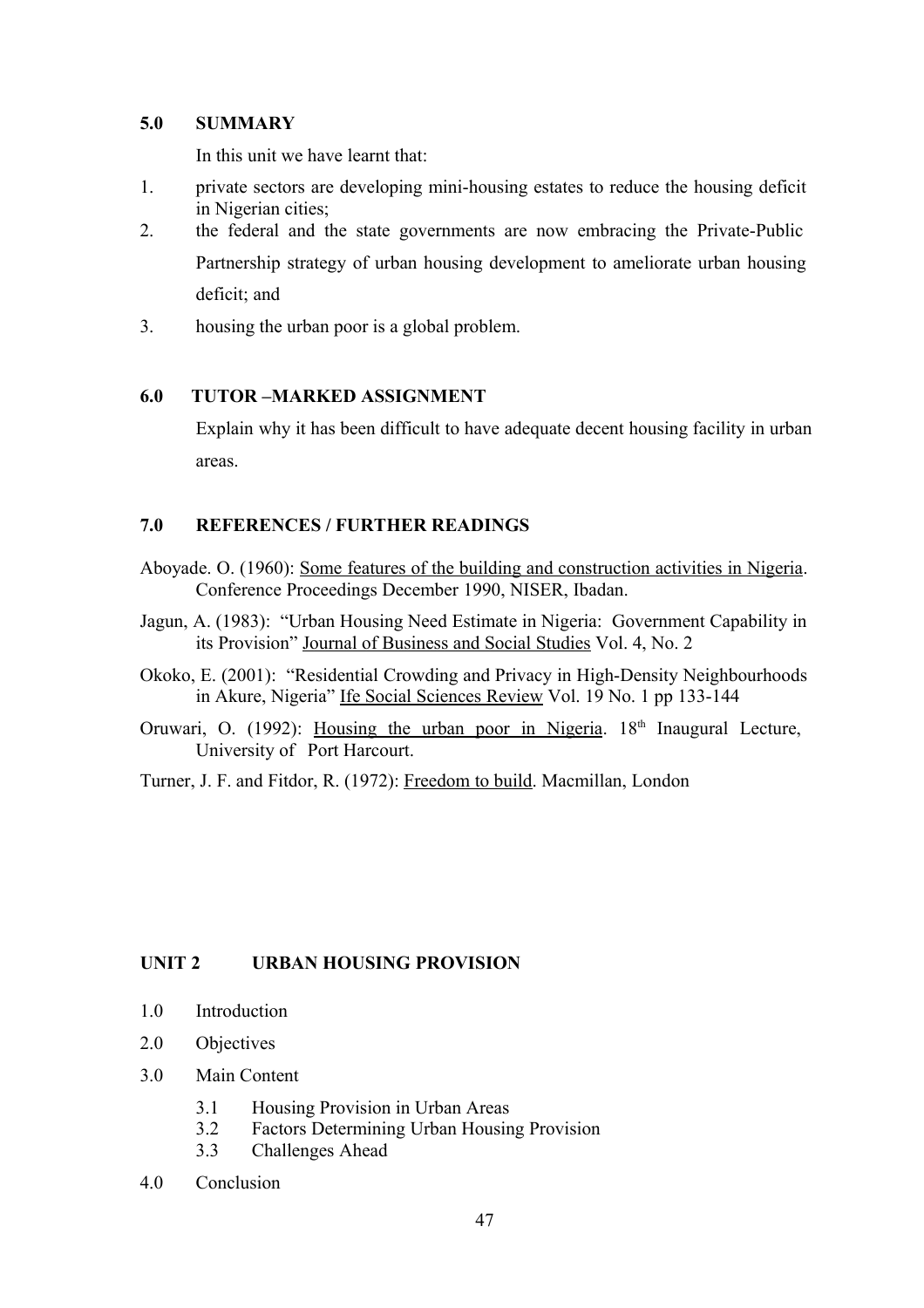- 5.0 Summary
- 6.0 Tutor –Marked Assignment
- 7.0 References / Further Readings

# **1.0 INTRODUCTION**

There is a high magnitude of housing inadequacy in urban centres in Nigeria. This is manifested in quantitative and qualitative terms. Severe overcrowding and insanitary physical environment characterize the housing in the urban centres. The culminating effect of this is the growth of slum areas. This unit takes a critical look at housing development and provision in urban areas. The unit affirms that there is monumental deficiency in housing quality, while the design and the arrangement of the buildings into spatial units significantly influence the behaviour of the residents.

# **2.0 OBJECTIVES**

At the end of this unit students should be able to:

- highlight the contributions of the private developers in alleviating housing problems in urban areas;
- identify the various housing types in Nigeria; and
- itemise the factors influencing housing types in Nigeria.

# **3.0 MAIN CONTENT**

# **3.1 HOUSING PROVISION IN URBAN AREAS**

Provision of housing in urban areas rested in the hands of the private developers. The government concerned itself with various levels of development controls, provision and maintenance of urban services. Private developers erected buildings within the unit of existing zoning regulations as their capital and profit allowed. The federal government did not accept housing as part of its social responsibility. At times, when housing programs are targeted at the low-income group, the end products never reach them.

The rental sector in urban areas in Nigeria can be divided into two parts; the public rental sector and the private rental sector. The public rental sector includes all the housing units constructed by government, its agencies to house their staff. The rent charges are both highly subsidized the rent are so ridiculously low that the tenants continue to stay there even when they are promoted to higher income levels. Also, there are little or no resources allocated for regular maintenance of these properties thus, most have become eyesore and degrade the environment.

The private rental sector consist of housing unit provided by private landlords and a few supplied by companies to house their staff as part of incentive in response to federal government directive in early 1970's that companies should assist in housing the people by providing housing units for their staff.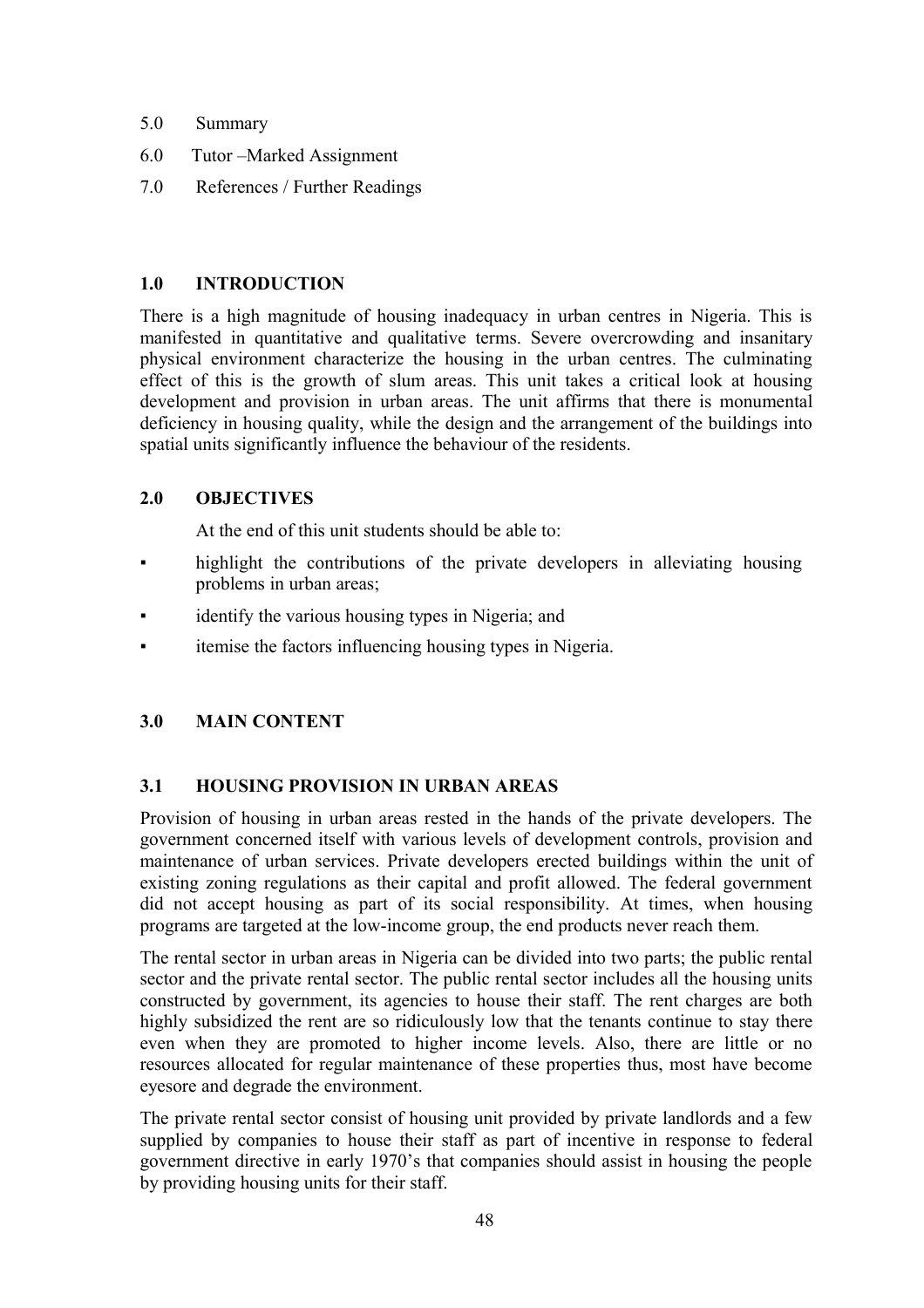In order to have maximum impact on urban housing development, the private rental sector should be given much attention since the bulk supply of housing unit in the rental sectors is in the hands of private landlords. The available housing stock in the private rental sector is not only grossly inadequate, it is continuously diminishing and the rate of construction is very slow, thus widening the gap between supply and demand. This phenomenon had resulted in an astronomic increase in the number of squatter settlements in the Nigerian cities as well as soaring house rents even in the squatter settlements. These problems persist because government did not assist in rectifying them.

In Nigeria, urban housing type can be flat apartment, bungalow, duplex, storey building and tenement building. Housing provision can also be categorized into 3 types, based on the income of the residents.

- a. provision of housing for residents that are classified as 'low-income earners' by the Nigerian constitution;
- b. provision of housing for those classified as 'middle-income earners' by the Nigerian constitution; and
- c. housing provision for residents that are classified as 'high-income earners' by the Nigerian constitution. This group can afford to rent, lease, buy or build housing units in choice locations.

#### **3.2 FACTORS DETERMINING URBAN HOUSING PROVISION**

There are four main factors that determine the provision of housing facilities in urban centres, these are:

#### **a. Housing Finance**

In looking at the present housing finance system, housing holds are not able too save substantially so as to meet resources available for housing finance. This is because of the harsh economic realities at the present times and also public mortgage bank have not benefited the low income households.

#### **b. Housing subsidies**

Generally, researchers and development agencies in the developed world always recommend that housing in developing countries must be provided by the people from their own resources. In Netherlands, Dutch government subsidized building societies to build houses for the people and at the same time subsidized the people to rent the houses. It is not possible to provide housing for the low income group without assistance. The problem in Nigeria is the form the assistance should take.

#### **c. Supply of Land for Housing Development in Urban Areas**

To make land available for urban housing development, three strategies must be employed that is, land exchange, land readjustment and Guided Land Development (GLD). Land Exchange is done by exchanging urban land for rural land for example, the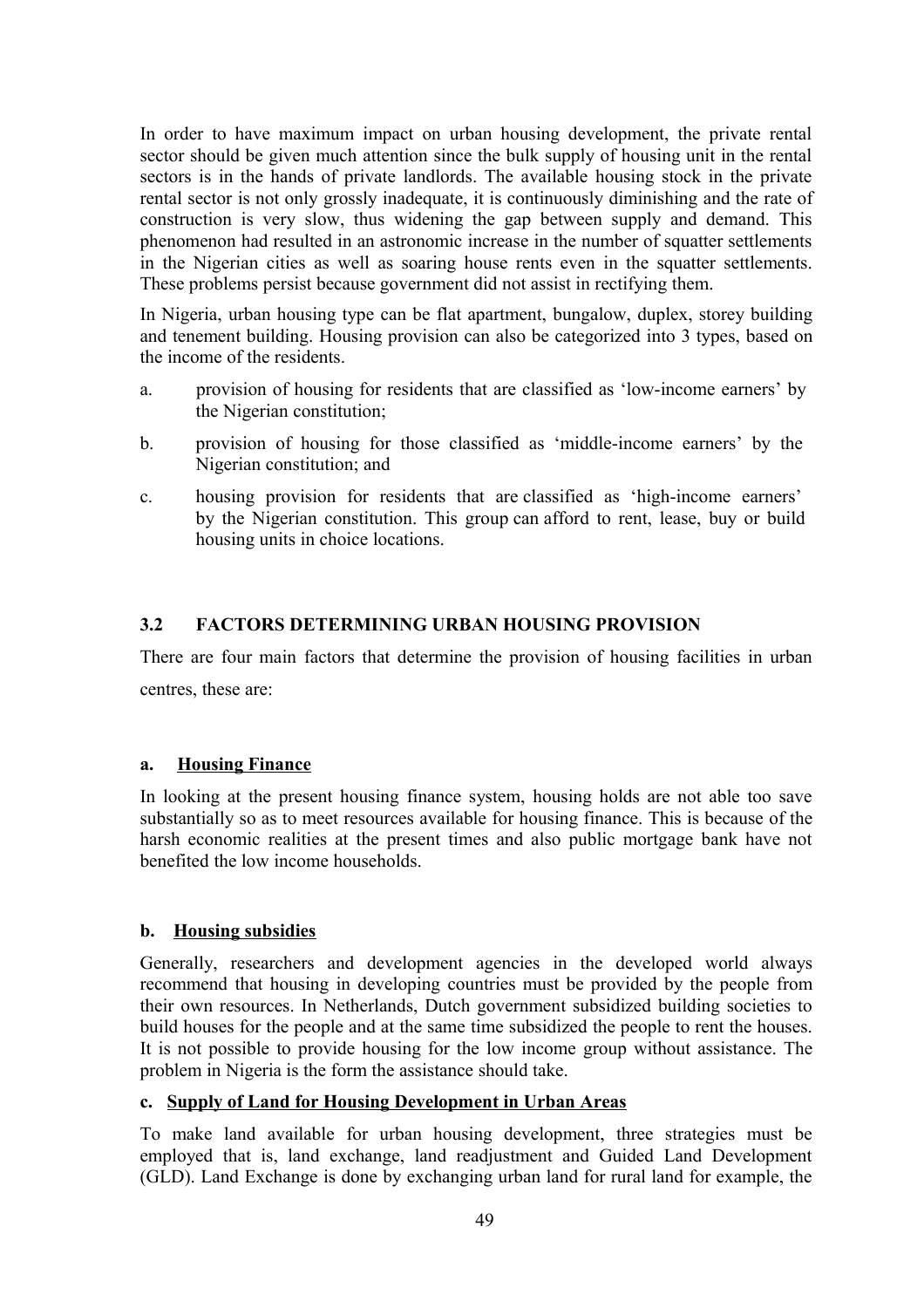community whose farmland at Rumueme in Port-Harcourt (urban) can acquire land at Isiokpo (rural) about 20km away given room for urban housing development. Land readjustment strategy has additional advantages of bringing unused urban land into the master plan of the city and gives the communities concerned the opportunity to participate in the planning of their areas. The government can buy more land like any other entrepreneur and allocate it for low-income housing development. Guided Land Development (GLD) scheme is initiated by planning for roads, water supply, electricity e.t.c in consultation with the landowners and village heads. However, landowners are not compensated directly for providing land to be used for infrastructural development. The increasing value of their land (cause by provision of infrastructure) is expected to be a sufficient compensation in itself.

#### **3.3 CHALLENGES AHEAD**

Architectural training as it is being practiced presently does not prepare the architect to design housing for the low – income people. Projects have to be critical assessed not only in terms of how much shelter they provide, but also more on their capacity as vehicles to scale up housing activity and therefore contribute to national development.

The importance of politics to housing provision cannot be overemphasized; politicians who are at the apex of policy making have never necessarily listened to the advice of architects or other professionals. If we want the best for urban housing we must respect power of existing systems and politicians and political system must be carried along in our housing proposals.

Furthermore, women have special relationship with human settlements by virtue of their daily task in the business of living and as managers or maintainers of the environment and rehabilitators of the natural environment in a sustainable sense (Moser and Chant, 1985). This relationship must be considered in the design of housing and planning of activities in cities as these roles have significant impact on the ways both men and women use the environment.

#### **4.0 CONCLUSION**

It is recognized that no country in history has been able to solve its housing problems without governmental intervention. In Nigeria, the problem is how to make the intervention benefits the low income urban households by channelling the resources in the most effective directions. It is expected that if the highlighted areas are considered, a lot of positive strides would be made in genuinely providing housing for the urban households instead of earmarking the target group (low income level) and the products benefiting mainly the high income households. The unit has discussed the poor housing conditions in the urban centres.

#### **5.0 SUMMARY**

In this unit, we have learnt that the rental sector in urban areas in Nigeria can be divided into two parts; the public rental sector and the private rental sector. The public rental sector includes all the housing units constructed by government, its agencies to house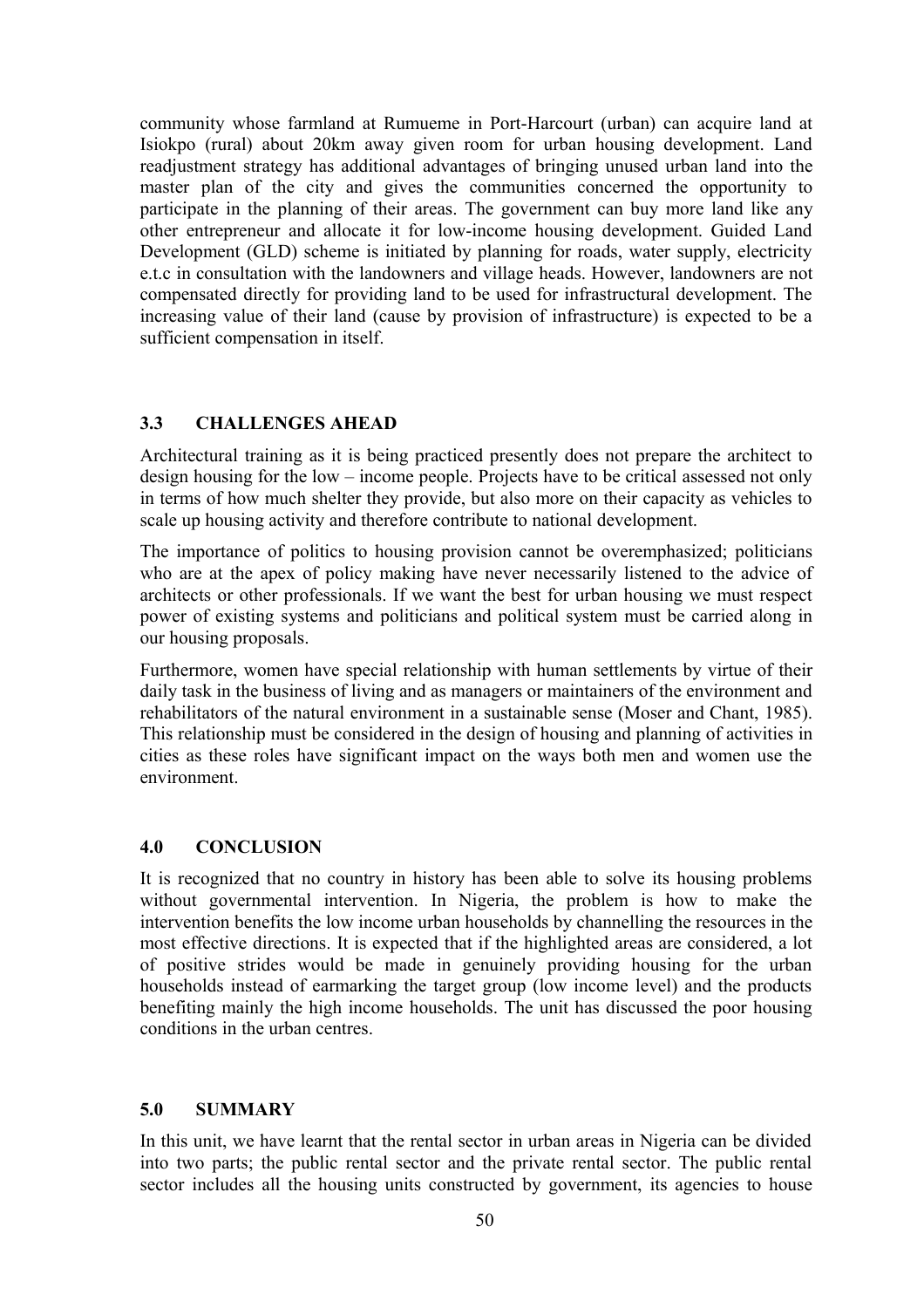their staff. It has also been proved that if we want the best for urban housing we must respect power of existing systems and politicians and political system must be carried along in our housing proposals.

# **6.0 TUTOR –MARKED ASSIGNMENT**

Discuss the impact of the private developers in alleviating housing problems in urban areas.

# **7.0 REFERENCES / FURTHER READINGS**

- Aboyade. O. (1960): Some features of the building and construction activities in Nigeria. Conference Proceedings December 1990, NISER, Ibadan.
- Mabogunje, A.L.; J.E. Hardoy; P.R. Misra (1978): Shelter Provision in Developing Countries; Surrey: The Gresham Press
- Wahab, K; L.A. Adedokun, & A.G. Onibokun (1990): "Urban Housing Conditions" Urban Housing in Nigeria, A.G. Onibokun (Ed.); Ibadan: Nigerian Institute of Social and Economic Research

# **UNIT 3 THE GROWTH AND DEVELOPMENT OF SLUMS**

- 1.0 Introduction
- 2.0 Objectives
- 3.0 Main Content
	- 3.1 Meaning of Slums
	- 3.2 Slums Types in Nigeria
	- 3.3 Slum Formation in Urban Areas
- 4.0 Conclusion
- 5.0 Summary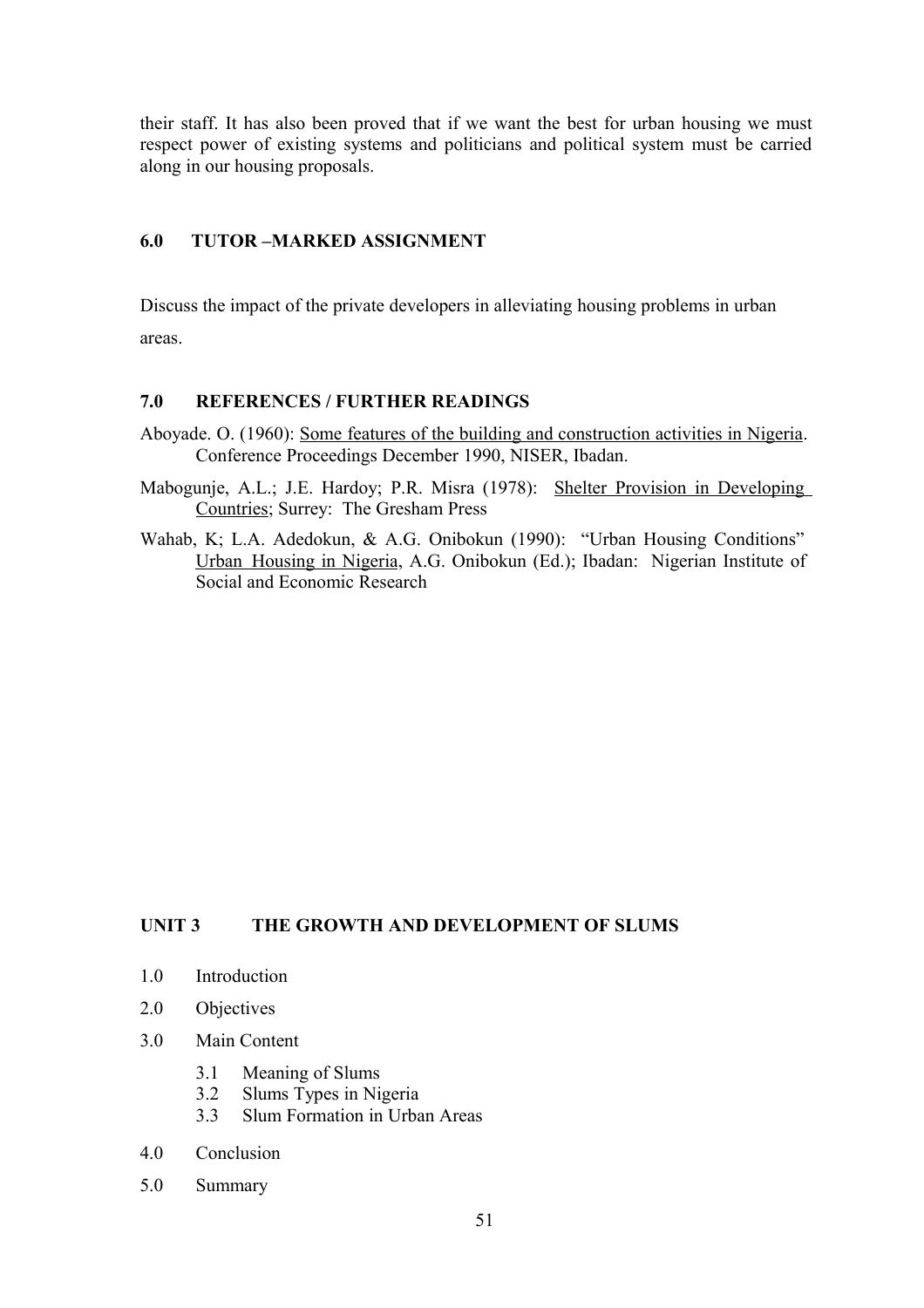- 6.0 Tutor –Marked Assignment
- 7.0 References / Further Readings

# **1.0 INTRODUCTION**

When people agglomerate at a geographic location, they do not fold their arms doing nothing; they tend to interact socially, economically and environmentally. The patterns of these interactions over space are the same world over. The only differences are the variations in the types and levels of control and management mechanisms put in place to check excesses in their interactions. Excesses such as uncommitted population growth, excessive environmental exploration exploitation for anthropogenic use often lead to over stretching of facilities/resources, pollution, erosion, land degradation, exhaustion and collapse of facilities, and air/water borne diseases. The socio-economic and environmental vices are innumerable. This fact can be discussed against the background of Walter Christaler's Central Place Theory which main theme opined that activities over space in any geographical location tend to diminish from the city centre outward to the suburb. One may conclude that there is agglomeration and concentration of socioeconomic and environmental activities at the city centres. In the absence of effective control and management mechanisms, slum ensues. The extreme case of this results in blighted area.

# **2.0 OBJECTIVES**

At the end of the unit, you should be able to:

- **•** define the term 'slum';
- **•** identify and explain the various types of slums; and
- **•** describe the circumstances that lead to the development of slums.

# **3.0 MAIN CONTENT**

# **3.1 MEANING OF SLUM**

The United Nations Agency (UN-HABITAT, 1997) defines slum as the run-down area of a city characterized by substandard housing and squalor and lacking in tenure security. The term was traditionally referred to as housing areas that were once respectable but which deteriorated as the original dwellers moved on to newer and better parts of the city, but has come to include the vast informal settlements found in cities in the developing world. Slum buildings vary from simple shacks to permanent and well-maintained structures. Most slums lack clean water, electricity, sanitation and other basic services. Other term that are often used interchangeably with "slum" include shanty town, favela, skid row, barrio, ghetto, and "the Hood," although each of these has somewhat different meaning. Slums are distinguished from shantytowns and favelas in that the latter initially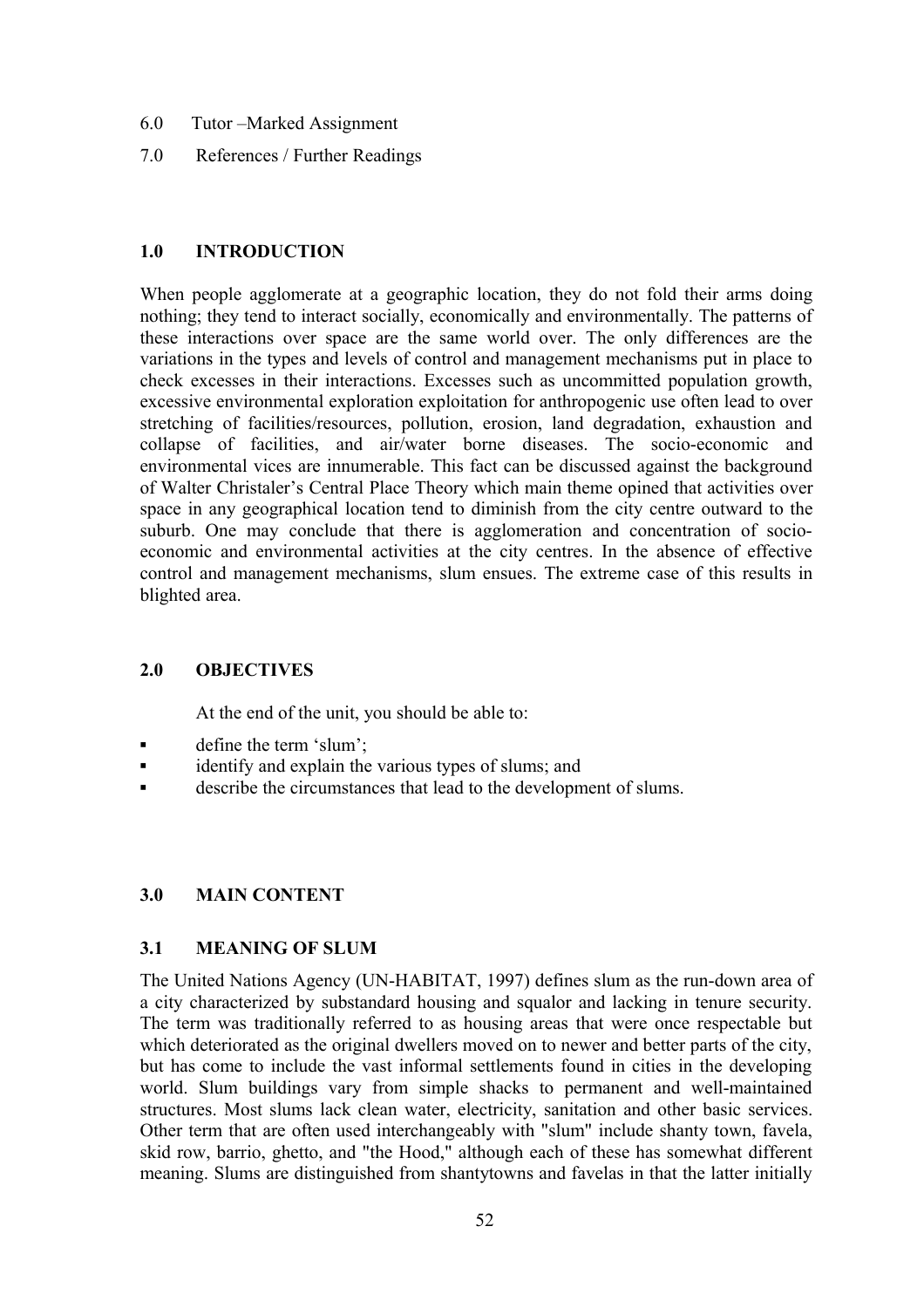are lawless settlements, whereas slums are generally constructed early on as respectable, often prestigious communities. By contrast, identification of an area as a slum is based solely on socio-economic criteria, not on racial, ethnic, or religious criteria.

The characteristics associated with slums vary from place to place. Slums are usually characterized by and by high rates of poverty and unemployment. They are commonly seen as "breeding grounds" for social problems such as drug addiction, alcoholism, high rates of mental illness, and suicide. In many poor countries, they expect high rates of disease due to unsanitary conditions, malnutrition, and lack of basic health care. A United Nations Expert Group has created an operational definition of a slum as an area that combines to various extents the following characteristics: inadequate access to safe water; inadequate access to sanitation and other infrastructure; poor structural quality of housing; overcrowding; and insecure residential status. To these one might add the low socio-economic status of its residents.

In many slums, especially in poor countries, many live in very narrow alleys that do allow vehicles (like ambulances and fire trucks) to pass. The lack of services such as routine garbage collection allows rubbish to accumulate in huge quantities. The lack of infrastructure is caused by the informal nature of settlement and no planning for the point by government officials. Additionally, informal settlements often face the brunt of natural and man-made disasters, such as landslides, as well as earthquakes and tropical storms. Many slum dwellers employ themselves in the informal economy. This can include vending, drug dealing, domestic work, and prostitution. In some slums people recycle trash of different kinds (from household garbage to electronics) for a living selling, either the odd usable goods or stripping broken goods for parts or few materials.

# **3.2 SLUM TYPES IN NIGERIA**

According to Agbola (1987), two types of slum exist in Nigerian cities. There are the traditional slums arising in towns from the decay of existing structures and there are spontaneous slums created by squatters on illegally acquired lands. If this pattern represents the majority of the slums in Nigeria, it is necessary to reconsider the use of such terms as "traditional" and "spontaneous", and to show that some slums can appear outside the inner city on legal land.

In 1985, about 68.2 per cent of the slums in Nigerian cities were found within a radius of I km from the city centre (Abumere, 1985). If there are no resources for urban renewal, the city centre, which is the oldest by definition, turns into a slum in time. However, slums on the city outskirts can also be found, normally in the largest Nigerian cities (Abumere, 1987). In the large and fairly large cities, such as Enugu, Kano, Ibadan, and Lagos, a considerable proportion of slums occur at the city outskirts, more than five km from the centre. The main reason is that accommodation in many of the cities has been priced beyond what most citizens can afford. Many low-income workers live in low-cost shanties or slums at the city outskirts. It is important to note that even up until the present day, the situation has not improved and general poverty has spread out in all Nigerian cities and the governments have not really addressed the issue of slums in their city.

Also, based on their age, location and size, there are three types of slum in Nigeria:

i. The oldest and largest slum is the core area of the cities, which covers the entire pre colonial town. A large part of the ancient walled cities can be seen as a slum, even if the inhabitants do not agree that they live in a slum for historical reasons.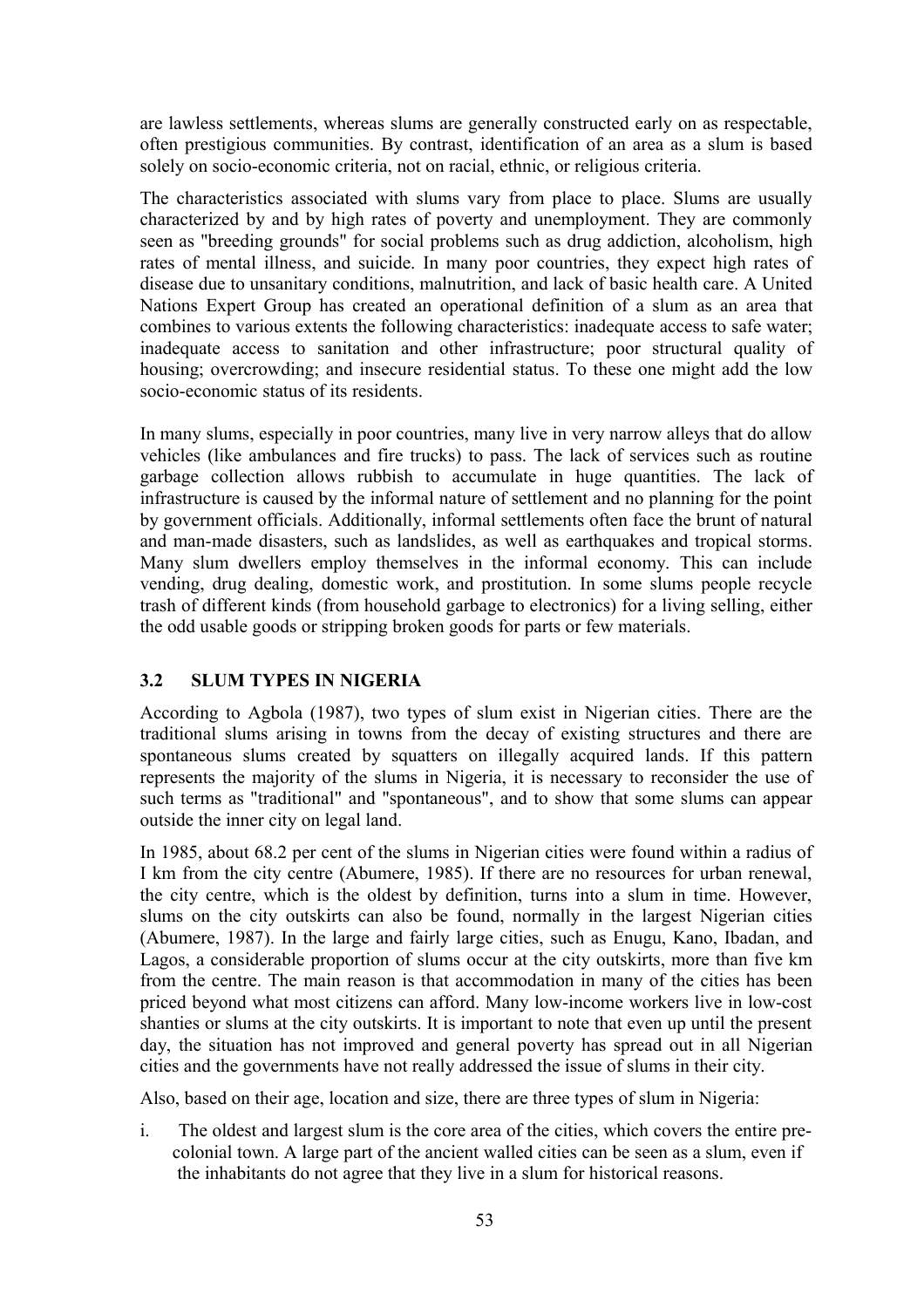- ii. A few small-scale slums, on land occupied illegally by squatters can be found at the margins of the planned city.
- iii. Numerous slums, generally occupied by tenants on legal lands, arc found at the outskirts of the city along major roads or close to local labour markets. Their size, history, socio-economic and cultural features differ from one slum to another. In spite of the increasing knowledge of modern planning and number of planners, physical development in some cities in Nigeria remains an array of chaos and disorder.

# **3.3 SLUM FORMATION IN URBAN AREAS**

In developing countries like Nigeria, due to poor management, poor control, poor spatial forecasting technique, urbanization (city creation) is synonymous with slum creation. Since the pattern of cities' distribution depicts pattern of slums distribution. For instance, in Nigeria, the pattern of urban centre distribution is linear (Ikporukpo, 2004). Slums are more visible along the coastal regions/lines of the country (Lagos being the worst); except in few pockets. Studies have shown that rapid rate of urbanization in Nigeria and the consequential explosion have not been matched by a correspondingly commensurate change in socio-economic and technological development (Mabogunje et al 1978). Also, the demand for urban services in Nigeria has grown over the years but the overall quality and coverage public services have deteriorated (Olotuah, 2002). These ideas can be extrapolated to cover other developing countries (Adedayo et al, 2006).

Abuja is a recent development, which has also had a direct pull over the surrounding cities such as Niger, Nassarawa, Kogi, Kaduna, Kwara and indirect pull on other parts of the country as it was with Lagos state. Slums are easily identified in adjacent suburbs. Barely eight months after the exit of Mallam Nasir EI- Rufai, Abuja is witnessing a rapid multi-slum growth rate. In Lagos state, forty-two slum communities were identified by the state authority in 1984 with the assistance of the United Nations Development Programme (UNDP) during to be implementation phase of 1980-2000 Lagos Master Plan. Today, the figure is better imagined.

Apart from urbanization, industrialization is another major cause of slum development. In fact, rapid industrialization in to be 19th century Europe, was accompanied by population growth and the concentration of working class people in over crowded, poorly built housing. Other developed parts of be world where slums are sighted, include but not limited to Balham, Spain, Beijing, China, Boston, Massachusetts, Cardiff, Wales, New Brunswick, Glasgow, and Scotland.

This is to affirm that slum is not just a third world phenomenon, it occurs world over. As a matter of fact, according to surveys, over one billion people world wide live in slum/blighted areas However, whereas the industrialized world continually put corrective and preventive measures in place, the poverty stricken, technologically backward, economically and politically unstable third world either pay lip service or does nothing. Alternatively, when actions are taken, they are to satisfy the needs of the rich; the Maroko (Lagos, 1990), and Abuja land sagas are few examples.

# **4.0 CONCLUSION**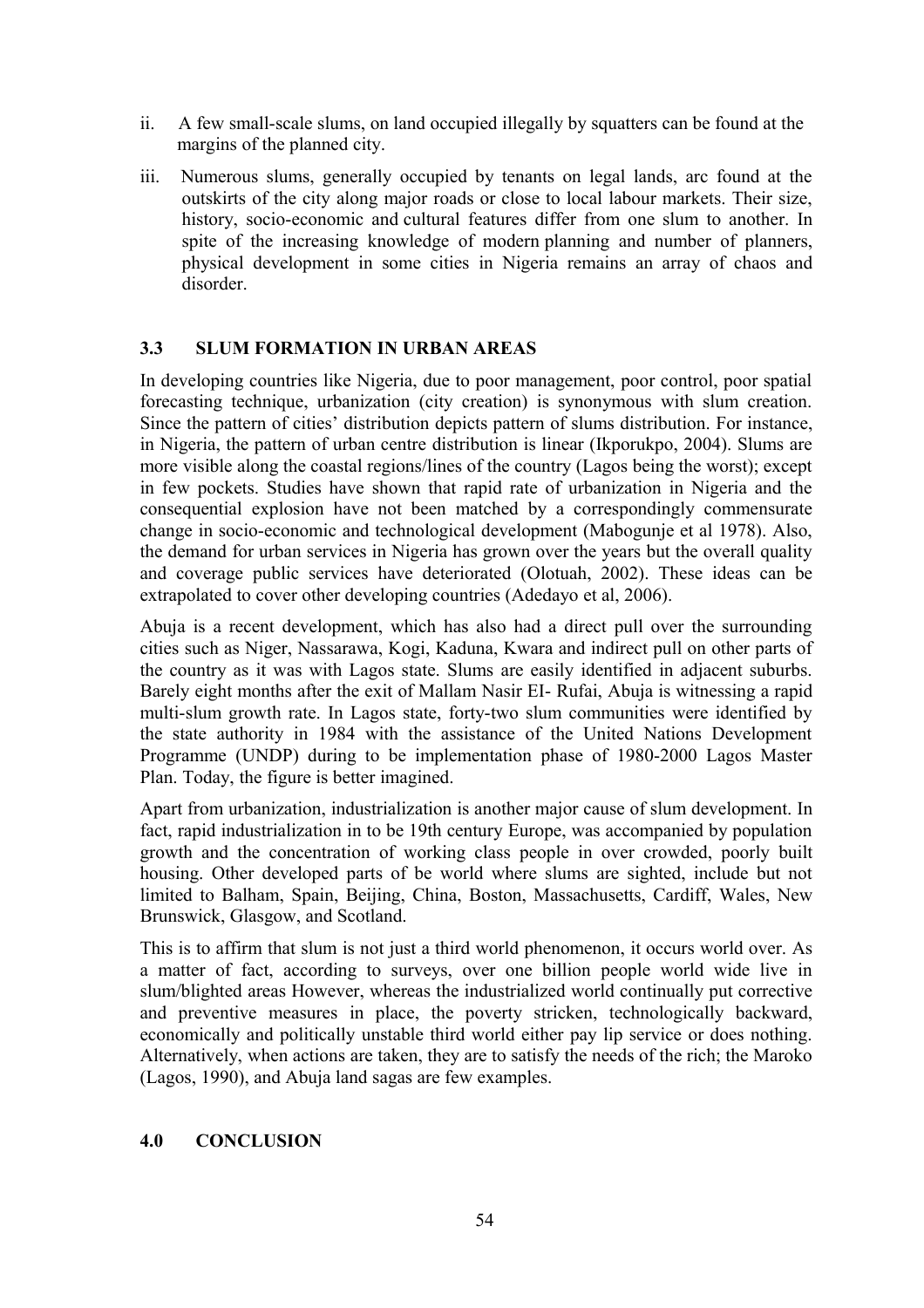Slum has been discussed as synonymous with poverty and inferior living. This is because in real life, slums are communities characterized by overcrowding, high occupancy ratio, dilapidated structures, and general features of vandalism, deterioration, unsanitary conditions and absence of facilities such as potable water, roads, drainage system, schools, health facilities, recreational grounds etc; which endanger the health, safety or morals of its inhabitants or community.

The displacement of slums is aided by the fact that many are squatter settlements whose property rights are not recognized by the state. However, a number of attempts have been made at solving the problems of slums by clearing away old decrepit housing and replacing it with modern housing with much better sanitation. This aspect shall be treated in the next unit.

# **5.0 SUMMARY**

In this unit we have discussed the incidence of housing poverty in Nigeria and the resultant deviant behaviours, including crimes, emanating from it. It notes the occurrence of rapid rate of urbanisation occurring in the country, the consequences of which have been severely degraded urban environment. The unit also discussed the different types of slums in Nigeria and how they are formed.

# **6.0 TUTOR –MARKED ASSIGNMENT**

With specific examples from Nigeria, describe the causal-factors of slums.

# **7.0 REFERENCES / FURTHER READINGS**

Ephraim Y. Y. et al. (1979) "Reactions to rehousing: loss of community or frustrations", Urban Studies l6 (7), pp. 133-138.

Onibokun, A.G. (1982) "Issues in Nigerian Housing", NISER, Ibadan.

# **UNIT 4 URBAN RENEWAL**

- 1.0 Introduction
- 2.0 Objectives
- 3.0 Main Content
	- 3.1 Slum Clearance and Urban Renewal
	- 3.2 Urban Renewal Methods
	- 3.3 Steps to Slum Clearance
- 4.0 Conclusion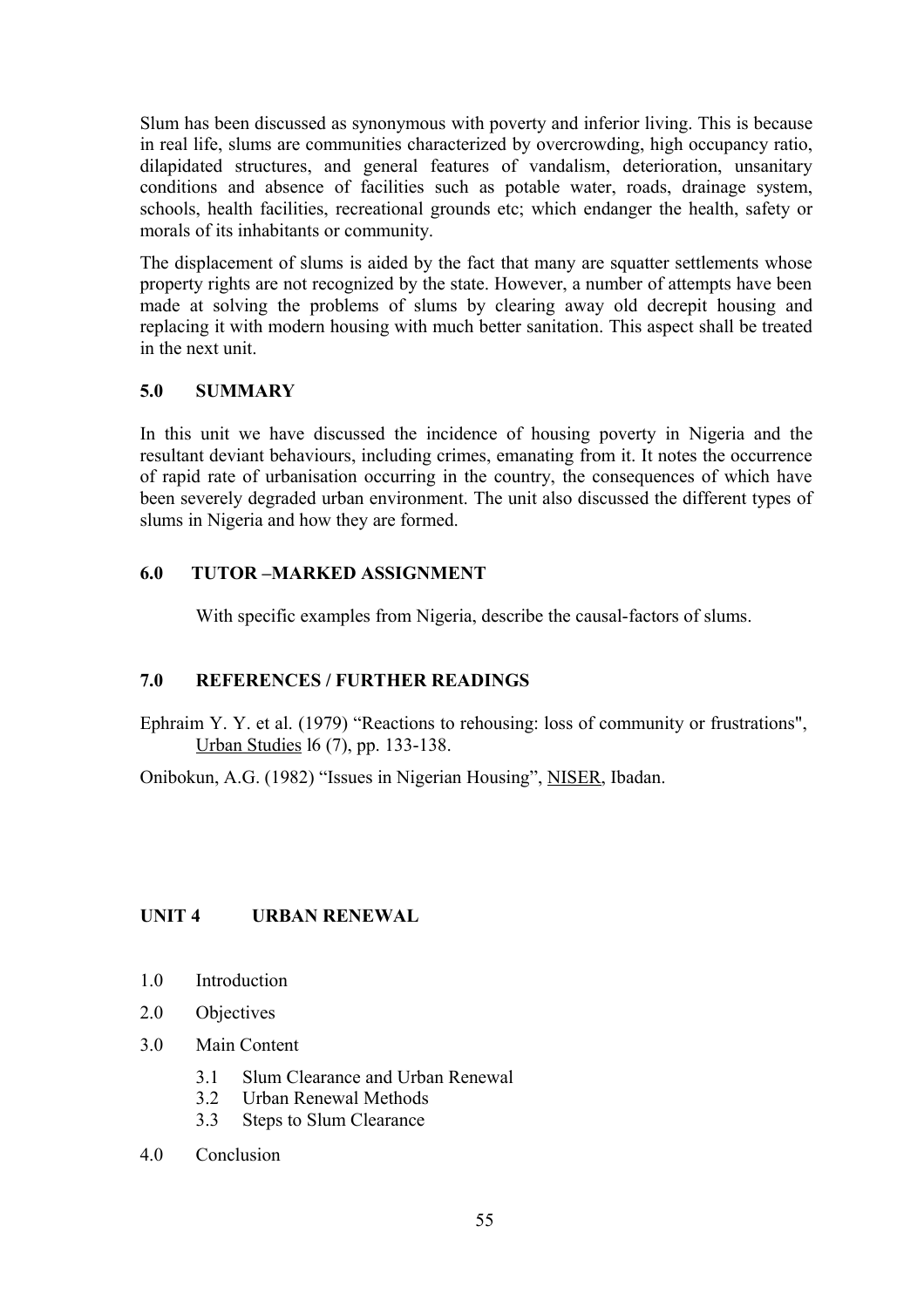- 5.0 Summary
- 6.0 Tutor –Marked Assignment
- 7.0 References / Further Readings

# **1.0 INTRODUCTION**

Urban renewal is often controversial and sometimes involves the use of eminent domain (known as compulsory purchase in the United Kingdom); it is a legal instrument to reclaim private properties for civic projects. In the second half of the  $20<sup>th</sup>$  century, renewal often resulted in the creation of urban sprawl and vast areas of cities being demolished and replaced by freeways and expressways, housing projects and vacant lots. Some of which could remain vacant for many years.

Urban renewal is a wrenching experience for the city and its people. There is no doubt that some demolition is essential. Whenever the radical surgery is undertaken, it rents the fabric of community and the lives of thousands of residents. Its costs--human as well as [financial-](http://server1.fandm.edu/departments/AmericanStudies/faculty/schuyler/urbanrenewal/rebmanprotest.html)-outraged some citizens, and the destruction of so many buildings provided an impetus toward the [preservation](http://server1.fandm.edu/departments/AmericanStudies/faculty/schuyler/urbanrenewal/preservation.html) of the physical fabric of community, the history reflected in the buildings erected over centuries. This exhibition is a reminder of the importance of the humanly created environment, and its fragility, as the arena for human interaction and public culture.

# **2.0 OBJECTIVES**

By the end of this unit, you should be able to:

- explain the meanings of slum clearance and urban renewal;
- evaluate the efficiency of various methods of urban renewal; and
- mention and discuss the steps involved in slum clearance.

#### **3.0 MAIN CONTENT**

# **3.1 SLUM CLEARANCE AND URBAN RENEWAL**

It is a general belief that urban renewal is an increasingly prominent, important and powerful tool of shaping urban environments in many nations. The main goal of urban renewal effort is to eliminate slums and blight areas. The attractiveness of urban renewal as feasible solution lies in its partnership approach to the problems of poor housing, traffic congestion due to narrow lanes, inadequate sites for commercial and industrial growth, poor environmental quality, and neighbourhood decay. This, in other words, lies in correcting the overcrowding problem existing before the renewal. Since renewal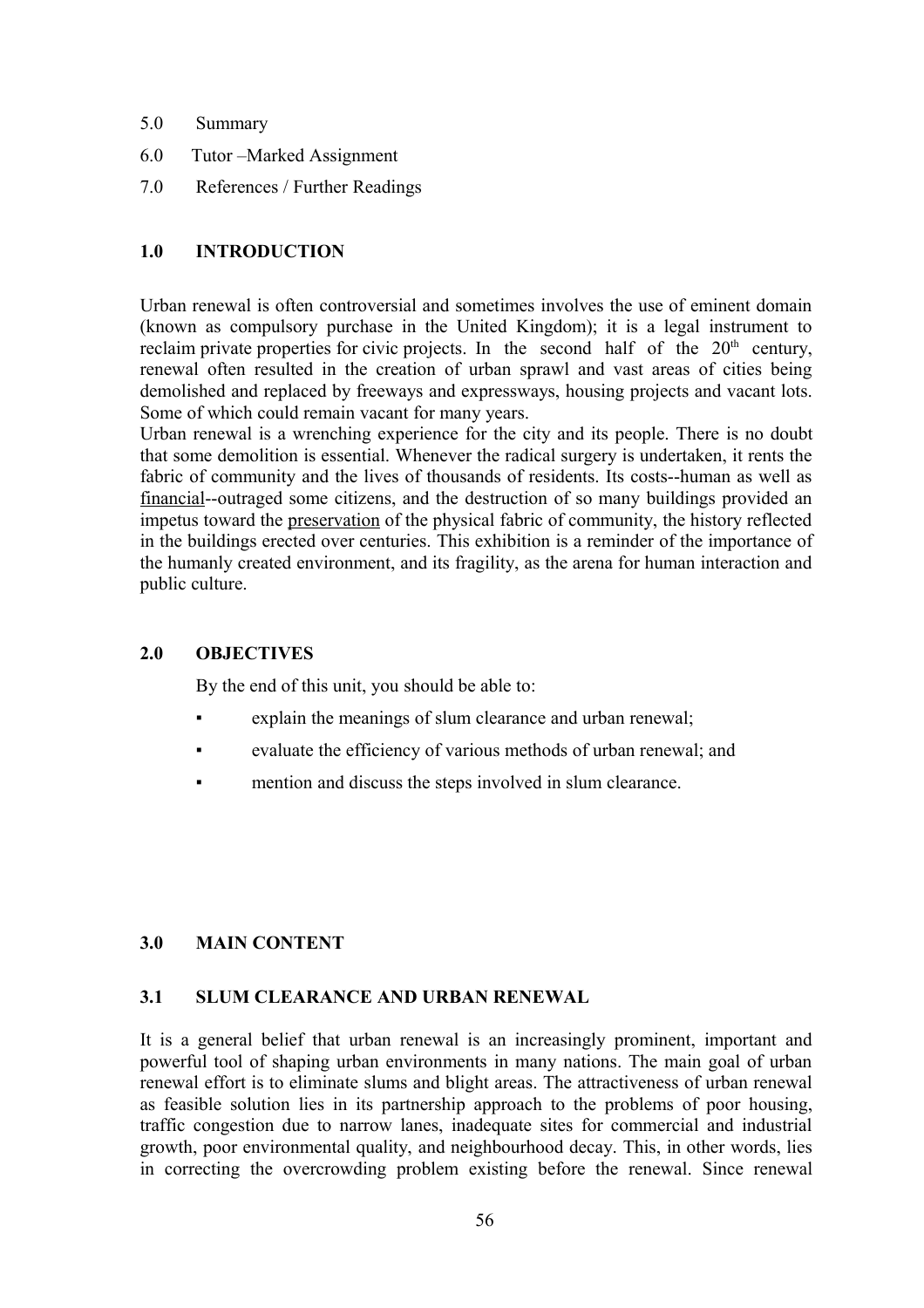programmes occur usually in the abode of the original indigenous settlers and often in or near the urban centres, urban renewal tends to accelerate rather than retard the decentralization of residential population. The newly renovated areas of the city usually become places to work rather than places to live.

Urban Renewal transformed Lancaster. It resulted in the demolition of 926 buildings, necessitating the relocation of almost 1100 families, 350 individuals, and 171 businesses. It was responsible for rehabilitating almost 1600 structures, most of them residential, and for erecting 710 new housing units. Urban renewal is a wrenching experience for the city and its people. There is no doubt that some demolition was essential. The radical surgery undertaken, however, rent the fabric of community and the lives of thousands of residents. Its costs--human as well as **[financial](http://server1.fandm.edu/departments/AmericanStudies/faculty/schuyler/urbanrenewal/rebmanprotest.html)**--outraged some citizens, and the destruction of so many buildings provided an impetus toward the **[preservation](http://server1.fandm.edu/departments/AmericanStudies/faculty/schuyler/urbanrenewal/preservation.html)** of the physical fabric of community, the history reflected in the buildings erected over centuries. This exhibition is a reminder of the importance of the humanly created environment, and its fragility, as the arena for human interaction and public culture.

#### **3.2 URBAN RENEWAL METHODS**

Two processes or Methods could be identified and used in achieving the urban renewal goals as specified. The first method is the sequential/comprehensive (large scale) slum clearance and the second is the Organic planning or Redevelopment Approach.

#### **a. The Sequential/Comprehensive Slum Clearance Approach**

This approach involves the urban renewal process of the entire area to be carried out in stages: an area would be identified or selected, it would be carefully inspected, every houses or shack was measured, valued and ownership recorded. Each area was kept fairly small, usually about 5 to 8 acres at a time, forming only a small portion of the total area to be cleared. A layout for development showing the position of new roads plots, etc. was prepared. Estimate for the acquisition of house and land and the engineering works were then prepared. The houses in the chosen area were then demolished, cleared, graded and levelled and serviced with new roads, water and electricity. The land was then demarcated to plots of convenient sizes for building purposes. As soon as a chosen area is finished, work on another area was started until whole area was cleared and subdivided.

 Nigeria has had two-time experiences with this type of slum clearance or urban renewal. The first time was in 1978 when Lagos Town planning Ordinance came into Operation. The objectives of the ordinance were the clearing away of the old unsanitary slum properties, the improvement and preplanning of the cleared area and the control of development after planning to prevent the re-creation of slums. The Lagos Executive Development Board was created to implement these objectives.

The proposed areas for development were 750 acres and the 150 acres considered the most unsanitary and overcrowded lying in the northern part of Lagos Island and around Idumagbo Lagoon. These areas were low lying and subjected to severe flooding; due to inadequate drainage and the roads consisted of narrow unpaved and unlit winding lanes; the building and roofs were made of an agglomeration of rusty thin bamboo and corrugated iron sheets, overcrowded and unhealthy site to behold.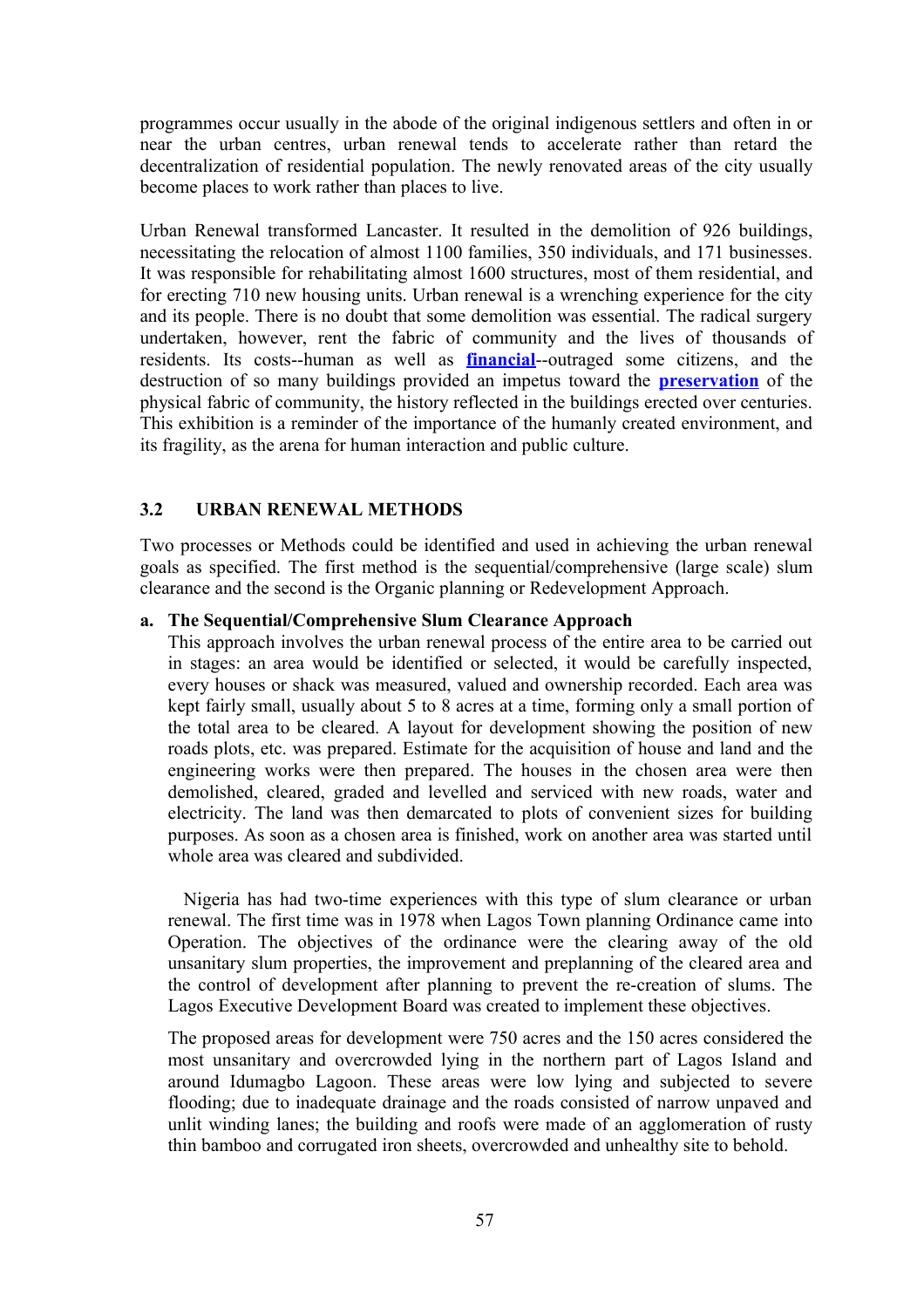These experiences of slum clearance schemes have being witnessed with many failures despite genuine government intensions and strict appliance of Town Planning Principles. Two important reasons could however be identified. The first and perhaps the most important reason is that the people to be re-housed or resettled were never fully briefed and allowed to participate in the redevelopment process. Had the urban redevelopers sought the views of the target population and involved them actively in the planning and execution processes, they would have found out same or worse would have happened. It is in the light of these failures that a second approach, the organic approach, has been proposed.

#### **b. The Organic Approach**

This method sought the involvement of the target population in all aspects of the decision-making and decision implementing strategies. The organic approach structures activities and encourages the residents of each neighbourhood to be redeveloped to plan themselves. This approach also identified that efforts that dislocate the existing interaction among the different components of the extended families; that break the social attachments, family identity and vital cultural values and goals are doomed to failure. Thus, urban redevelopment efforts are better done through the repairs and renovation of individual buildings instead of mass relocation.

In retrospect, urban development dates back at least to the rebuilding of Rome by the Roman Emperor, Augustus. However, modern attempts can be said to have started within the late 19th century Paris. By the end of the Second Empire, Paris was the cultural centre of Europe and one of the world's most developed cities. Nevertheless, the physical infrastructure of the city was failing in the face of increasingly rapid growth (as effects of the Industrial Revolution took hold and combined with the economic impacts of war and upheavals).

From the 1850s, into the 1870s, Haussmann supervised a programme, which demolished large areas of slum and narrow cross-streets in Paris, replacing them with new neighbourhoods, plazas and traffic circles; and the broad tree-lined boulevards. Other infrastructures and services such as railroad lines, removal of garbage and large parks were rebuilt. This led to large numbers of the working class and the poor being forced to move to the suburban areas of Paris.  $20<sup>th</sup>$  century redevelopment in Paris has however been criticized for favouring the wealthy at the expense of the poor and the minority of out of the central area.

In the United States of America, it has been tagged redlining and segregation in time past. In 1939, the national Housing Act that established the Federal Housing Administration (FHA) to improve housing conditions and the standard of living was enacted. This later led to the formation of the Department of Housing and Urban Development (HUD). White it was designed to develop housing for poor residents of urban areas, that act also required cities to target specific area and neighbourhoods for different racial groups. Another Housing Act of 1937 created the United States Housing Agency (USHA), which marked the nation's first housing program. However, the Housing Act of 1949 kicked against the urban renewal program that would have reshaped American cities.

In Nigeria, urban renewal/slum clearance experiences significantly dates back to the colonial era. Precisely in the 1920s, they were carried out in Lagos by the then Lagos Executive Development Board in response to the bubonic plague that broke out at that time. This was followed by the pre-independent demolition that resulted in the Isale Eko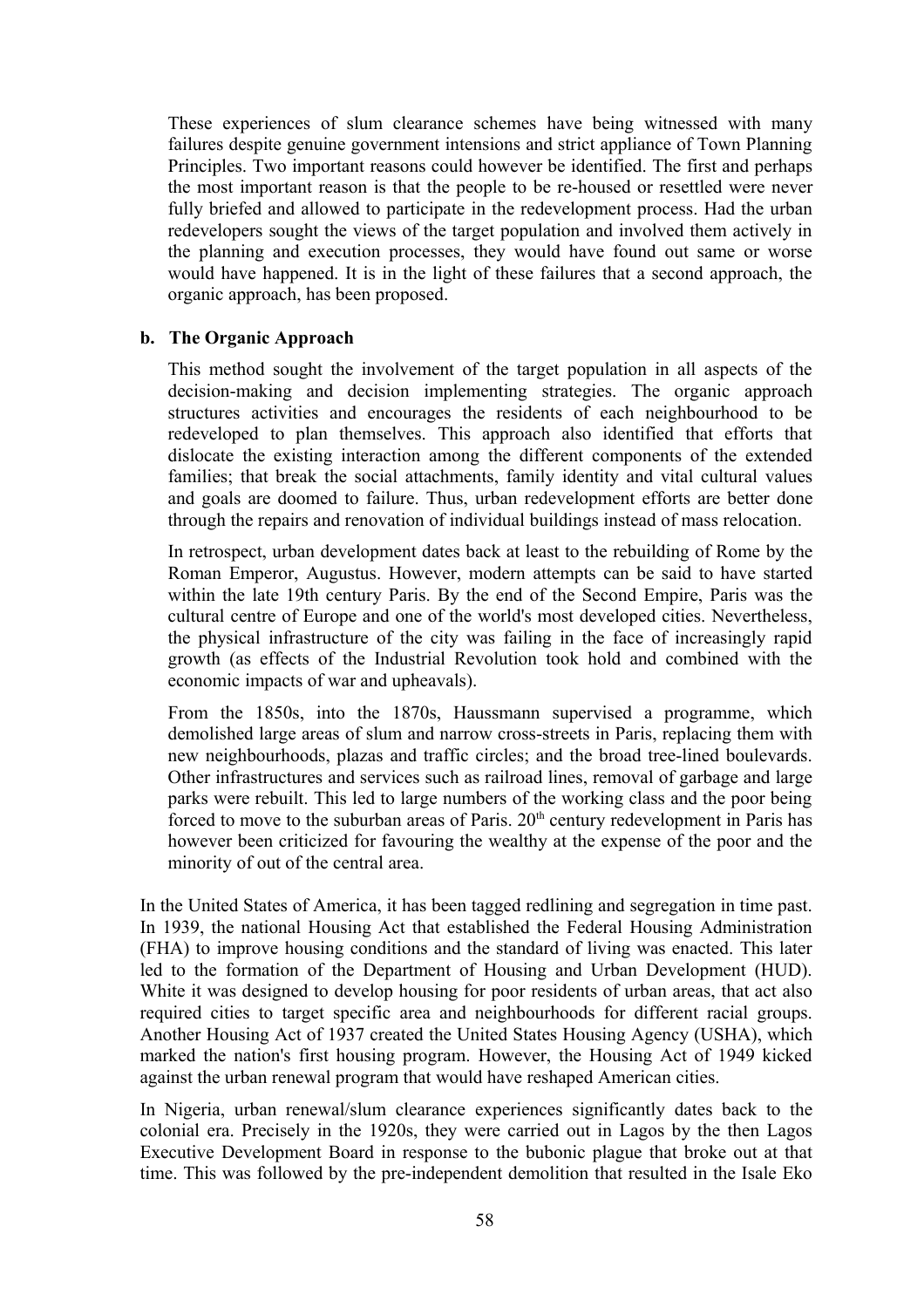clearance to give the visiting Queen of England a pleasing view of the area. Maroko village was to follow significantly in 1990.

Slum clearances tagged urban developments in some quarters are registered in various locations in Nigeria. These include; the metropolitan Kano (May 1979), Adeniji Adele street, Lagos (October, 1975), Calabar (1976), Iponri, Lagos (1976/85), Elekuro, Ibadan (1976), Central Lagos (1976), Ketu Lagos (1976), Suleja, Niger state (1982), Maroko, Lagos (1990), Shomolu, Lagos (1986), Maitama Village, Abuja (1990), Lugbe Garki, Abuja (1990).

Urban renewal is a license for slum clearance through rehabilitation of impoverished urban neighbourhoods by large-scale renovations and or reconstruction of housing and public works. Synonymous with urban regeneration is a process of land re-development in areas of previous moderate to high-density urban land use. Urban renewal and slum clearance may involve slum clearance and redevelopment in an urban renewal area, or rehabilitation or conservation in an urban renewal area, or any combination or part thereof in accordance with an urban renewal plan. Such undertakings and activities may include:

- (1) Acquisition of a slum area or a blighted area or portion thereof;
- (2) Demolition and removal of buildings and improvements;
- (3) Installation, construction or reconstruction of streets, utilities, parks, playgrounds, and other improvements necessary in the urban renewal area the urban renewal objectives of this appendix in accordance with the urban renewal plan;
- (4) Disposition of any property acquired in the urban renewal area including sale, initial leasing or retention by the municipality itself, at its fair value for uses in accordance with the urban renewal plan;
- (5) Carrying out plans for a program of voluntary or compulsory repair and rehabilitation of buildings or other improvements in accordance with the urban renewal plan;
- (6) Acquisition of any other real property in the urban renewal area where necessary to eliminate unhealthy, unsanitary or unsafe conditions, lessen density, eliminate obsolete or other uses detrimental to the public welfare, or otherwise to remove or prevent the spread of blight or deterioration, or to provide land for needed public facilities; and
- (7) Preservation, improvement or embellishment of historic structures or monuments.

#### **3.3 STEPS TO SLUM CLEARANCE / URBAN RENEWAL**

- 1. Identification and demarcation of urban/ blighted areas.
- 2. Urban renewal action plan creation taking into consideration slum/blighted area inventory, spatial modelling and or urban design etc) "Urban Renewal Plan" technically, means a plan which is sufficiently complete to indicate such land acquisition, demolition and removal of structures, redevelopment, improvements, and rehabilitation as may be proposed to be carried out in the urban renewal area, zoning and planning changes, if any, land uses, maximum density and building requirements.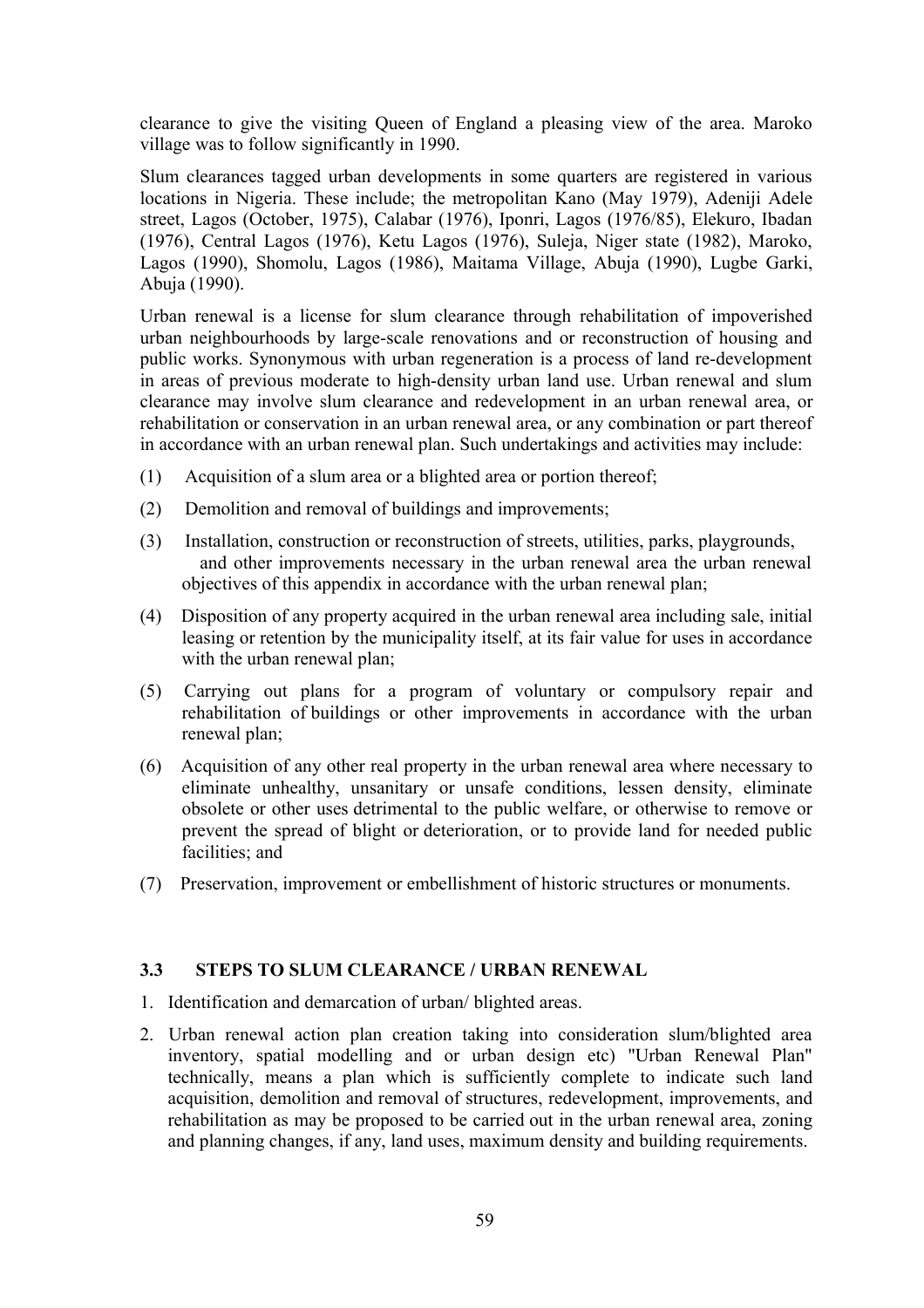3. Carrying out to the letter the provision made in the urban renewal plan in practical terms. This is technically known as "Action Plan Implementation"

#### **4.0 CONCLUSION**

While urban renewal never lived up to the hopes of its original proponents, it has played an undeniably important role in cities throughout the United States, England, and many other nations. It has been hotly debated by politicians, urban planners, civic leaders, and current and former residents of the areas where urban renewal took place in the 1950s, 1960s, and 1970s. It has brought economic and cultural development to many cities, but often at a great cost to low-income and minority communities living in them. It has also played a role in the economic devastation faced by many of the major industrial cities. Urban renewal continues to evolve as successes, failures are examined, and new modes of development and redevelopment are tested and implemented. Slum clearance in nature is violent, socially, economically, or racially discriminatory in nature. Often times the evictees are faced with broken family ties, psychological pathology. It also has political undertone. The dilemma is worst when forced ejection is enforced.

#### **5.0 SUMMARY**

So far in this unit we have been able to provide insights into the meanings of slum clearance and urban renewal; assess the efficiency of various methods of urban renewal; and discuss the steps involved in slum clearance. It is now clear that the two terms, urban renewal and slum clearance are circularly causal; one being the cause and effect of the other. The concepts can technically mean undertakings and activities of a municipality in an urban renewal area for the elimination and for the prevention of the development or spread of slums and blight. They may involve slum clearance and redevelopment in an urban renewal area, or rehabilitation or conservation in an urban renewal area, or any combination or part thereof in accordance with an urban renewal plan.

# **6.0 TUTOR –MARKED ASSIGNMENT**

Discuss the two familiar methods of urban renewal and provide the basic steps to be followed in embarking on such an undertaking.

# **7.0 REFERENCES / FURTHER READINGS**

- Mabogunje, A. L., J .E. Hardoy and P. R. Misra (1978): Shelter Provision in Developing Countries; Surrey: The Gresham Press
- Wahab, K, L. A. Adedokun, and A. G. Onibokun (1990): "Urban Housing Conditions" Urban Housing in Nigeria, A. G. Onibokun (ed.); Ibadan: Nigerian Institute of Social and Economic Research
- World Bank (1996) "Restoring Urban Infrastructure and Services in Nigeria", Findings No. 62.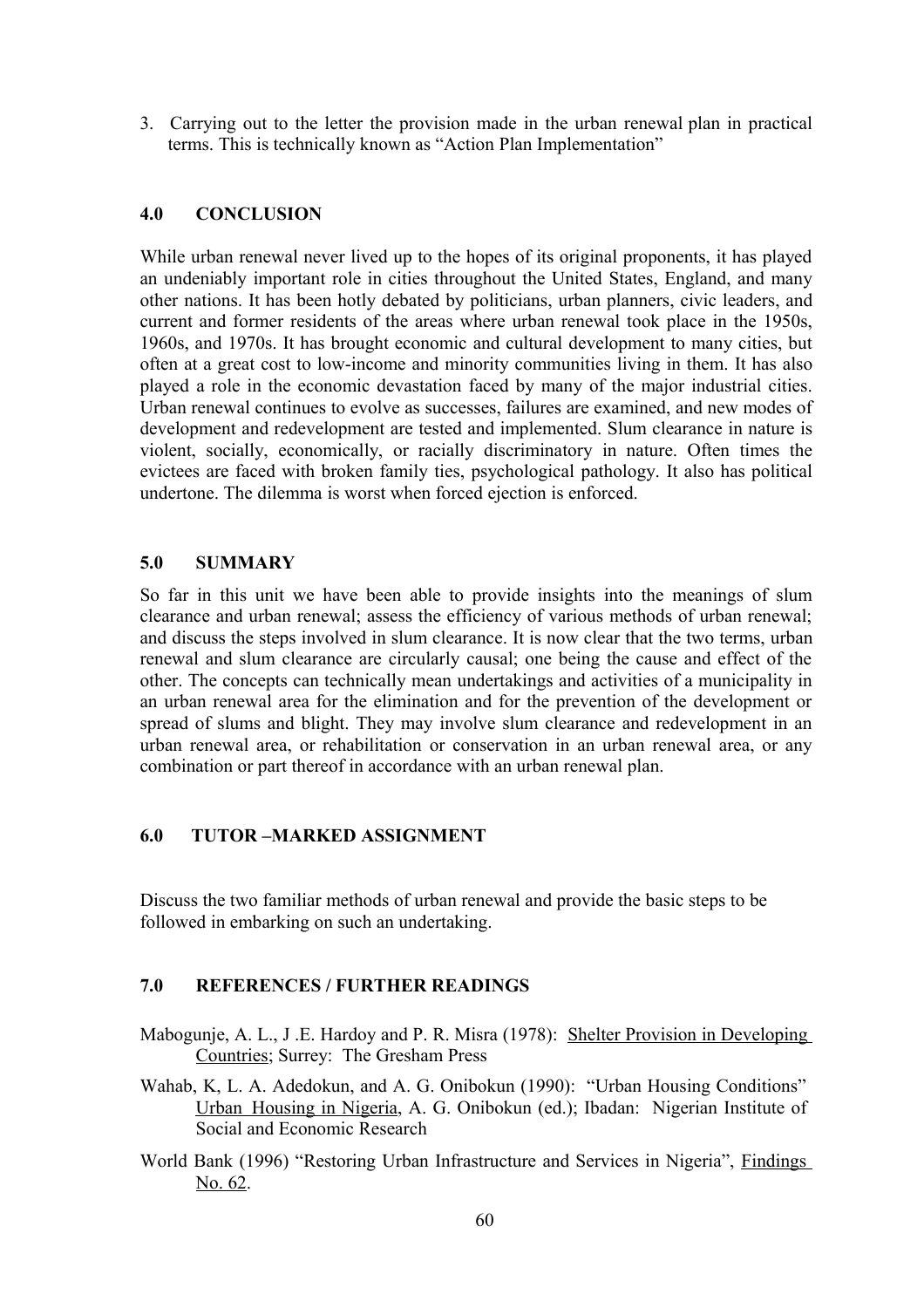# **MODULE 4**

# **UNIT 1 URBANISATION AND ENVIRONMENTAL ISSUES**

- 1.0 Introduction
- 2.0 Objectives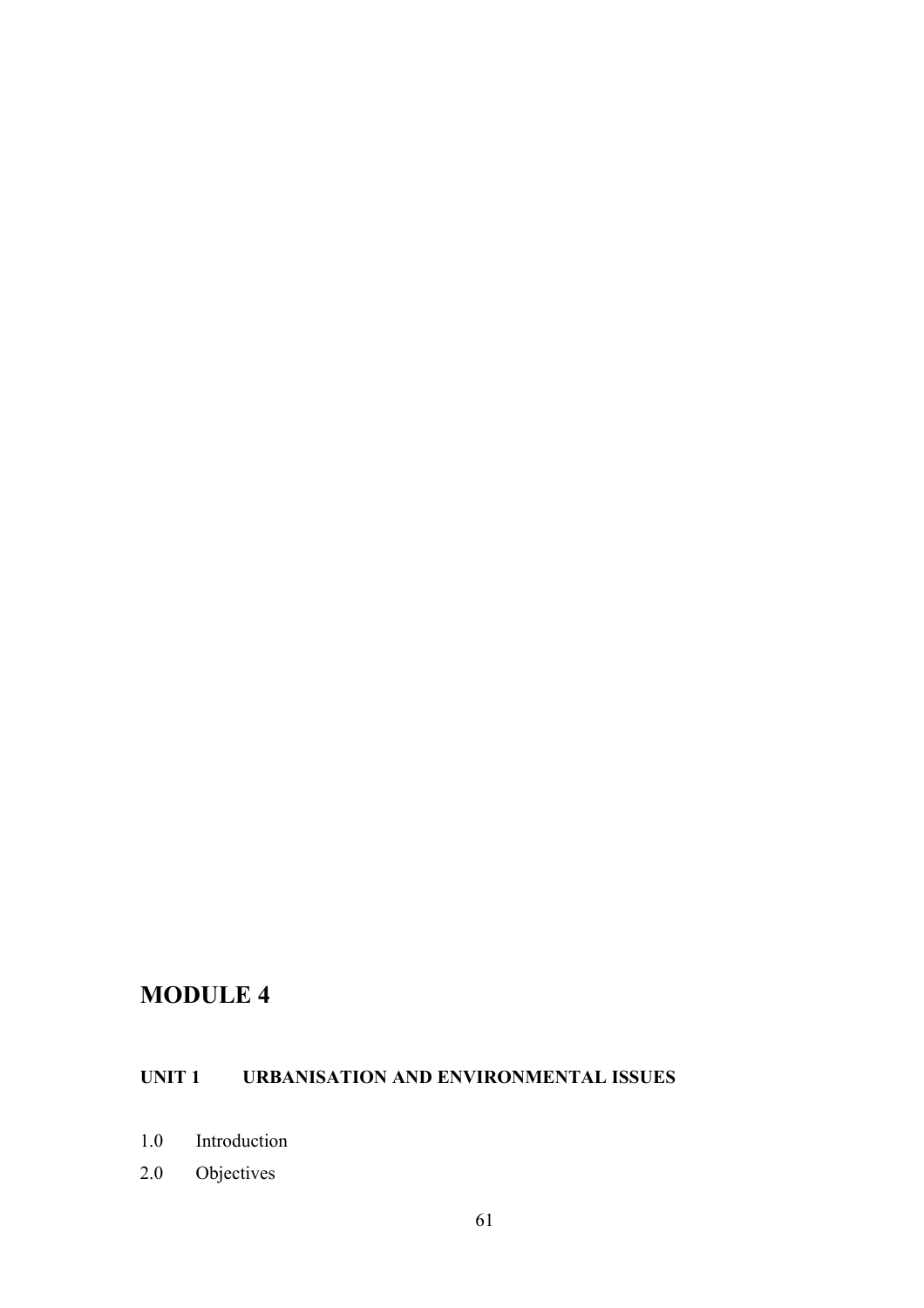#### 3.0 Main Content

- 3.1 The City as a Source of Environmental Degradation
- 3.2 Cities and Environmental Sustainability in the Developing World
- 4.0 Conclusion
- 5.0 Summary
- 6.0 Tutor –Marked Assignment
- 7.0 References / Further Readings

#### **1.0 INTRODUCTION**

The problem of environmental deterioration arises either from the inadequacy of existing urban facilities and hence their over-utilization or inability of the city to cope with these needs at current rates of urbanization. Most of the large cities are closely associated with overcrowded and dirty/degraded environments.

This unit discusses the health and environmental security as prerequisites for successful urban development. As the environment is simultaneously the cause and a victim of urban problems it is an issue, which links together shelter, employment, basic needs, poverty, human rights, politics and gender. The unit moves on to examine the way in which environmental issues are gendered, before examining a number of key environmental priorities for developing world cities, namely adequate access to safe and secure shelter, basic that urban environmental. The unit concludes that environmental sustainability and the empowerment of the poor need to be addressed simultaneously, in order for any real change to occur in the immediate future.

# **2.0 OBJECTIVES**

At the end of this unit, students should be able to:

- explain the meaning of environmental sustainability;
- highlight and explain the main components of sustainability; and
- discuss the contradictions between the intentional call for sustainable development and the current global economic trends.

# **3.0 MAIN CONTENT**

#### **3.1 THE CITY AS A SOURCE OF ENVIRONMENTAL DEGRADATION**

Recent reports by Amnesty International and the media about the execution of street children in Brazilian cities by police death squads to clean the urban environment are just one extreme example highlighting the perceptions held by urban municipalities over the causes of environmental degradation and aesthetic blight. In the first half of 1993 alone, Amnesty International reported that 320 homeless children had been executed in Rio de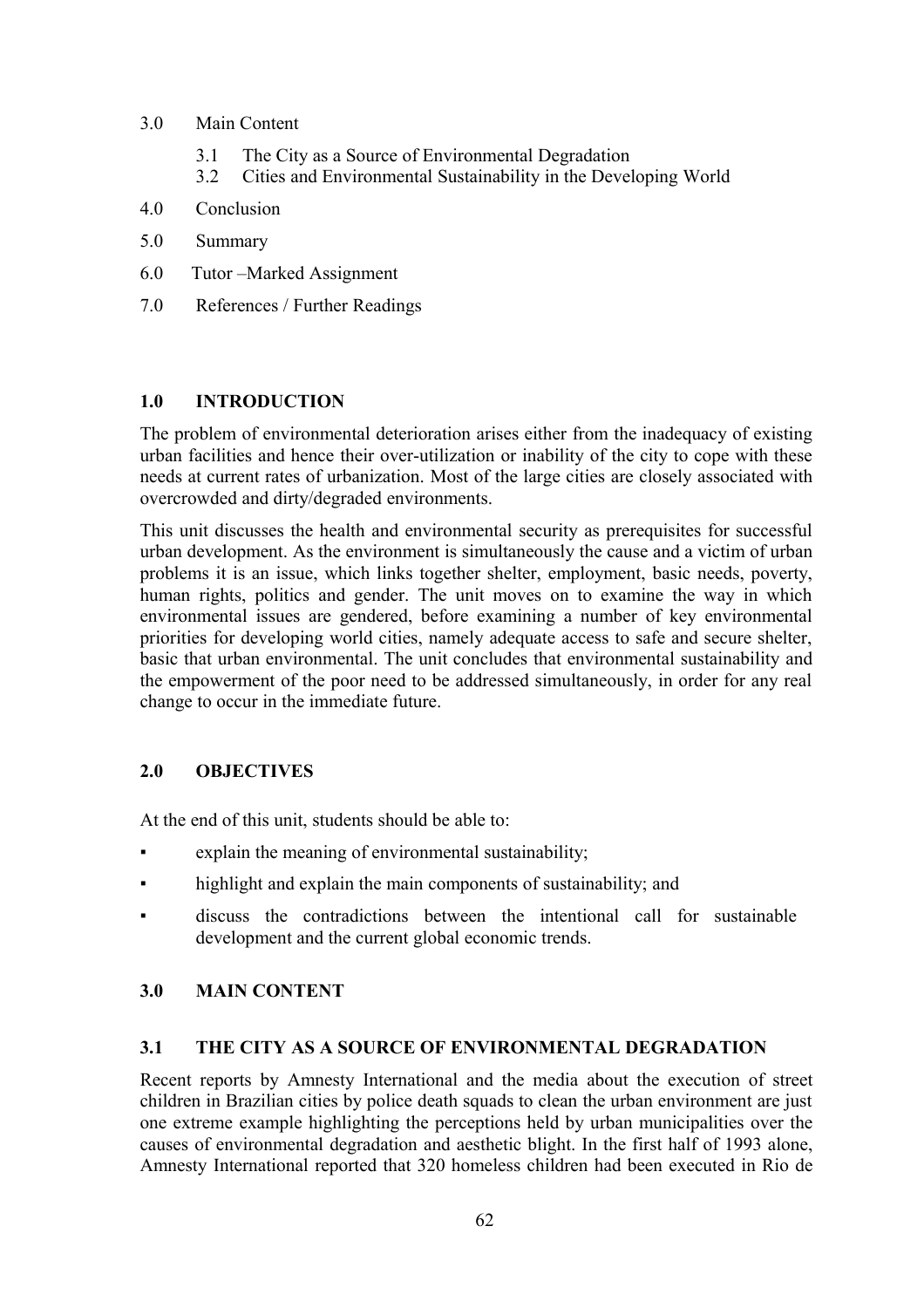Janeiro in a campaign, which regarded homeless children as unwanted pest. In this, and many other instances, the vulnerable victims of poverty are seen by urban governments to be the cause of environmental degradation.

Whilst no government would publicly sanction the execution of children as a policy to tackle homelessness, Timberlake and Thompson (1990) argue that this 'child crisis' results from an unequal economic system which favours rich countries. The situation is compounded by the concentration of power and capital in the hands of urban elites and multinational corporations. The fact that such atrocities occur is an indication of the vulnerability of certain groups in developing world cities, and it highlights the interrelationships between poverty, the environment and basic human rights.

Paradoxically, during the 1990s the environment was placed at the forefront of the international agenda, particularly with regard to the 1992 Rio summit (UNICEF, 1992). Global institutions, national governments and communities have also become increasingly concerned over the future of the environment, many of these organizations having adopted the concept of sustainable development. In its simplest form, there is a fundamental argument which states that a healthy and safe environment is essential for the continued survival of a given population. A population's mental and physical health is directly linked to the quality of the various environments with which its members interacts, from the household and workplace to the international scale. Although the figures vary, it has been estimated that approximately 600 million urban dwellers in Africa, Asia and Latin America live in life-threatening environments with respect to overcrowded and inadequate shelter, sanitation and drainage, unsafe housing sites and working conditions, and the absence of primary health care.

Many urban centres in the developing world have been built on ecologically fragile lands, which are vulnerable to national hazards such as earthquakes, floods, hurricanes and soil erosions. When natural and human -induced hazards occur together, however, it is usually the urban poor who disproportionately bear the costs. Although the extent of the interconnection and interdependence between countries is still open to debate, it is now widely accepted that the actions and activities of all nations inevitably affects the lives of others, whether in relation to acid rain, waste generation or consumer preferences.

Whilst the need for sustainable development is widely supported, current global economic and social trends are leading to further environmental damage which is not sustainable in long term. For example the increased ownerships of private cars, the consumption pattern of a growing disposable society, and increased materialism, are all incompatible with sustainable developments. As developing world countries become wealthier, there is concern that their lifestyles and consumption patterns will start to resemble those of the west. The scale of poverty and failure of previous decades of development have meant the majority still lacks access to basic needs. This begs the question why developing world cities are still encouraged to develop through economic growth when western consumption and resource use patterns are so evidently non-sustainable. If all the poorer nations of the world were to consume the same amount of resources as the United States, our planet would not be able to sustain life for long. On the other hand, if the poorer nations are not encouraged to develop in this way, the richer countries will continue their exploitation of the natural and human resource base. It appears therefore that the developing countries have found their ability to react to global environmental problems constrained by their concern over the daily survival of their populations.

There are many contradictions between the intentional call for sustainable development and the current global economic trends. Neo liberalism and the new international division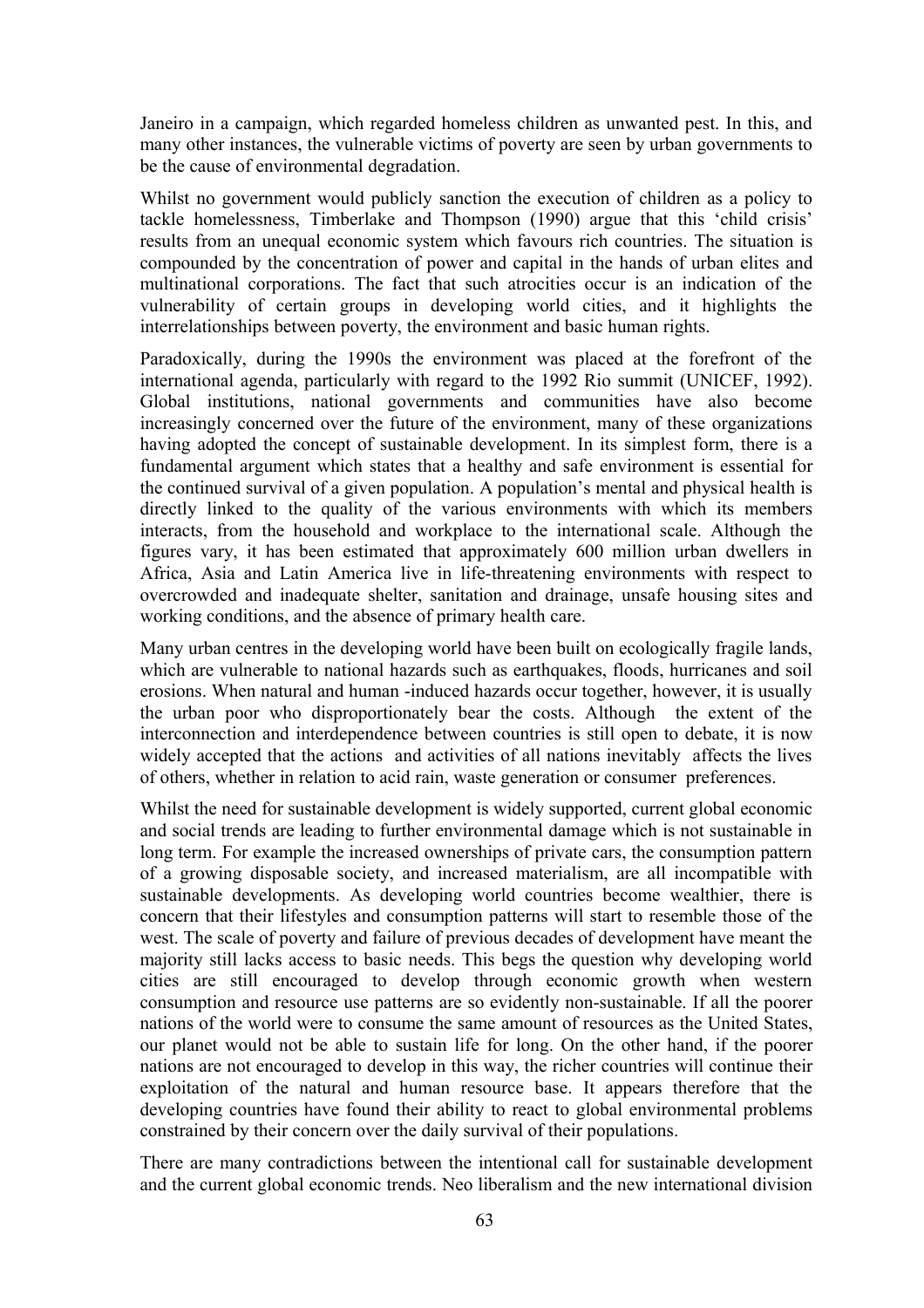of labour are leading to increased privatisation of public resources, the exploitation of workers through deregulation of rights and safety conditions, and the spread of 'footloose' multinationals, which are able to avoid local environmental legislation in countries without the finance, means to enforce tighter controls. Increased privatisation and deregulation is also occurring at a time when the state needs to be centrally involved environmental planning.

# **3.2 CITIES AND ENVIRONMENTAL SUSTAINABILITY IN THE DEVELOPING WORLD**

The concept of sustainable development has dominated development has dominated both the environmental and development literatures since the early 1980s, when decades of mismanaged growth in the name of development were manifested in environmental degradation at a global scale. 'Sustainable development' is a popular catch-all phrase which endeavours to encapsulate growing concerns over the future of the planer by highlighting the inextricable links between environment and development. Despite its global popularity, there is no universally agreed definition of sustainable development because the term expresses different views of development' itself.

Since the Brundtland Commission published its report *Our Common Future* in 1987, the sustainability debate has revealed major differences in thinking about development, economic growth, social change and environment conservation (World Commission on Environment and Development (WCED). For example, environmentalists who argue from a 'green' perspective identify natural resource base as the focus of the sustainability debate which must be protected at all costs. Other writers take the view that it is more important to consider sustaining present and projected future levels of production and consumption in order to enhance development. In this respect, sustainable development can imply a radical change in lifestyle to manage existing resources in a more sustainable manner. However, the economic goal is 'to increase the new welfare of economic activities while maintaining or increasing the stock of economic, ecological, and socio – cultural asserts over time.

Whilst advanced capitalist static communities might be more concerned with the natural environment and conservation, the development debate in the some other societies often prioresses human development, which as Barbier (1989) argues 'is directly concerned with increasing the material standard of living of the poor at the "grassroots" level the emphasis here is no meeting social and economic objectives, with a focus on improving access to basic needs. In particular, there is a need to ensure that the poor have access to sustainable and secure livelihoods as it is poor that often have no option but to choose short – time economic benefits at the expense of the environment.

The contradictions between different ideological views require attention to be paid to the structural inequalities of the global system. In developing areas, environmental struggles are often about basic needs rather than enhancing already comfortable lifestyles.

According to WCED (1987), the main components of sustainability are environment, equity and growth, although some practitioners would question the role of growth. Although the notion that human development needs, including cultural and social ones, must go hand in hand with long – term environmental consideration has gained much support over the last decade, there is still a fundamental problem concerning the global agenda for sustainable development. The 1992 Rio Summit highlighted the lack of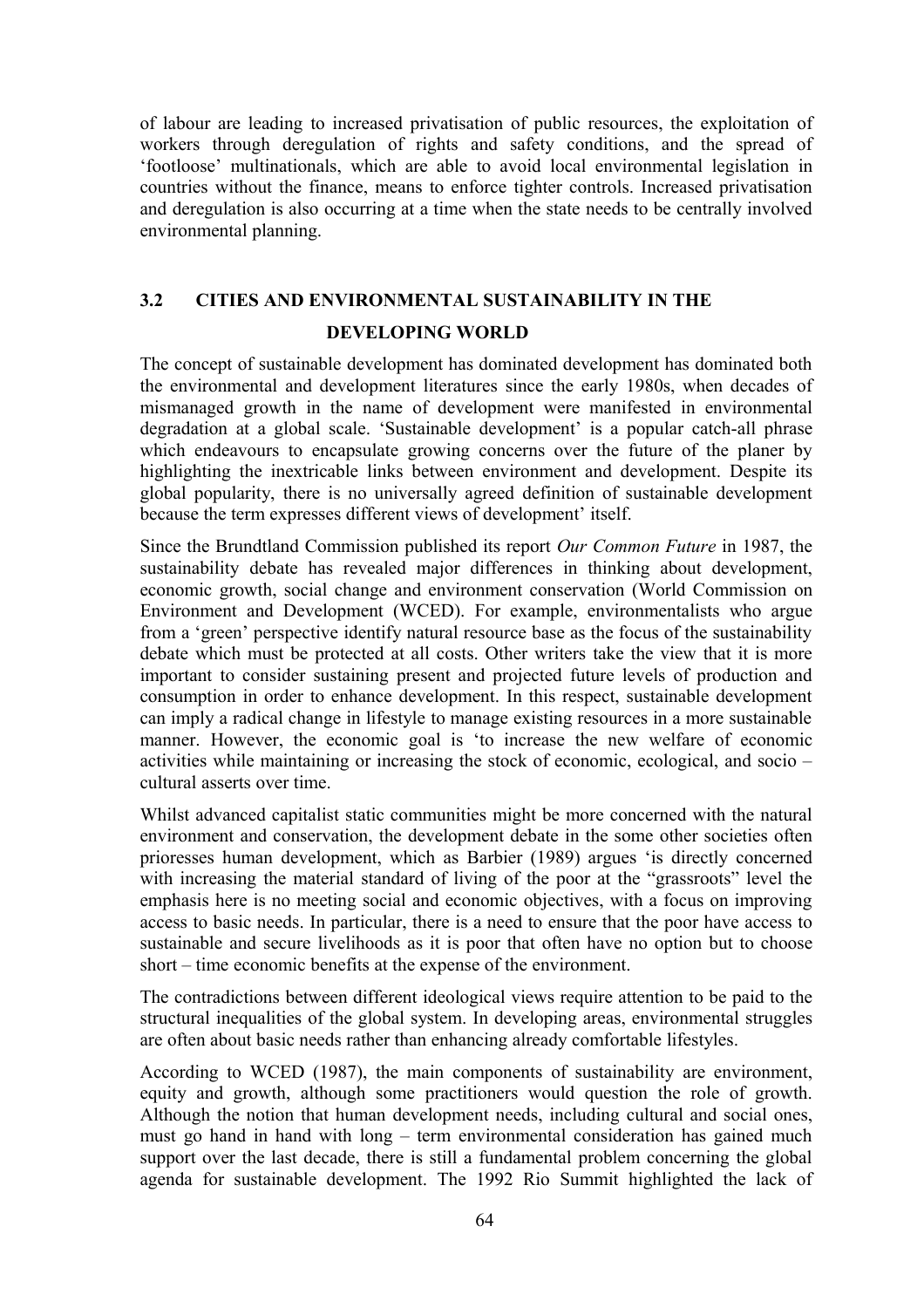consensus over the sustainability debate between the 'developed' and the 'developing' nations, particularly with respect to different environment priorities as well as concerns over the financing of this new agenda.

Essentially, many developing countries failed to appreciate the need for a global approach to the problem, as it insisted on greater efforts by the more advanced nations; co conserve essential resources, such as rainforests, without giving consideration to the poverty of many countries and the financial constrains imposed by the debt crisis. For many countries, long-term environmental objectives are difficult to comprehend when short-term problems pose the most serious risks. Despite the heightened awareness of environmental factors, there has been no move to assist poorer nations to reduce their debt burden, thereby enabling them to reduce exploitation of their natural and human resources for foreign exchange.

The levels of environmental degradation found in many cities in the developing world clearly indicate that the global system and the trend towards westernised living are far from sustainable, and overall are particularly damaging. However, an immediate agenda for radical change has so far been obscured by failing to face the fact that satisfying basic needs is a necessary step to ensuring the viability of any policy aimed at sustaining the environment. Thus, the environment has become, at least to some extent, the unacknowledged victim of inequitable development and political power.

# **4.0 CONCLUSION**

Although the need for sustainable development is widely supported but the current global economic and social trends are leading to further environmental damage. Increasing number of private car ownerships, the consumption pattern of a growing disposable society, and increased materialism, are all incompatible with sustainable developments. This begs the question why developing world cities are still encouraged to develop through economic growth when western consumption and resource use patterns are so evidently non-sustainable. To this end, it can be assumed that the developing countries have found their ability to react to global environmental problems constrained by their concern over the daily survival of their populations. The sustainability debate has revealed major differences in thinking about development, economic growth, social change and environment conservation. In developing areas, environmental struggles are often about basic needs rather than enhancing already comfortable lifestyles.

Although the notion that human development needs, including cultural and social ones, must go hand in hand with long – term environmental consideration has gained much support over the last decade, there is still a fundamental problem concerning the global agenda for sustainable development.

# **5.0 SUMMARY**

In this unit we have learnt that:

- 1. cleaning the urban environment is just one extreme example highlighting the perceptions held by urban municipalities over the causes of environmental degradation and aesthetic blight;
- 2. when natural and human induced hazards occur together, it is usually the urban poor who disproportionately bear the costs;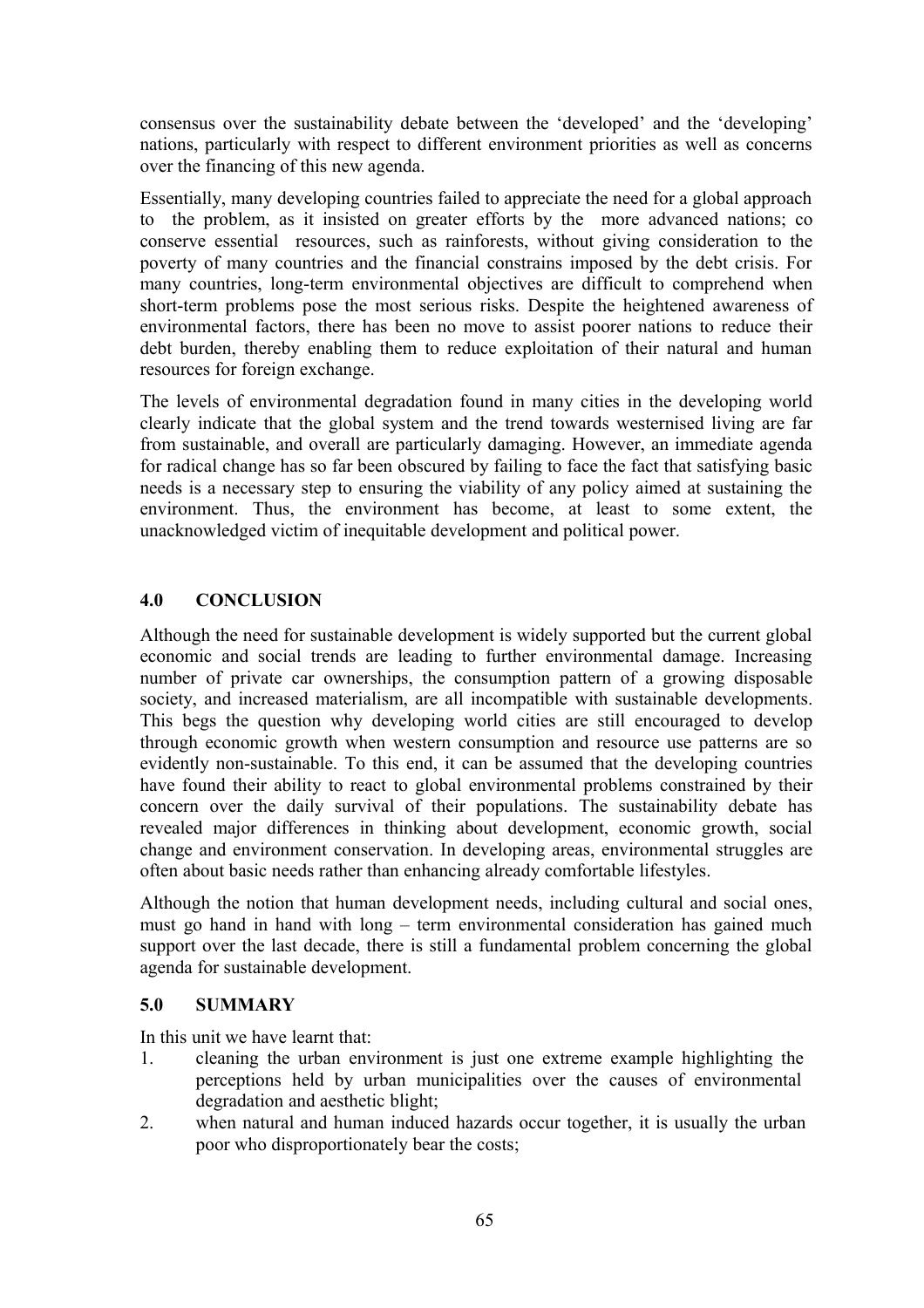- 3, the concept of sustainable development has dominated both the environmental and development literatures since the decades of mismanaged growth in the name of development were manifested in environmental degradation at a global scale;
- 4. sustainable development endeavours to encapsulate growing concerns over the future of the planer by highlighting the inextricable links between environment and development; and
- 5. environmental struggles are often about basic needs rather than enhancing already comfortable lifestyles.

#### **6.0 TUTOR –MARKED ASSIGNMENT**

Assess the impact of the expanding urban influence on the sustainability of the human environment.

#### **7.0 REFERENCES / FURTHER READINGS**

- Agbola, T. and Jinadu, A. M. (1997) "Environment and Urbanization: Forced eviction and forced relocation in Nigeria: the experience of those evicted from Maroko in 1990". Sage Publication.
- Hagerstrand, T. (2001) 'A Look at the Political Geography of Environmental Management' in A. Buttimer (ed.) Sustainable Landscapes and Lifeways: Scale and Appropriateness. Cork University Press: Ireland, pp. 35-38.
- Johnson, J. H. (1980) "Urbanization" in Clayton, K. and Johnson, J. H. (eds.) Aspects of Geography. Macmillan, pp. 1-59.

United Nations Commission on Sustainable Development, 2006.

# **UNIT 2 WASTE GENERATION AND DISPOSAL SYSTEMS IN URBAN CENTRES**

- 1.0 Introduction
- 2.0 Objectives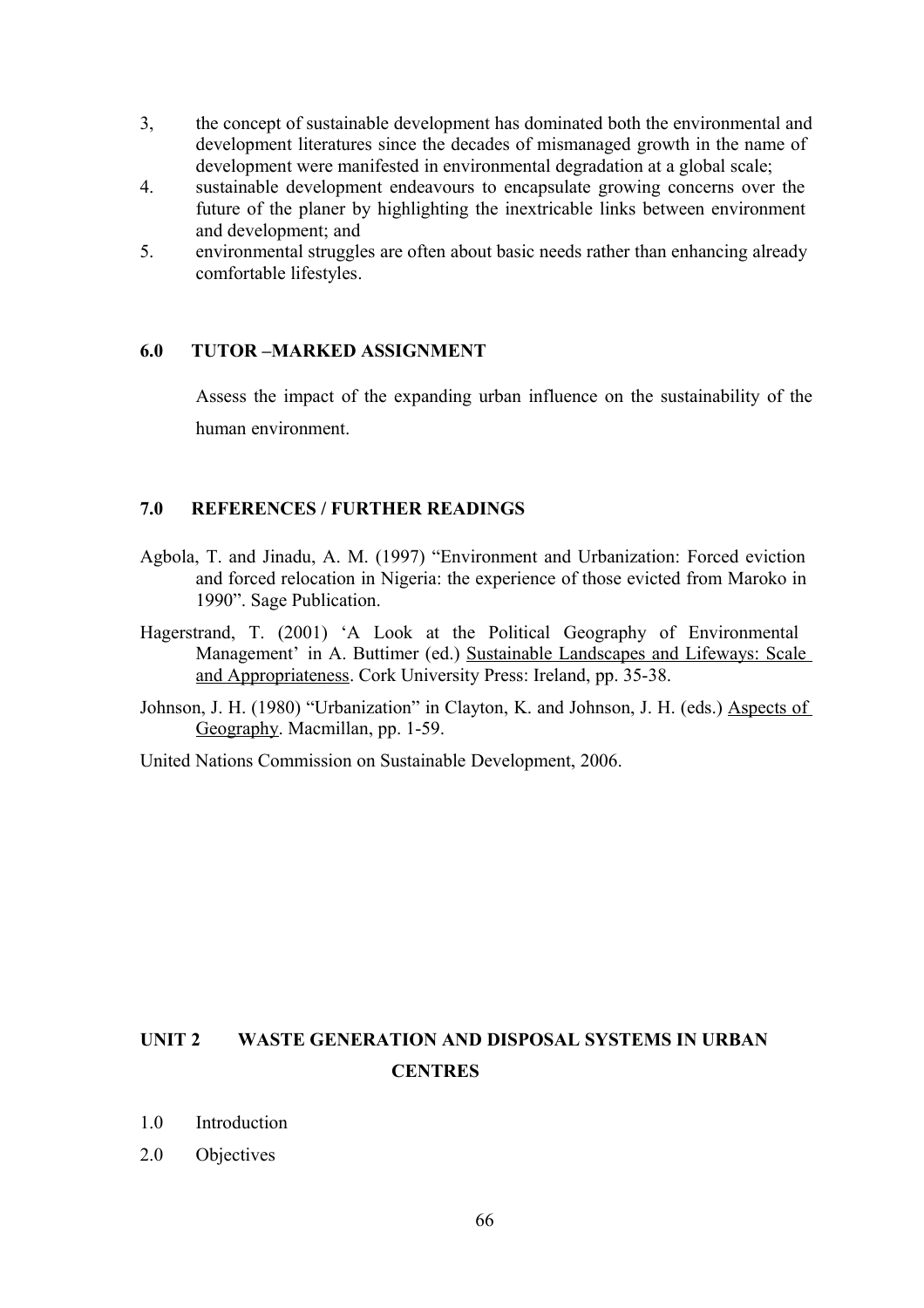#### 3.0 Main Content

- 3.1 Meaning of Wastes
- 3.2 Types, Nature and Volume of Wastes
- 3.3 Waste Disposal Methods
- 3.4 Effects of Poor Waste Disposal Systems
	- 3.4.1 Gender Differences and Inequalities on Waste Disposal
- 4.0 Conclusion
- 5.0 Summary
- 6.0 Tutor –Marked Assignment
- 7.0 References / Further Readings

# **1.0 INTRODUCTION**

The consequence of expansion of cities and continuous influx of migrants from rural areas is a rapid rate of garbage accumulation, coupled with a low rate of removal leading to foul air and bad smells within the city. One of the most critical issues in our cities today is overcrowding, which in turn results in poor living and poor sanitary conditions. These issues have not only become a reoccurring issue in the media, they had also attracted scholars and researchers in their studies. Urban decay connected with over crowding is almost entirely a large town problem in Nigeria. Waste disposal constitute nuisance and a source of embarrassment to many nations particularly visitors to the country who assess the state of health environment from this angle. All these problems, as manifested in urban sprawl, poor access to dwellings, bad drainage, housing congestion, uncontrolled and increasing density of physical development among many other problems, characterize the high-density areas of Nigerian cities.

# **2.0 OBJECTIVES**

At the end of this unit, learners should be able to:

- define and explain the concept of wastes;
- name the types and the nature of wastes;
- discuss the methods of waste disposal;
- explain the effects of poor waste disposal systems; and
- highlight the differences in gender attitudes to waste disposal.

# **3.0 MAIN CONTENT**

# **3.1 MEANING OF WASTES**

Waste is an unwanted or undesired material or substance. It is also referred to as rubbish, trash, garbage, or junk depending upon the type of material and the regional terminology.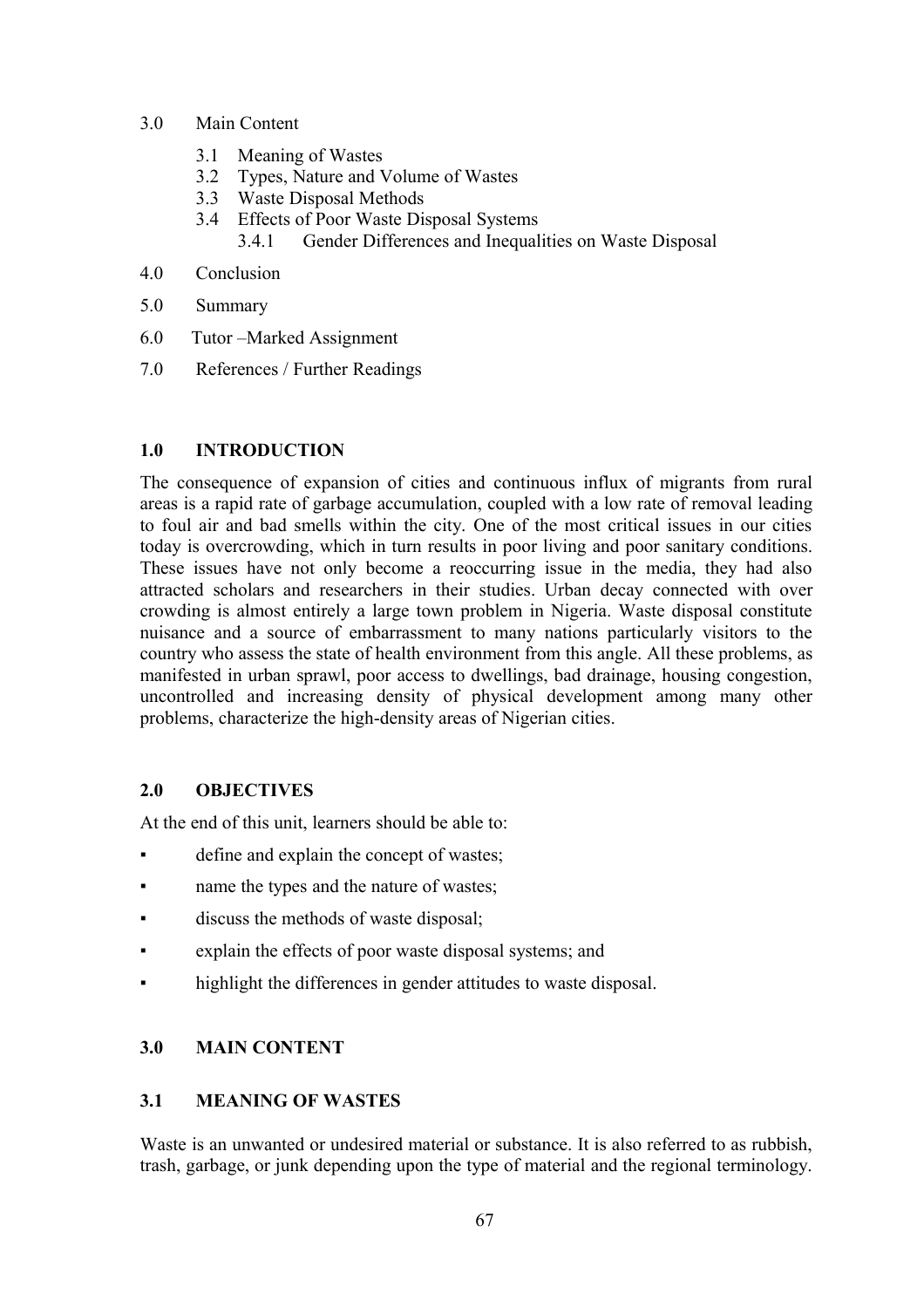Waste, according to Oguniyi and Folasele (2003), may be defined as unwanted material that is no longer needed and is thrown away. Waste disposal is a process of getting rid of waste. Materials such as food wastes, paper, plastic, metal containers, leaves, glass, leather, rubber, textile, wood and bulky items e.g. boxes refrigerators etc. added to the growing mountain if waste are scrap of tyres. Under the Waste Framework Directive (European Directive 75/442/EC as amended), the European Union defines waste as an object the holder discards, intends to discard or is required to discard. Once a substance or object has become waste, it will remain waste unless it is fully recovered and does not poses any threat to the environment or human health.

On the 28th of October 2003, Environmental Protection Agency (EPA) published proposed revisions to the definition of solid waste in the Federal Register (68 FR 61558). The 2003 proposal provided an exclusion from the definition of solid waste for hazardous secondary materials, which are generated and reclaimed in a continuous process within the same industry. In this regard, what was once regarded as waste is now considered as raw materials in the light of recycling process possibility. Thus, the term "waste" is assuming a new meaning in recent time, which differs from one place to another, depending on the environmental policies of the place(s) concerned.

The challenge of waste disposal system in urban areas is neither a new thing nor peculiar to the developing nations alone but rather, a global issue. In every part of the world, it has been observed that for every consumption attempt, waste generation is inevitable. This is evident in every production process, and one cannot shy away from the fact that waste is being generated at the end of it all. The UK Environmental Protection Act 1990 indicated that waste includes any substance which constitutes scrap material, an effluent or other unwanted surplus arising from the application of any process or any substance or article which requires to be disposed of which has been broken, worn out, contaminated or otherwise spoiled. This is supplemented with anything which is discarded otherwise dealt with as if it were waste shall be presumed to be waste unless the converse is proved. This definition was amended by the Waste Management Licensing Regulations (1994) defining waste as "any substance or object which the producer or the person in possession of it, discards or intends to discard but with exception of anything excluded from the scope of the waste directive".

To this end, since consumption is the essence of production, and human lives are sustained by consumption of goods and services, then waste generation becomes necessary, however, it can be minimized if an appropriate waste management system is adopted in spite of the increasing urban population.

# **3.2 TYPES, NATURE AND VOLUME OF WASTES**

Nwadike (2000) identified a long list of hospital wastes, which can be grouped as hazardous component, infectious sharp objects, pharmaceuticals, chemicals, genotoxic and radioactive wastes. While consumers of "pure water" litter the landscape with empty sachets the adolescents add empty tubes of cream and lotions to the heaps of 'dunghills' in our urban centres. With improvement in road transport, abandoned dilapidated vehicles are common sights in Nigerian cities; used tyres have become a feature of the landscape.

Generally, waste exists in three main states - solid, liquid and gas. Gaseous type of waste is rarely founds in homes, it is usually peculiar to large-scale industries, while liquid and solid waste are part of common domestic waste. Of course, industrial waste could also be in solid or liquid form. It has been observed that the nature of waste generated in urban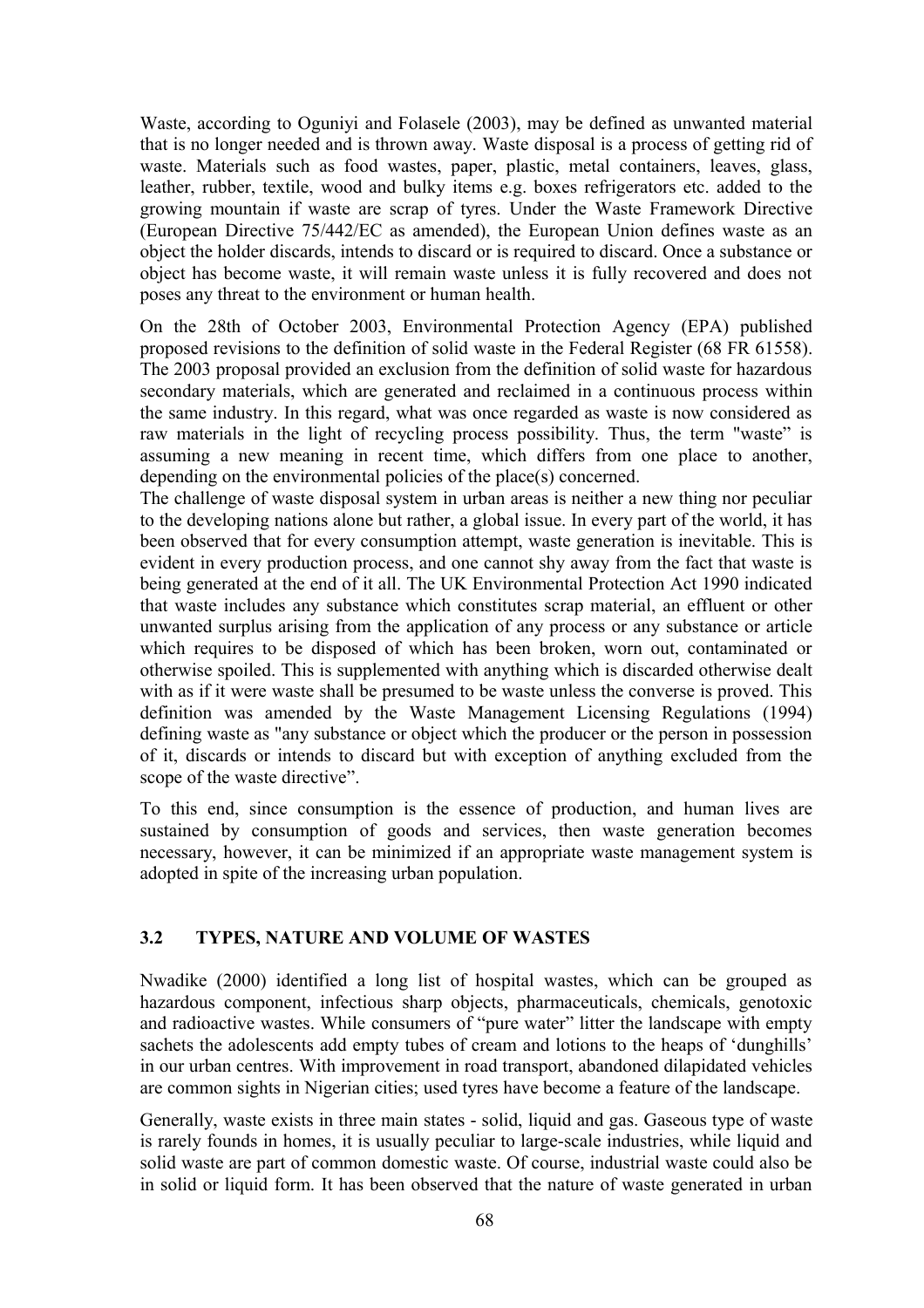areas is usually different from that of rural areas. Perhaps socio-economic factors should be held responsible for the variance. In the rural areas, organic materials such as leaves/vegetables/plant materials, kitchen waste, etc constitute larger percentage of their disposed waste. While urban waste is usually characterized with a balance of organic and inorganic waste; depending on the disposable income, taste, habit, status, educational level, and other relevant factors of the average individual in the areas concerned. Organic waste does not take much time to get decomposed and this includes leaves vegetables, leftover food, kitchen waste and the like. On the other hand, inorganic waste usually take longer period to get decomposed, some take several years, while others do not decomposed until they are retrieved and recycled mechanically or with the aid of chemicals and this includes used tyres, plastic, heavy metals, vehicle/machine scraps, computer scraps, etc.

Even within the urban areas, there is little variation in the nature of waste disposed of. The sector theory popularized by Homer Hoyt (1939) holds that the different income groups and classes of a city tend to be found in distinct areas describable in terms of sectors of a circle centred on the Central Business District (CBD). The theory identifies high rent class (high-income group), medium rent class (medium-income group), and low rent class (low-income group) residential areas, each of which occupies a unique sector.

In relation to the nature and volume of urban waste, particularly solid waste, there are variations among the three residential sectors identified by Homer Hoyt. Relatively, the areas occupied by high income group is likely to have the highest inorganic waste component and total waste volume/day, followed by the medium income, which is invariably followed by the medium income households. The reason for this is traceable to the relative differential standard of living among the income groups identified; as highincome group is presumed to have more to spend on canned and bottled food/drink item, which sometimes come in cartons. Consequently, it is expected that more cans, bottles, and cartons are generated in their waste awaiting disposal.

Moreover, the CBD identified in the theory is expected to generate more volume of waste to be disposed of relative to the three categories of residential areas, perhaps due to the function it performs. CBD is usually characterized by various natures of businesses, each of which contribute to the high volume of waste generated in urban areas. At the CBD, where retailers of goods predominate, one should expect breaking of bulks and disposal of useless containers from which bulks were broken and sold. The consequence of this is usually multiply in the volume of CBD waste.

#### **3.3 WASTE DISPOSAL METHODS**

A rising urban population, in some cases coupled with a rising quality of life, and high rates of resource consumption patterns have had an unintended and negative impact on the urban environment - generation of wastes far beyond the handling capacities of urban governments and agencies. Cities are now grappling with the problems of high volumes of waste, the costs involved, the disposal technologies and methodologies, and the impact of wastes on the local and global environment.

At this juncture, it is pertinent to elucidate that waste disposal system is not the same thing as waste management system, though somehow related. The former is one of the processes or stages involved in the latter, and vary in practice for urban areas in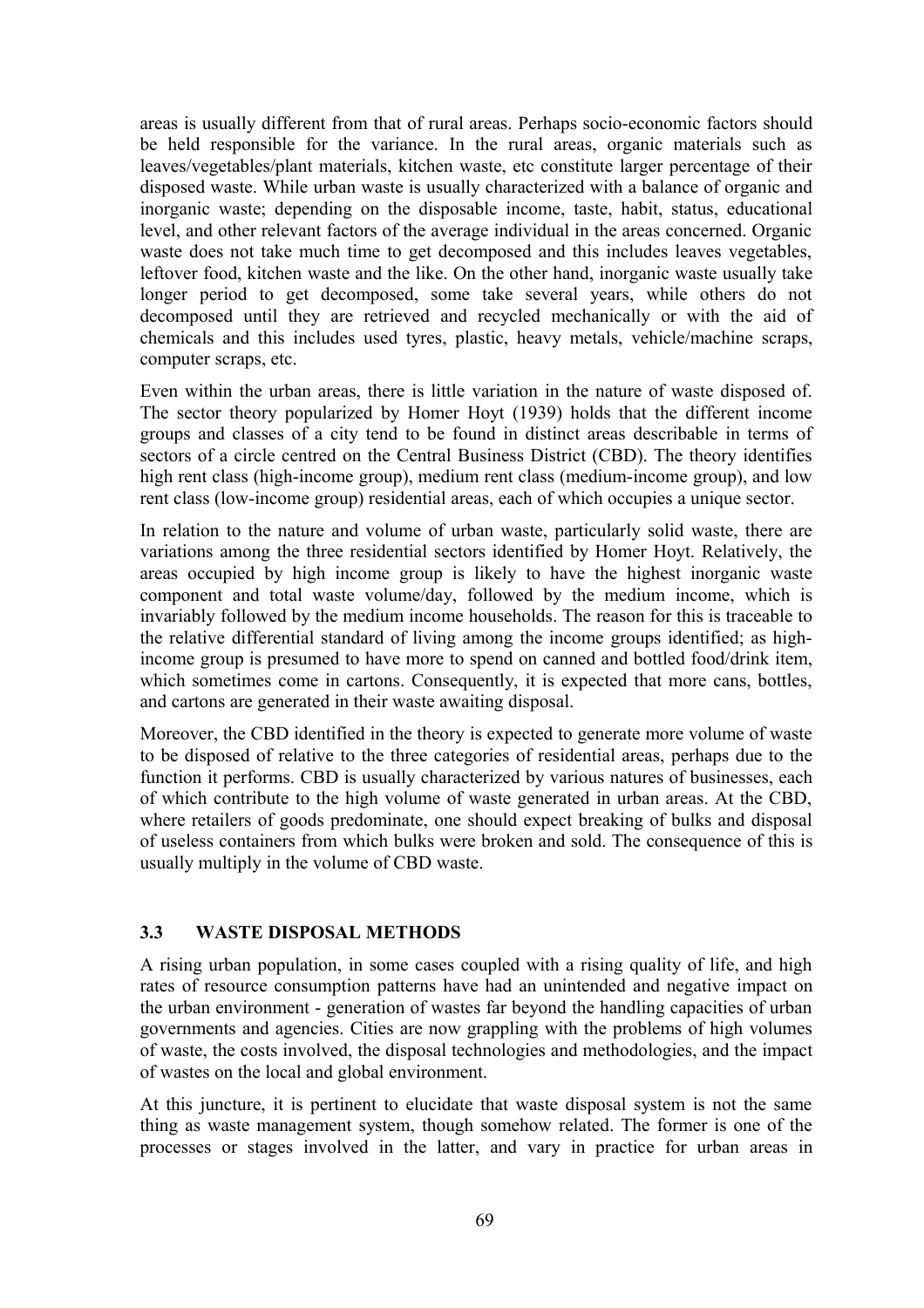developed and developing countries. The reasons for the variation include type of waste material, nearby land uses, and the area available.

Historically, efforts in the management of waste have focused primarily on the disposal part of the waste. Whilst there is now a general move towards the recovery of resources from waste, disposal is still the most common form of managing waste. Dumping, land filling of waste and incineration are some of the most common methods of waste disposal.

# **a. Dumping**

This system of waste disposal involves literal dumping of waste - solid and liquid in open dump site. This type of waste disposal method does not require any special design and so does not have any particular design characteristics. Open site dumping is very common in urban areas where the law enforcement agents are too relaxed in the execution of waste and environmental related laws.

Observations have shown that long abandoned building sites, nearby bushes, unkempt public drainages, etc are usually converted to dumping sites for urban waste, perhaps due to a number of reasons which include inefficiency on the part of local authorities. Good examples of such areas are found all over Nigeria. In Lagos State, the commercial capitals of Nigeria, there are several open dump sites which include Oshodi, Maroko, Ojota, Cele-Ijesa, Abule-Egba, etc. In Ibadan, the capital of Oyo State, the largest city in Africa, there are dumping sites in areas such as Bodija Market, Beere-Oje Market, etc. If these strategic urban areas, despite their socio-economic, political and geographic significance are still harbouring open dump site, even in the hearts of the cities, the urban areas of less relative importance can not be exempted~ perhaps in a worse situation.

The current state of New Market, Sabo in lle-Ife, Mulero Canal and Abattoir Canal in Lagos State are proofs of another dimension open dump site, in which case, solid and liquid waste from the market and neighbouring residence is dumped in a nearby open drainage. The negative impact of this on the environment goes beyond pollution, extending to blockage of drainage system - a major factor responsible for the recurrent flooding in the area.

# **b. Landfill**

This method of waste disposal involves buying waste to dispose of it, and this remains a common practice in urban areas of most countries. Rectory reveals that landfills were often established in disused quarries, mining, and void or borrow pits. A properly designed and well-managed landfill can be a hygienic and relatively inexpensive method of disposing of waste materials. Design characteristics of a modern landfill include methods to contain leachate such as clay or plastic lining material. Deposited waste is normally compacted to increase its density and stability, and covered to prevent attracting vermin (such as mice or rats). Many landfills also have landfill gas extraction systems installed to extract the landfill gas. Gas is pumped out of the landfill using perforated pipes and flared off or burnt in a gas engine to generate electricity.

# **c. Incineration**

Incineration is a controversial method of waste disposal, due to issues such as emission of gaseous pollutants. Incineration is a controversial method of waste disposal, due to issues such as emission of gaseous pollutants. Incineration is a disposal method that involves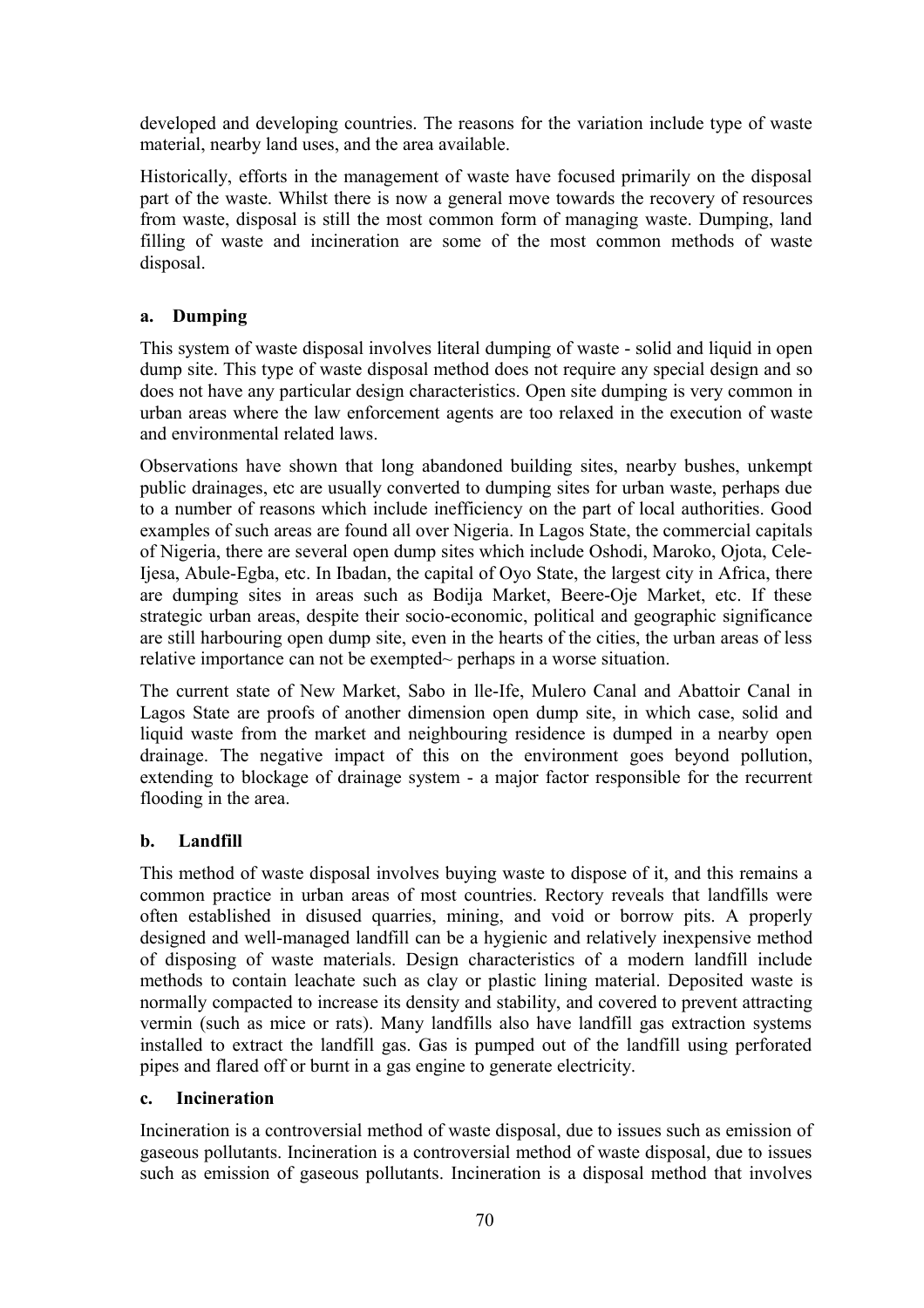combustion of waste material. Incineration and other high temperature waste treatment systems are sometimes described as "thermal treatment". Incinerators convert waste materials into heat, gas, steam, and ash. In this regard, Incineration is a controversial method of waste disposal, due to issues such as emission of gaseous pollutants. Incineration is carried out both on a small scale by individuals and on a large scale by industry. It is used to dispose of solid, liquid and gaseous waste. It is recognized as a practical method of disposing of certain hazardous waste materials (such as biological medical waste). Incineration is common in countries such as Japan where land is relatively scarce, as these facilities generally do not require as much area as landfills. Waste-to-energy (WtE) or energy-from-waste (EfW) is a broad term for facilities that bum waste in a furnace or boiler to generate heat, steam and/or electricity.

# **3.4 EFFECTS OF POOR WASTE DISPOSAL**

Indiscriminate dumping of wastes on the slopes of streams and river courses can lead to flooding, destruction of lives and properties. The Ogunpa flood disasters in Ibadan in the early 1980s are still fresh in the memories of those who were affected in one way or the other. Such dumping according to Botkin and Keller (2000) spoils scenic resources, pollutes soil and water resources, and is a potential health hazard to plants, animals and people. In sum, careless dumping of waste usually result into the following:

- a. **pollution of water:** both rural and urban drinking water sources come largely from surface streams and rivers. This makes the susceptible to easy pollution and contamination carelessly dumped wastes.
- b. **outbreak and wide epidemic:** outbreak of epidemiological diseases such as cholera, typhoid fever, guinea worm infections, hepatitis, dysentery etc
- c. **poor sanitary conditions of urban areas**: invasion of residential, institutional and commercial housing units by such pests as flies and rodents leading to food poisoning.
- d. other notable problems include shortage of fish resources, shallowness, siltation and drying of streams, blocking roads, alleys and pavements.

# **3.4.1 GENDER DIFFERENCES AND INEQUALITIES ON WASTE DISPOSAL**

Gender differences and inequalities can affect various aspects of waste disposal, and these include household responsibilities relating to waste and waste disposal. Given women's primary responsibility for cleaning, food preparation, family health, laundry, and other domestic cores; women and men may view domestic waste and its disposal differently. They may have different definitions of what is waste or garbage. They may also manage waste differently and put different priorities on its disposal.

**Household Resources and Waste Disposal**: Women do not always have equal input into the allocation of family finances. For example, although a woman might be willing to spend scarce household resources on waste disposal, her spouse may not agree. As well, women's heavier workloads mean that they often have less available time. Thus men and women can assign different values to time spent on waste disposal. For example, men may think that one central disposal point is sufficient, while women may prefer a greater number of smaller, yet more accessible disposal sites.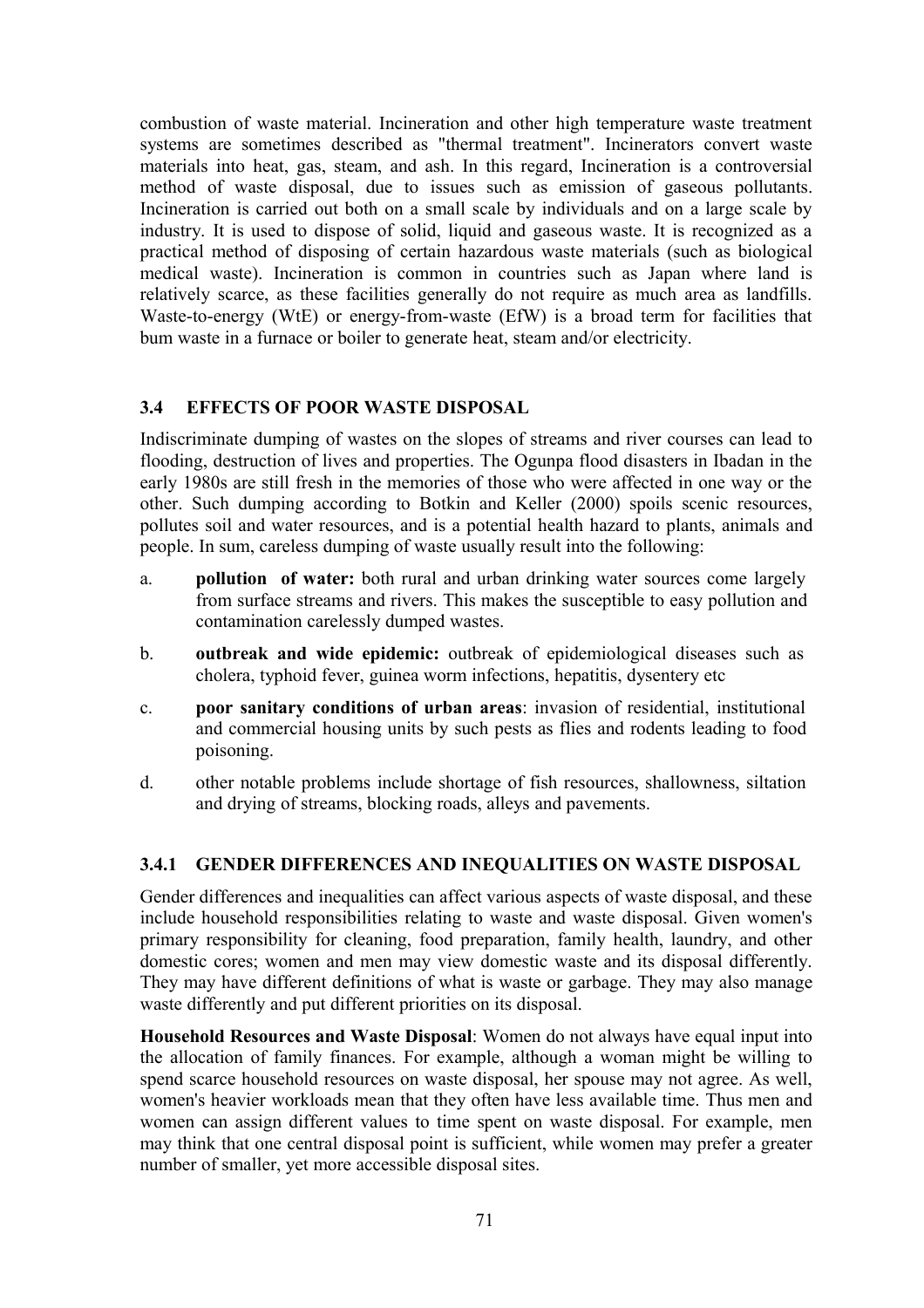**Views and Priorities Related to Waste Disposal**: Given different responsibilities and resources women and men may set different public health priorities and have different environmental standards. For example, in one community where untrained storm water caused problems, the neighbourhood committee was given a choice between two types of drainage systems: a sophisticated one that would take three years to become operational or a simple one that could be operational before the next rainy season. The committee chose the sophisticated one while the women, consulted separately, would have preferred the simple system which would have solved their problems immediately.

**Participation in Community Decision-Making about Waste Disposal**: Despite women's relatively high involvement at the local level, men are more likely to have access to institutions that set priorities and make decisions regarding municipal infrastructure. Community consultations processes often fail to take gender inequalities into consideration and thus neglect women's preferences. Unless explicit measures are taken to ensure women's participation, their priorities, responsibilities and needs will not be heard.

**Employment Opportunities in Waste Disposal or Sewage Treatment**: In some urban centres, solid waste management has evolved into an organized system of collection, trade and recycling. There is often a marked division of labour in these various tasks between women and men (see the example on the overleaf). With a consideration of the specific barriers faced by women, waste disposal initiatives could offer improved employment possibilities for women.

All of these differences have implications for the design and implementation of waste disposal programmes: who to target, who to involve and who to listen to regarding preferences. These broad issues need to be explored in each situation. Studies have also shown that other factors such as age, class, race, or religion would influence people's responses to waste and their ability to participate in initiatives. For example, daughters may view waste recycling differently than sons (given their responsibilities fur different household tasks). A woman from a wealthy household may be able to pay for a private sewage treatment system that is not an option for a poorer woman. Participatory approaches can assist in both the understanding of gender equality dynamics and the design of gender-sensitive interventions.

#### **4.0 CONCLUSION**

Waste disposal is a consequent of the industrialisation process in both developed and developing countries. Whereas the developed countries have put in place policy measures to contain the waste problems, developing countries are still battling with the mountains of waste generated daily. In many parts of the world, people are facing a serious waste disposal problem. The problem results because too much waste is produced and there is too little acceptable space for permanent disposal.

#### **5.0 SUMMARY**

In this unit, we have learnt that:

1. waste is an unwanted or undesired material or substance;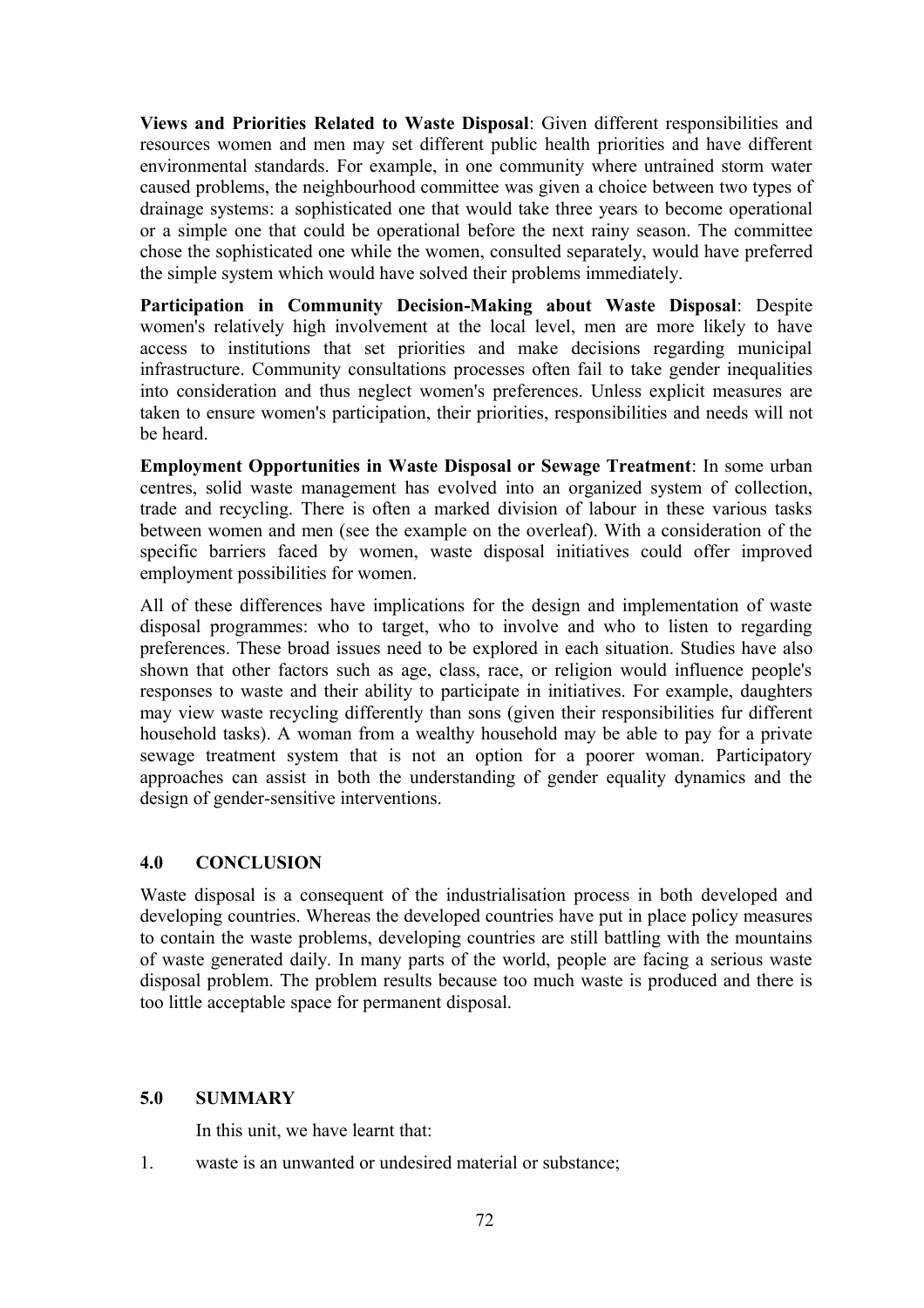- 2. waste exists in three main states solid, liquid and gas;
- 3. efforts in the management of waste have focused primarily on the disposal part of the waste;
- 4. hazardous waste materials are disposed off by literal dumping;
- 5. gender differences can affect various aspects of waste disposal; and
- 6. solid waste management has evolved into an organized system.

#### **6.0 TUTOR-MARKED ASSIGNMENT**

Discuss the evils of waste disposal systems in Nigerian urban centres.

# **7.0 REFERENCES / FURTHER READINGS**

- Balogun, O. (2001): The Federal Capital Territory of Nigeria: A Geography of its Development. University Press publishing House University.
- Bisong, E. F. and Ajake (2001). "Solid waste management for sustainable rural development", in Bisong, E. F. (ed.): Natural Resources use and conservation for sustainable Rural Development. Lagos: BAAS International Company.

Muller & Schienberg (1997) 'Gender and Urban Waste Management'. Paper presented at the Gender, Technology and Development Conference, organized by Tool Consult, Amsterdam.

# **MODULE 5**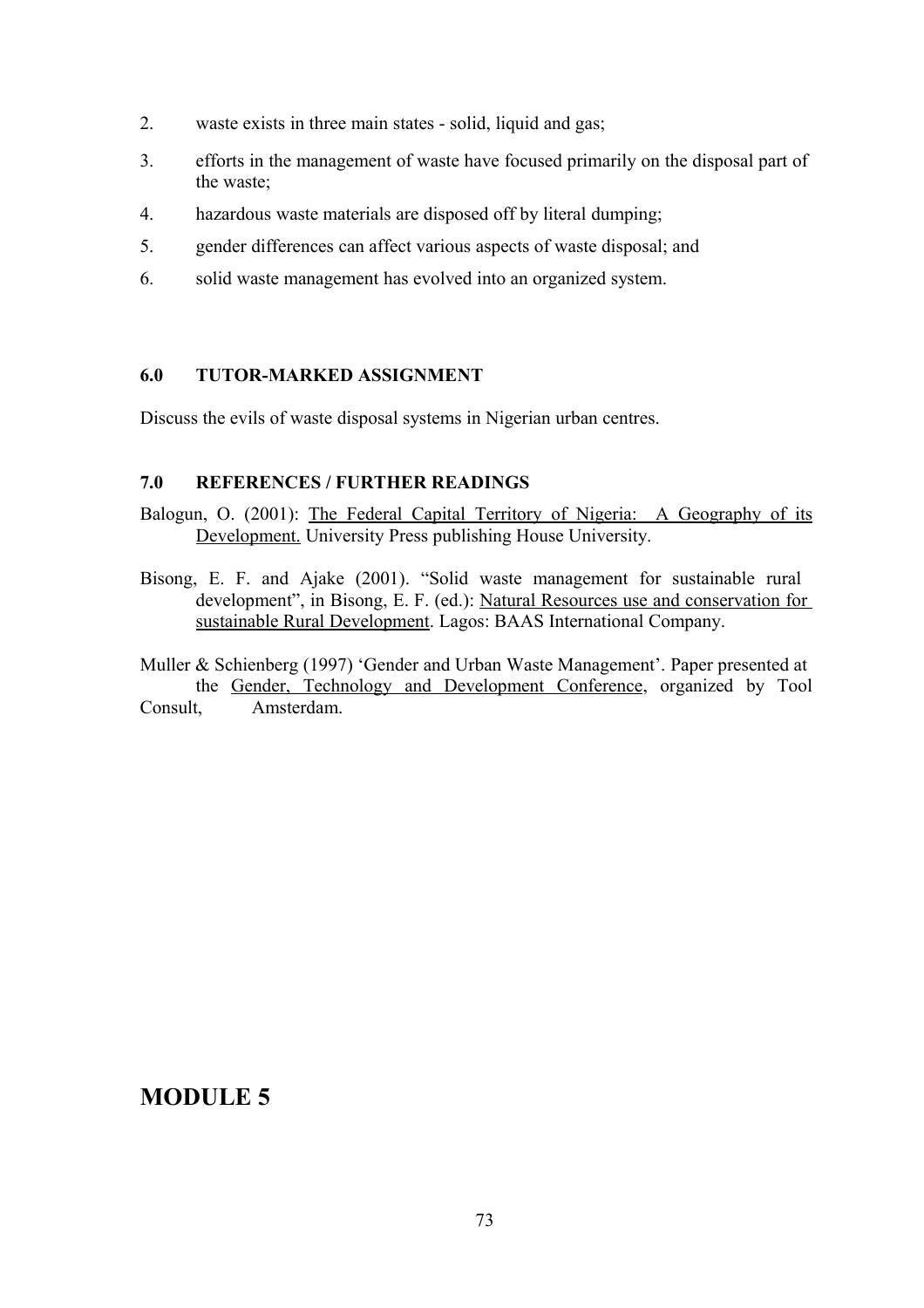# **UNIT 1 MANAGEMENT POLICIES AND STRATEGIES FOR URBAN LIVEABILITY**

- 1.0 Introduction
- 2.0 Objectives
- 3.0 Main Content
	- 3.1 Nigeria's Urban Policy
		- 3.1.1 Policy Implications
		- 3.1.2 Consequences of the Policy
- 4.0 Conclusion
- 5.0 Summary
- 6.0 Tutor Marked Assignment
- 7.0 References / Further Readings

#### **1.0 INTRODUCTION**

Several policies have been adopted by government to improve living conditions in the Nigerian urban centres. One of such policies is the National Urban Development Policy promulgated in 1992. The policy provides guidelines for urban development and management. An Urban Development Bank and an enabling law for the establishment of physical planning units at all levels of government were also achieved under the policy. To enable the construction sector to meet human settlement development goals while avoiding harmful side effects of human health, the Federal Government of Nigeria also established and commenced the enforcement of National Building Codes and Standards. In addition, a National Construction Policy was promulgated in 1994 to ensure and enhance the use of indigenous building materials and industries; adoption of standards and regulatory measures for increased use of energy-efficient designs; and use of labour intensive construction and maintenance technologies for the generation of employment. Based on this background, we shall discuss the various Management Policies and Strategies for Urban Liveability with particular reference to Nigeria.

#### **2.0 OBJECTIVES**

- **•** appraise the various urban management policies adopted by the Nigerian governments;
- **•** analyse the implications of urban management policies on both the environment and inhabitants;
- the impacts of rural-urban migration on both the source and the destination regions; and

# **3.1 NIGERIA'S URBAN POLICY**

A National Urban Development Policy was launched in 1997. Its stated goal is to develop a dynamic system of urban settlements that will foster sustainable economic growth,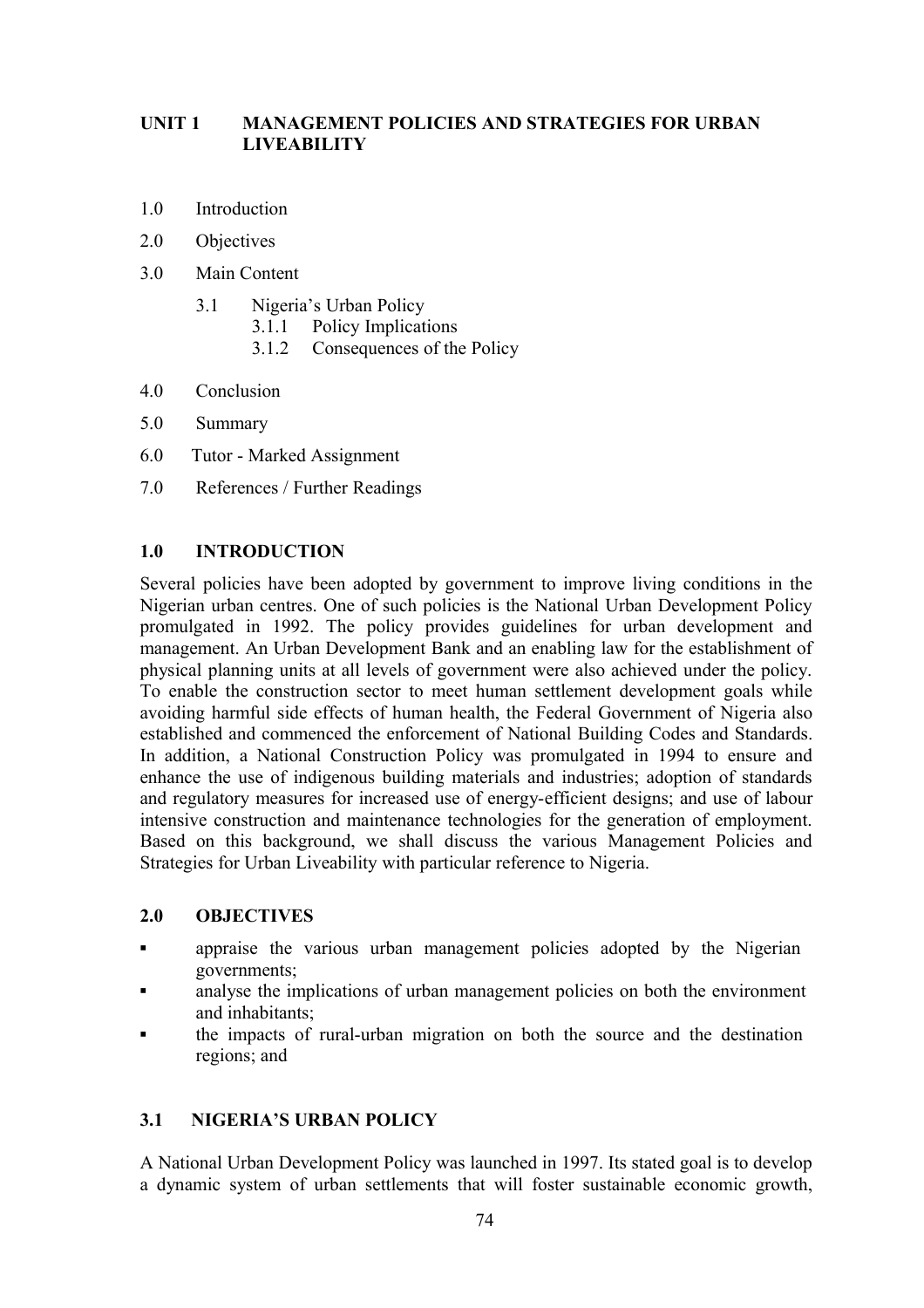promote efficient urban and regional development and ensure improved standard of living and well being for all Nigerians. The 1992 Urban and Regional Planning Law of Nigeria provide the legal framework for the implementation of the policy. The law specifies the urban limit for any settlement and the planning and development parameters guiding such development. Thus it holds a good promise for the protection of rural agricultural lands in peri-urban areas. Necessary institutional frameworks have been established to implement the policy. At the local level, Urban Planning Authorities are being set up to administer the policy, while Urban Planning Boards are located at the State level and a National Urban Development Commission has been set up at the Federal level. The decree setting up the Commission is now being reviewed.

In one of its recent publications, National Economic Empowerment and Development Strategy (NEEDS) highlights evidence that suggests that the rural sector has been facing "a relatively more serious poverty situation than the urban".

NEEDS states further that:

 "with partly rural-fed increases in population putting pressures on limited resources in the urban areas, the latter centres continue to face serious problems of unemployment, under-employment, housing and other environment-related problems, which contribute to persistent seriousness of the urban poverty situation".

Furthermore, constraints inhibiting private sector participation in the transformation of agricultural production highlighter by NEEDS include "the rapid shift of population from rural to urban areas and the perceptible shift in consumption patters from local to imported food items" and "a land tenure system that inhibits the acquisition of land for mechanised farming".

Policy thrusts in NEEDS that aim to address these issues include the "creation of more agricultural and rural employment opportunities to increase the income of farmers and urban dwellers through the modernisation of production and creation of an agricultural sector that is responsive to the demands and realities of the Nigerian economy" and the "promotion of integrated rural development involving agricultural and non-agricultural activities including the provision of physical infrastructure such as feeder roads, rural water supply and rural communications".

# **3.1.1 POLICY IMPLICATIONS**

- $\triangleright$  Since rural-urban interactions are a significant part of livelihood strategies, they should always be taken into account by development policy makers in designing interventions for policy alleviation in both urban and rural development – rural and urban areas should be seen as two ends of a continuum of the urbanisation process.
- $\triangleright$  As agriculture is shown to be the engine of growth in the rural economy, prioritisation of agricultural development is an important rural development and poverty reduction strategy, despite the declining importance of agriculture in livelihoods and GDP.
- $\triangleright$  The government faces immense challenges in improving urban infrastructure and related public services. Continued privatisation of public utilities and policies that promote private funding of some ventures, such as urban water and electricity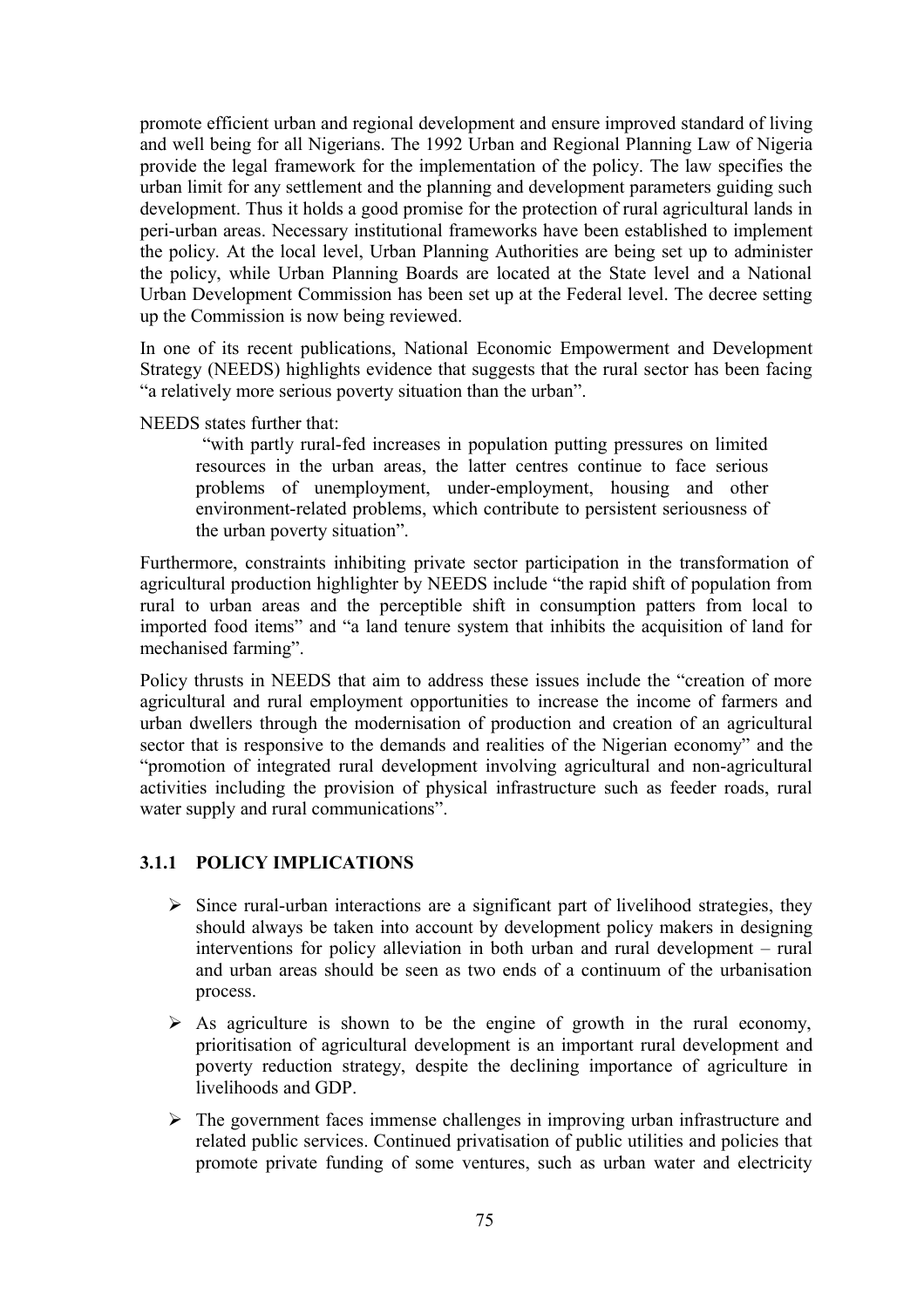supply, refuse collection, and housing is one way in which service provision can be improved.

 $\triangleright$  Although highly controversial in Nigeria, reform of the 1978 Land Use Act has the potential to significantly improve the efficiency of land use in both rural and urban areas.

# **3.1.2 CONSEQUENCES OF THE POLICY**

In rural areas, the vast increase in food demand generated by the growth of cities and expansion of transport capacity were amongst the major driving forces of agricultural production and modernisation through the 1990s. Urbanisation has played an important role in reducing pressures on scarce land and rural environmental resources and allowing the remaining rural population to develop viable production. Unless there is a considerable increase in the country's dependence on food imports, farm output per worker will need to grow by two-thirds and farm surplus per worker will need to double between by 2020 in order to feed Nigeria's growing urban population (Club du Sahel, 2000). If this growth does occur, it has the potential to provide for a significant increase in the standard of living of farmers.

Migration between rural and urban areas in Nigeria has had a significant impact on both rural and urban areas because of the number of people involved and the fact that most migrants have been the young, often male, most productive members of the rural population. This has meant that the rural areas from which they came have often been left with a demographically unbalanced population of women, younger children, and older people. This process has affected the rural economy in the areas of migration by creating marked changes in the gender division of labour.

Agricultural labour was traditionally specified by gender: men had certain tasks and women had others, although the specific divisions varied by culture and ethnic group. As working-age men have left the rural areas, the resulting labour gap has normally been met by others, usually wives or children, or by hired labour. In other cases, the tasks have been modified or not performed.

The departure of men has helped to generate a lively market for rural wage labour. In many areas, male and female labourers are commonly hired to perform agricultural tasks such as land preparation, weeding, and harvesting, which in the past were done either by household labour or traditional work parties. In turn, the growth in demand for hired labour has fostered an increase of seasonal and longer term intra-rural migration.

In more remote areas, however, finding hired workers is often difficult. The absence of men has led to neglect of such tasks as land clearing and heavy soil conservation work, which they generally performed. Thus, in forest areas from which there has been much male migration, thickly overgrown land that has been left as fallow for extended periods is often not cleared for cultivation; instead, the same areas of land are used repeatedly, leading to rapid declines in soil fertility and yields. As a result, land degradation has occurred in these low density areas. Intra-rural migration has led to increasing land disputes. Migrants can be allocated land but they lack security of tenure and the host community can in theory reclaim land at will. Many long running conflicts in Nigeria are rooted in the disputes over the property rights of migrants (such as the Tiv/Jukun and Ife/ Modakeke conflicts).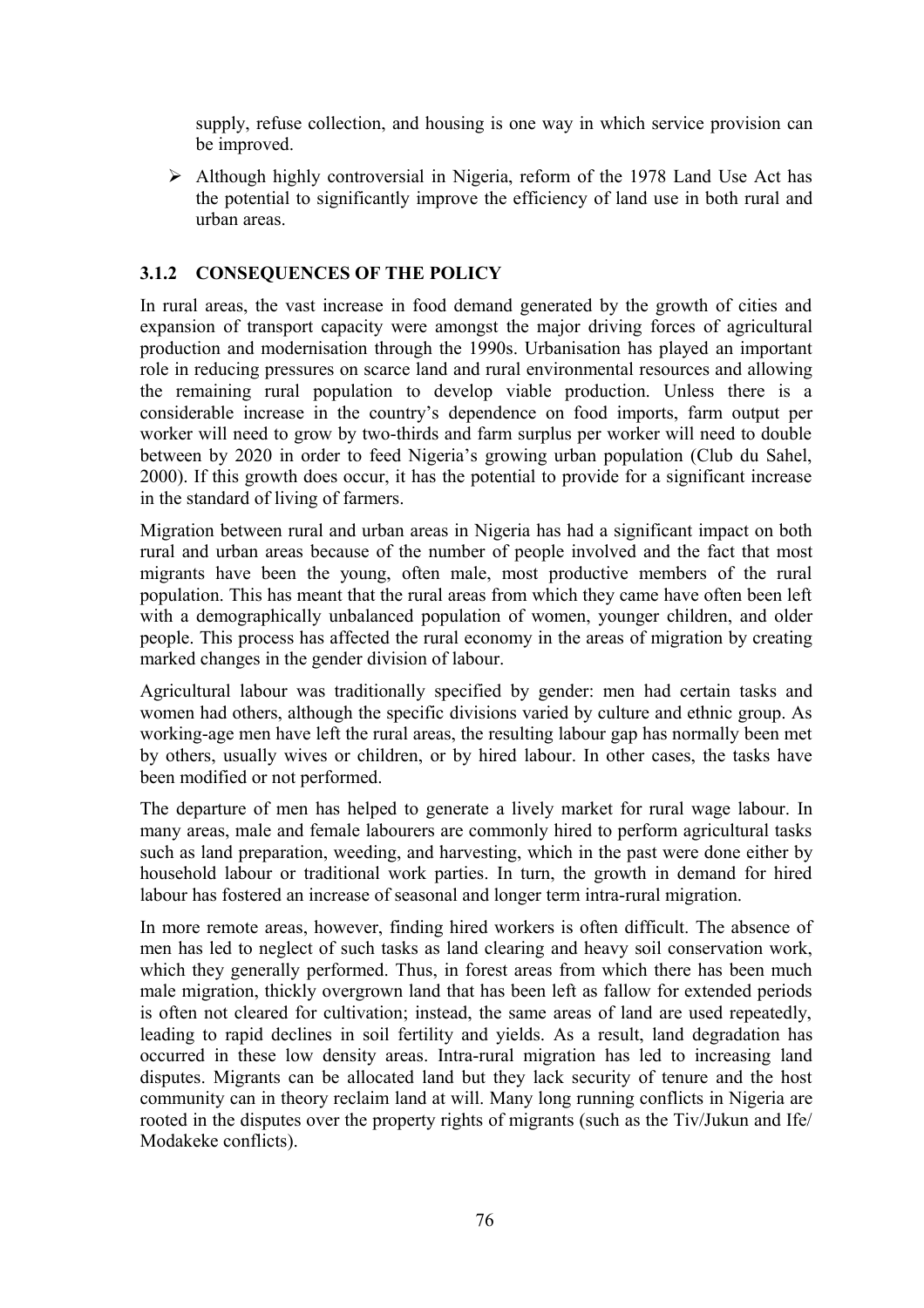The rapid growth of urban populations has created the following challenges in Nigeria's largest cities:

- $\triangleright$  Congestion leading to urban squalor, housing shortages, invasion of urban open spaces and green belts with low quality housing.
- $\triangleright$  A rapid accumulation of urban waste and a breakdown of urban infrastructure (including transport, water, and electricity).
- Atmospheric and groundwater pollution.
- $\triangleright$  Lack of adequate infrastructure for housing, sanitation, water, and open space amenities. Much of this is due to the absence of land planning statutes that encompass the evolving functions and responsibilities of urban areas.

# **4.0 CONCLUSION**

So far we have been discussing the policy issues relating to the Nigerian urban centres. To this end it is therefore safe to conclude that the migration of the (educated) workforce to the urban areas is the main factor responsible for Low rural productivity. Other factors are as a result of limited access to credit, extension services, and modern technology for agricultural production, processing and preservation. Also, there is sharp seasonality in the flow of production, income and employment opportunities in the rural sector. There are a large number of policies that if formulated and implemented properly would not only improve the living conditions in our urban centres but will as well improve the quality of the cities. Among such policies are those related to urban management, environmental issues, service maintenance and sources of finance. Some of these would be discussed in the subsequent units; however it should be borne in mind that Nigeria is yet to develop any meaningful policy that will guide the development processes in our urban centres.

# **5.0 SUMMARY**

In this unit, we have learnt that:

- 1. there is urban limit and development parameters for any settlement;
- 2. the rural agricultural lands in peri-urban areas should be protected;
- 3. rural and urban areas are not equally catered for in terms of social and economic infrastructure;
- 4. there is continuous exodus of the workforce to the urban areas as the ageing population is left in the rural areas;
- 5. since rural-urban interactions are significant parts of livelihood strategies, they should always be taken into account by development policy makers;
- 6. the government faces immense challenges in improving urban infrastructure and related public services;
- 7. urbanisation has played an important role in reducing pressures on scarce land and rural environmental resources and allowing the remaining rural population to develop viable production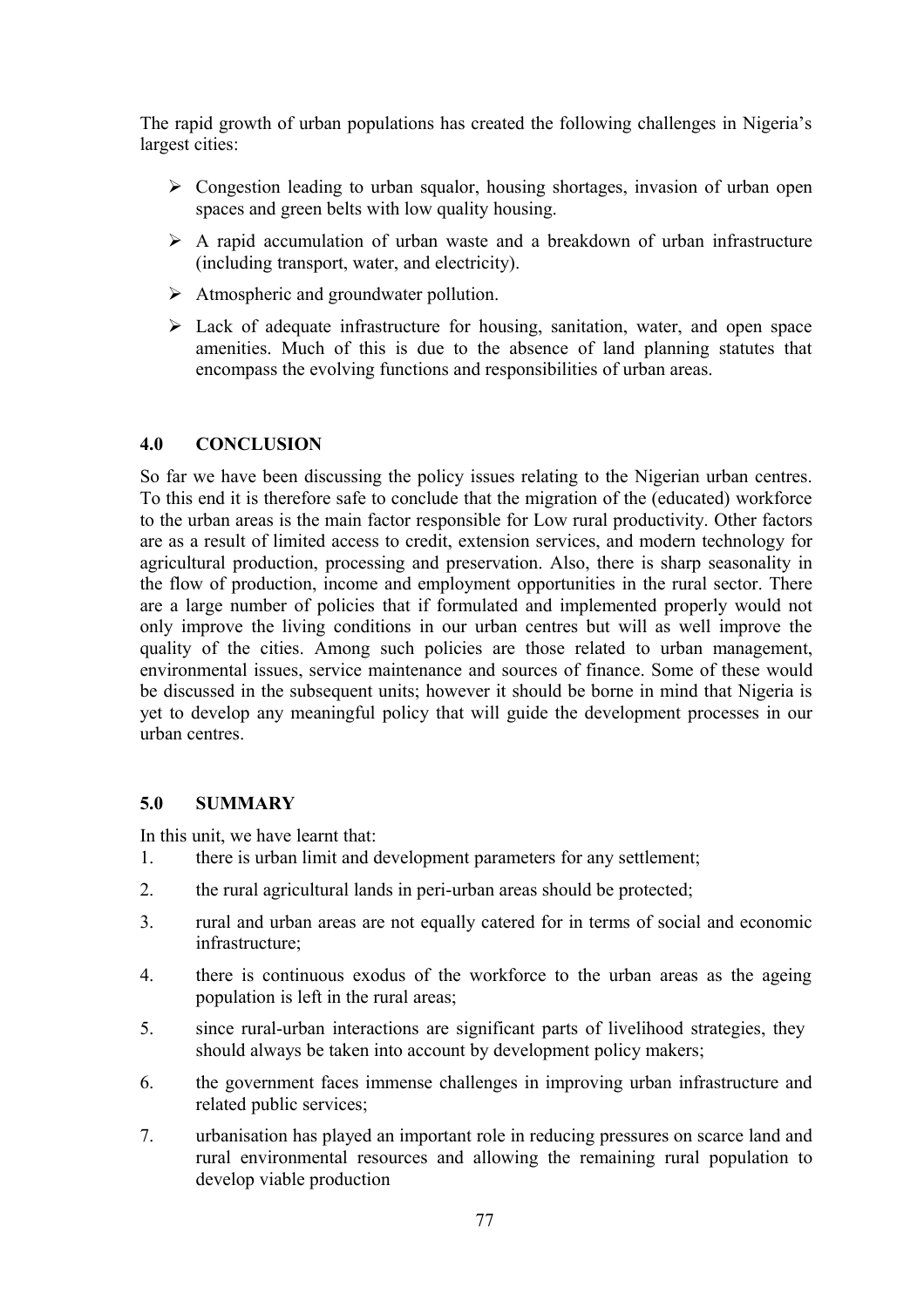#### **6.0 TUTOR - MARKED ASSIGNMENT**

Critically examine the nature and failure of urban development policies in Nigeria.

#### **7.0 REFERENCES / FURTHER READINGS**

Daniel, Peter (1989) The Geography of Settlements. London: Oliver and Boyd.

- United Nations (1999) "World Urbanization Prospects, the 1999 Revision". United Nations Population. E. 01. xiii. ii. Chapter viii.
- UNHS: Habitat (1987) Global Reports of Human Settlements, 1986. Oxford University Press.

# **UNIT 2 URBAN WASTE MANAGEMENT**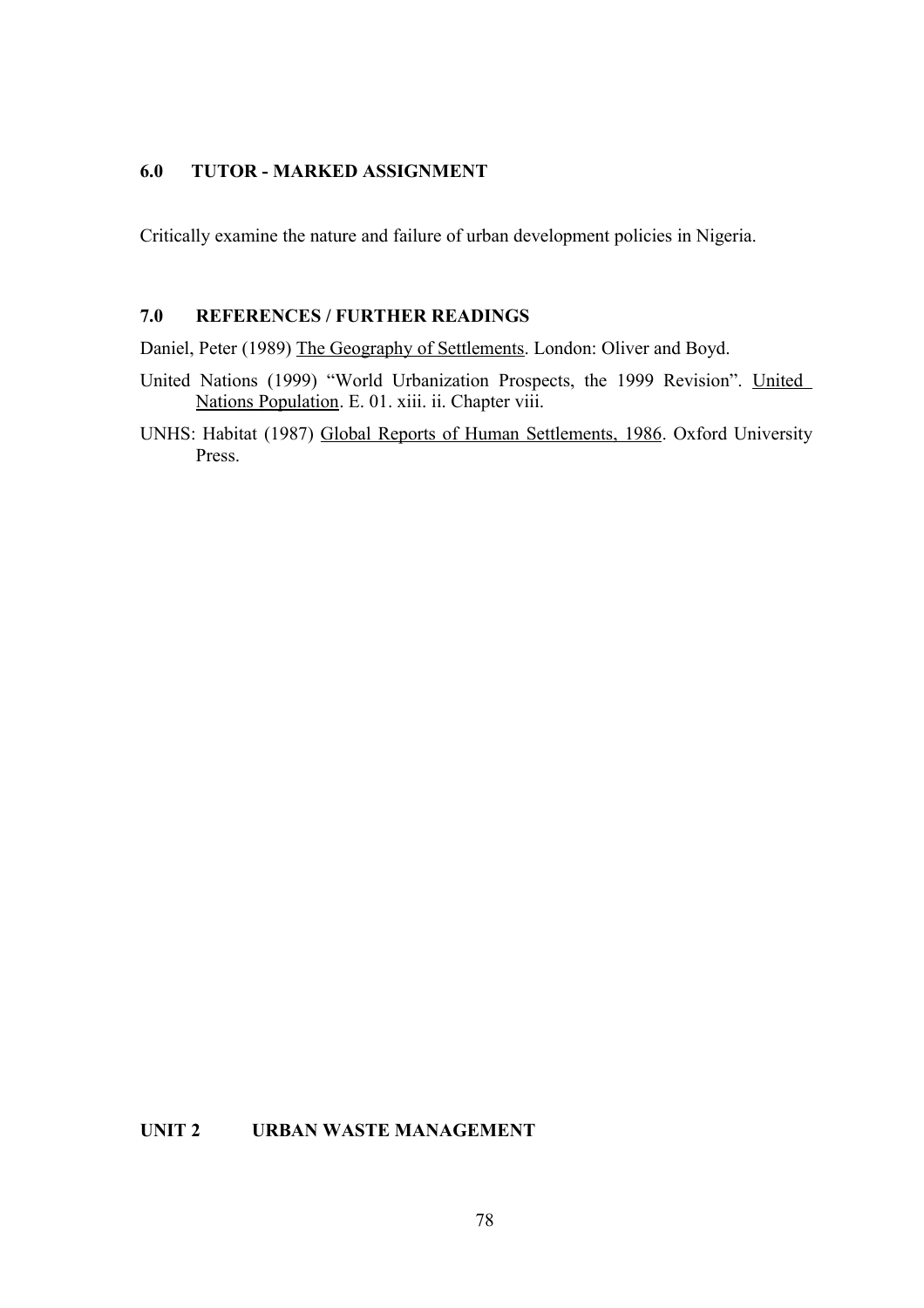- 1.0 Introduction
- 2.0 Objectives
- 3.0 Main Content
	- 3.1 Policy Issues towards Waste Management
	- 3.2 Problems of Waste Disposal Management
	- 3.3 Reasons for Poor Waste Management
	- 3.4 Solutions and Recommendations
- 4.0 Conclusion
- 5.0 Summary
- 6.0 Tutor Marked Assignment
- 7.0 References / Further Readings

# **1.0 INTRODUCTION**

Waste management is the collection, transport, processing, recycling or disposal of wasted materials. They usually relate to materials produced by human activity, and are generally undertaken to reduce their effect on health, aesthetics or amenity. Waste management is carried out to reduce the materials effect on the environment and to recover resources from them. Waste management can involve solid, liquid or gaseous substances, with different methods and fields of expertise for each.

The problems of poor waste management have provided a window of opportunity for cities to find solutions involving the community and the private sector involving innovative technologies and disposal methods and involving behavioural changes and awareness raising. These issues have been amply demonstrated by good practices from many cities around the world. There is a need, therefore, for a complete rethinking of "waste" - to analyse if waste is indeed a 'waste'. When this has been properly analysed, the subsequent recommendations can be achieved.

# **2.0 OBJECTIVES**

At the end of this unit learners should be able to:

- **•** explain the meaning of waste management;
- **•** highlight government efforts towards waste disposal management in urban areas;
- assess the impact of poor waste disposal management on the environment; and
- proffer solutions to waste management problems in Nigerian cities.

# **3.0 MAIN CONTENT**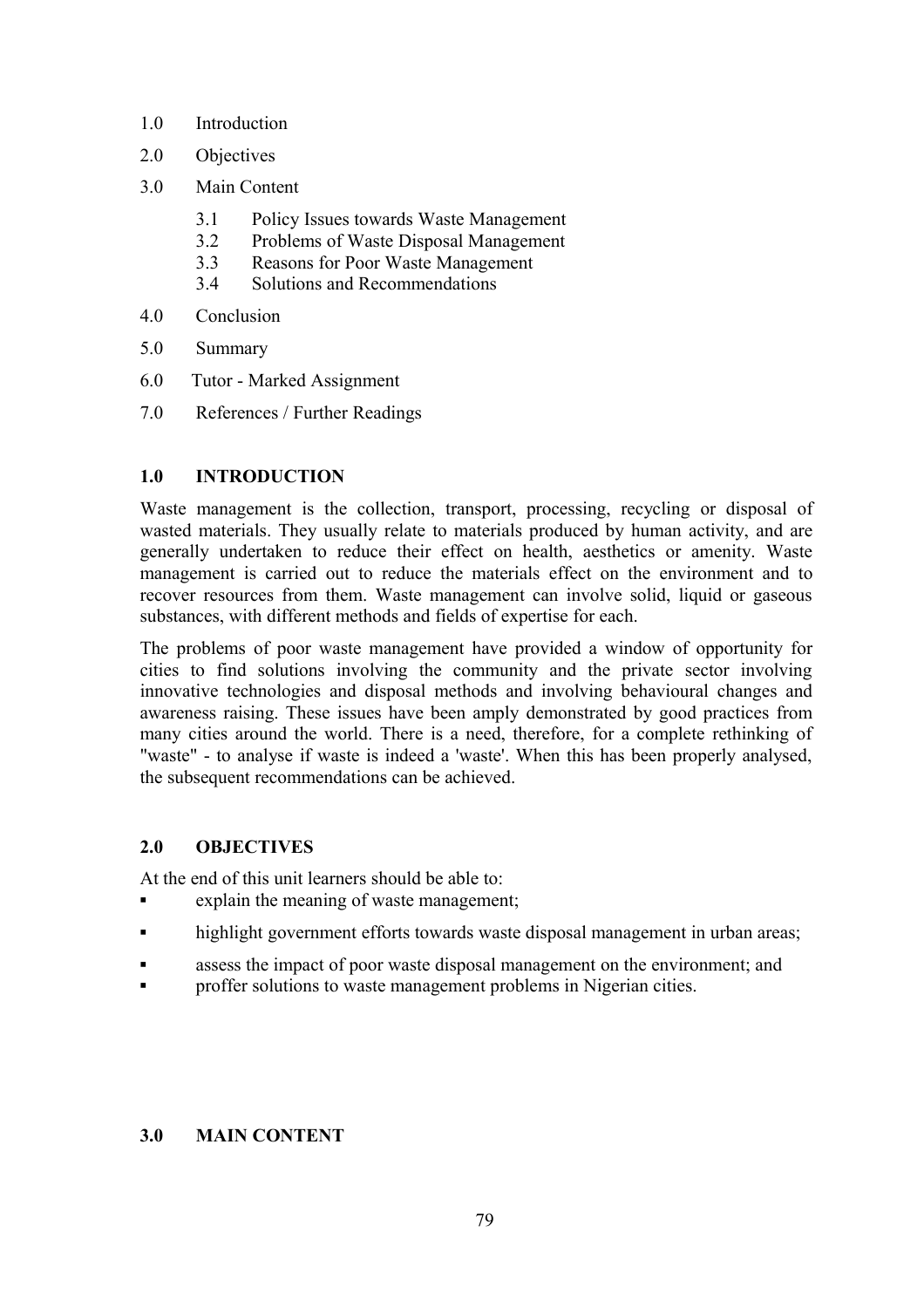# **3.1 POLICY ISSUES TOWARDS WASTE MANAGEMENT**

Waste management practices differ for developed and developing nations, for urban and rural areas, and for residential and industrial, producers. Management for non-hazardous residential and institutional waste in metropolitan areas is usually the responsibility of Local Government Authorities, while management for non-hazardous commercial and industrial waste is usually the responsibility of the generator.

Most local governments and urban agencies have, time and again, identified waste management as a major problem that has reached proportions requiring drastic measures. We can observe three key trends with respect to solid waste - increase in shear volume of waste generated by urban residents; change in the quality or make-up of waste generated; and the disposal method of waste collected by land-fill, incineration, etc.

Problem of waste disposal management is very critical in Nigerian cities. For example, the metropolitan city of Lagos has been grappling with the problem over the years. Balogun (2001) observed that Lagos seriously lacks an efficient waste disposal method, and this inadequacy makes it one of the dirtiest capitals in the world. Municipal waste and sewage disposal problems are specifically serious in Lagos, Ibadan, Enugu, Kaduna, Aba, Port-Harcourt, Owerri and Warri. The reaason for this is not far fetched. The large influx of people into these areas is fast compounding their problems of waste management. They suffer most because of over population and congestion. They are also the industrial cities of Nigeria.

# **3.2 PROBLEMS OF WASTE DISPOSAL MANAGEMENT**

The following have been identified to be the problems of waste disposal management in urban areas:

- 1. There is too much emphasis on waste disposal that is focused on municipalities and uses high energy/high technology. Another is lack of holistic waste management system - disposal, processing, recycling and. minimization, which is capable of helping in understanding the actions to be taken, and in building a comprehensive waste management strategy for local governments in cities, particularly in the developing countries.
- 2. The implementation strategy of waste minimization aim is usually very poor, since the defining criteria for waste minimization programmes often lack deeper community participation, understanding economic benefits of waste, and other vital ingredients and the idea of waste disposal and pollution control as matters of efficient resource utilization seems unfamiliar in light of contemporary concerns over environmental protection and ecological integrity.
- 3. Lack of holistic waste management system disposal, processing, recycling and minimization, which is capable of helping in understanding the actions to be taken, and in building a comprehensive waste management strategy for local governments in cities, particularly in the developing countries;
- 4. Several historians have recently pointed out that utilitarian attitude towards water resources have long extended to their use as sinks for domestic and industrial wastes.

# **3.3 REASONS FOR POOR WASTE MANAGEMENT**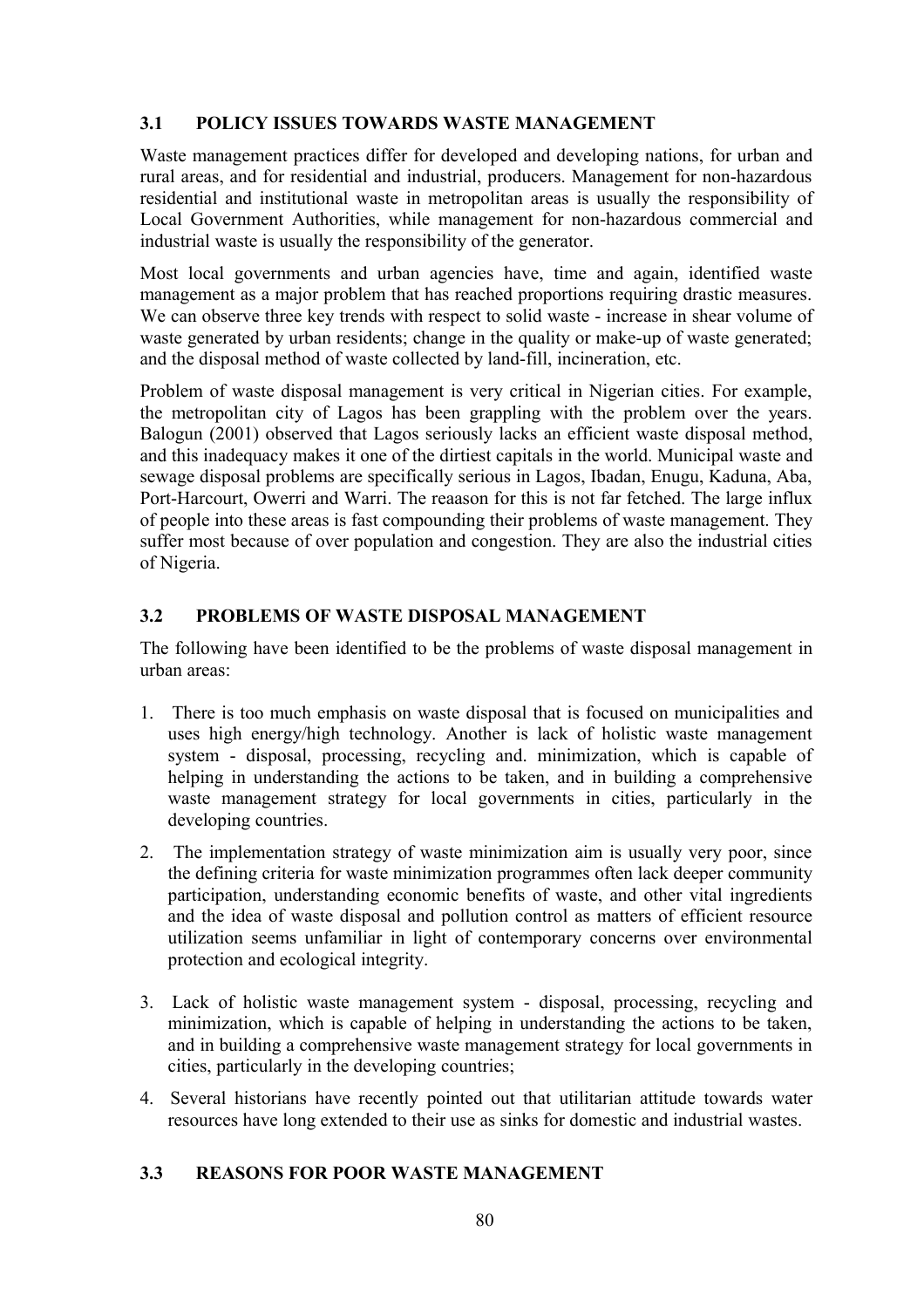Waste management is a critical issue in environmental quality in both developed and developing countries.

- **a. Inadequate Funds:** Funds to ministry of environment most of the time is always inadequate. Local governments hardly supplement the efforts other tiers of government.
- **b. Insufficient Personnel:** This requires high level trained personnel knowledge in environmental issues. Large unskilled labour may be available but we need trained personnel to develop ideas and utilize the facilities provided.
- **c.** Insufficient equipment for waste disposal.
- **d.** Low awareness of proper waste disposal methods by majority of the populace.

#### **3.4 SOLUTIONS AND RECOMMENDATIONS**

The current emphasis on waste disposal that is focused on municipalities and uses high energy/high technology, needs to move more towards waste processing and waste recycling that involves public-private partnerships, aiming at eventually waste minimization driven at the community level and using low energy/low technology resources. Some of the defining criteria for future waste minimization programmes should include deeper community participation, understanding economic benefits/recovery of waste, focusing on product life cycles (rather than end-of-pipe solutions), and decentralized administration of waste, minimizing environmental impacts, and reconciling investment costs with long-term goals. Through minimizing the waste volume disposal to dump site and conditioning of its disposal to near settlement areas, usage of plain and fuel as well as the emissions depending on it can be decreased.

Gender differences and inequalities should be put into proper consideration in the design and implementation of waste disposal programmes: who to target whom to involve and who to listen to regarding preferences; since they can affect various aspects of waste disposal. In addition to gender differences, other factors such as age, class, race, or religion that are capable of influencing people's responses to waste and their ability to participate in initiatives should not be neglected either.

More importantly, the third party such as environmental NGOs would be expected to bridge the gaps between administrative officers and inhabitants who live in any sites where the projects are planned. The idea of waste disposal and pollution control as matters of efficient resource utilization, which seems unfamiliar in light of contemporary concerns over environmental protection and ecological integrity can be changed positively. This can be achieved through the third party medium, such that utilitarian attitudes towards water resources, which have long extended to their use as sinks for domestic and industrial wastes, will be corrected. Thus, canals and other drainage system will be assisted to perform their origin function.

Hagerstrand (2001) argues in favour of functional specialization, an indication that each group of the actors at each level should be provided with "own set of rights, responsibilities and expertise". Thus, the actors can participate actively in its planning and implementation at different special domain. The domains are presented in a hierarchical order in which actors are divided into several levels and each level is held by the domains acting above it, e.g. the local government works below the provincial government; the provincial government works below the state government. The spatial domain system can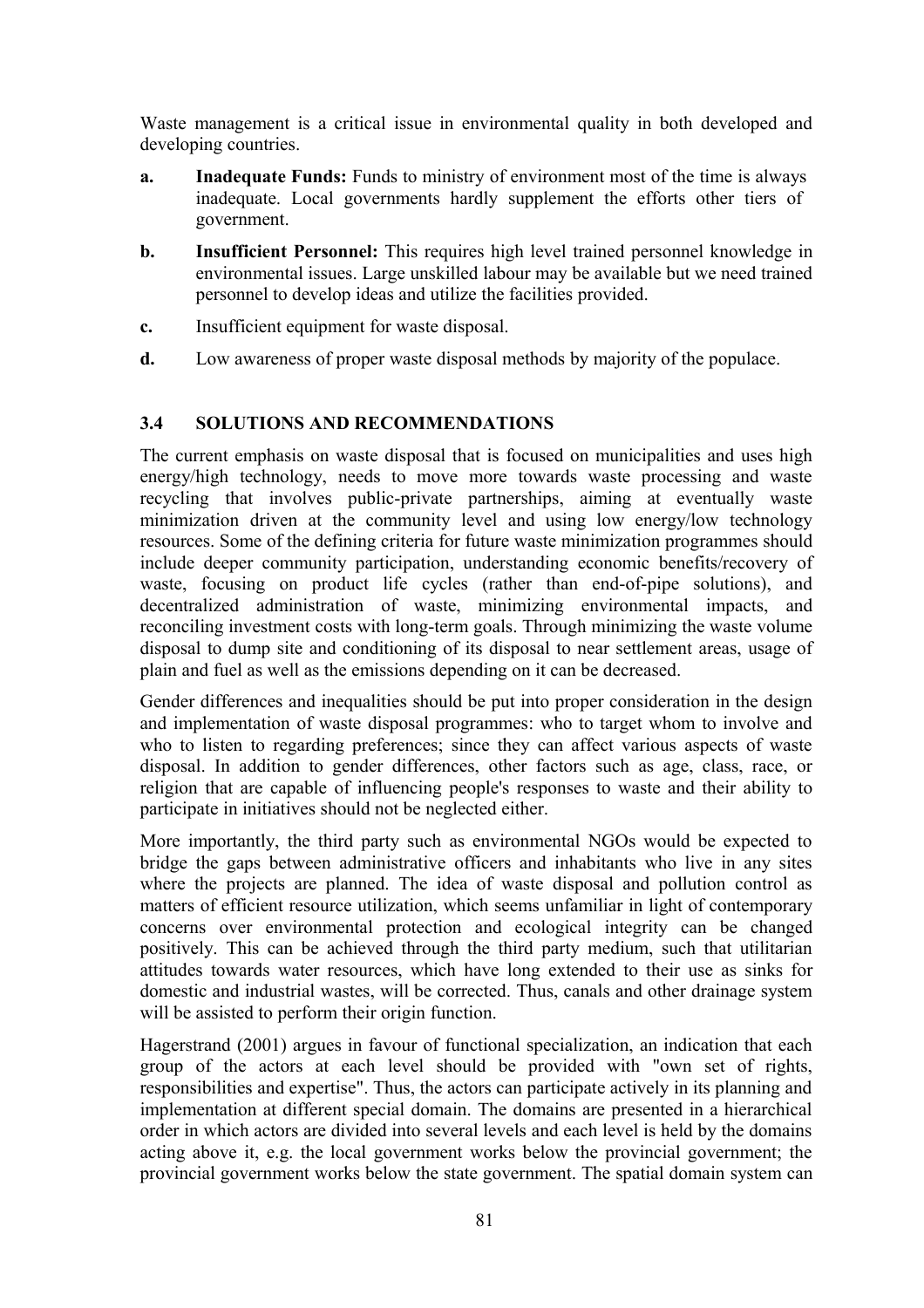clearly illustrate how each upper level can influence the level below. It also allows the actors from the lowest level to influence the upper levels e.g. in the form of trade union or Non-Governmental Organizations (NGOs) so to ensure the realization of a dynamic twoway flow of information between the upper and the lower.

This nested spatial domain system can be adopted for analyzing and improving stakeholder partnership in Municipal Solid Waste (MSW) management system both vertically and horizontally. This will assist the efficiency of stakeholder partnership. a necessary precondition for the implementation of "waste disposal fee" to control MSW over-generation in urban areas. This strategy is already in use in some urban areas in Nigeria and China, although both pros and risks can exist with the adoption of "waste disposal fee".

Moreover, the state government should operate indirectly through setting goals, legal limits or creating incentives and introduction of waste disposal fee while the ultimate operations to decrease Municipal Solid Waste generation should be located in the actor level in accordance with Hagerstrand's nested spatial domain system. The adoption of a waste disposal fee can result in a number of positive impacts, such as to mobilize households' enthusiasm for minimizing waste over-generation in a cost-efficient way, to increase consolidate revenue and to reflect the Polluter-Pays-Principle, etc. The major advantage of imposing waste disposal fee is that it can force all stakeholders to take environmental concerns into account to minimize the negative impacts it has on their activities as much as possible.

In sum the following suggestions may improve the already worsen situation.

- a. Solid Waste Recycling is a method can be adopted to reduce the need for lands fills and incinerators.
- b. Street trading and unauthorized trading in non-market places should be discouraged.
- c. Collection bins should be provided in strategic and public places such as markets, taxi parks, and stadium. In addition, residential houses should make adequate provision for efficient waste disposal system.
- d. Public enlighten programmes to educate city dwellers on the appropriate methods of disposing their wastes. This can be done through handbills, radio, television jingles.
- e. Engage more personnel and equipment in the disposal of solid waste, especially in the unplanned section of the cities.

# **4.0 CONCLUSION**

As the definition of "waste" differs from place to place, so the waste disposal system adopted. In most developing parts of the world, particularly in Nigeria, open dump site system of waste disposal is predominant. The so called incineration method claimed are mere dumping in disguised. Waste disposal system as it is now, particularly in Nigeria, deserves special attention from the government. It is only Abuja, the metropolitan city that one can use as a model with excellent waste management arrangement. However, one or combination of the recommendations provided, if properly annexed, has the potential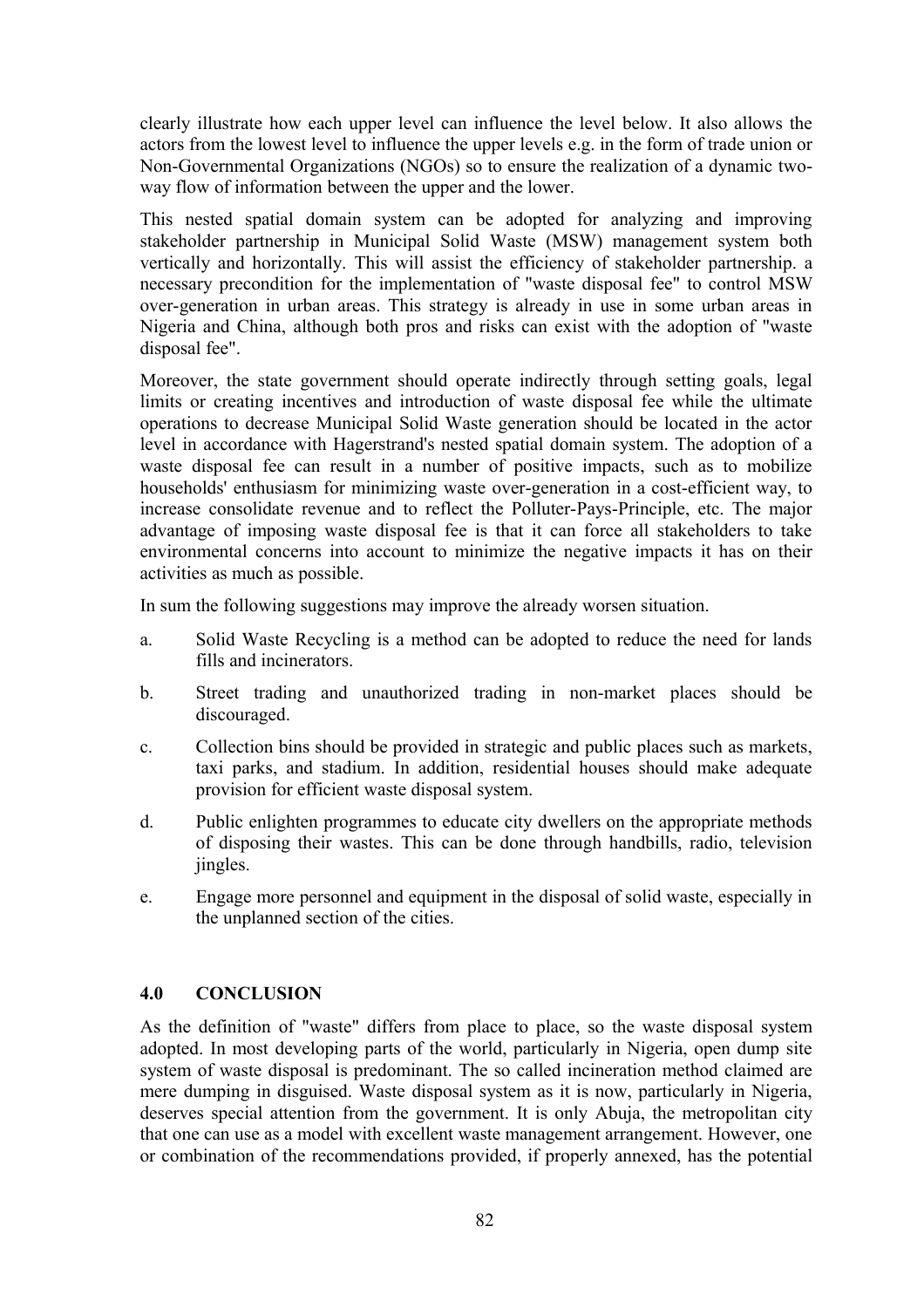to drastically reduce the current threat posed by the consequences of Municipal Solid Waste over-generation in urban areas against the survival of man and his environment.

# **5.0 SUMMARY**

In this unit, we have learnt that:

- 1. Urban Planning Authorities are set up to administer the policy;
- 2. there are rapid accumulation of waste and a breakdown of infrastructure in the Nigerian cities;
- 3. waste management is the collection, transport, processing, recycling or disposal of wasted materials;
- 4. waste management practices in developed countries differ from those in developing nations;
- 5. there are three key trends with respect to solid waste: volume of wastes generated change in the quality or make-up of wastes; and the disposal method of wastes collected;
- 6. waste management is a critical issue in environmental quality in both developed and developing countries;
- 7. there is lack of holistic approach to waste management system in Nigerian urban centres;
- 8. there is insufficient equipment for waste disposal;
- 9. there is low awareness of proper waste disposal methods by majority of the populace; and
- 10. a necessary precondition for waste management is the implementation of waste disposal fee to control Municipal Solid Waste over-generation in urban areas.

# **6.0 TUTOR –MARKED ASSIGNMENT**

Attempt an appraisal of the implications of urban management policies on both the environment and the urban dwellers.

# **7.0 REFERENCES / FURTHER READINGS**

- Agbola, T. and Jinadu, A. M. (1997) "Environment and Urbanization: Forced eviction and forced relocation in Nigeria: the experience of those evicted from Maroko in 1990". Sage publication.
- Oguniyi, D. S and Folasade, A. (2003): "Waste and options for alleviating the plastic waste problem in Nigeria". Journal of Environment and Behaviour, vol. 1, June, pp. 63-70.

United Nations Commission on Sustainable Development, 1997.

Young, J. R (1999), "Reducing waste saving materials", in Brown, L. R. (ed.) State of World 1999. New York: World Watch Institute pp. 39-55.

#### **UNIT 3 POLICY ISSUES TOWARDS URBAN RENEWAL**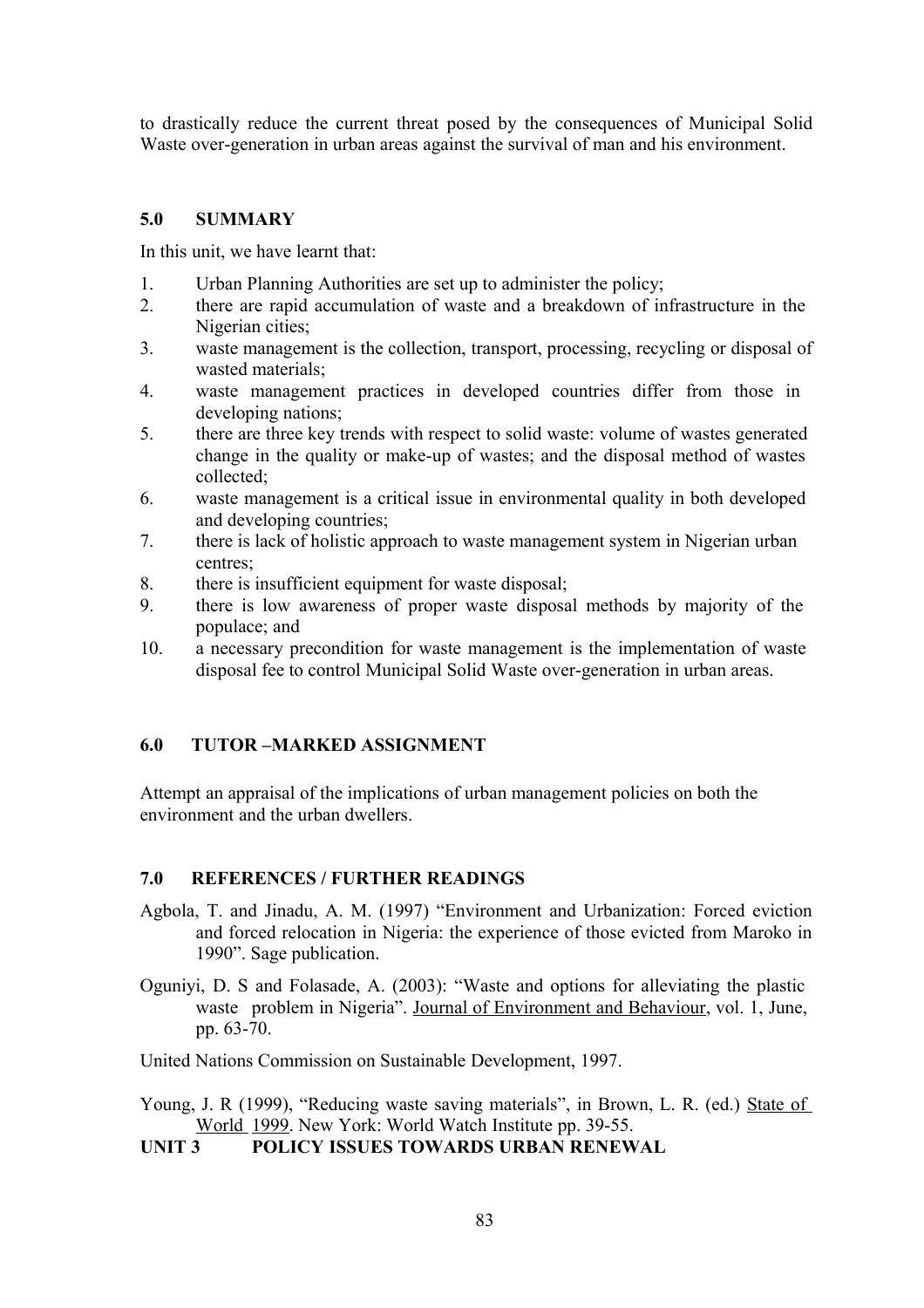- 1.0 Introduction
- 2.0 Objectives
- 3.0 Main Content
	- 3.1 The Urban Renewal Programmes
	- 3.2 Procedure for Urban Renewal
- 4.0 Conclusion
- 5.0 Summary
- 6.0 Tutor Marked Assignment
- 7.0 References / Further Readings

#### **1.0 INTRODUCTION**

The sporadic application of slum clearance programmes served only to exacerbate the already intransigent problem of urban housing shortage, as the example of Lagos and Port Harcourt have demonstrated. The continued application of western assumptions in urban development (whereas they have since been modified in those countries) has inhibited a reassessment of issues in the Nigerian context.

#### **2.0 OBJECTIVES**

At the end of this unit students should be able to:

- explain the concept of urban renewal;
- highlight government efforts towards urban renewal in Nigeria; and
- itemise the procedure for urban renewal in any community.

# **3.0 MAIN CONTENT**

#### **3.1 THE URBAN RENEWAL PROGRAMMES**

In recognition of the problems of sporadic development of slums and other illegal structures in the Nigerian urban centres, the Federal Government of Nigeria has being making effort in combating the issues of squatter settlements (i.e. slums) through their policies and programmes. One of which was the Nigerian Urban and Regional Planning Law promulgated in 1992 to regulate and guide spatial planning at all levels of government. A fall-out of the policy is the establishment of the Housing Policy Council to monitor activities in the housing sector and evaluate policy impact on the sector. The council regularly collects data and publishes information on the state of the housing sector. The second is the National Housing Fund and an Infrastructural Development Fund, which were put in place to facilitate the attainment of the goals of sustainable human settlement in the country since 1990s.

The Urban renewal programme by the Federal Government was directed at improving existing neighbourhoods in core areas. It has been implemented in 18 cities across the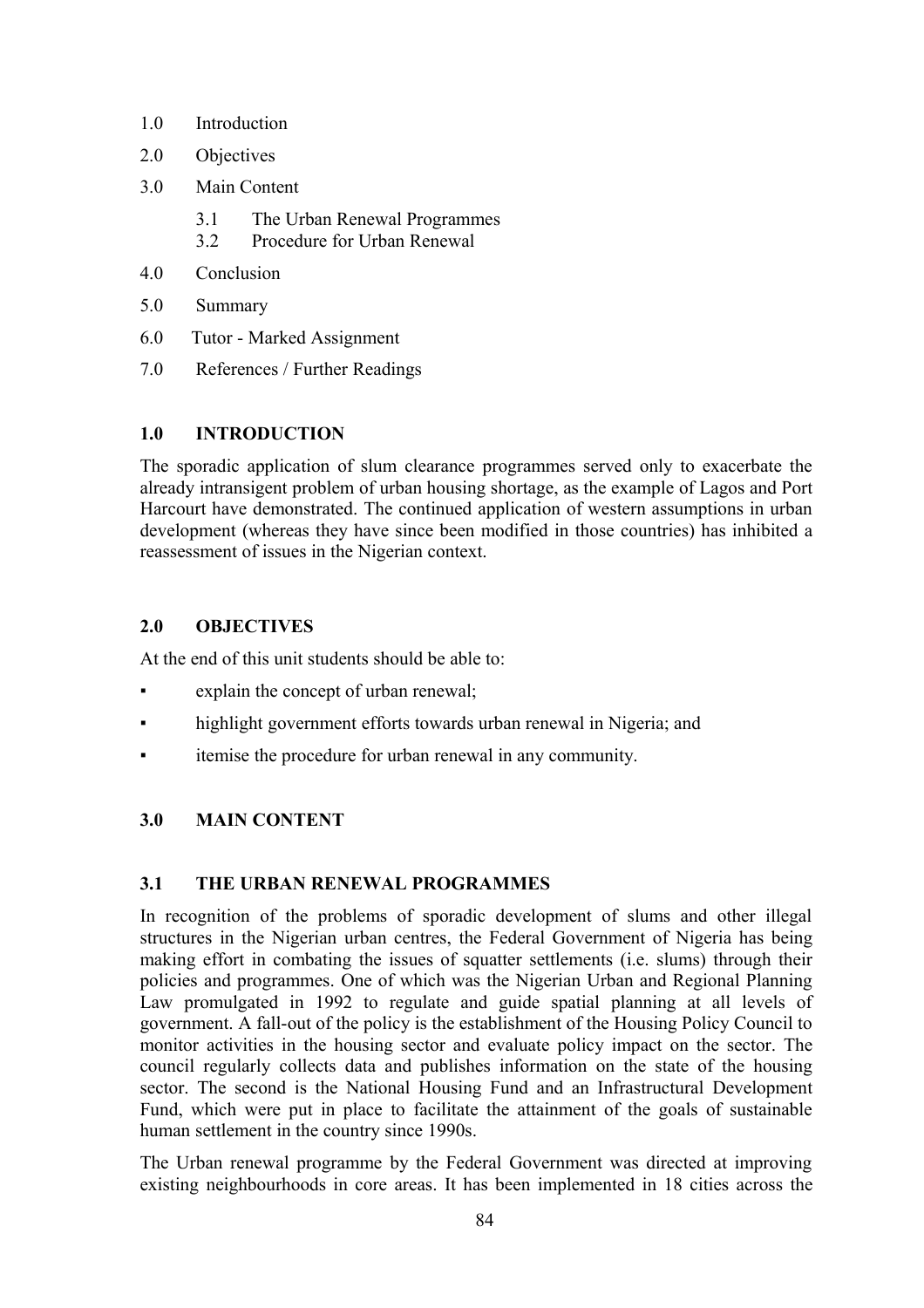nation. The Federal Government has provided through the National Sites and Services Programme over 15,000 plots at subsidized rate to the public.

Furthermore, the country is participating in the Sustainable Cities Programme {SCP) under the urban management programme (UMP) of the United Nations Centre for Human Settlement (UNCHS / World Bank / United Nations Development Programme (UNDP). Under the programme, the Sustainable Ibadan Project (SIP) is being implemented. Through the initiative, Local Governments, NGOs, Community Based Organizations (CBOs), and private individuals are encouraged to participate and contribute to urban improvement and management. The process of replicating the sustainable city programme has already begun. Two other cities, Kano and Enugu have commenced their projects. The sustainable Kano Project has already prepared Kano environment profile study forming the basis for consultative actions on the management of Metropolitan Kano. The SCP emphasizes the two-way relationship between development and environment which promotes awareness and understanding of the priority issues to be addressed in urban environment and development, better understanding of modern urban and environmental management approaches, and the most effective and lasting impact.

In addition to efforts of the Government toward the achievement of the objectives of programmes under the Infrastructure Development Programme, the Urban Basic Services Programme (UBS) is being undertaken in the country to promote the integrated provision of environmental infrastructure, water, sanitation, drainage and solid waste management. The project involved the identification of core areas in some Nigeria cities and the packaging of improvement programmes targeted at women and children. However, housing development policies are skewed in favour of those in the middle and upper income brackets. Proposed housing development for the poor are either not sufficient, or hijacked by the rich since most poor cannot afford the cost of acquisition. Not only have their past efforts been limited by ineffective programmes of action and the ineptitude of the appropriate institutions but also most of the programmes have not met their target of decent and affordable accommodation for the urban poor. Meanwhile, governments who persist with the policy of wholesale clearance of what are judged blighted areas have made significantly worse the housing problems of the poor. For example, in most cases where evacuees were given government assistance, its scale was inadequate and often misdirected. As a result, evacuees usually moved to another area that the government also considered a slum, thus reinforcing the cycle of slum development, government inaction and eventual clearance.

# **3.2 Procedure for Urban Renewal**

In terms of planning, five procedural steps are necessary to be followed to accomplish a desirable urban renewal exercise for the community. They are:

- 1. to acquire land in accordance with the plan, consisting of purchase of land and the structures on it.
- 2. relocation of residents from the acquired buildings into satisfactory quarters. The relocation exercise must be made not only mandatory on the government (local and state) undertaking renewal but made a legal requirement.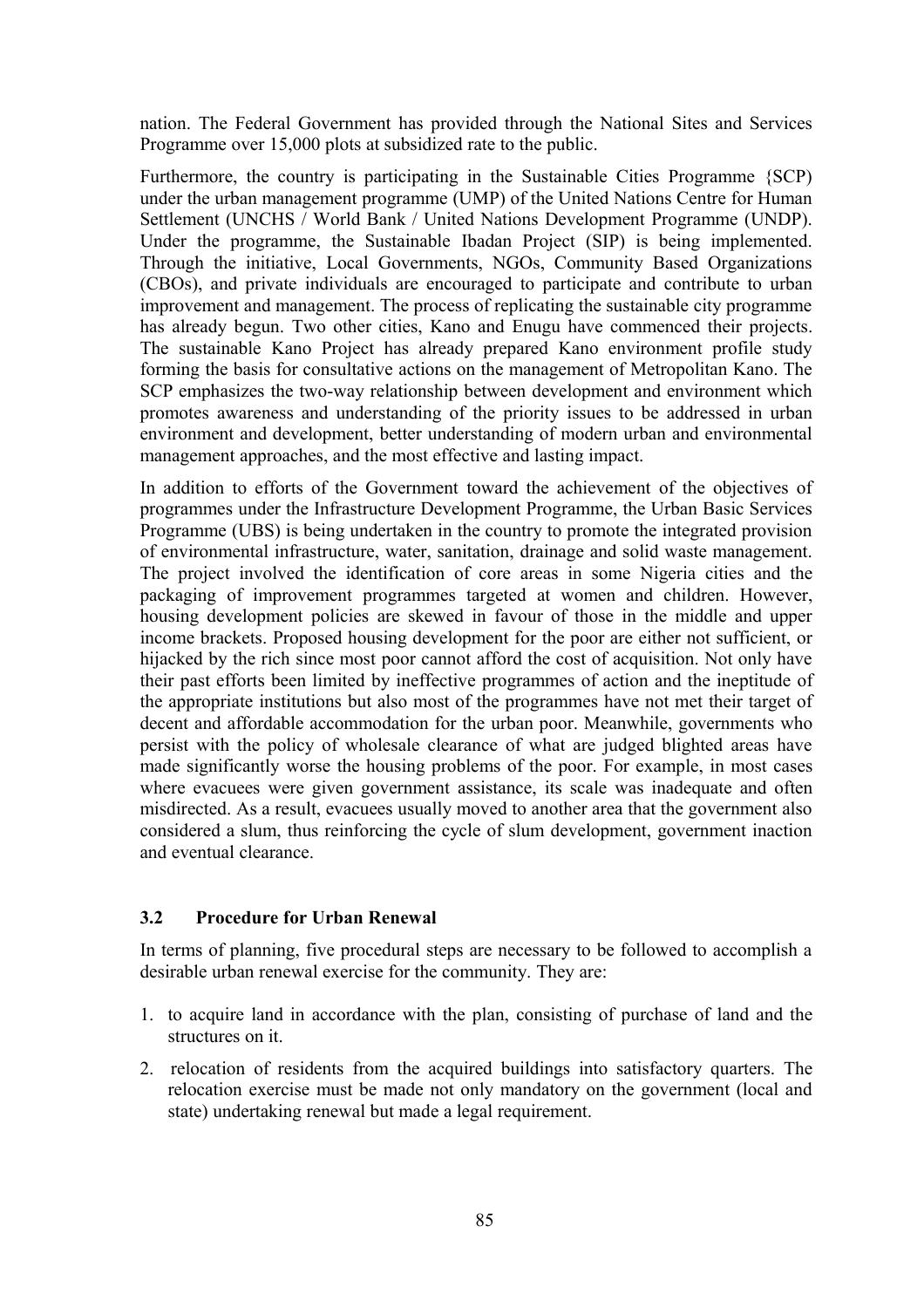- 3. the razing of the structures (site clearance) on the land may be carried out only after the qualities of such structures have been determined. The exercise also assumed that a process of data collection and analysis has been accomplished (social and physical).
- 4. site improvement and supporting facilities and services should be undertaken by the agency.
- 5. land may be built upon by agency or sold to original or sold to the original owners if compensations have been paid. They may also be given back to the owners with loans to rebuild either through self-help cooperative venture while amortization and interest on such loans should be made generous for the poor.
- 6. the only way to avoid the problem of a reduced housing stock in any urban renewal project in order to curb the incidence of the spiral process of slums among the poor, as the case of Maroko, in Lagos, is by building new dwelling units for relocates before demolishing their present homes. Such policy would merge with general attempt to relocate the poor in suburbs, seeking a reduction in the concentration of poverty in the city centres in Nigeria

# **4.0 CONCLUSION**

There is a fundamental fact that should be taken into consideration in proffering solution to third world problems. The remedies to be applied must be determined by local circumstances and the different background causes. Wholesale slum clearance might have succeeded in Britain; can the same be said of the central Lagos slum clearance in Nigeria? Sit and services might have succeeded in Singapore but that does not mean that it will succeed in Kenya with its problem of low per capita income. Core housing might have succeeded in Italy; the experience in Ghana is not the same story. System building might be the vogue in the United States of America: where machinery is cheap and labour is expensive, can that be the same in Nigeria where labour is cheap but machinery very expensive?

# **5.0 SUMMARY**

In recognition of the problems of sporadic development of slums and other illegal structures in the Nigerian urban centres, the Federal Government of Nigeria has being making effort in combating the issues of squatter settlements (i.e. slums) through their policies and programmes. A fall-out of the policy is the establishment of the Housing Policy Council to monitor activities in the housing sector and evaluate policy impact on the sector. The Urban renewal programme by the Federal Government was directed at improving existing neighbourhoods in core areas. Furthermore, the country is participating in many international programmes in its efforts toward the promotion of the integrated provision of environmental infrastructure, water, sanitation, drainage and solid waste management.

# **6.0 TUTOR - MARKED ASSIGNMENT**

Prepare an agenda for the renewal of a named city in Nigeria.